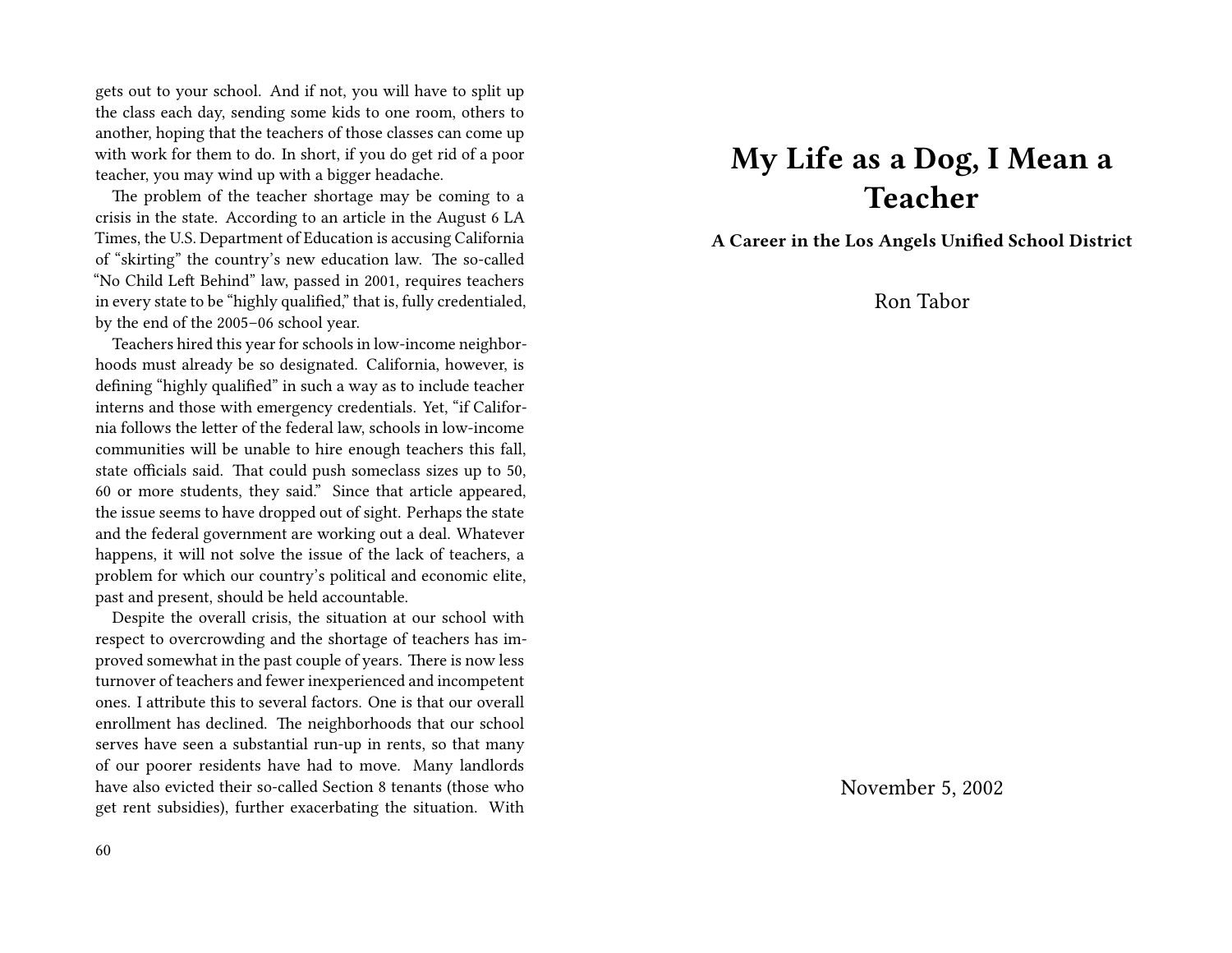is committed to being a teacher and has the raw abilities to do a good job, his/her inexperience takes its toll on the kids; they suffer inferior instruction while the teacher is learning the ropes. Although it is easy and convenient to blame the teachers, the culpability lies elsewhere: with the overall conditions in the school system and with those, the bureaucrats, politicians and corporate leaders, taken collectively, who are responsible for this mess. It is also easy (and convenient) to forget the large numbers of capable-to-highly gifted teachers and administrators who are killing themselves to make the system work, in spite of the obstacles they face, including the "leadership" they are obligated to follow.There is an additional effect of the teacher shortage that in a way sums up everything I've tried to portray here. This is the fact that as long as there is such a shortage, there is no incentive to get rid of poor teachers. (I am not now talking about teachers who are still gaining experience. I am referring to those who, despite years of working in the schools, do not know how to manage and/or teach the kids very well.) Admittedly, once a teacher has a regular teaching credential and has passed probation, it is very difficult to fire him/her.

Yet, the bigger problem is that as long as there is a significant shortage of teachers, there is very little reason to do so. If a teacher can hold down a class with some semblance of order and prevent the kids from killing each other, it is better to have that person in the classroom, even if he/she is not teaching the kids very much. Why? Because even if (speaking from the administrators' point of view), you get rid of the individual, you have no reason to expect that the person you get to take his/her place will be any better. In fact, you have no reason to believe that you will be able to get anybody at all. If so, you might get saddled with a class that has no regular teacher. You will then try to arrange for a long-term substitute to take the spot, but you might not get one of those either. Instead, you may have to call in for a sub every day and hope that one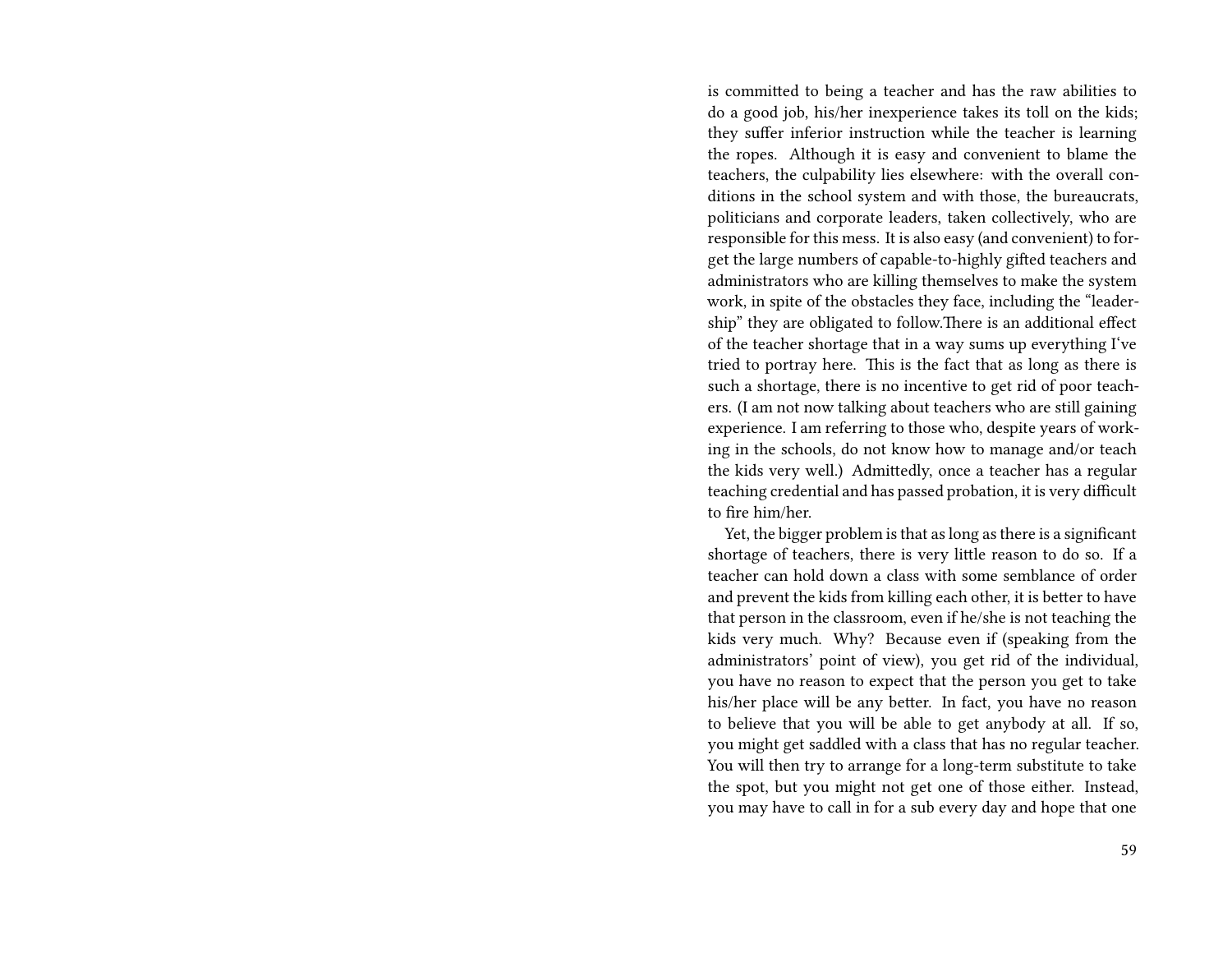day the new teacher was to start, my principal (I will be eternally grateful to her for this), advised me to show up for work anyway. "You never know what will happen," she said. Sure enough, it rained heavily that day and my intended replacement never showed up. In the meantime, the head of the official region our school was located in (we now have subdistricts, after a stint with "clusters"), returned from vacation and, irate at district headquarters for going behind her back, insisted I be hired as the regular teacher. The next day, the crisis over, the kids were back to their usual antics.

I did managed to survive the semester without too many mishaps. At graduation, the kids were happy and the parents told me how pleased they were at their children's progress.

One couple even thanked me for giving their kids (there were two of them, a girl in the fifth grade and a boy in the sixth), Fs on their report cards. They were having trouble motivating them and hoped this might help. (Back in the days of "social promotion," when every student was passed on to the next grade whether or not he/she had mastered the curriculum, giving Fs wasn't considered acceptable, presumably because this might hurt the child's self-esteem.) The assistant principal, who wasn't a fan of the new methods or the indulgent platitudes that went with them, even complimented me on my courage. Who needed courage? The parents wanted their kids to be educated and were glad somebody seemed concerned enough to try to help them.

#### **Teacher Shortage Remains**

My main point in relating these stories is to illustrate the reality of a school system operating under the burden of a chronic shortage of teachers. Large numbers of children spend years with teachers who are inexperienced, incompetent and in some cases downright unfit for the job. Even when the individual

## **Contents**

|                                                             | 5  |
|-------------------------------------------------------------|----|
| <b>PART I-MALIGN NEGLECT</b>                                | 6  |
| Introduction-a Story                                        | 6  |
| The Crisis in Education Is Not New                          | 11 |
| The Crisis in The Public Sector                             | 14 |
|                                                             | 17 |
| Deteriorating Facilities                                    | 17 |
|                                                             | 19 |
| Year-Round Schools                                          | 21 |
| Classes Too Big                                             | 25 |
| Shortage of Teachers                                        | 32 |
| Anyone Need a Job?                                          | 34 |
| High Rate of Turnover                                       | 41 |
|                                                             | 45 |
| Improvising on the Job $\dots \dots \dots \dots$            | 48 |
| Behavior Management                                         | 52 |
| Overlooking the Basics                                      | 54 |
| Teacher Shortage Remains                                    | 58 |
| Progress in the LAUSD?                                      | 62 |
|                                                             | 66 |
|                                                             |    |
| PART II – NOXIOUS INTERFERENCE                              | 67 |
|                                                             | 67 |
| Changes Since I Began Teaching                              | 68 |
| The Bureaucracy $\dots \dots \dots \dots \dots \dots \dots$ | 74 |
|                                                             | 75 |
|                                                             | 77 |
|                                                             |    |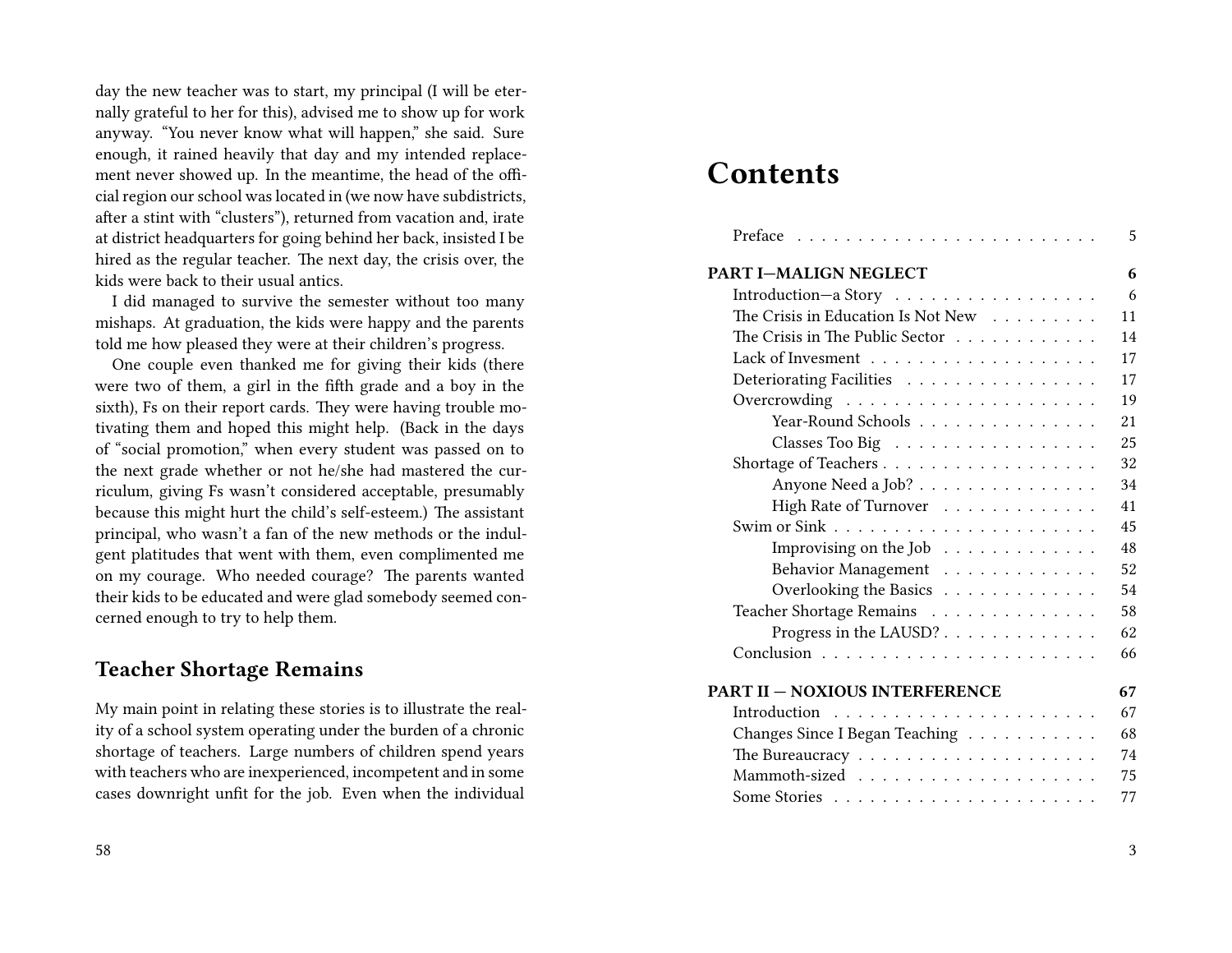| Feedback Shmeedback 89              |  |
|-------------------------------------|--|
|                                     |  |
|                                     |  |
| You're In the Army Now 107          |  |
| Open Court: A Closed Program 113    |  |
| Bureaucratic Pressure Increases 129 |  |

| <b>CASE STUDY</b>             | 134 |
|-------------------------------|-----|
| Tempest In A Schoolyard 149   |     |
|                               |     |
|                               |     |
|                               |     |
| The Outlines of a Program 172 |     |
|                               |     |

I told him either to be on the team or to sit down and not play at all.

He said "no," directly defying me in front of the other kids, and started crying. I told him again to join his team or sit down (I wasn't going to put him on the other team); if he didn't, I was going to send him to the principal's office. He again refused and off he went. (I very rarely sent a kid to the office, since it usually didn't do any good, but did piss off the kid's parents, who were often obligated to come to school for a conference.) At the end of the day, I saw the boy in the school yard as I left the school, certain he hated my guts.

He waved and called out cheerfully, "Hi, Mr. Tabor. Bye, Mr. Tabor." For needy kids, I guess some kind of attention is better than none at all (certainly better than a beating).

Several years later, I saw this boy doing gardening work in an upscale house in a nearby neighborhood, obviously working in his father's business. He was very friendly. The other boy, the one with leadership skills, wound up being the leader of a local gang and had gotten shot in the hand. A real shame.

He was a very bright kid whose life circumstances, particularly, his education, didn't point to much of a future.

I realized that the kids liked me (this was, and still is, important to me) when, by a bureaucratic mix-up, I almost lost the job. After working as a week-by-week sub, I had been offered a contract by the school. This meant being processed again, which in turn required me to submit my college transcripts (again) to the district. Although one school, which I attended for two years, sends official transcripts directly to former students, the other will only send official transcripts directly to the institution that needs to see them, in my case the LAUSD. Without going into details, my transcripts had gotten lost in the mail and someone downtown at LAUSD headquarters had decided to replace me with another teacher, rather than wait until the mess was straightened out. My soon-to-be former students were very upset; they bought me gifts and cried. On the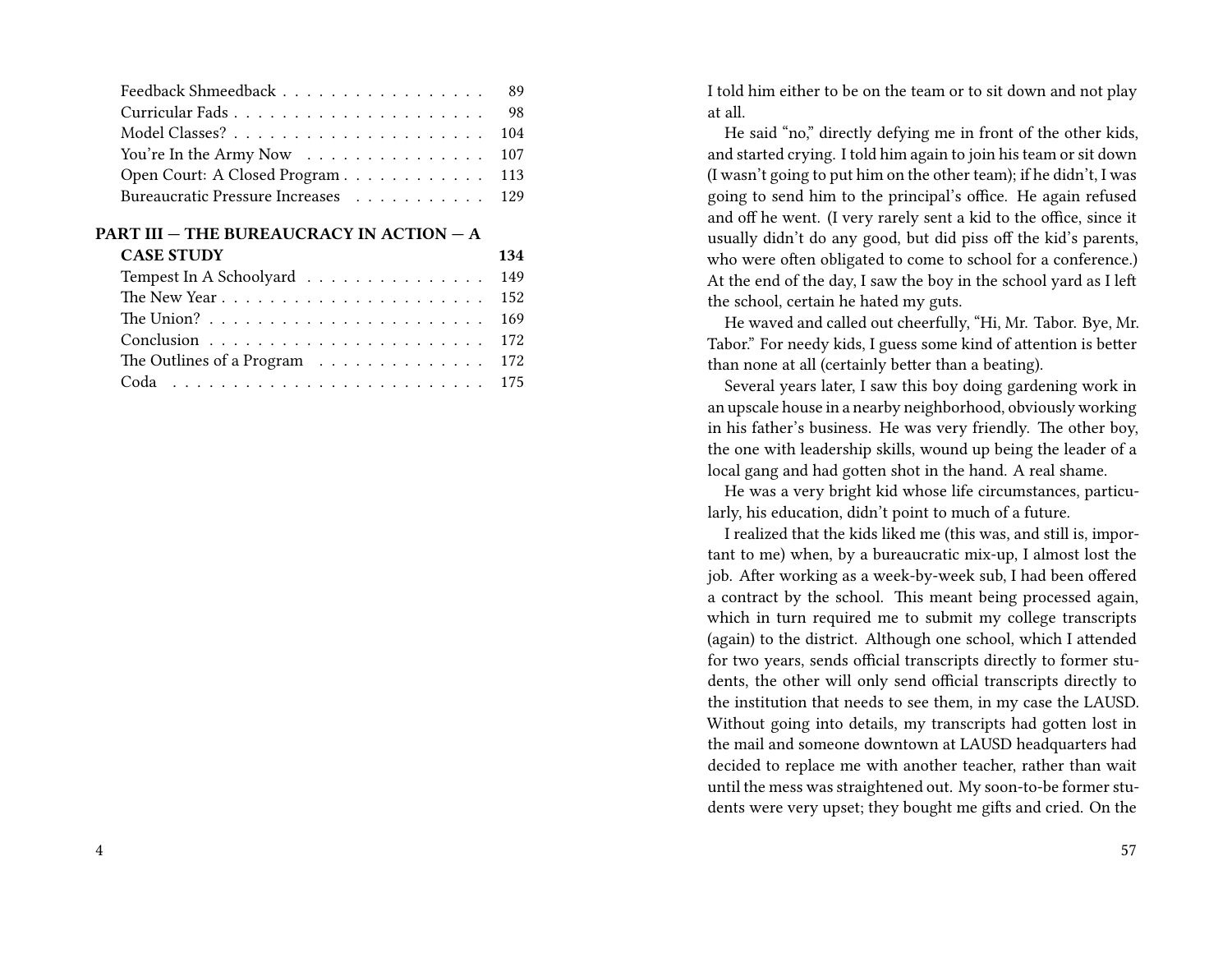be called that), continued. Academically a disaster, he had real leadership skills, and his chief pleasure in life was organizing mayhem in the class.

His sidekick was only a touch more academically proficient than he was. This boy's father, I was told by the woman in charge of the lunch tickets at our school who knew many of the families in the community, was an alcoholic who regularly beat the boy. Apparently, the kid needed a father-figure and went along with whatever his pal cooked up. When they got too out of hand, I sent them to another classroom, whose teacher had agreed to provide this service for me.

I eventually got them under control, although they were never angels. The breakthrough came from an opportunity they themselves offered to me. We were out doing PE (eitherplaying kickball or running relay races), when one of the boys, the leader, challenged me to a race. I laughed and replied "You want to race me?" But inside I wasn't so cocky.

Since it had been some time since I had sprinted (in addition, I was in my late forties), I suggested we race at the end of the week. I went home and did a few squats with my barbell and practiced a few starts outside. When it came time to race, I suggested we run to the fence dividing the primary yard from the upper-grade yard and back, a total distance of about 150 yards: in case I fell behind at the start, I wanted to have space to catch up. As it turned out, this wasn't necessary. I was ahead after 10 yards and ran the rest of the distance looking over my shoulder and laughing at them. TheyI did have a serious run-in with one of the boys, the follower of the two, also during PE. We were choosing sides for a kickball game and the boy refused to be on the same team as one of the less popular girls in the class. Although she was sweet, she was not very attractive or academically capable. Whatreally did her in was the discovery one day by the nurse of lice "nits" in her hair. (This occasionally happens at our school.) So, when it looked like this boy was going to wind up on the same team as the poor girl, he refused.

## **Preface**

The following is what I call an essay/memoir. It is simultaneously an account, largely anecdotal, of my experiences as an elementary school teacher working for the Los Angeles Unified School District (LAUSD) and an analysis of the state of the public educational system in Los Angeles and in the United States as a whole. When I began this project, I hoped that this approach would enable me to make a potentially abstract and dry subject both more graphic and more interesting.

he piece was written in two distinct periods: Part I in 2002; Parts II and III in 2006. When I first contemplated publishing them together, I considered turning them into a fully unified piece, particularly by eliminating the obvious overlap between the end of Part I and the beginning of Part II. Both of these deal with the question of how much the LAUSD has improved in the years I've been teaching, and particularly whether the rise in students' scores on state tests accurately reflects the actual functioning of the school system. Upon further consideration I decided to leave the parts as written, since they reflect my views at two distinct points in time, despite the repetitiveness that results. I ask the reader's forbearance in this and in whatever other flaws my essay/memoir may contain.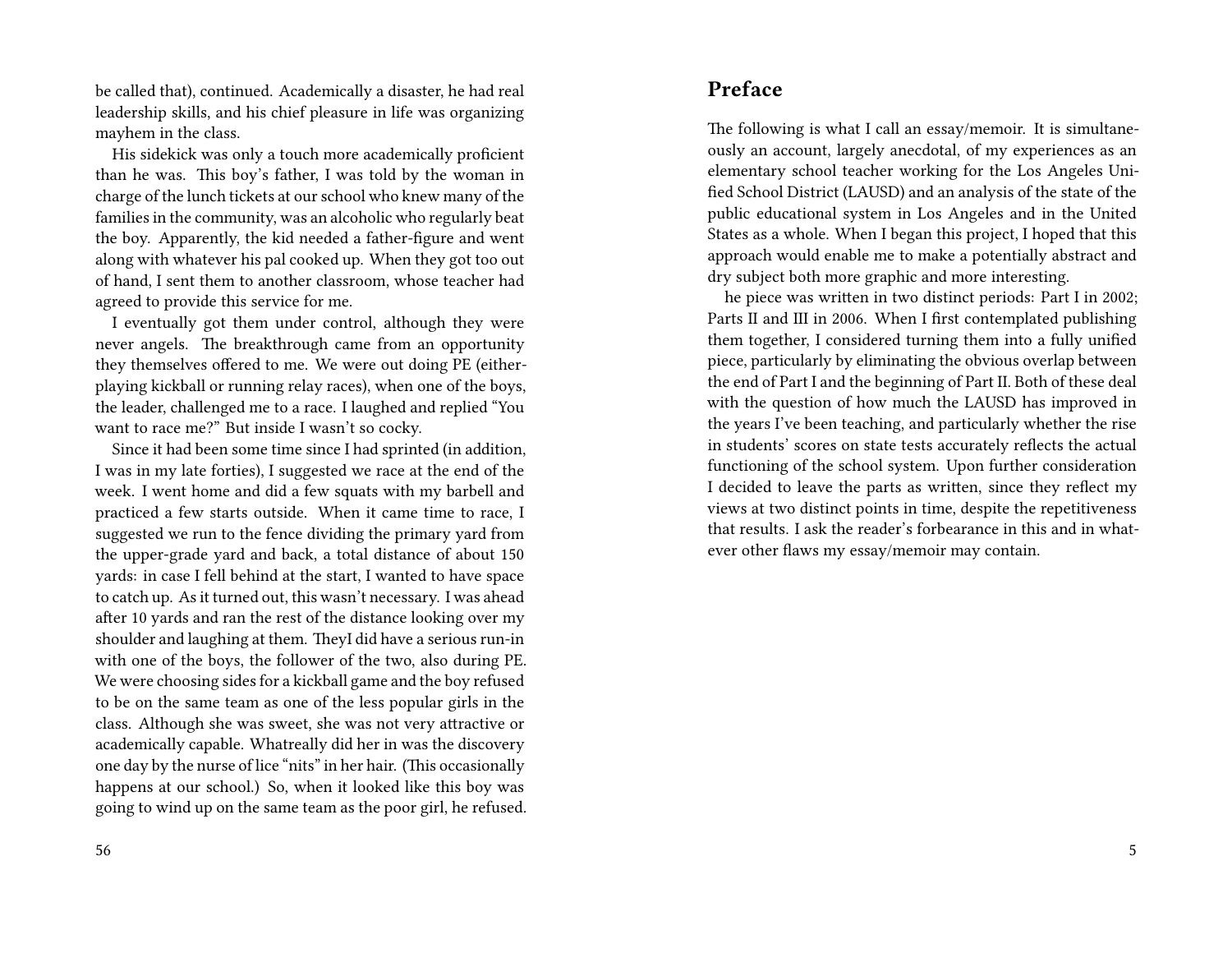# **PART I—MALIGN NEGLECT**

## **Introduction—a Story**

It was the end of the school year for D Track and I was about to go off-track (meaning "go on vacation," for those working in year-round, multi-track schools). My students' last day was a Friday in mid-May. Monday was a "pupil-free" day (a dayteachers are required to report for work even though their kids are not present). D Track teachers were supposed to work in our rooms, but since another class had moved into mine, I wasn't able to. Instead, I spent the entire day doing paper work, specifically, "closing cums" (pronounced "kyooms"— the students' cumulative records), in the library.I came to school on Tuesday, which was a "buy-back " day for D Track. I still don't know who is buying what back from whom, but since we get paid extra for being there and since our principal wants us to come (unlike pupil-free days, these are voluntary), I decided to show up. Usually these buy-back days are reserved for "staff development": workshops, videos and other activities that are meant to enhance teachers' knowledge and/or skills but rarely do.

On Tuesday, D Track teachers were to go on "Learning Walks." These are excursions into other teachers' classrooms while they are teaching (or trying to), to look at their rooms and to talk, in a non-disruptive manner of course, to their students about what they are learning and why, and how they know whether they are doing a good job or not.

As the name suggests, these visits are ostensibly designed for teachers to learn from each other, but they are really a way ing. As I was to find out later on in my teaching career, with all the emphasis placed on the latest, supposedly scientificallydemonstrated methods of teaching reading, the basics were being overlooked. As a result, a lot of kids were either not learning to read well or were not learning to read at all.

I also learned something about the boy and his mother's situation. From what his mother told me, she and her husband hadbeen high livers who had gotten into a car accident while high on an illicit substance; someone was either seriously hurt or killed. As punishment, her driver's license had been revoked and she lost custody of her boy. He wound up living with his grandparents, while his mother and father had gotten divorced. After she had stayed clean for several years, her son was allowed to live with her, although she still was not allowed to drive. They lived in a very small but immaculate apartment over a garage behind a house, from which vantage point, she told me, she could see one of the neighbors dealing drugs.

Although the boy was now living with his mom, he apparently had found the entire experience very demoralizing and had fallen behind in school. After the boy graduated, I occasionally ran into his mother in the local shopping mall. She thanked me for what I had done for her son and assured me that he was doing a lot better. "You're a good guy, Mr. Tabor," she said.

Even after I got the class somewhat under control, two boys, sixth-graders, continued to give me trouble. One of them, the leader of the two, had extremely poor reading and writing skills. He could barely read the second-grade reader, and as far as his writing was concerned, I couldn't figure out what he was trying to say. I later found out his story. He had not yet learned to read well when, in the first or second grade, he and his family had moved back to Mexico. There, he attended school but fell further behind because his reading skills in Spanish were worse than those in English. After several years, they returned to United States, where his education (if it can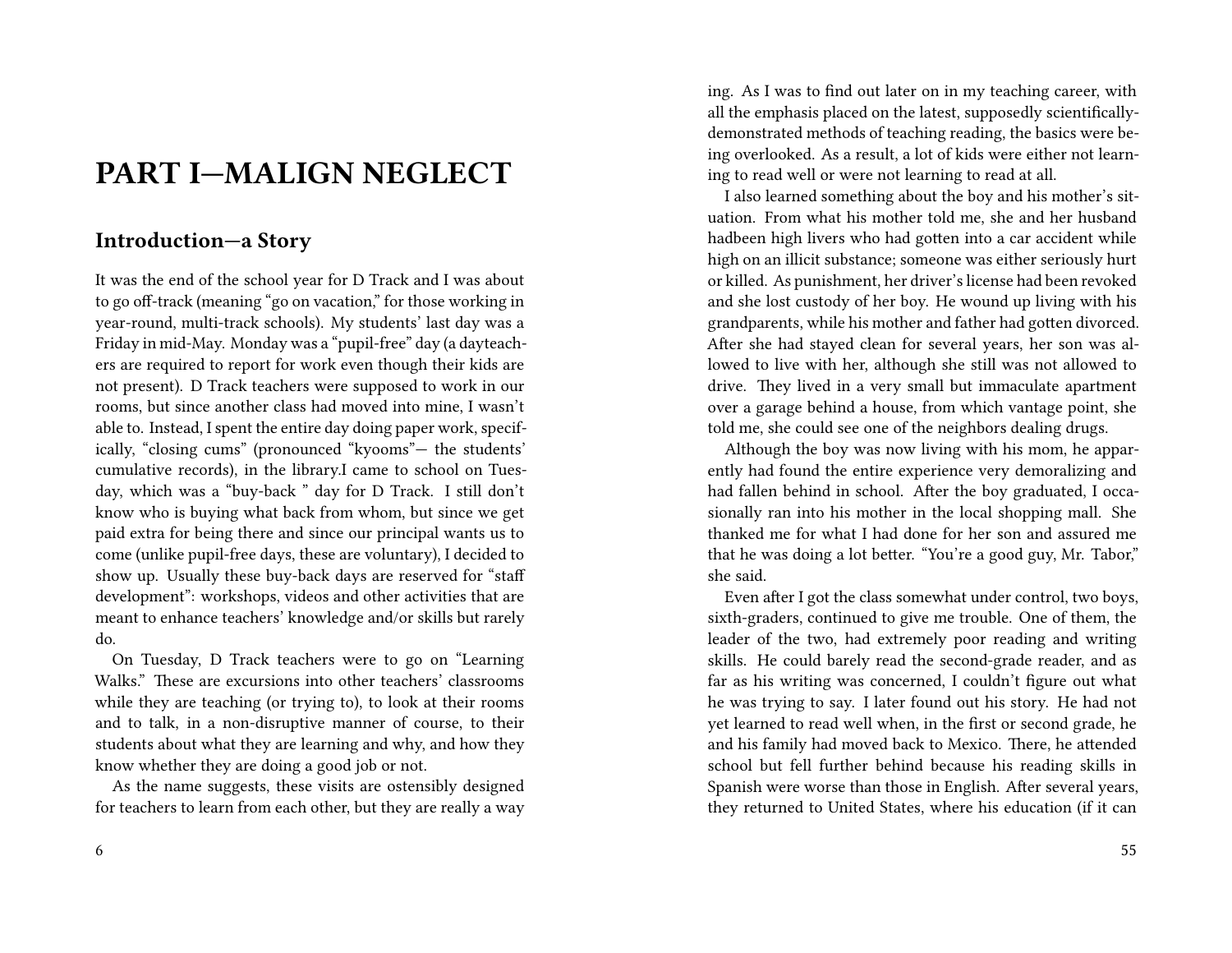to write stories with him and his efforts usually amounted to about three or four feebly scribbled lines. When I assured her that I was new at the school and was only trying to help her son, she apologized and then began a tirade against the principal and the entire school. She knew her kid was way behind, but why was she always being told that he didn't qualify for any special help; he wasn't learning-disabled and there was no after school tutorial program. She couldn't believe that her son was the only kid in the school like this and that nothing was being done to help them. She hated the previous teacher. When she had calmed down, she pleaded with me: would I agree to tutor her son on a private basis? After demurring (I was already exhausted and didn't want to tie up any time over the weekend), I agreed to tutor her boy at their home for an hour every Saturday.

#### **Overlooking the Basics**

What I learned from this was instructive. To find out more about the boy's reading skills (one doesn't get much of a chance to work one-on-one with 34 kids in a class), I had him pick out one of his books and read it to me. He read a few words until he came to one he didn't know. He then just took a wild guess, usually coming up with a word that started with the same letter as the one he saw on the page but no others.

He made no attempt to sound out the whole word, letter by letter. I showed him how to do this, explaining, however, that in English the letters do not always sound the same, and had him try it a few times. If he got the word, we went on, but if he didn't, I eventually told him the word and then had him proceed with his reading. We did this every Saturday morning for about an hour and a half, and eventually, his reading began to improve. What I realized from this was: (1) nobody had specifically taught the kids how to sound out words; and (2) mostly what the poorer readers needed was a lot more practice readfor administrators and those above them in the educational hierarchy to make sure that teachers and their classrooms are in compliance with federal and state laws and school district guidelines, and that teachers are implementing the educational fad currently in vogue. (One of these is "clear expectations": kids supposedly learn better when they have a clear idea of what they are learning, what is expected of them, and when they know whether they are doing a good job or not. Hence the questioning of the kids. Believe it or not, somebody is making a career out of this.) As we were waiting in the library to get started, our coordinator (a teacher who volunteers to be out of the classroom for a year or more to carry out and oversee various tasks mandated by federal law in order for our school to qualify for federal monies), came in. She needed a Spanish-speaking teacher to give the SABE exam (basically, an achievement test in Spanish), to some students, and I aggressively volunteered my services, as I was anxious to get out of the Learning Walks (or any other kind of staff development, for that matter).

I followed the coordinator to her office, where we collected the test materials, the students and another woman whom I then didn't know (but who is now my teaching assistant), whence we proceeded to an empty classroom. There the other woman and I were to give the exam to students from at least four different grades simultaneously. The SABE is atest, given over several days, that children who are recent enrollees in the school system and whose families speak Spanish in the home are required to take. It is, roughly, the Spanish equivalent of the SAT-9 test, which has been given to students every year for the past several years and which will be replaced by another test next year.

At some point during the testing session, I noticed that one student, a fourth grader, was having trouble finishing sections of the exam in the allotted time. When, during a break, I spoke to the kids in English, I realized that this particular girl was to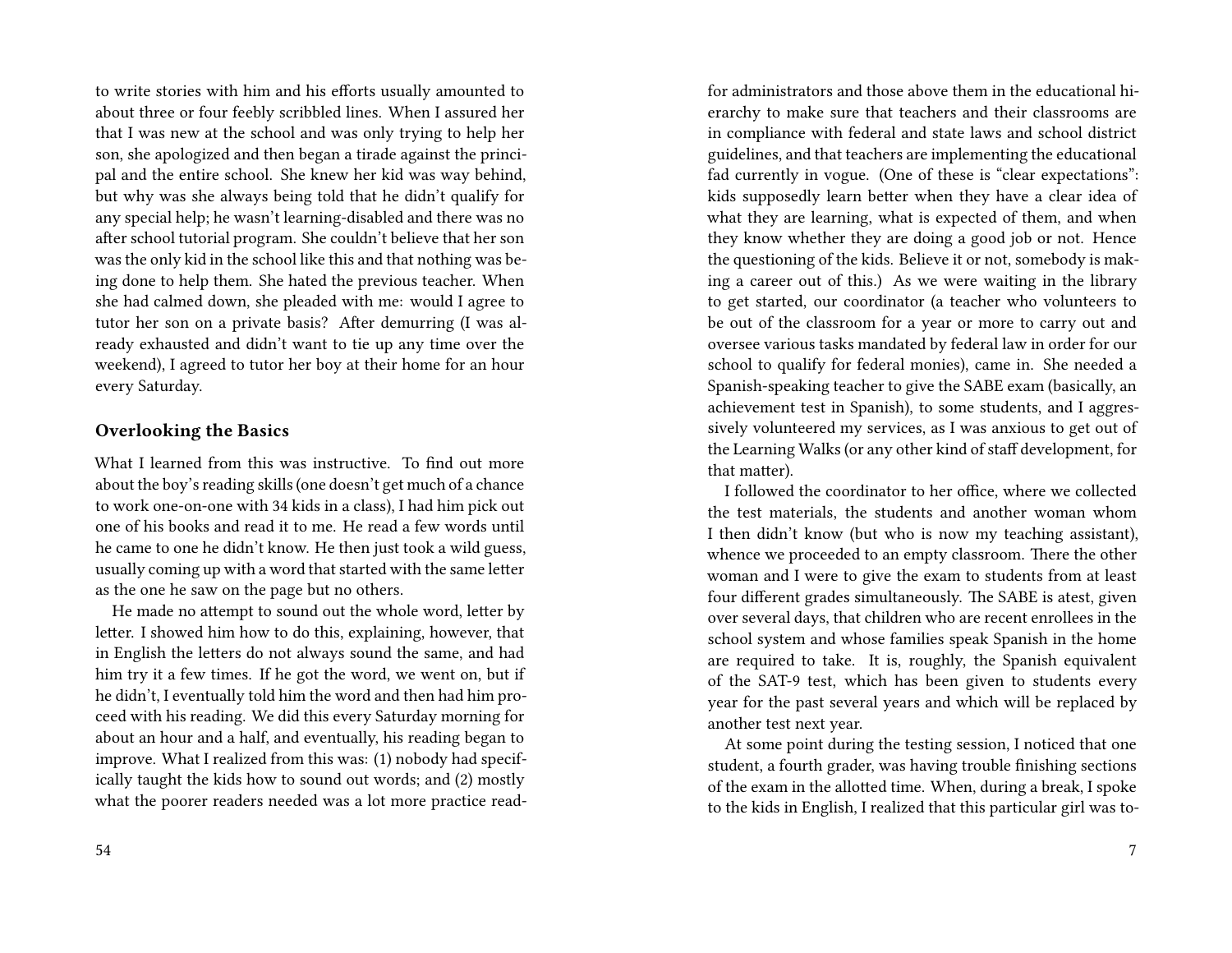tally fluent; indeed, she spoke without any accent whatsoever. I asked her whether she spoke Spanish. She replied that she spoke it but read and wrote it "only a little." She also told me that she had been born in Los Angeles and had recently transferred to our school from a parochial school nearby. It seemed to me that this child should not be taking this test, even though she was working at it very gamely.

When the testing was over, I went to the coordinator and asked her why this girl was taking the SABE. She insisted that the child was required to take it because on the Home Language Survey (a form parents fill out when enrolling a child), her parents had written "Spanish" and because the child had been in the country for less than a year. Since this latter piece of information conflicted with what the girl had told me, I decided to pursue the issue. (Nosy me.) I looked in the file drawer where the cums for her class were, but Icouldn't find hers. I then went to her classroom to talk to her teacher. When I indicated my concern, this teacher told me, somewhat exasperatedly, that she had already objected to the girl taking the test, since the child didn't read or write Spanish and was missing valuable instructional time. Despite this, the teacher continued, the coordinator had insisted that the student had to take the exam for the reasons she had cited. I then asked the teacher to see the results of the CELDT, a newly mandated test, to be given annually at the beginning of each school year, designed to assess students' fluency in English. Neither the child's name nor her test results were on the computer printout. It looked to me likeshe hadn't been given the test. As it turned out, the child's cum was in the teacher's mailbox, and when I finally looked at it, it showed that she had indeed been born in Los Angeles and that her parents had written "Spanish" as the language spoken in the home. It looked to me that what had happened was that since the child had arrived at our school in the middle of the school year, after the CELDT had been given to the rest of the class, no one had remembered to give it to her.

lunch. Once I discerned that there was room on the yard at an appropriate time, I agreed, but only on condition that they do a good job (that is, behave reasonably well), during the rest of the day. Wonder of wonders, it worked, although I have to admit that the last part of the day, after lunch, with an hour and 20 minutes left before they went home, was usually a lost cause. At one point, when I had the kids lined up in the hall to go outside, I ducked inside to get a ball, leaving the kids unsupervised for a couple of seconds.

Just then, the principal came in. Although she politely reprimanded me for leaving the kids unattended, she also said that I had created a "major miracle," referring to the kids.

They were lined up like soldiers.

As the due date for report cards came, I was informed by the teacher in the next classroom that I was required to send home "unsatisfactory notices" to those parents whose kids were going to get less than satisfactory grades on their report cards (say, Ds and Fs). Since fully a third of the kids were reading on the second grade level, I sent home a lot of these notices, which include requests that the parents come in for conferences with the teacher. To my surprise, most of the parents showed up and, even more to my surprise, they seemed to like me. They had noticed, they told me, that the kids were excited about school (I think they were calling each other up to talk over their stories about serial killers), and assured me that I was doing a good job. I recently ran into the mother of one of the boys I had that semester. He was in college somewhere and doing well, and they both remember, she insisted, what a great teacher I was.

There was one woman, however, who stormed into the classroom and started cursing me out. She was white and rather well-dressed, as if she had come from an office job. She was the mother of the one Anglo kid in the class, whose reading skills were very poor and who seemed, overall, to be verydemoralized about school and his life in general; nobody wanted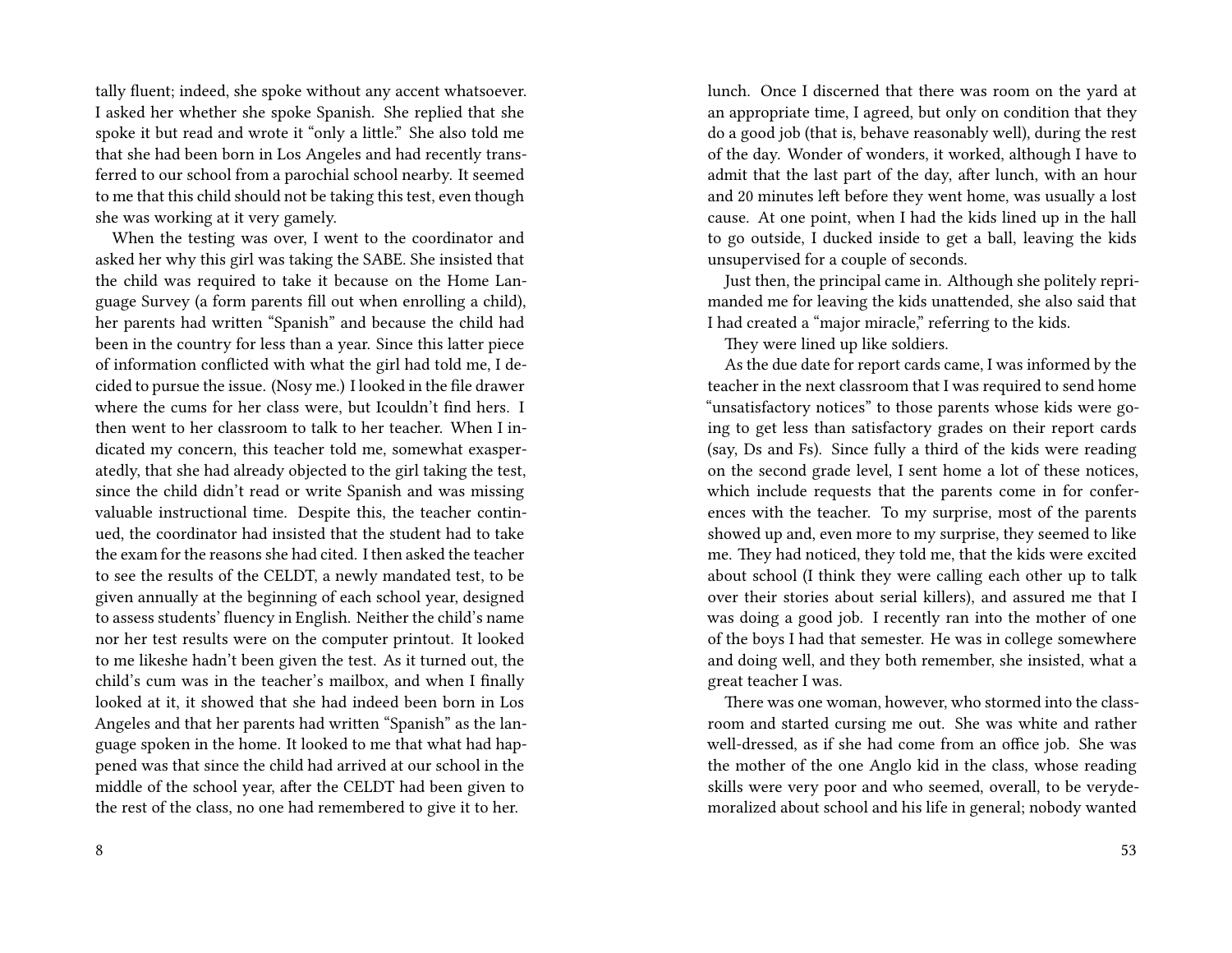I controlled the class), just rolled her eyes. I got the impression that the kids had run the teacher off, that is, made her life so miserable that she left in despair. Her training may have qualified her to teach middle-class kids, but she was clearly out of her league with the group she wound up with.

#### **Behavior Management**

I screamed, too, but after a while the kids seemed to respond to me and appeared to be learning something. Most of them. There were several kids whose sole purpose in life seemed to be to come to school to piss me off (or any other teacher they had; it wasn't personal). Usually it was talking out of turn, interrupting me or other students, or failing to line up properly pushing, shoving, talking and occasionally, hitting and cursing (those were the only times I sent kids to the office). There were days when I had half the class (usually, the boys), eating lunch in the classroom and not allowed to play. (I told them that I was paid for the whole day, that I didn't eat lunch, and that it was all the same to me whether I was in the class with them or sitting in the staff lounge.

One boy actually begged to be allowed to stay in at lunch, even though he was behaving well enough to eat and play outside with the other kids. He wanted to use the computer, which, because he never finished his work on time, he never got to use.) Although one teacher suggested I use more positive reinforcement, I couldn't quite figure out what kind ofrewards would work. Eventually, the kids themselves came to my rescue. Up until then, we had been taking PE (Physical Education) at the end of the day, when our class was officially scheduled. (It had taken over a week to get even this started, because nobody had told me I needed to have PE instruction until one of the boys asked, "When are we going to have PE?" Of course, that was their favorite subject.) After several weeks of this, another boy asked if we could take PE earlier, before

And since she was a new enrollee in the school district and since her parents had indicated that her home language was Spanish, it was automatically assumed down at district headquarters that the child was new to the country, knew no English and was required to take the SABE. As a result, her name appeared on the computerized form, indicating who was to take the exam, that was sent to our coordinator. All that needed to be done, it seemed, was to give the child the CELDT, which would prove that she was fluent in English, and to indicate the error to the people downtown, so that the child wouldn't be saddled with low scores on a test she could barely read.

When I mentioned this to our diligent but overworked coordinator, she started screaming: Why did I talk to the child's teacher? She told me I wasn't supposed to. Now the teacher would blame her, etc., etc. I told her that nobody would blame her, that the child just needed to be given the CELDT, and that instead of being pissed off at me for talking to the teacher, she should be glad I had figured out what the problem was. This altercation took place in our school's copy room, where our principal was reproducing some materials. Although I intentionally spoke loud enough so that she could hear the substance of our dispute, she pretended she hadn't heard and walked out of the room. Later on, she asked me whether I had wanted her to intervene in whatever was going on between the coordinator and me. I assured her that we had worked everything out. She never asked me what the issue was.

Two weeks later, when I returned to school for a meeting, I found in my mailbox a copy of a reference sheet, supplied to the coordinator from district headquarters, indicating which students were required to take the SABE. It showed that students who had been enrolled in a California public school district school for less than one year and whose parents had indicated on the child's enrollment forms that Spanish wasspoken in the home were obligated to take the test. So, the coordinator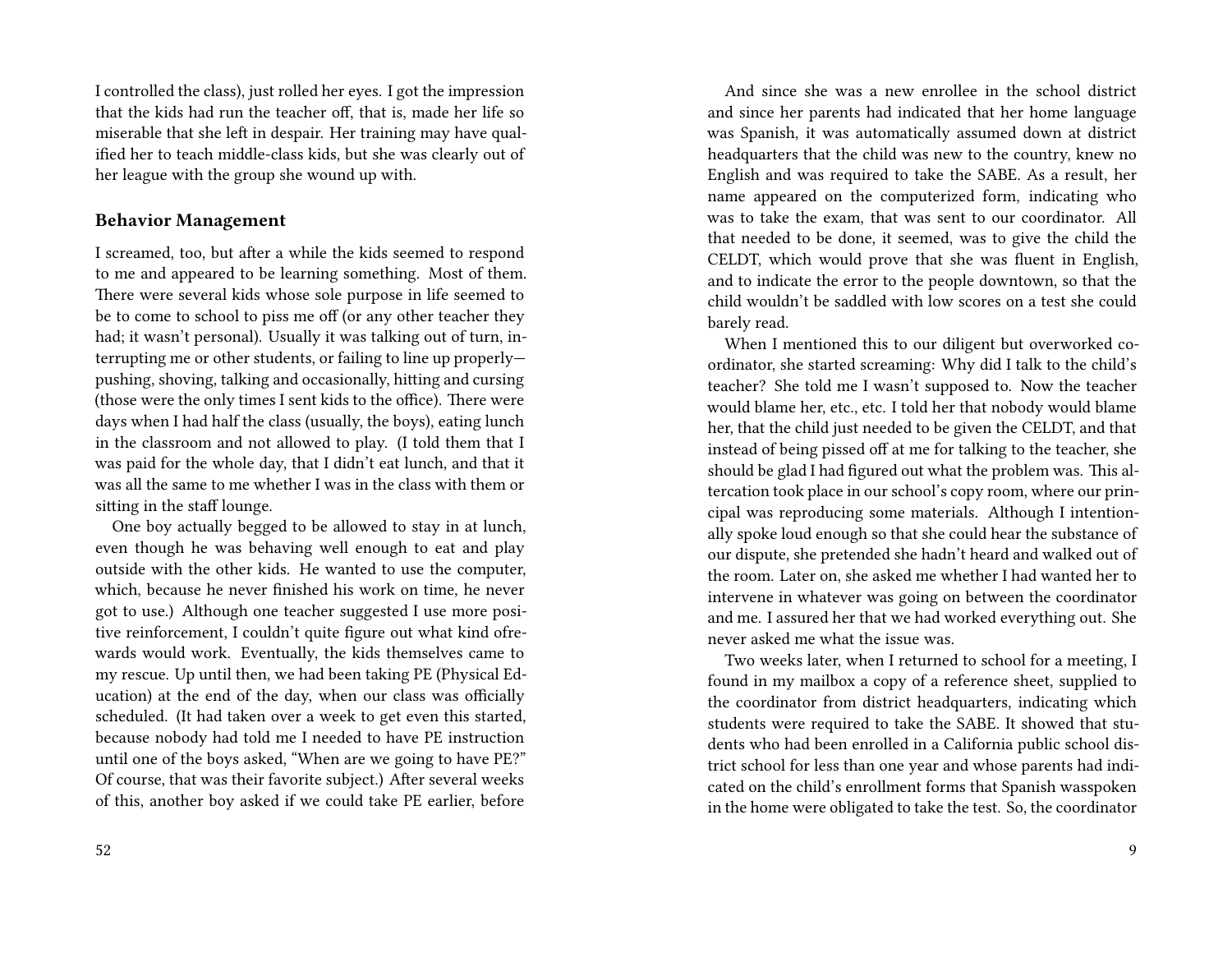was right after all; the poor girl was indeed supposed to take the test (despite the fact that she could barely read Spanish), although not quite for the reasons the coordinator had originally indicated.

Welcome to public education, Los Angeles-style, in the early years of the new millennium! I've devoted so much space to this minor incident because the only way to truly understand the state of our school system is to see it from the inside, where the view is graphic but where, in part as a result of inertia and in part by design, those of us who are in the middle of the mess trying to make it work are powerless to do anything to change it.

What follows is an essay on the situation in our public schools, seen from my particular vantage point, a middleaged, somewhat cynical former political activist, working in an inner-city school in Los Angeles, California, part of the massive Los Angeles Unified School District (LAUSD). I will try to convey a feel for what it is like to work in such an environment, as well as my impressions of the state of our public school system locally and nationally. I do not pretend that this is a thoroughly researched, balanced and detailed presentation. Nor is it a fleshed-out memoir. I'm too tired to produce either of these. It is, rather, an impressionistic work designed as much to vent my frustrations as to inform those who may be curious. It is mostly, then, a form of therapy, which I, and I believe most others working in the public schools, need. To those looking for an in-depth critique of what, from a democratic, egalitarian and libertarian point of view, is the matter with our public school system and a creative vision of what truly liberated schools would look like, I apologize. Perhaps I am only making excuses, but I've lived too many years under an unjust social system and worked too long in the public schools to be able to develop such an analysis. In short, I am not liberated: my imagination has been truncated and my hopes tamed. All I am equipped to do

outdated text; at least the kids could read it. As the time to take the yearly achievement tests approach, the class and I went through a booklet designed to prepare students for the test. Mind you, through all this time, I had no idea whether I was covering the required curriculum, nor did I really care. My students obviously needed help with the basics, and I was determined to focus on this regardless of what anyone would say. In any event, not one person from the administration ever gave me any direction about what I should be doing, although they did come in occasionally to check how things were going, mostly, I presume, to see whether I was managing the kids.

I myself wondered whether I was doing any good, when two things happened. The first was that, after taking their annual achievement tests (I don't remember which ones they were), my students' scores in reading had gone up noticeably. I don't know whether this had anything to do with me, but when the assistant principal praised me for it, I was willing to take the credit. More important, three of the fifth-grade girls had written a wonderful story about a girl their age whose parents were getting divorced. I naturally assumed that they were writing from experience and asked if any oftheir parents had been divorced or were now getting divorced. They answered no, they had just made it up. I was very impressed, but most of the kids kept writing about people being murdered.

I didn't realize it then, but I later found out that what I was doing was significantly better than the previous teacher.

Although she was fully trained, and a big fan of the newest methods then being touted, she was young, inexperienced and couldn't control the class. She also played favorites and screamed a lot. When I asked other teachers and administrators about her, they either spoke very highly of her, praising her use of the most up-to-date teaching methods (mine were anything but), or else described her as horrible.

The assistant principal, who had so intimidated me the first time I saw her but who eventually came to respect me (at least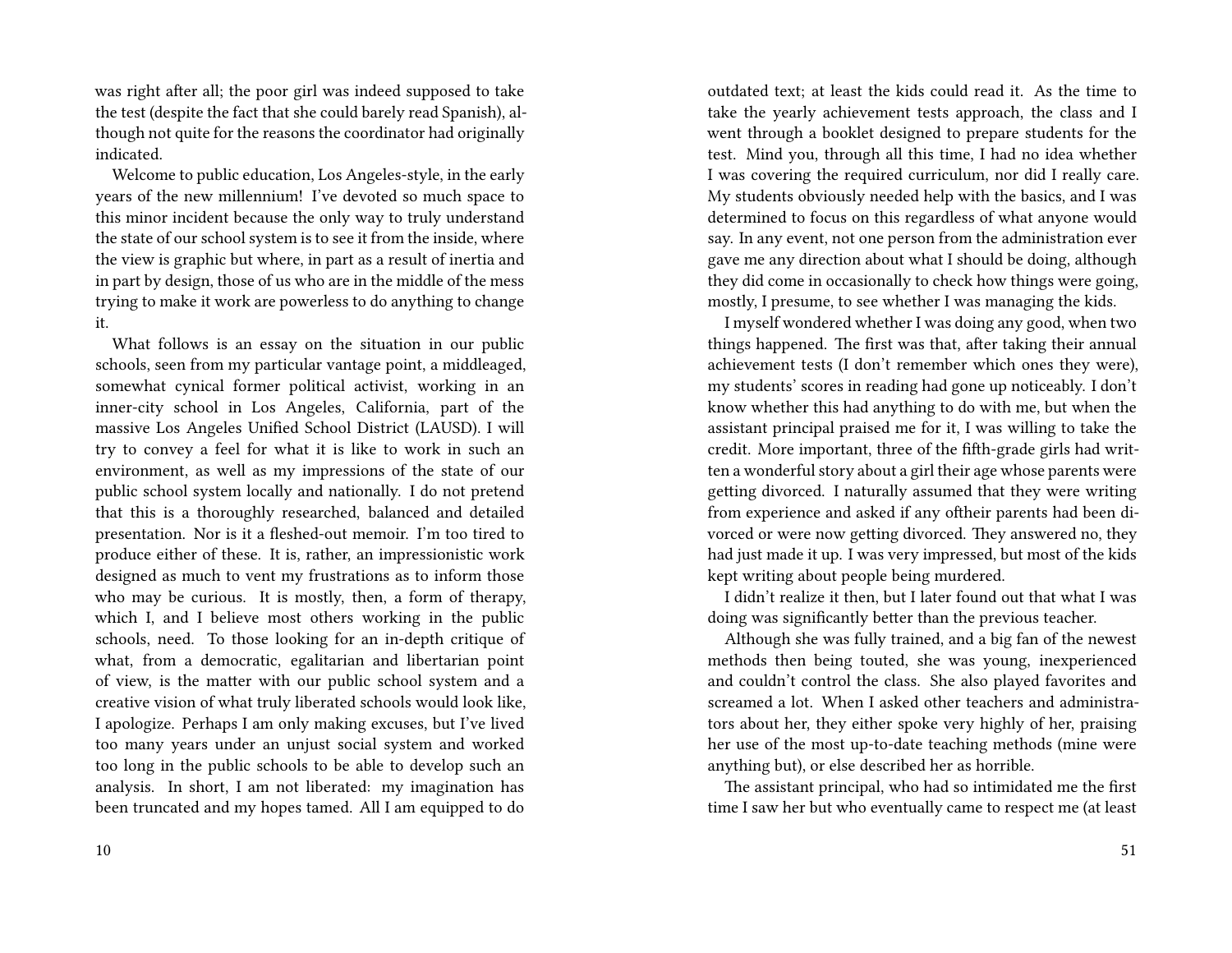I was shocked to find out how poor their reading skills were. Fully one third of the class was reading on the second grade level.

Others were reading on the third and fourth grade level, while just a few were reading "at grade level," the level at which they are expected to be able to read. Math was the same. One third of the class did not have a solid grasp of the basic multiplication and division facts and most of the students' ability to do word problems was next to nil. They also couldn't do long division because they couldn't keep the columns straight. As a result, I decided I would work on their basic skills and worry about other things later. My language arts program consisted essentially of running a writers' workshop; the kids wrote stories, read them to the class who then discussed them. We talked about characters and plots, at least so they'd know the terms. A couple of times a week, Ihad the slower readers read aloud to me around a table at the back of the class, while the others read on their own and wrote synopses of what they had read. (When I first started doing this, some of the better readers snickered. I told everyone to stop everything and asked "Which one of you is perfect?" When no hands went up, I gave them a short lecture about people being good in some things and not so good in others, etc., and told them that I wouldn't tolerate any snobbery. There was no more snickering after that.) For math, I worked through the grade level math book.

For practice, I divided the class into teams and had a math contest: I'd write a problem on the board and the teams would compete to see who came up with the right answer first. They seemed to like that. Occasionally, we studied science using the grade level science book. For social studies, I first tried to use the current, mandated and very "politically correct" textbook. It looked good, with a lot of pictures and maps, but it was so wordy and used such high flown language that most of the kids couldn't get through it. Instead, we used the old,

50

is, I hope, shed a little light on why the system cannot even do what it is supposed to: teach our kids how to read and write, do some math, know a few things about science and history, and be able to think for themselves.

#### **The Crisis in Education Is Not New**

Over the past few years, we've heard a great deal about the "crisis in education." George W. Bush insists he's the "education president," Congress and state legislatures have passed bills designed to solve the purported crisis and the issue has been discussed into the ground in the media, mostly by people who don't know much about it. To listen to the chatter, one would think the crisis is a relatively recent phenomenon.

In fact, the public school system, throughout the country but particularly in the inner cities (meaning, working-class, poor and minority neighborhoods in urban areas), has been in bad shape for decades. Those who remember the struggles over integration, community control and busing of the 1950s, 60s and 70s can attest to this. These conflicts would not have taken place, or at least would not have been as intense as they were, had the school system been doing its job. As much as these battles were about integration or civil rights, they were also over scarcity, a scarcity of truly good schools and of the resources required to create and sustain them. My guess is that the crisis goes back further than that, but that much of the problem was hidden from white people, and therefore the consciousness of the country as a whole, as a result of segre-gation. White schools may have been good or at least OK.

But I suspect that schools for most Black and Latino children, with some exceptions, have always been poor (or at least poorer than those for white kids), though most whites didn't know about it until Black people began to mobilize around this and other issues in the mid-1950s.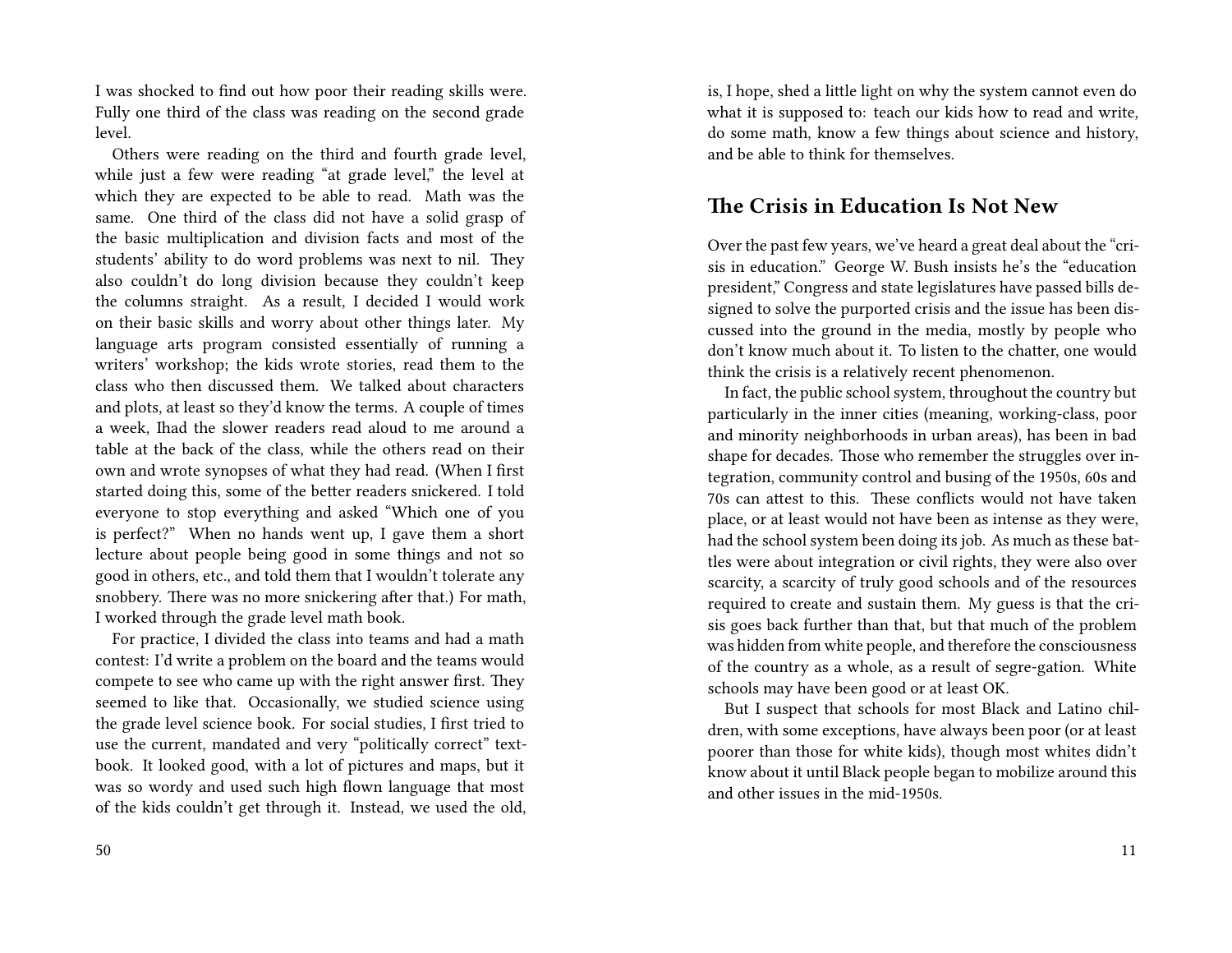Another indication that the schools have been in crisis for a long time is the periodic curricular and methodological innovations that have been introduced over the years.

(If the system were working well, why would one want to change it?) As an example, in California for around two decades, students not yet fluent in English were subjected to something that was called bilingual education, whichhas now been largely phased out. This intended panacea would not have been tried had children of immigrant families been graduating from high schools with a good grasp of English and other subject matters. The program was the result of a lawsuit filed in the early 1970s by a Chinese man, a Mr. Lau. He had gone all the way through school in San Francisco, and had even graduated, but, if I remember correctly from my classes in bilingual methodology, hadn't even learned much English, let alone anything else. In other words, California schools were pretty crappy back then.

So, in fact, the crisis of public education has been around for a while, but, at least for much of this period, it managed to remain under the political radar. It became a polit-ical and media issue again relatively recently, primarily as a result of the frenetic economic expansion of the late 1990s.

At that time, the pace of economic growth, particularly in the "hi-tech" sectors, was so rapid that businesses were having trouble finding qualified workers. There was, in other words, a labor shortage, most notably, one of educated, skilled workers. Obviously, the public school system wasn't doing its job. At the same time, the boom created budget surpluses, which made it possible to begin to address the problem; at least it eliminated the excuse for not doing anything about it. Unfortunately, the solutions proposed by both major political parties have been more of the character of tinkering, albeit expensive tinkering, than of making fundamental changes. Thus, the center-piece of President Bush's program is regular testing to hold schools, administrators and teachers "accountable."

posed that all kids like to write (and I knew that trying to get pre-teens to do something they don't want to do is a lost cause), I asked my students, "Who wants to write a story?" Hands shot up. Heaving a sigh of release, I told my students to take out a pencil and piece of paper and start writing. One boy raised his hand and asked, "Can we work with friends?" A light went on in my head (I had heard that "cooperative learning" was in favor), and I said, "OK, pick a partner," and the kids started working…reasonablyquietly. A bit later, the assistant principal came in and looked around the room; she wasn't smiling. The kids were working, but there was some talking (they were discussing their stories), and I didn't know whether that was acceptable or not.

The assistant principal then asked me, "What are they doing?" I answered, "They're writing stories." The woman then left without saying anything further. Of course, I was very worried, but as I was to discover later, this was a significant improvement over the previous teacher.

The class consisted of 34 kids, equally divided between fifth and sixth graders. Their ages were roughly 10–11, but some of them, particularly the sixth grade girls, were emotionally going on 16. All but one had Spanish last names (what the one Anglo kid was doing in the class, supposedly a bilingual one, I never did figure out), and most of them, but not all, spoke or understood Spanish. (One boy had a Spanish surname—I presume his natural father was Latino—but he had been raised by Anglo parents—an alcoholic and a coke addict—and only spoke and understood English.) The kids seemed to enjoy writing their stories (most of them were about serial killers until, after several weeks, I put my foot down and insisted they write about something else), and reading them to the rest of the class. After a week or so, it rained heavily one day, so during recess time, I had the kids play inside, while I took the opportunity to read with each one individually, using basal readers, books whose story content and vocabulary are geared to each grade.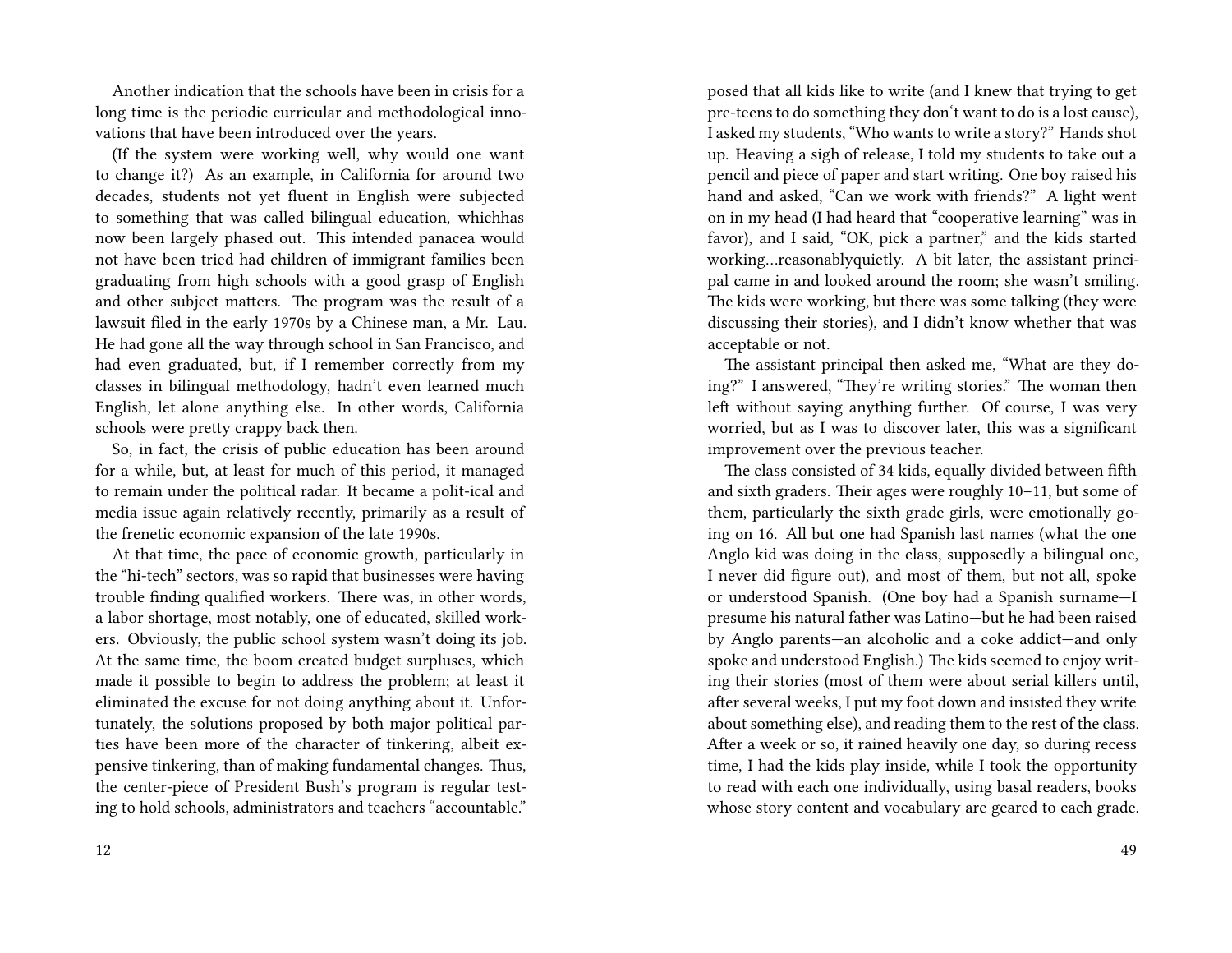didn't have a clue and mostlyhemmed and hawed, but since, as I later found out, they were desperate to fill two positions (it was several days before the Christmas break and they needed people to start right after New Year), I got the job. I agreed to take a combined fifthsixth grade class (I was shocked they had such things), and, at the principal's suggestion, I sat in on the classes of three upper-grade teachers (they didn't appreciate my presence in their classrooms) to see how things worked. I was also given the Course of Study—a humongous loose-leaf binder of several hundred pages, containing a detailed description of the required curricula for each subject area for each grade—and urged to study it before school started up again in January.

Frankly, I couldn't make head or tail of it; it had so much stuff in it you couldn't possibly cover all the material in the time available and there was no way to know what was essential and what was not or how much of the material one could feasibly cover.

During the Christmas vacation, I spoke to several of my teacher friends and asked their advice. All I remember was them warning me that if I had trouble handling the kids or needed some other kind of help I should definitely NOT go to the principal. They have too many other things to do, they told me, and don't want to be bothered with helping new teachers (⁉). If I wanted to keep the job, I needed to figure things out for myself or speak to another teacher.

#### **Improvising on the Job**

When I arrived at school on the first day of classes after the break, I was told where to pick up my class, got the kids, and walked them to classroom. After they put their stuff away and took their seats, I introduced myself and took attendance. Now what? I didn't have any idea what to do and nobody at the school had told me or even made any suggestions. Since I sup(Teachers, students and parents are currently being subjected to a barrage—a veritable mania—of testing.) But neither his nor any of the other proposals on the table offers any substantive ideas about how to truly improve poorly performing schools. (Nor are any of the proposed remedies to fix the schools based on a concrete analysis of what's the matter with them.) Consequently, this is how I expect things will work. If, at any particular school, the students' test scores don't improve significantly, the teachers and their administrators will first be given pep talks, then scolded and forced to sign pledges to work harder, etc. (while, throughout, being forced to sit through interminable, utterly boring and totally useless meetings). If the kids' scores still don't go up, teachers and administrators will be fired or transferred and a new crew will be brought in to try their hand at raising the scores under the same basic circumstances. I gather that, in addition, schools whose test scores do not go up sufficiently will be "punished" by having money taken away from them (Naughty schools!) and, presumably, given to parents to help them pay for tutors (or maybe even vouchers). But how will this help the schools in question? To anybody who knows anything about the school system, the result is predictable: angry parents will blame the teachers and administrators, teachers and administrators will blame the parents, and the politicians, experts and bureaucrats will look like they're doing something about the situation. In other words, teachers and administrators, who have little power to institute basic changes, will be "held accountable," while the politicians, experts and bureaucrats, who do have power (and therefore the responsibility), will be let off the hook. And the kids still won't learn. (Hey, sounds like a plan!) In any case, the economic boom of the 1990s has now collapsed, and the downturn has hit the hi-tech industries particularly hard. As a result, the labor shortage has eased, state budget surpluses have been replaced with deficits, and schools' budgets, never sufficient to enable them to function effectively, and other vital services, are being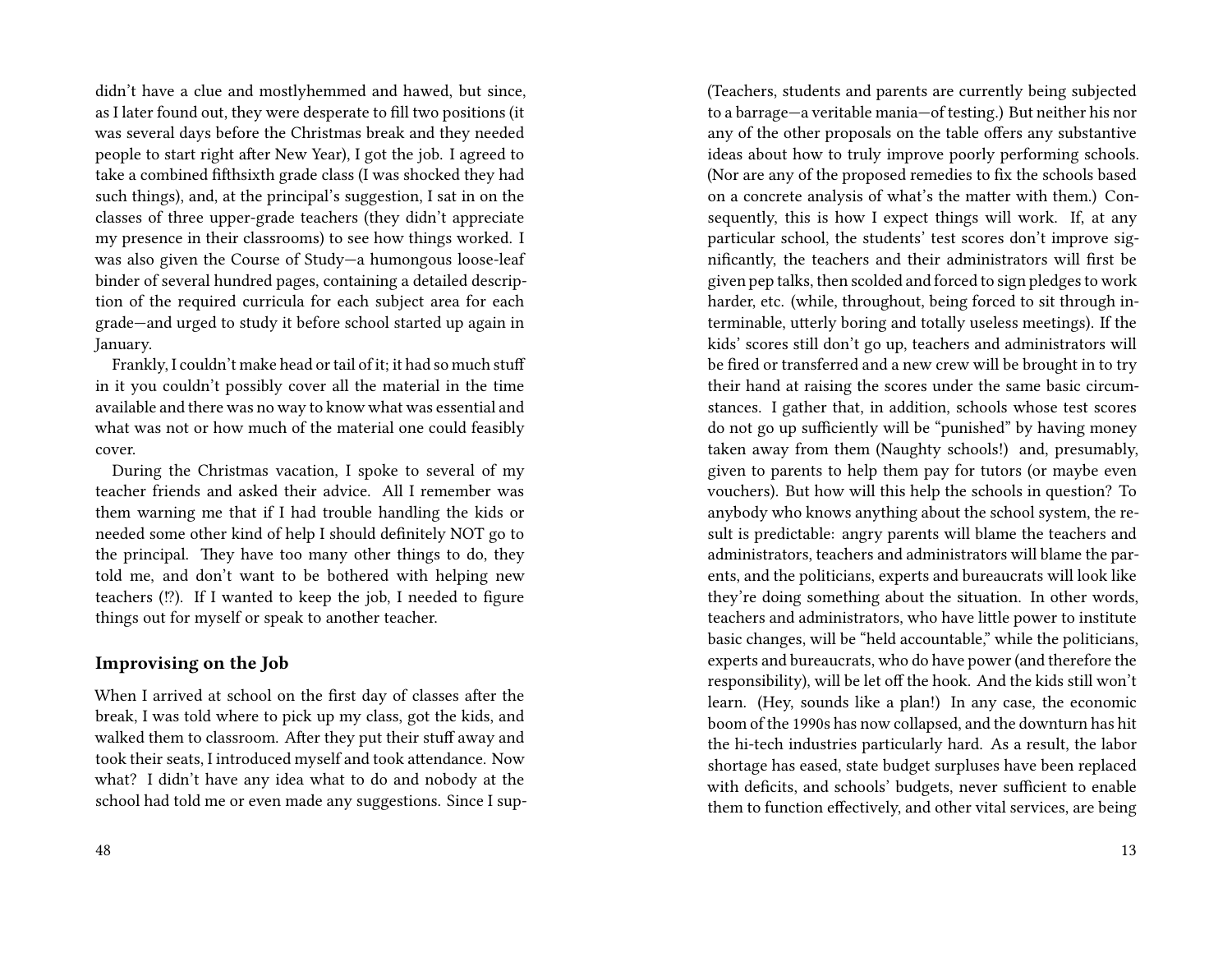slashed. In LA, the district has increased maximum class sizes (now up to 36 for gradesfour and five) and cut teachers' aides and other auxiliary personnel and services (such as the time a nurse is on campus).

It also tried to cut our health benefits until, under the union's prodding, it found enough money to maintain them at their current levels, but only for one year. (The district is so incompetent it doesn't even know how much money it has.) Although, as I write this, the district is crowing about the fact that our test scores have gone up four years straight (more on this later), I suspect that whatever progress that may have occurred in recent years will soon end, tests scores will level off or even decline and the "education crisis" will fade away. Until next time.

## **The Crisis in The Public Sector**

Not only is the crisis of education not a recent phenomenon, it is also not an isolated one. In fact, the entire public sector in the United States is in deep trouble. Virtually everywhere one looks, the institutions and facilities thatmake up the country's public and semi-public infrastructure are deteriorating. The highways are in drastic need of repair and expansion. The nation's railroads, bridges, tunnels and overpasses are all overworked and eroding. The airports are over-crowded: access roads are jammed, terminals are too small, gates and available runway space are too limited for the number of planes flown (the risk of crashes on the ground, not just in the air, is very high), and the entire air traffic control system needs to be revamped. Not to mention airport security. County hospitals and clinics and other medical facilities are disaster areas and facing further cuts: beds and staff are being eliminated, emergency rooms are being closed, while those that are left are forced to provide routine, as well as catastrophic, medical care to millions of people without medical coverage.

was thoroughly beaten. Aside from being lethargic and bored, they were unable to help me out.

Along with the general state of the campus(clean it was not) and the overall atmosphere of the place, I was demoralized by the thought of having to negotiate the institution for however many years it would take to get a credential. I returned to the district's recruitment office and asked to apply to teach elementary school, for which, I had been told, the district offered an intern program. In this program (which I will discuss in more detail in the next installment of this essay), one could take the requisite courses gratis, and without having to a navigate a university bureaucracy, while teaching at an elementary school.After getting processed a second time, I was given a list of district elementary schools, with addresses and telephone numbers, and a map, and was told I had to find a job myself.

I decided to start with schools near my house, made an appointment and got an interview. The principal at the school there was nasty. When she asked why I had decided to become a teacher and I replied that I needed a job (and also that I liked kids and thought I'd be able to do a good job), she snorted, "So, you think teaching is easy, don't you?" I replied as politely as I could that I knew it wasn't (that's one of the reasons I had never wanted to be a teacher). She then told me that there was a Spanish-speaking teaching assistant at the school whom they were coaching to be able to pass the CBEST, but that if she didn't, they would call me. I left theinterview with a sigh of relief, happy that I had been rejected.

(I needed a job, but not that badly.) When I called the next school, the principal was at least polite. She told me that they were not offering any full-time positions, only week-by-week substitute slots, but if I were willing to take such a job, they'd try me out. At my interview there, with the principal, the school's coordinator and some other people present, I was asked how I would organize a language arts program and instructional programs in other subject areas. Of course, I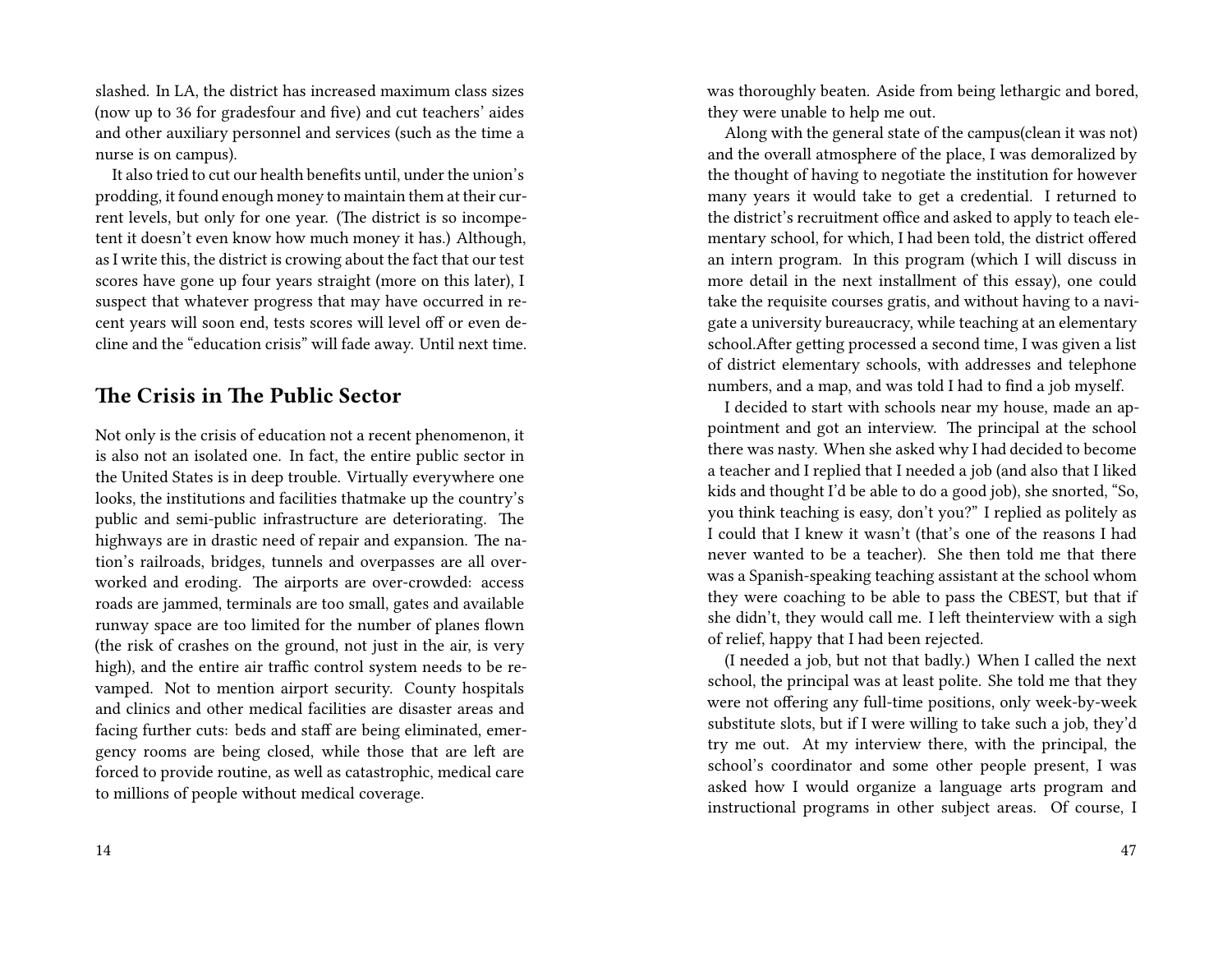that since I was well into middle age, I needed to think seriously about putting money away for retirement. After answering various job ads, and realizing I wasn't qualified for a job in the modern world, I decided to become (you guessed it) a teacher. Fortunately, I did have a BA. Moreover, when I first arrived in California I had, on the advice of a friend who was a high school teacher (when she suggested that I consider teaching as a career, I just laughed), taken and passed the CBEST as a kind of safety net (which I now needed). I had an additional asset. I have a modest grasp of Spanish andmanaged to pass the district's Spanish fluency exam, earning its top grade. Since at that time the schools were still committed to bilingual education and since, obviously, one of the main languages of the bilingual program in LA was Spanish, this made me a relatively hot item.

I first applied to be a high school social studies teacher, but when I visited Cal State LA (the California State University at Los Angeles), to look into enrolling in the appropriate teacher training program, I was effectively rebuffed. At the administration building, I was told I needed to speak to both the chairman of the history department and the chairman of the education department. Fortunately, the latter was on campus.

Among other things, he told me that I needed to take courseX in one department and course Y in another, but that I had to take one before the other. (I don't remember what these courses were about, their numbers or which one I needed to complete before taking the other.) Although the chairman of the history department was not on campus and was not scheduled to return for several weeks (this was in December), I did manage to reach him by phone. He was extremely impressed with the schools I had attended, but when I asked him about course X and Y, he told me the exact opposite of what the chairman of the education department had said. When I returned to the administration building and asked them for clarification, I

Emergency medical response teams are also in short supply and overworked. There is a national shortage of nurses and, I assume, all sorts of other medical personnel. They are even cutting funds devoted to financing doctors' residencies, an essential part of doctors' training. Police departments around the country are having trouble recruiting enough people to fill out their rosters. As the recent power crisis in California and the accompanying Enron debacle reveal, the national power infrastructure is in need of expansion (and significant reform). Water treatment and sewage disposal systems are also overloaded and deteriorating. Not least, as we saw during the 2000 election, our voting apparatus, the system for registering and tabulating votes, the foundation of our supposedly democratic system, needs a major overall.

(Have I left anything out?) In sum, the public sector of this country is in a state of decay and needs massive rebuilding and restructuring. Actually, the term "public" is misleading. This infrastructure is essential to the functioning of, and the ongoing accumulation of wealth in, the private sector, particularly of the large corporations, media enterprises and banks, and their wealthy executives and stockholders, all of whom enjoyed such prosperity during the 1990s. Yet, because these institutions are officially the responsibility of government, they are deemed "public" and the costs of maintaining these facilities, let alone rebuilding and expanding them, are foisted on the taxpayers, particularly middle- and lower-income families and individuals. One way to understand the crisis of the public sector is to view atleast a part of the costs of the maintenance of this infrastructure as a kind of "social wage," a piece of our salaries, paid out collectively, that enables us to survive, raise families, get to work and back, and otherwise be productive employees. Since what goes into salaries is a deduction from profits, it is in the short- and medium-term interest of our corporate leaders to keep their share of these expenditures as small as possible and to transfer the cost elsewhere. At some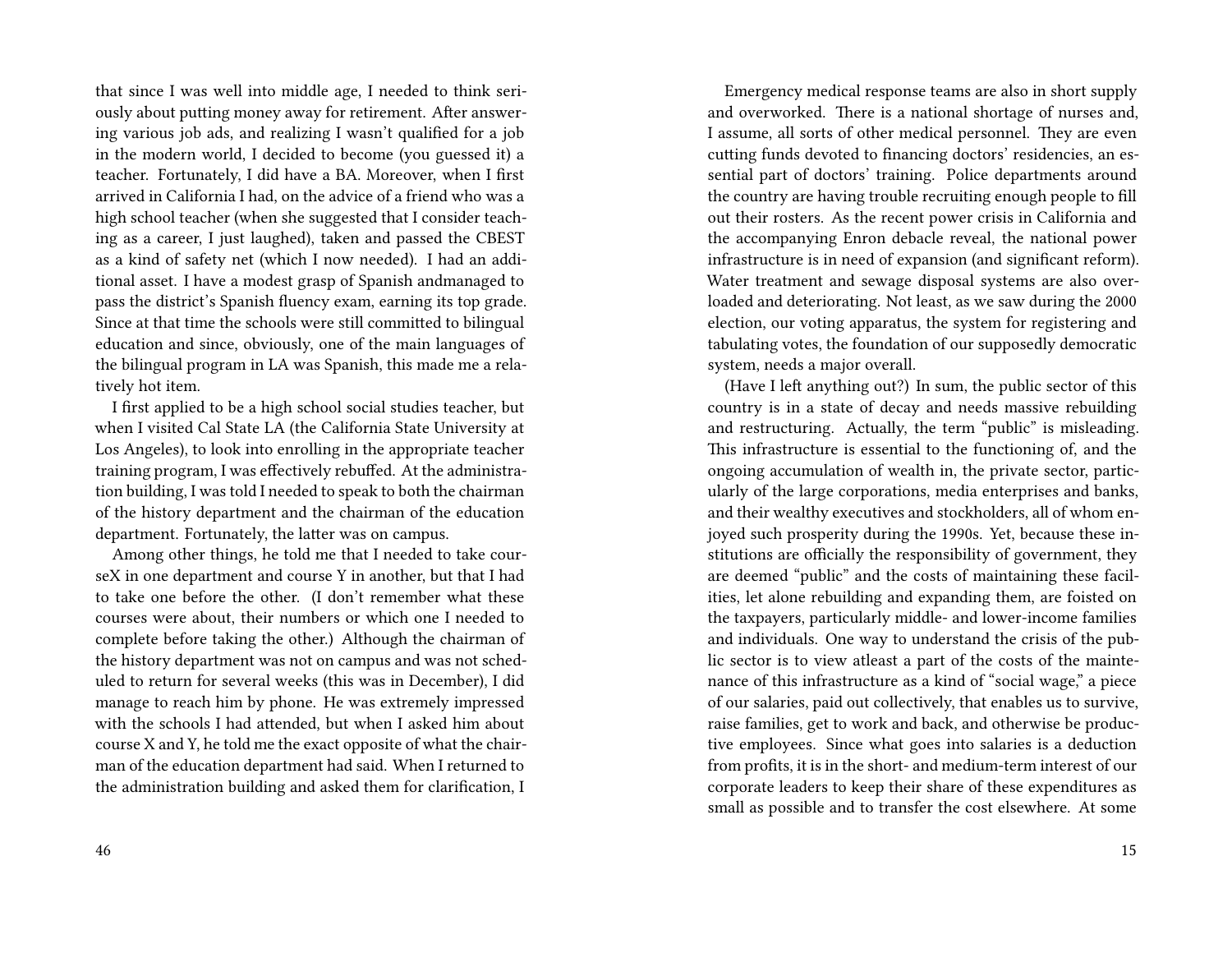point, however, the chickens come home to roost: if wages are too low, the workforce won't be reproduced with the requisite strength and skills to function effectively in the profitproducing process. And this is, in fact, what the labor shortage in the high-tech sector represents.

A complementary way of analyzing the situation is to see a portion of infrastructure costs as a part of the collective capital expenditure of private industry, much like factories, machinery, office space, etc., but one which, because of its designation as "public," they do not pay, or of which they do not pay their appropriate share. Taking these two facets together, we can see that the publicly-funded "public sector" functions (and has functioned for decades), as a massive subsidy to private industry, leading to a gigantic, and in the long-run, illusory, increase in corporate profits. By the same token, the crisis of the public sector—its need to be repaired and expanded and the amount of economic resources, i.e., capital, this will require represents, in effect, a tremendous debt currently being carried by our entire economic system.

The size of this debt is enormous. An inkling of it can be gained by recognizing that, at least according to the figure broached after the disputed election in November, 2000, it will take \$8 or 9 billion just to fix the voting system—the polling booths and ballot boxes—throughout our fifty states. If this is the amount needed to repair the voting apparatus, how much will it take to rebuild the airports, highways, railway system, bridges and tunnels, the power infrastructure, the public medical system, the police departments, etc., etc? Oh yes, and the school system. A rough estimate for the latter can be gained from a statistic released in 1995 by the Government Accounting Office: it will take \$112 billion just to repair the country's existing schools (forget about building new ones!). In California alone, combined new construction and modernization anddeferred maintenance costs will total over \$29 billion just for the years 2001–06 (California

or because they've heard it's an "easy gig." Many talented, dedicated teachers have entered the profession via emergency credentials, and it is probably a good thing there's a way forpeople who may have studied something else in college or pursued other careers to become teachers. Yet because of the teacher shortage, the students, the school system as a whole, and the new teachers themselves pay a price. This is because they walk in the door and start teaching with virtually no help whatsoever. As a result, they and the kids suffer until they (the teachers) figure out what they're doing.

## **Swim or Sink**

This was my own experience, which may be instructive here. Prior to teaching I was working in the film and television industry as a freelance script reader or, as officially titled, a "story analyst." I read screenplays, books and other materials for movie directors, producers and other people in the business. Like most freelance jobs, my career had a "boom or bust" cycle. There were times when it seemed that everyone I had ever worked for each wanted me to read ten screenplays and four books and to send them my "coverage" (essentially, written synopses and evaluations of the material I had read) within two days. There were other times when weeks would go by when I got no work at all, not even a phone call from my "employers" asking how I was doing. (Producers and directors are always so busy.) On the whole, though, I wasn't making a living. At my best, I was barely paying my bills; at worst, I was running down my savings. (An old car I was continually throwing money into didn't help.) After three years of this, I came to the conclusion that I was not likely to land a full-time salaried job as a script reader anywhere (there are a few such positions, mostly at the major studios, and they are very difficult to get), or otherwise move ahead in the entertainment business. I also concluded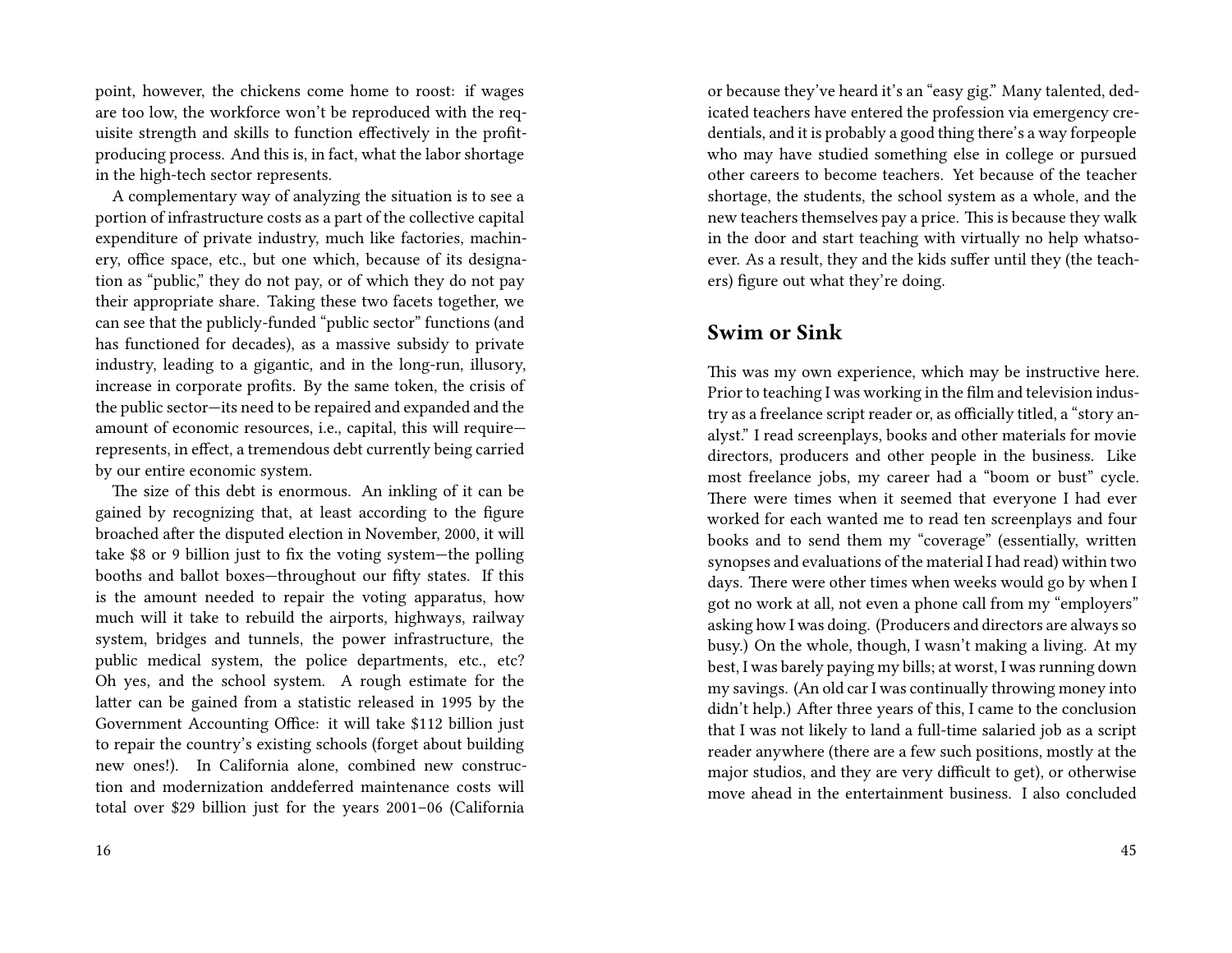was waiting to be cleared (July and August), her prospective students had, at a minimum, three different substitutes. At least these subs were there for a week or more, so the kids had some sense of continuity. In some cases, classes like that might get a different sub every day! How are the kids going to learn anything if there is a different person in the classroom each day, one who doesn't know the children, doesn't know what they know or what they've been taught (or even what the previous sub did the day before), and who may not have any experience teaching that particular grade, or any teaching experience at all? There was another teacher at our school who was on an extended disability leave for months (I think she had hurt her back), but refused to resign her position. It seemed like there was a different substitute in her class (which was a kindergarten) every day or every few days. I remember one of them.

He was an older man, who wore suspenders and whose pant legs ended considerably above his ankles. His teeth needed cleaning and he had an odd look in his eyes. A baseball cap completed the picture. He appeared to be a few steps removed from a homeless shelter. From the homework he was sending home with his kids (which I spotted when our kindergarten classes were eating lunch in the kindergarten yard), I saw that he was trying to teach his students a new letter every day.

Either he was Super Teacher or he didn't know what he was doing. (When I teach a letter, both its name and its sound, I need several days to do so, sometimes even a week, using a variety of activities, and at the end of that time there may still be one or more kids who can't tell you what the letter is or what sound it makes.) When I asked him if he needed any help, he politely declined. "I've been doing this for 40 years," he said. (God help us!) Of course, not all the teachers on emergency credentials, and certainly not all of the substitutes, are incompetent or teaching only as a means to survive until they "make it" in the movie business, or until something better comes along,

Dept. of Education Fact Book 2002, Handbook of Education Information).

In fact, this debt, like the explicit public and private debt load, is waiting to take its toll on all of us in one form or another. It is already having its effect, mostly in the form of bottlenecks and mini-crises in discrete sectors. That's what the labor shortage of the late 1990s, and the "crisis" in public education that it generated, was all about. If we look at the state of our school system in this broader context, we will see that it is a lot bigger than has been generally imagined, and that fixing it will be no easy task. Let's look at it in a little more detail.

## **Lack of Invesment**

Perhaps the most obvious cause of the sorry state of our public schools is that they have been starved of funds for decades: there has been no serious investment in our school system for 30 years. This has resulted in, among other things, a deterioration of school facilities, severe overcrowding and a national shortage of teachers.

#### **Deteriorating Facilities**

There has been no substantial construction of schools in California since the 1960s. (An elementary school was recently completely, to much fanfare, in Los Angeles' denselypopulated San Fernando Valley, the first one since 1971.) Nationally, the situation is similar: the average age of school buildings in the United States is 42 years, with substantial deterioration estimated to begin after 40. (Just like people!) In sum, the vast majority of our schools are in disrepair, the facilities are inadequate and there are not enough of them, a problem made worse, but not created, by massive immigration.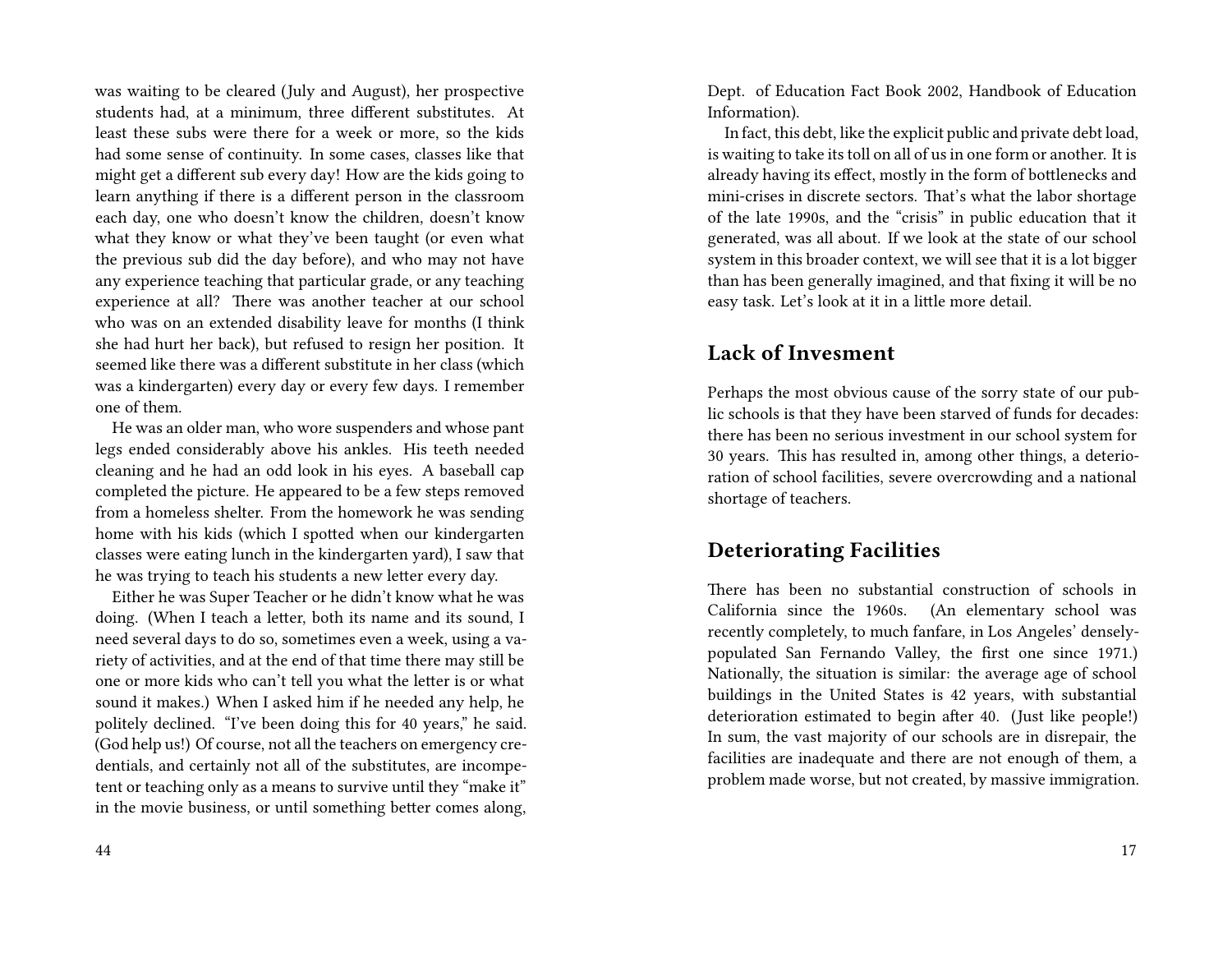A hint of the physical quality of our schools can be gained by looking at one inner-city school in a working-class, but not desperately poor, neighborhood. The school where I work, for example, has no gymnasium. Physical education, when it occurs, takes place in our main yard, which is locat-ed behind the main school building and parking lot. This yard is legally too small for the number of children in our school, now around 800. There is no baseball, football or soccer field. There are no swings or slides. (We do have a handball backboard, basketball hoops, tetherball apparatuses and a volleyball net. We have also been promised new playground equipment, the result of a private donation from actor Kirk Douglas and his wife, but construction has yet to be started.) There is no grass; the yard is paved with asphalt, cracked and crumbling, and it is divided in two (one part for grades one and two, another part for grades three, four and five), by a wall and a fence. There is also a tiny yard for kindergarteners in front of the school. The main yard may have been big enough at one time (it may even have been grassy), but as our enrollment increased, new bungalows, separated from the main building, were built and the children's play space successively encroached upon. Our school has no cafeteria, in the sense of a room where the children can eat in a closed, protected environment. There is a "cafeteria," meaning a kitchen in which food is prepared (mostly heated up) and in which the cafeteria workers suffer on hot days because there is no air conditioning. But the children eat outside, in a part of the yard (now being expanded) equipped with tables and benches and a roof, but not walls.

In other words, the children eat out in the weather. When it is raining or too cold or too hot, the children eat breakfast in the auditorium, on the chairs or on the floor, and lunch in their classrooms. For its part, the auditorium is too small for our school's student body to assemble. (In any case, the entire student body is rarely on campus at one time. As a result of our year-round, multi-track schedule, on any given day, one quarthree-to-five years to become competent and if, at any given time, there is a significant number of teachers in the schools who do not have this amount of experience, it should be obvious how deleterious the teaching shortage is. But instead of doing what is necessary to overcome this shortage, most importantly, raising teachers' salaries (and treating teachers with respect) our political and educational leaders have little more to propose than moral exhortation. I suppose GeorgeW. will take up teaching, to continue making the world a better place, after he leaves the White House.

In middle and high schools, one result of the teacher shortage is the large percentage of classes taught by teachers with little academic training in the subjects they are teaching. According to a report by the Education Trust, an "advocacy group" based in Washington, DC, "27% of math, English, science and social studies classes in California's secondary schools are taught by people who had neither a college major nor a minor in the fields they are teaching. Nationally, the number is 24%." The educational bureaucracy's attitude is typical. "It is better to have someone at least trying to teach science than to have absolutely no science," says Kerry Mazzoni, California's education secretary (LA Times, August 22, 2002). (Absolutely!— although God forbid anyone suggest raising teachers' salaries enough to attract fully qualified people.) Still another effect of the teacher shortage is the large number of substitutes, many of whom have only emergency credentials, in the classroom on any given day. I am not talking primarily about the use of substitutes (many of whom have no regular credential) when a teacher is sick or otherwise absent for a day or two. That's bad enough. I am referring to the use of substitutes on a relatively long-term basis when a regular teacher, with either a full credential or emergency credential,has not been hired for the position or when the assigned teacher is out for an extended period of time. In the example I just discussed, during the period the woman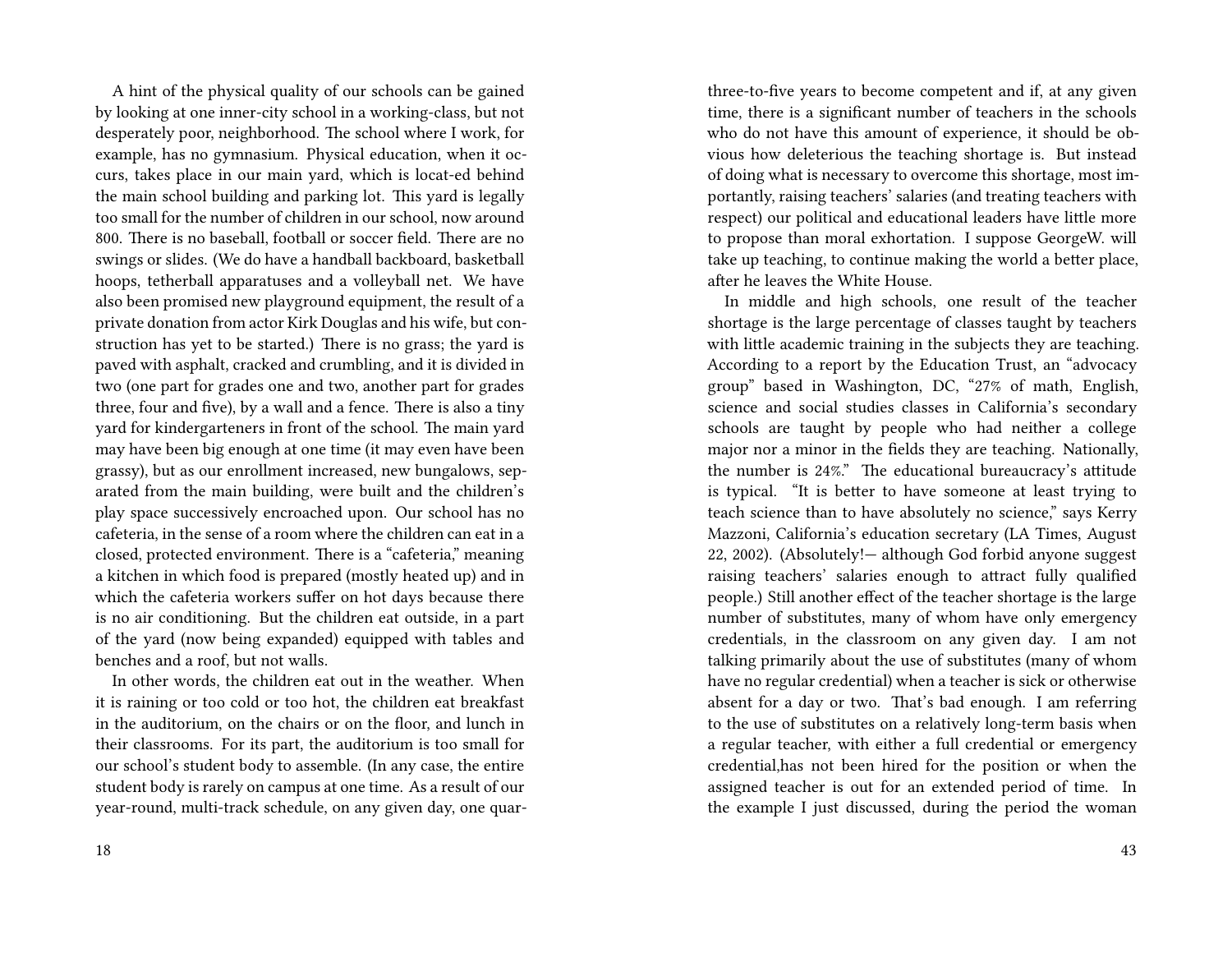another district, or abandoning the field altogether.This forces the school to hire yet more inexperienced teachers, which keeps the test scores down, etc.

As this shows, one of the things the high rate of turnover means is that at any given time, there is a large number of inexperienced people in the classroom. A rough indication of this is the large number of uncredentialed teachers currently working in the school system, that is, teachers who have not been trained to be teachers and have not received their state credential. In 1999–2000, in California, there were 40,000 teachers, or roughly 14% of the workforce, working on emergency credentials. In urban schools generally, the percentage is closer to 20%, while in LAUSD, the figure is over 35%. (Nearly half of California's teachers working on emergency credentials are in LA County.) In some poorly performing schools (usually those in the poorest communities), 50%-90% of the teachers may be working on emergency credentials. Moreover, these teachers tend to be concentrated in "hard to fill" subjects, such as special education, math and science. (All these figures are from the California Educator, June 2001, pp. 8–9.) As should be obvious, this situation has a profound impact on the students and their progress, because in this business, the most important factor in the making of a good teacher, leaving aside questions of personality (liking children, being able to manage them and communicate with them, etc.), is experience. (In my opinion, it is considerably more important than formal training, most of which is worthless.) It took me three years of teaching kindergarten before I felt I had even a modest idea of what I was doing, and another two before I felt I was not unfairly damaging the kids I wasn't able to reach. And I was lucky, since I had the opportunity be a room partner with that is, to work with, watch and learn from—an experienced and highly effective teacher. (If I had taught a higher grade, I would not have had this advantage, and it would have taken me that much longer to become a decent teacher.) If it takes

ter of the students are not in school; they are "off track.") The bungalows are shoddily built. They also appear to be nesting sights for large, cockroach-like insectsthat can be occasionally discovered running, procreating or dying on the floors. Our school has no computer lab (although there are now computers in the classrooms), no science lab, no music room; the orchestra practices in the all-purpose auditorium. Not least, our nurse doesn't have an appropriate office; her office space is really akind of lobby for two bathrooms. (It used to be the staff lounge.) As deprived of facilities as it is, our school is by no means the worst, or even bad, as far as LAUSD elementary schools are concerned.

### **Overcrowding**

The most significant problem resulting from the lack of longterm investment in public education is overcrowding. Put most simply, there are too many kids in each school and too many kids in (most of) the classrooms. When I first started teaching in Los Angeles, class-size limits (the upper limits) in elementary school was 33 students per class in grades k through three, 34 per class in grades four, five and six. In the middle and high schools, there were (and still are), classes with 40–45 students. (An acquaintance of mine, a teacher at a middle school, recently told me that there are classes in his school with 48 kids in them.) How is any teacher going to reach all the students in his/her class, give each child individual attention, make sure he/she is learning the required curriculum, etc., when there are so many kids in the class? In reality, it isn't possible. Beginning in 1997, with the state flush with money, the class-size for grades k through three was reduced to 20. In my opinion, this has been the only truly substantial step taken to improve the school system. (As a kindergarten teacher, it seemed like I had a new job.) Yet, nothing has been done about reducing class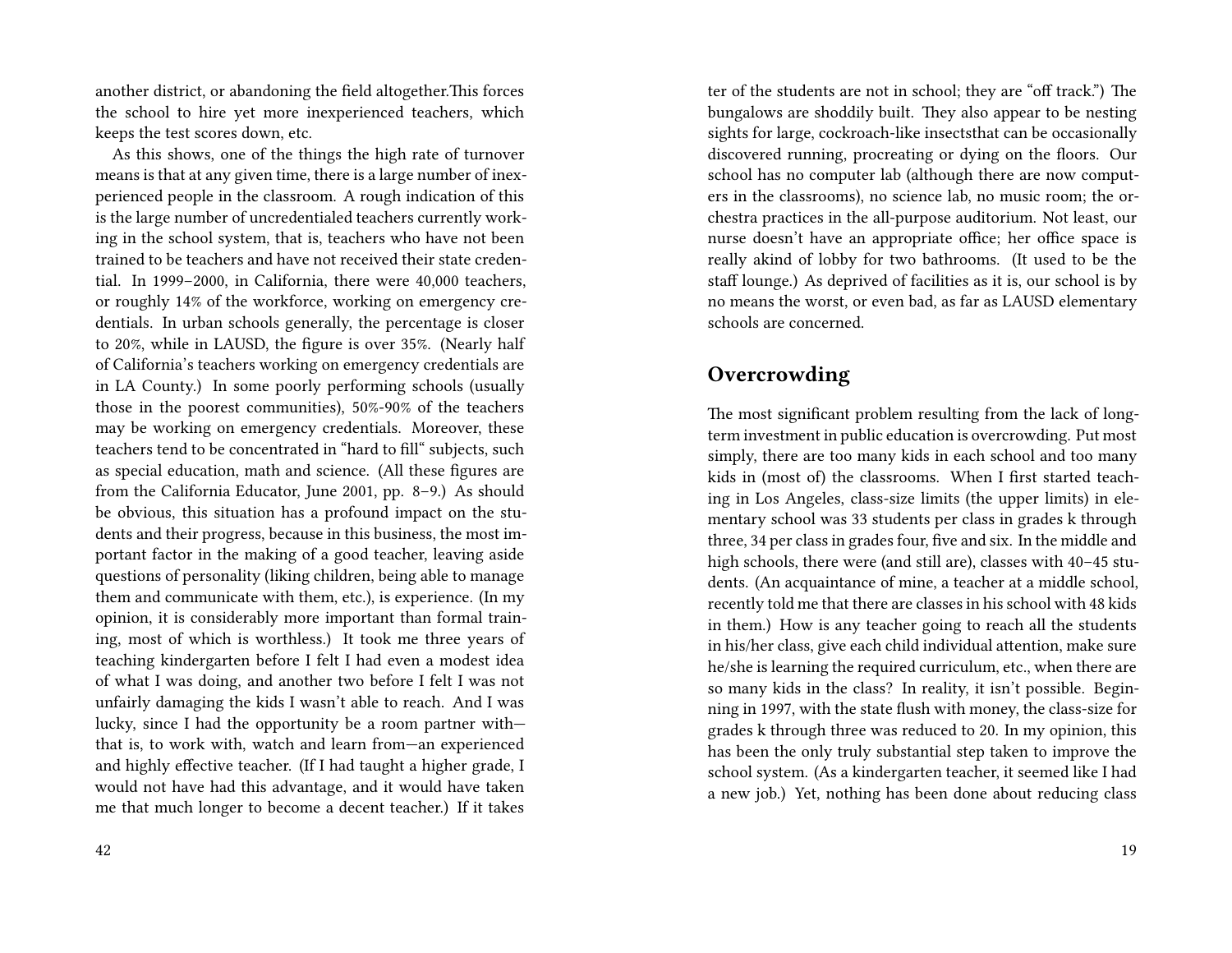sizes in the rest of the grades. (In LA, as I mentioned before, and perhaps elsewhere, they have gone up). Why? There are not enough teachers, classrooms or schools. If anything, the reduction in class size for grades k through three made the existing teacher shortage even worse. And in the years since thecrisis in education was discovered, aside from the elementary school in the Valley, there have been no new schools built. Construction on a new high school—the new Belmont High School complex—near downtown Los Angeles was halted when it was discovered that the school site leaks toxic fumes. So desperate is the district for schools and classrooms, even sites to build new schools, that serious consideration is being given to completing the project, despite the risk to the health of its prospective students. The board of education recently "awarded" a \$2.9 million contract to fund (yet more) environmental studies and engineering designs for the half-built project. (Los Angeles Times, July 10, 2002.) When completed, it is expected to cost \$260 million, making it the most expensive high school in California. (LA Times, June 20, 2002.) Progress in building other schools has been minimal. A friend of mine is an architect who has done work for LAUSD. He was contracted to design and produce plans for new schools or school expansions. When I spoke to him about this a year ago, he said that very few of the projects are proceeding. He also told me that the new crew brought in to oversee school construction, presumably to replace those implicated in the Belmont scandal, are even less competent than the old guys. According to the LA Times (June 20, 2002), Superintendent Roy Romer "disclosed last fall that the district faces a shortfall of as much as \$600 million for repairs that Proposition BB [a \$2.4 billion bond issue passed in 1997—RT] originally was supposed to cover—the result of increasing costs, contractual disputes and poor oversight." As a result, only half of the 12,000 repair and modernization jobs planned under Proposition BB have been completed and the district must find the money for the rest. Supposedly, Propothe teacher, whom she described as "excellent," despite the fact that I and several others had told her what was going on. Eventually, the parents just gave up and decided that their kids just had to survive the year. After all, what could they do? Most of them weren't even very angry. They saw the teacher as a young, well-intentioned person who couldn't control the kids.

The woman survived that year and one more. I think she left when she was asked to enroll in a teacher training program. In any case, she told me, she wasn't able to save any money and never really wanted to be a teacher anyway. (I don't remember what her preferred career was. I think she wanted to write children's books.)

#### **High Rate of Turnover**

As this story suggests, another of the big problems associated with the teacher shortage is a tremendous turnover of teachers, particularly in the inner-city schools, where they are needed most and where teaching is the most demanding. The figure I've heard cited most frequently since I've been teaching is that, over the course of 5 years, 50% of new teachers quit. In other words, if 10 new teachers enter the field in one year, in five years' time, 5 of them will have left. And if this is the average for, say, all of LAUSD, it is even higher in the schools serving the poorest, most oppressed communities, where the facilities are worst, the problems the children bring with them to school are greatest and teacher morale the lowest. Here, the turnover has a powerful cumulative effect. High turnover and consequently fewer experienced teachers results in a poorly performing school, as defined, for example, by low test scores, high absence rates, greater disciplinary problems, less parental involvement, etc. Yet, these very problems make it that much harder to hold onto teachers until they get the necessary experience. Many teachers who can leave do so, either by transferring to another school in the district, transferring to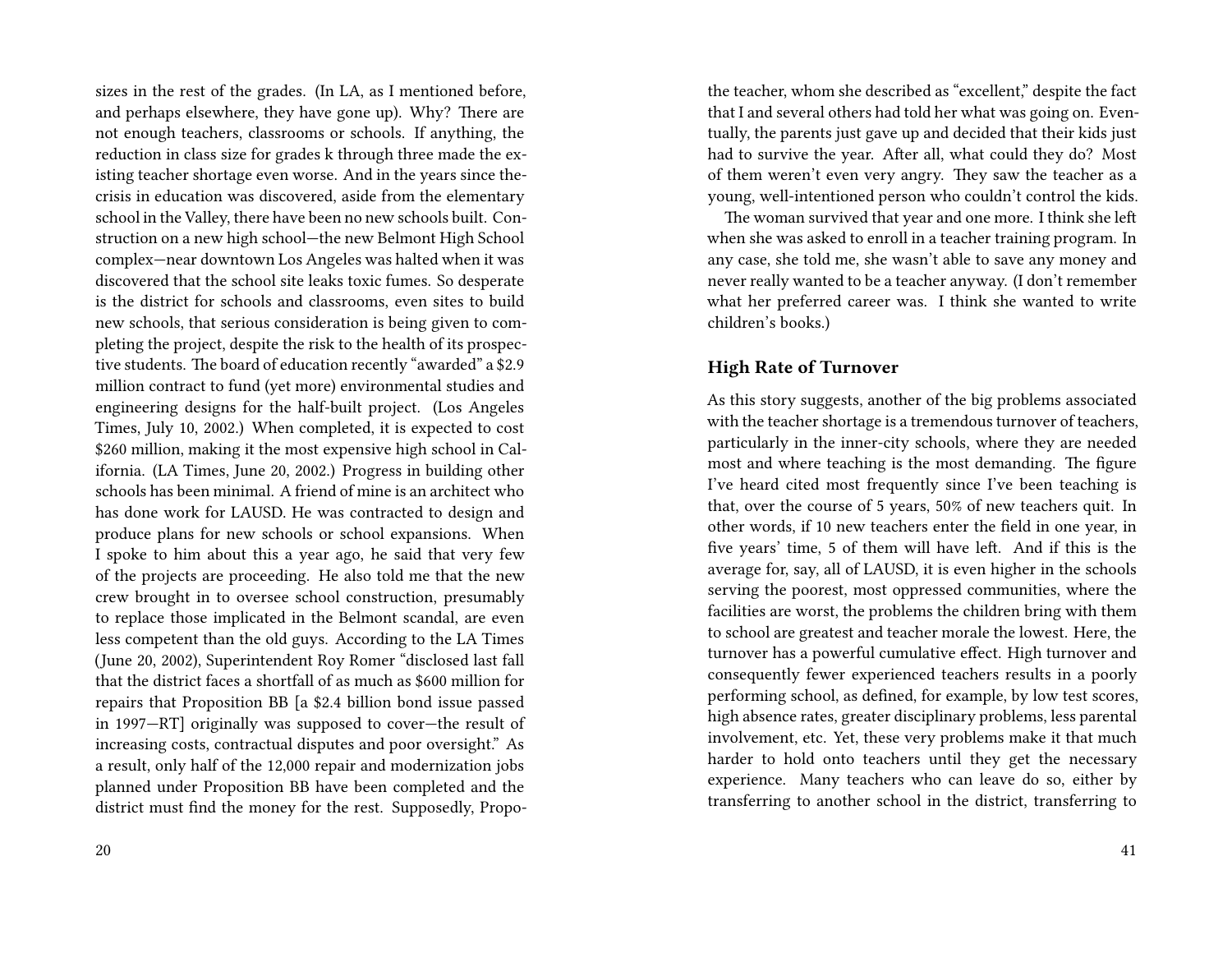yeah, yeah, yeah." This, as I soon learned, was her standard reply to every teacher's attempt to help her. She already knew everything.

When it was time to have the kids go to recess, she couldn't get the kids to line up without pushing, fighting and screaming. I asked her if I could show her how to do it. (Getting kids to line up at recess, or before any activity that they want to do, is relatively easy. You just make it clear that they're not going to do it until they are all lined up quietly, and then you wait.

Eventually, they get the point.) But my demonstration was in vain. The kids responded well, but the teacher didn't understand and could never figure out how to do it. When I talked to other teachers who had had contact with this woman, they all told me they had had the same experience. When one teacher, a personal friend and an experienced teacher who had recommended her for the job, showed up one afternoon to give a sample lesson, the new teacher wouldn't even let her in the room. After a while, I became so concerned about the children in her class, who clearly weren't learning anything, that I spoke to the principal about the situation. She suggested I talk to her mentor (new teachers are assigned mentors, more experienced teachers to whom one can go for advice and suggestions) and told me who it was. Since this individual didn't seem to be concerned about the situation (I assume he had visited his charge's classroom), and since the principal obviously didn't want to talk to either him or the teacher, I didn't pursue this. I kept trying to give the teacher advice, but she always acted as if she knew everything already. The situation became so bad that parents volunteered to be in her class-room, both to help her out and to be able to document her incompetence. Some parents tried to get their kids transferred out of the class, but were told there was no space in any other class. At one point, one of the parents who had been in the classroom on a regular basis, questioned the teacher's competence at a meeting at which the principal was present. The principal defended

sition BB "launched several dozen new schools," but what this actually means isn't clear. According to recent reports, however, the situation has improved somewhat; the district finally managed to submit its paperwork in time to qualify for nearly \$1 billion in state funds for school construction. And a new bond issue, this one for \$3.3 billion, is planned for the ballot, although, given LAUSD's past mismanagement, this one faces considerable voter scepticism.

#### **Year-Round Schools**

Aside from busing (more than 17,000 kids are bused, often an hour each way, to and from schools every day), one of the negative effects of overcrowding is the existence of yearroundschool schedules. Under traditional school calendars, roughly September through June, school facilities lie vacant and unused for over two months during the summer. Converting to year-round, multi-track schedules allows this unutilized space to be used and thus still more students crammed into already overcrowded facilities. The general idea is that at any given time, while one group of students, that is, one "track," is on vacation ("off-track"), the other students (the other tracks, say, three) are present ("on-track").

This set-up is deleterious for a number of reasons. One, probably the least important, is that except for one or two days per year (and sometimes not even that), the entire student body is never on campus at one time. This has a negative impact on various extra-curricular activities, such as the orchestra, as well as on the effort to generate what we used to call "school spirit." (Since our school has few extra-curricular activities and since the auditorium is too small to seat all of our students, this doesn't account for much.) A more significant drawback of year-round, multi-track schedules is the existence of so-called "roving classes." These are classes, that is, groups of school children, who have no classroom of their own. To understand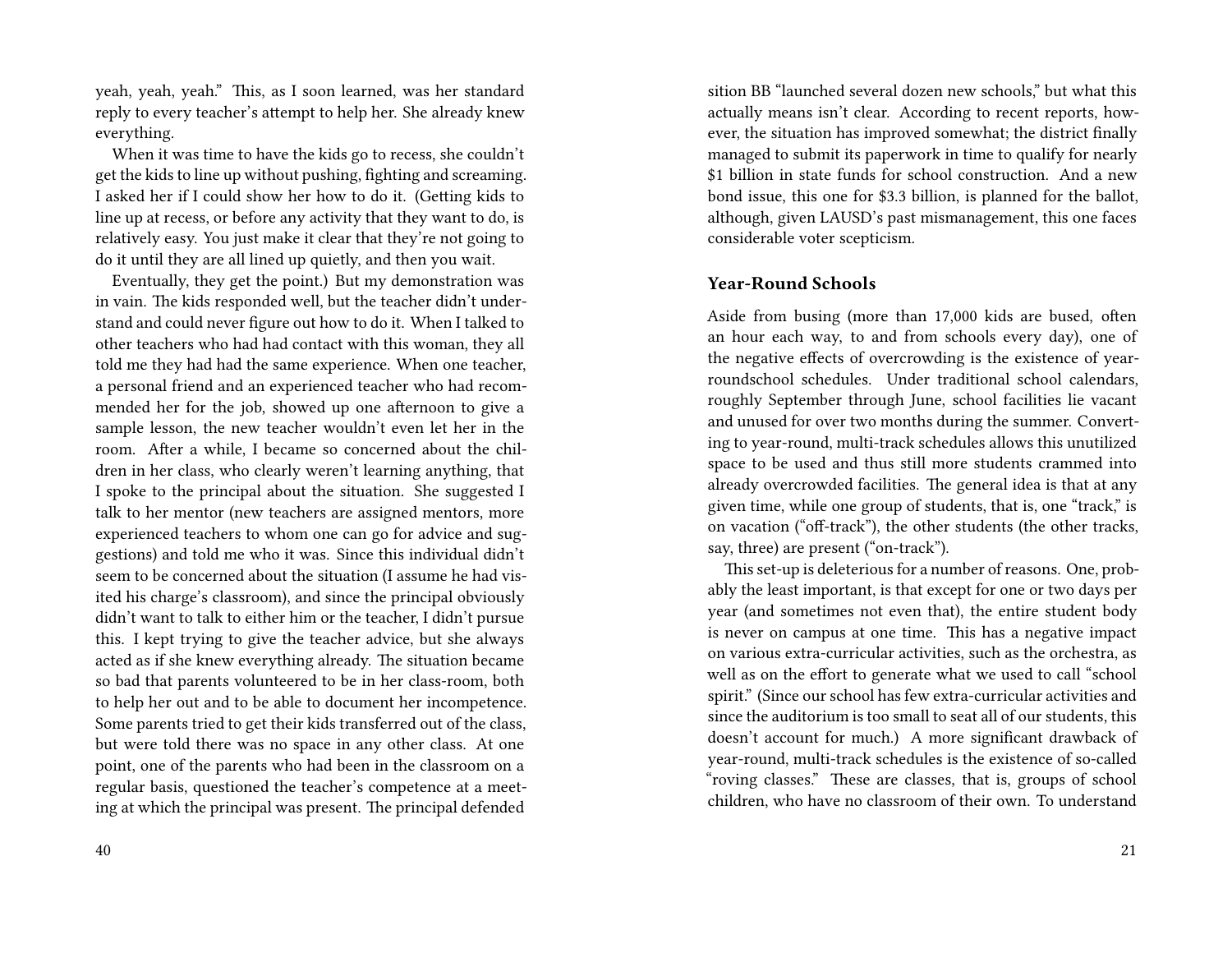why this occurs, think of a school that can normally house, say, 600 children with each classroom full and no extra rooms. Now, with a yearround schedule, at any given time, there are an additional 200 children who are not in school; they are "offtrack." At the end of a certain period (in our school, every six weeks), one group of (200) kids currently in school goes "offtrack," while the group that has been "off-track" comes back to school. But since all the rooms have been full, the group coming back "ontrack" must move into classrooms that were previous occupied by the now departing students. Six weeks later, when an another track goes off and one comes back on, these children have to move again. These are the "roving" classes. During the course of one semester, the kids in these classes are in three different classrooms, and the process is repeated in the following semester. Leaving aside the unsettling effect this has on the students (never having one's own classroom), and leaving aside the fact that having to move every few weeks dampens the "roving" teachers' motivation to decorate their classrooms with instructional material, students' work, etc., this "roving"approaches for one track to go off, those classes whose rooms will be utilized by "rovers" must be cleaned out to make room for the incoming classes. Things must be taken down from the walls, supplies stored, desks and table-tops cleared, and bookshelves emptied or at least covered or turned around.

Students' personal supplies and belongings have to be stowed away or taken home. Meanwhile, the roving classes must clean up the rooms they have been in for the last few weeks, pack their stuff into backpacks and plastic bags, etc., so they can be prepared to move into their "new" classrooms when they are vacated. How many days does this take? At the very least, one, sometimes two or more, every six weeks, days that could be far better spent actually learning something. And, of course, the teachers have to put in extra time after class to get their rooms in shape. But at least the kids (and the teachers) are gaining valuable life experience: a real lesson in

22

she had landed a position at our school, until they had the transcript.) As a result, during July and August her students had a series of substitutes (I remember three; there may have been more). When she finally was allowed to start work sometime in September, she was thrown into the classroom, like all new teachers, without any help whatsoever. She didn't even have an aide. (When she finally got one, months later, the aide was not Spanish speaking, but spoke Armenian, even though all the kids in her class were Latino. She didn't need a Spanish-speaking aide, she was told, because she herself spoke Spanish.) Since once again, I had an afternoon class, and since my room partner was off-track, I was directed to help this new teacher in her class.

When I arrived (she had been there several days), it was clear that she, too, had no idea what to do. The room was filthy. Some of the kids were wrestling on the carpet. Others were practicing skating (in their socks), on the smooth part of the floor. They were all talking or yelling. All of this while she was in the front of the room trying to teach them something (I presume). Since I didn't feel it was my position to interfere directly (as opposed to give her someadvice when, say, the kids were out at recess), I asked her what she wanted me to do. She didn't know. After suggesting that I read with some of the students one-on-one, I asked her how their reading was coming along. She replied that none of them was reading. When I asked about a particular boy who I had had the previous year, one I knew was reading well, she insisted he wasn't reading either.

I asked her to show me. She gave the boy a book that was appropriate for a third or fourth grader (the boy was in the first grade) and when he couldn't read it (big surprise), she said, "See!" I went to my classroom and got a book I knew to be on his level and he began reading it very competently.

When I suggested to the teacher that she find material that was appropriate to the child's reading level, she replied, "Yeah,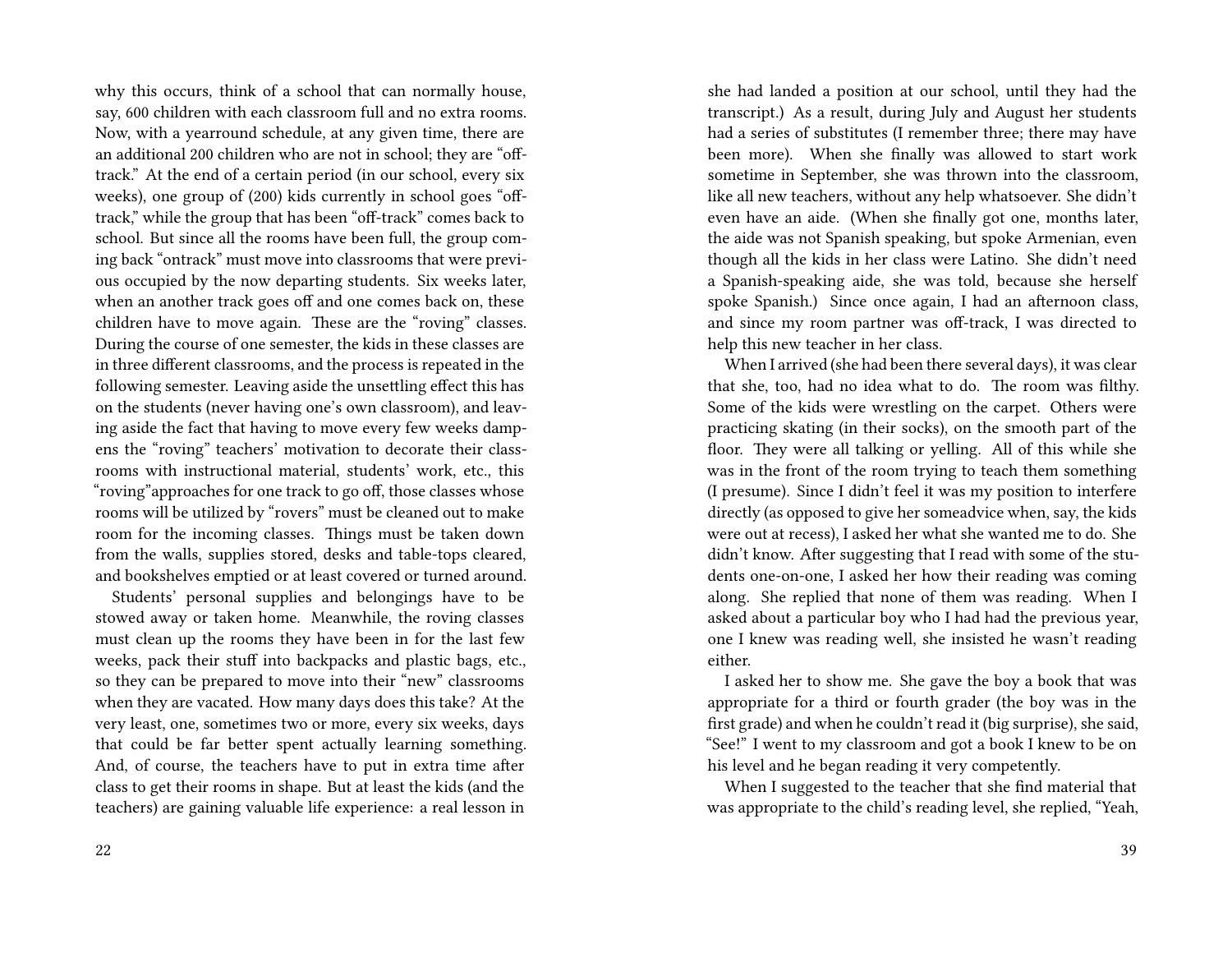several-to-many teachers who are not up to the job (I am not now talking about lack of experience): they are there because of an accident, because they can't do anything else, because they used to be capable but have gotten burned out, etc., etc.

And yet, despite the man's obvious incompetence, to my knowledge he never received an unsatisfactory evaluation from an administrator, had never been reprimanded or disciplined, was never asked to leave the school. I'm not sure he was even given any advice. Oh yes, he was once asked to take a workshop on dealing with difficult students, but since he didn't believe in setting up a behavior management plan one of the key points of the workshop—and nobody insisted that he do so, it was a waste of time. How many teachers like this does a child need to have before he or she falls hopelessly behind? And once children fall behind, every teacher who has those kids afterwards has to work twice as hard to try to get them caught up to where they are supposed to be, which slows down the progress of the rest of the class (and lowers test scores). Finally, if you realize that given the way the school system is run, a child may not have just one teacher like this in his/her school career, but two or three or more, you can get an inkling of why our school system doesn't work very well.

Another example will flesh out the picture. One year a young woman in her 20s (maybe she was 30), was hired by our school. Because she was fluent in Spanish, she was required to take a lower grade class on D Track, then the so-called Hispanic track. She landed a combined first-second grade class. However, because of bureaucratic mix-ups, she was not able to start work until sometime in September, even though year-round schools' academic year starts at the beginning ofJuly. (To get processed by the district, the woman needed her college transcript. But since her alma mater, including its administration, shuts down for the summer, she had no way to get a transcript to turn in to district headquarters. And the district wouldn't approve her to start working, even though the economics of scarcity (and the stupidity and irresponsibility of those who run and have run the school system). But, as George W. says, let's hold the schools accountable.

Another negative effect of overcrowding is the necessity of so-called "split" classes or grades. These are classes that group children belonging to two or more grades in one classroom, taught by one teacher (and usually a part-time teacher assistant). For example, if by chance a school's enrollment and distribution (how many kids are in each grade and each track, etc.) don't enable all classes to be filled to, or close to, the maximum, there isn't enough space and aren't enough teachers to have classes that are, say, half full.

Let's say that in any given school with a given distribution of kids there's enough space for four kindergartens and four first-grade classes. Let's also say that instead of the 80 kindergarteners and 80 first graders that would perfectly fill up these classes (at 20 children per class), 90 kids in each grade enroll. This leaves 10 in each grade left over. Instead of having two additional classes, one kindergarten and one first-grade class, with 10 kids in each, schools that are short of space will put the 10 kindergarteners and 10 first graders in the same class, to be taught by one teacher.

In a few cases, such a split-grade class may be beneficial, for example, if some slower learners in, say, a fifth-grade class, are put in a class with more advanced children in the fourth grade. But the world (and, needless to say, the school system)is rarely so logical and obliging. Usually, fast and slow learners are thrown in together, so some kids aren't given the opportunity to progress as fast as they might, while others fall further behind and do not get the individual attention they need. This questionable situation is bad enough, but to make matters worse, each grade has its own individual curriculum in each subject area. So, in theory (in, say, a class containing kids in two grades), one teacher is supposed to teach two reading programs, two math programs, two science programs and two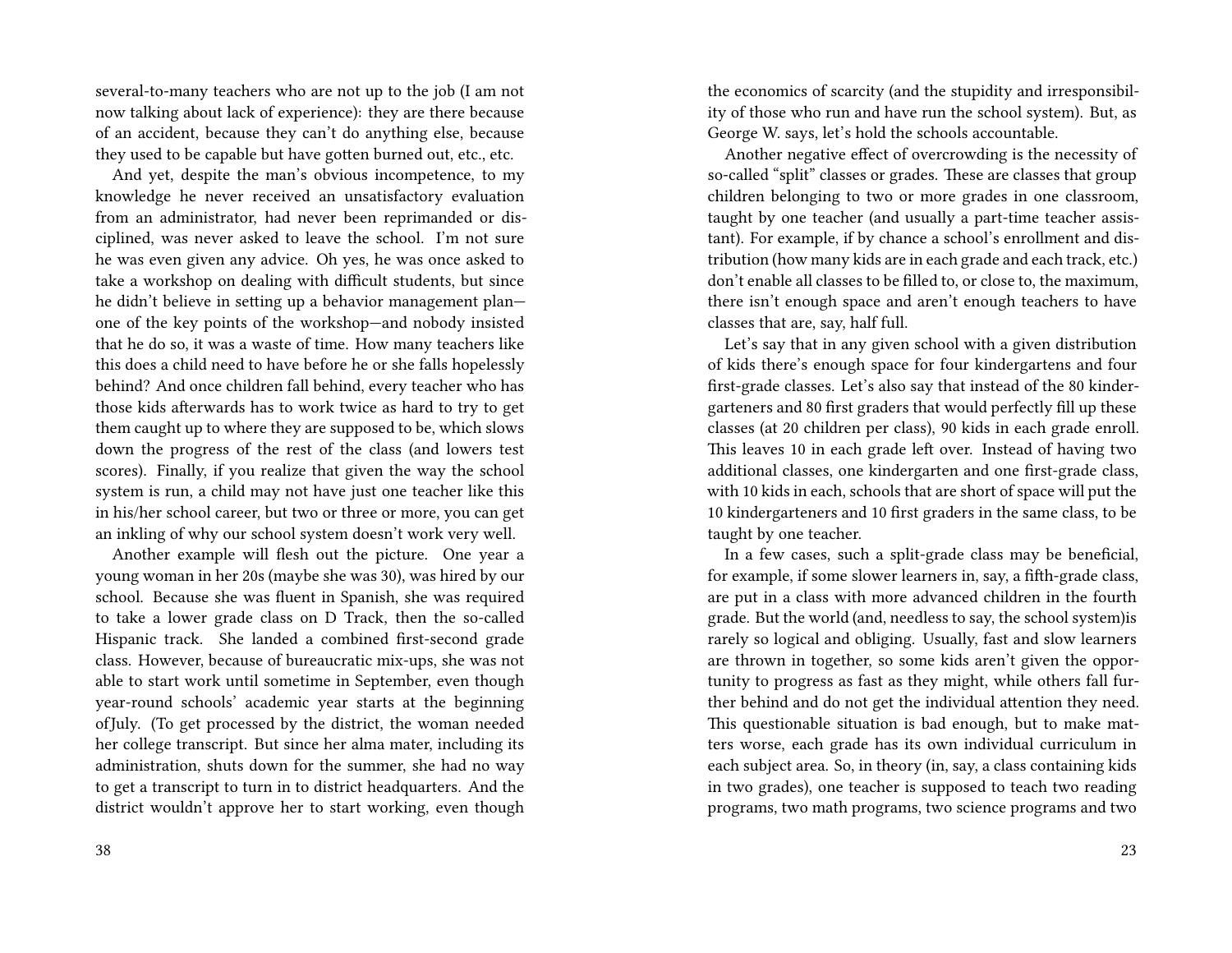social studies programs, not to mention the mandated instruction in art, music, physical education and, where students who are not deemed fluent in English are involved, ESL (English as a Second Language). Here, students are supposed to be further subdivided into groups defined by their level of fluency in English, with a distinct instructional program for each group.

How is all this to be done? Perhaps, the Albert Einsteins or Leonardo Da Vincis of teaching can do it, but ordinary human beings, even very talented and dedicated ones, cannot, and as a result, it isn't done. You do the best you can, which may not be very good, and you try not to let it bother you too much. Where it's convenient, two teachers may swap kids for, say, science or social studies, so that for one hour, the fifth graders are being taught the fifth-grade science curriculum by one teacher while the fourth-grade kids are taught the fourth-grade science curriculum by the other. But this is rarely possible for all subject areas, let alone for all, or even most, teachers. And such an arrangement, which is usually worked out informally between the teachers in question, is further complicated by the fact that teachers and classes are on different tracks, so the whole deal may have to be suspended, if the two classes are on different tracks, when one or the other teacher and his/her class goes offtrack. Leaving aside the amount of time lost every day moving the kids.

As bad as this is, in LA, up until the last year, there were three distinct year-round schedules plus a traditional September through June schedule, plus another one that is almost the same as the traditional calendar. As a result, kids from the same family may be in different schools, say, one in elementary school and one in middle or high school, which may be on different schedules, so that thereis no one time when the family can take a vacation together (except Christmas). Unless they forgo vacations altogether while their kids are in school, the family will take a vacation at some time or another, forcing one or both children to miss a lot of school time. In addition, if a living hell for him: 34 pre-teens in an unstructured environment will do that to you.

At one point, he was so desperate that he decided to teach kindergarten, despite the fact that he had no experience at this level and, by his own admission, didn't know the first thing about teaching reading, the main curricular task in that grade. Since his seniority was high enough (in LAUSD, teachers have the right, now somewhat constricted, to choosetheir positions based on their seniority), he bid for kindergarten and wound up with a combined kindergarten-first grade class, one of the hardest "splits" to teach. By then, I was teaching kindergarten and had an afternoon class, so I was required to help out in his. The first day of school was chaos.

Kids were crying (a few usually do) and a couple tried to run out of the classroom. (I had to physically restrain one girl, with the permission of her father). Distraught parents were screaming and wouldn't leave the room (you have to kick them out, I mean, firmly encourage them to leave). My friend didn't have a clue about what to do. I don't think he had planned anything; he was just going to "wing it." His biggest problem was (you guessed it), he couldn't get the kids to pay attention to him and do what he wanted them to do. He couldn't even get them to line up. When I tried to show him how to do it, the kids began following me; they thought I wasthe teacher. After several days of mayhem (and many parent complaints), the administration convinced the man to take an upper-grade class again and brought in a new teacher who had some experience in kindergarten. A year or so later, my friend injured his foot kicking a ball in the yard, and took an extended disability leave. When, after many months, his disability ran out but his foot had still not healed, he resigned his position.

The last I heard he was teaching English in Thailand, surrounded, I presume, by a lot of women.

Although this teacher's saga may have been unique, his situation is not. At any given time, in any given school, there are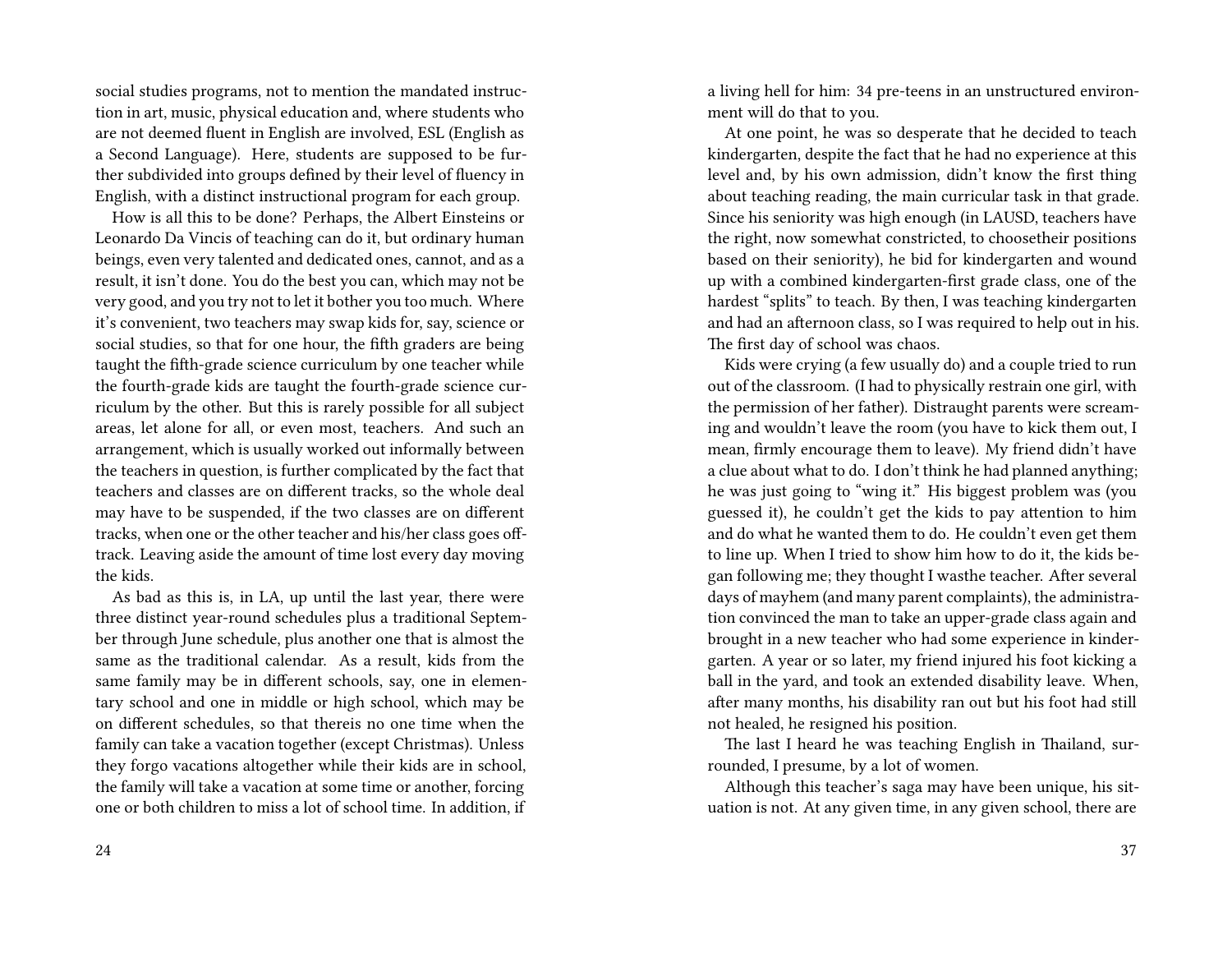his face. After introducing himself, he began complaining about the job: the kids don't want to learn, he can't control them, he's got to get of out of here, etc. He obviously needed someone to commiserate with. Even though his political views were extremely reactionary, he seemed like a nice guy and, since I didn't know anybody at the school, we became friends.

We wound up having our classes take physical education together and occasionally hung out. But his tune was alwaysthe same. He couldn't take the job anymore, the kids were driving him crazy, how can you teach when the kids don't want to learn and their parents don't give a damn?, etc. And he always had just heard about another job somewhere else that sounded easier, a "better gig," and wanted me to look into it with him. One of these was teaching convicts in a state prison, where, he told me, you don't have to worry about controlling the class. Another was to teach English in an Asian country where—apparently a prime consideration for him—you could have all the women you want, since they're so anxious to meet a rich American. Despite the problems I was having controlling my own class, I was glad to have a job (any job), and wasn't tempted.

Eventually, I learned his story. He was the son of an army officer (a general, if I remember correctly), and was never able to live up to his father's expectations. He wound upworking in the business world somewhere, but didn't like the job very much and had heard that teaching was an "easy gig." (Do I detect a pattern here?) After all, you get out of work early and have a lot of vacations. But teaching turned out to be harder than he thought. His big problem was that he couldn't manage his students yet refused to set up a "behavior management plan" (a system of rules, rewards and punishments most teachers use as a tool to control the kids). The way he figured it, the kids were supposed to behave because they should want to learn. (What planet was he from!) Since they didn't, work was

a childswitches tracks, he/she may wind up ending one school year and beginning another with no vacation whatsoever (except perhaps a weekend), or she/he may wind up having a vacation of 12 weeks (Great! But plenty of time to forget a lot of stuf).

At least the children on our school's calendar are in class for the state's mandatory 180 days per year. Schools on two of the other calendars, with nearly half of the district's 736,000 students (LA Times, June 20,2002 ), are/were not; they have 17 fewer days, with each day somewhat longer to make up for the time. (As I understand it, one of these calendars was phased out last year.) Several months ago, the state began insisting that all children be in school the mandatory 180 days, and the district started twisting and turning to figure out how to do this. Some of their proposals involve having schools have two "shifts" per day, one in the morning, onein the afternoon. Since the school day is six hours, there will have to be some overlap. But the kids won't all fit.

Another proposal is for some children to go to school on Saturday. (Another gem.) Since this issue was first broached, I haven't heard anything official about it. I'vebeen told, however, that the one remaining "short" calendar will be terminated at the end of this school year in June 2003.

#### **Classes Too Big**

The other side of overcrowding is class sizes that, with the recent exception of kindergarten through third grade, are way too high. Try to imagine attempting to teach a full curriculum of subjects to a class of forty-odd kids with a fairly wide range of academic abilities. Just the job of managing the class, aka preventing chaos, is daunting enough, let alone actually teaching something, let alone actually making sure that each child pays attention, does his/her class- and homework, etc., let alone actually attempting to meet each child's individual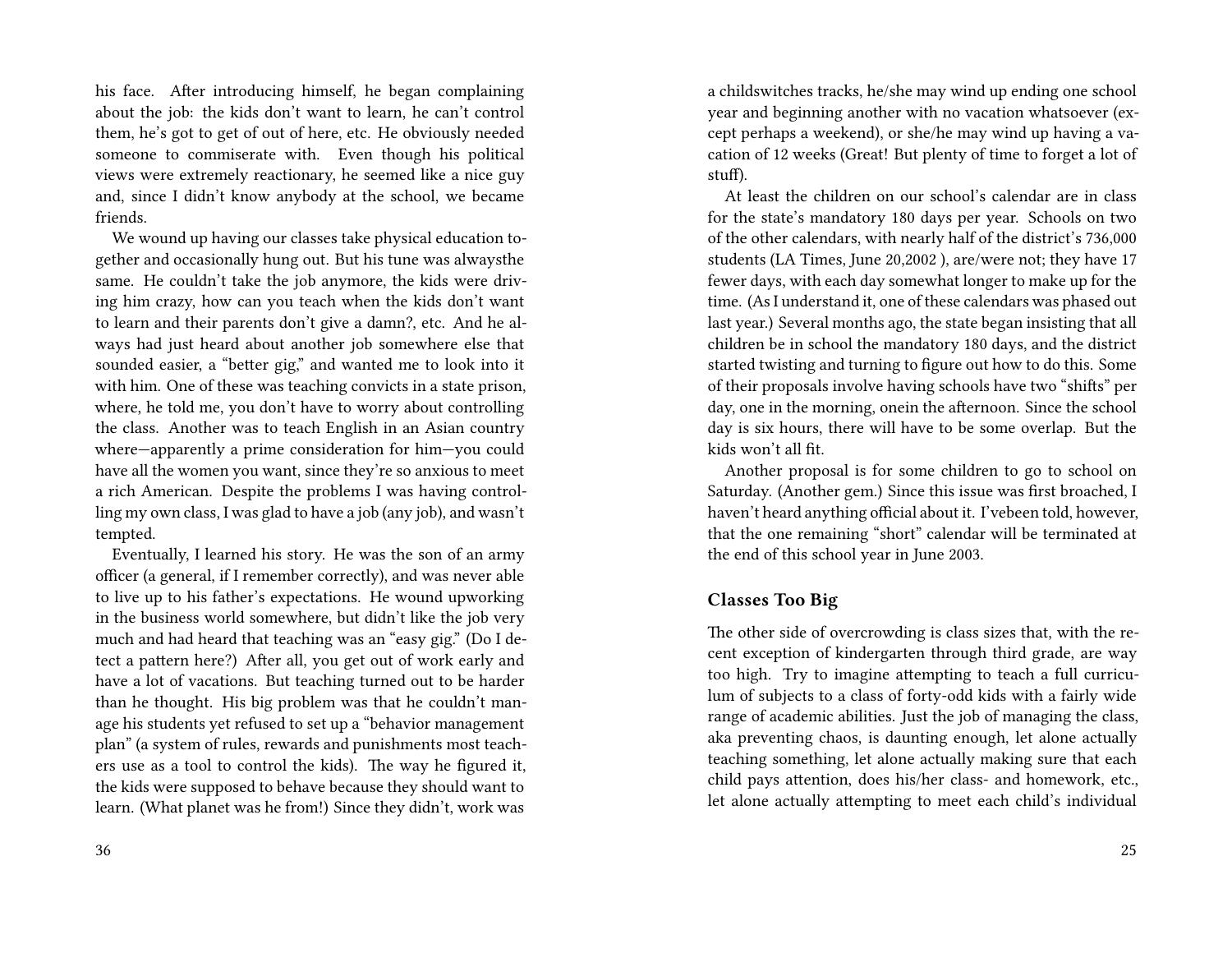needs and challenge his/her unique abilities. (Sure!) When I was a kid I was once in a class with 45 kids. Itwas the third grade and it wasn't a thrilling experience.

The teacher was unbelievably strict. We were so scared of her we didn't move. We sat there with our hands "folded" on our desks, even though as she went around the room, having each child answer a question, it seemed an hour before she got back to you. Fortunately, it was only for a few weeks, until the new addition to the school was completed and our class was split into two smaller groups. At the time, we hated the teacher. I now realize that she was not exceptional, just doing her job as best she could under terrible circumstances. Today the job is even harder, since with American culture being what it is, it is almost impos-the board, that is, through all grades, not just k through three. To outsiders, this might seem logical, even obvious.

Fewer students per classroom means more individual attention given to each student, while teachers, with fewer students to prepare for and manage, are less stressed-out, and therefore happier and healthier. (Less yelling means more learning.) Leaving aside the fact that the shortage of space and teachers makes this difficult to achieve in the short run, many of our educational leaders—the bureaucrats, the education professors in the universities, the myriad consultants and other parasites the school system supports (and, of course, the politicians)—don't agree, even in theory.

A recent article in Scientific American (November 2001) is an example of how they think and argue. The thrust of the piece can be gleaned by how it is advertised on the front cover of the magazine, in the table of contents, and in the large print on the first page of the article. On the cover, we read: "Do Small Classes Really Raise Grades?" So here, mind you, we are not talking about (nor presumably interested in) whether the children are actually learning more, only whether their grades (and I presume, their scores on state-mandated tests), go up. In

need of teachers, only the most obviously unfit candidates are weeded out by this process.) With an emergency credential one can get hired and teach full-time in a classroom (even special education classes), while one pursues a teaching program at a bona fide educational institution. I believe one has five years to complete a program and get a credential, although extensions are often granted. Moreover, with an emergency credential (I'm not sure whose emergency it is, a school system desperate for teachers or the prospective teacher desperate for a job), one can be a substitute teacher forever, and never be required either to be enrolled in a teaching program or to get a teaching credential.

As a result, the school system has become a kind of dumping ground for all sorts of people who do not really want to be teachers and shouldn't be. Some of them are people who were failures in other careers and decided to be teachers because they couldn't find other jobs. (Lest people think I am judging, I confess that this was my situation.) Others are people who, when they started teaching, preferred to be pursuing different careers, such as acting or writing or opening a business, but who have not (yet) been able to make these paying propositions. So they teach as a way to survive until they can make a living doing what they really want to do. Now, some of these people go on to become good, dedicated teachers. Others stay on only as long as they get established in their desired vocations or until they can't take being a teacher any longer and then quit. Still others, never get established in their preferredcareers and continue teaching out of desperation, even though they hate their jobs (and the kids).

Some examples will demonstrate how this works out in practice. When I first started teaching, I taught a combined fifth and sixth grade class, starting in the middle of the school year.

At the end of my first day, a teacher from across the hall knocked on my door. He was a tall man in his mid-50s, with thinning, graying hair, a beer-belly and a tired expression on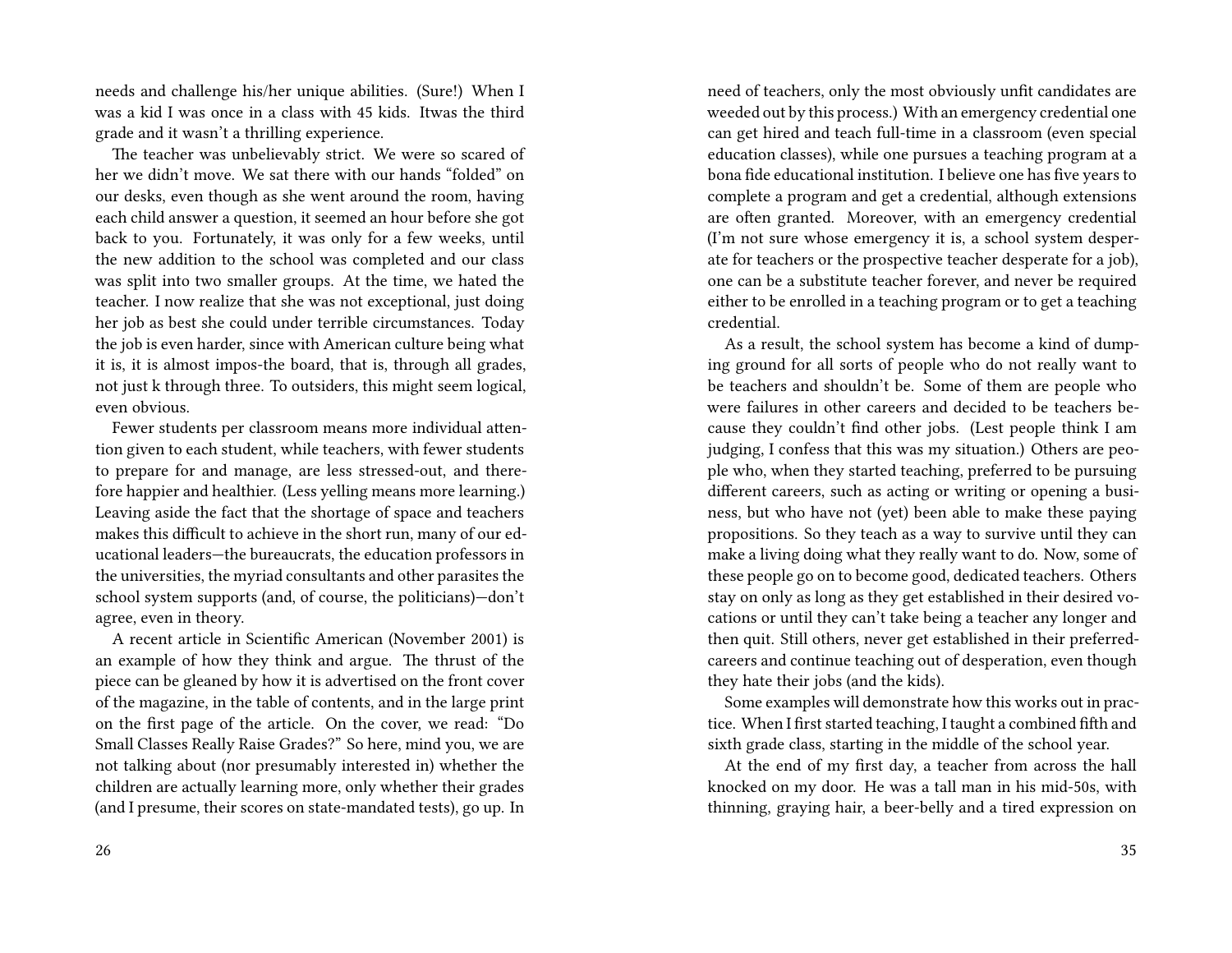about bringing "market forces" to bear on the school system; here is where they really matter.) But this would cost a lot of money, which the economic and political decision-makers are not willing to spend (or to shift from their higher priorities, such as the military budget, agricultural subsidies and their own outrageously inflated incomes). So instead of the drastic increase in teacher salaries that is needed to really cope with the shortage, our leaders are resorting to moral exhortation to convince idealistic people to become teachers and make the world a better place. Undoubtedly, some will respond to this appeal, but will it really be able to solve a teacher shortage of the magnitude the system is facing? I wouldn't count on it. In a country whose culture increasingly stresses making money (and being famous), relying on idealism to fix the school system will not take us very far. It is also unfair to teachers; we should be idealistic, while everybody else (including the politicians) goes all out to get rich. It should be obvious that the schools would function a lot better if teachers' salaries were substantially increased, even leaving aside the not irrelevantfact that our morale, now not very high, would improve if we were paid more. To see why, it's worth looking at how the teacher shortage actually affects the schools.

#### **Anyone Need a Job?**

One of the things the teacher shortage means is that the school system has been willing to hire almost anyone who met (extremely) minimal criteria. In the LAUSD, if one has a BA degree and passed a state test (the CBEST, or California Basic Educational Skills Test) which requires reading, writing and math skills on approximately the level of a sophomore in high school, one can get what is called an "emergency credential" and start teaching. (I almost forgot, you also need to be interviewed by one of the generally stuffy interviewers in the recruiting office in LAUSD headquarters. But since the district is in chronic

the table of contents, under the heading "Does Class Size Matter?," it states: "Reducing the number of students per teacher is not an educational cure-all." Now, this is a different point.

In fact, it is a red herring being dragged across our paths to divert us from the real issue: nobody contends that reducing class size is an "educational cure-all," only that it is very important. On the first page of the article itself, we read: "Legislators are spending billions to reduce class sizes. Will the results be worth the expense?" Ah, here we have a hint of the real issue, as far as those who have the power to influence political decisions are concerned. In other words, instead of asking what is necessary to have a truly effective educational system, one that really provides a good education to all the children, regardless of gender, ethnic background and economic class, these researchers, and the people who pay their salaries and to whom they are accountable and whose mindset they share, are in fact only interested in incremental improvements in a decrepit, vastly under-funded and grossly mismanaged system. They are, in other words, trying to fix the schools on the cheap. Without actually saying so, they take it asgiven that there will never be enough money to have a well-functioning school system and proceed from there.

It's somewhat like choosing to put money into an old car that needs repair instead of buying a new one. If you have an old car but don't have much money, either on hand or coming in, you put some money into the repair work that is most urgently needed. When you have a bit more money, you have the next few things done. Although the money spent is mounting up, you keep throwing money into the old heap, in part because you don't have the cash to buy a new one and in part because you've already put a lot of money into the old one and do not want to throw that all away. (Hey, I just put \$500 to get the brakes done. I can't junk my car now, so I guess I'll spend another \$500 replacing the clutch.) Over time, you might wind up putting more money into your old car than it would have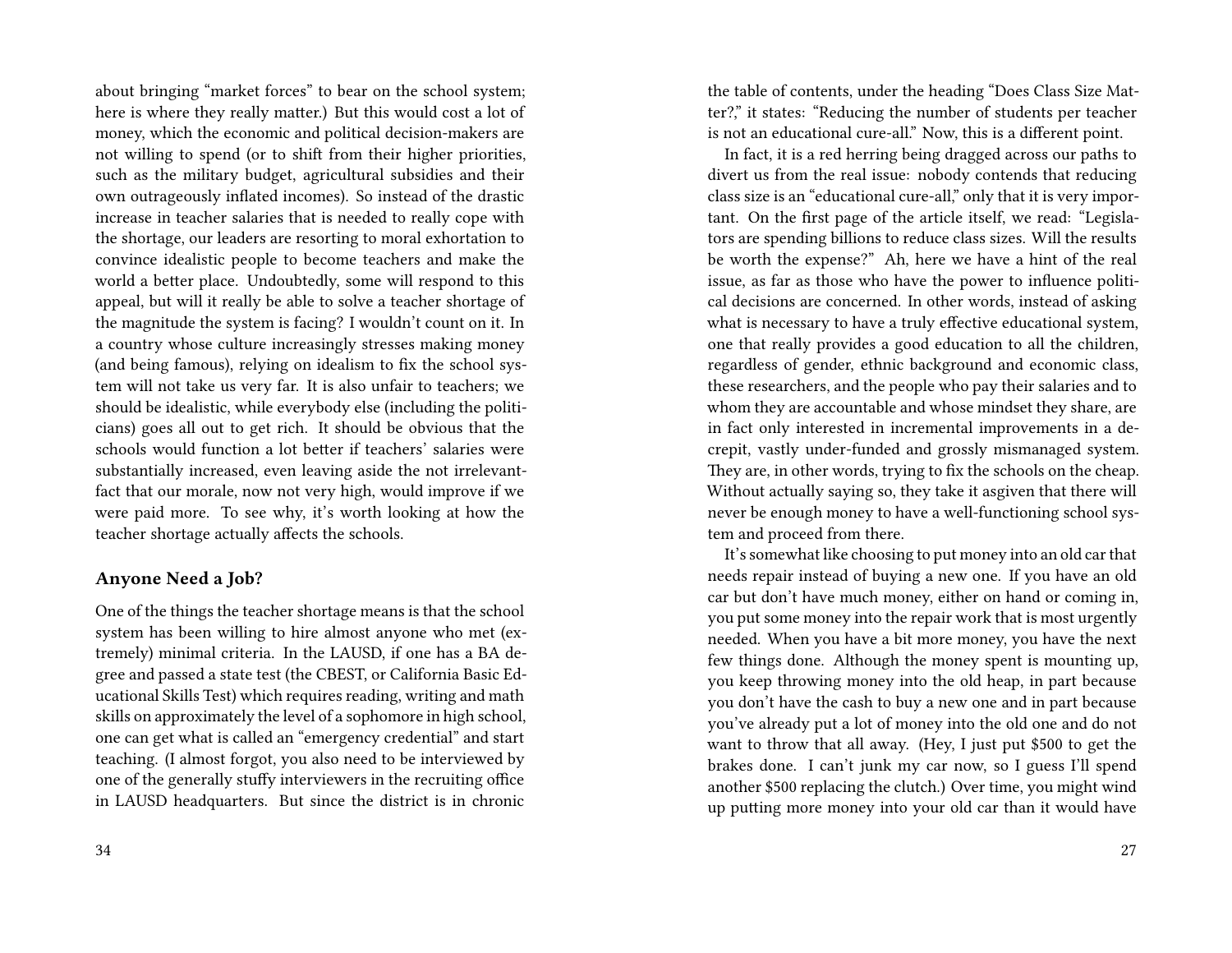taken to buy a new one. And eventually you'll probably buy a new car anyway (or a "new" used one). Many of us have had this experience. This is how the big shots are approaching the school system.

Insofar as the authors of the article have an argument that addresses the real issue, it is that there is little clear-cut evidence to show that lowering class-size helps children learn more. To their credit, they admit that it is very difficult to get good, hard, scientific evidence about anything involving education. This should be obvious. How do you set up a truly scientific study when there are so many variables and no way to control them and thus to isolate the particular cause-effect relationship you are interested in? How do you compare one group of kids, with a given set of gender, economic and ethnic characteristics, in different regions, schools and with different teachers, with another? Even if you choose the same type of kids (ethnically, socioeconomically) in the same region, there are still too many variables to take into consideration. In fact, if you take kids from the same classroom in the same school and split them up in the following year, putting some in a class of, say, 20 students and others in a class of 35, you still have a problem. How do you control for the fact that the kids are unique individuals, some better students, brighter and with more parental support, than others? How do you control for the fact that the quality of teachers varies greatly, even in thesame school? One may be exceptional, the other poor. One may be experienced, the other not. One may be burnt out, while the other is new and enthusiastic. One may just have a bad year, or not get along with that particular group of children, etc., etc. And how do you measure students' progress? Grades given by the teachers? Very subjective. One-on-one assessment? Who's doing the assessment and how many students do they assess before they get tired? State-mandated tests? What they actually test is controversial, and on a given day, how the kids perform may vary. Of course, one may argue that if the samples are large enough, the vari22–28 earned an average \$7,894 less per year than other college-educated adults of the same age in 1998. The gap is three times greater for teachers 44–50, who earned \$23,655 less than their counterparts in other occupations. The salary gap is worst among teachers with a master's degree—teachers in that category earned \$32,522 less than non-teachers." (United Teacher, September 21, 2001). Others argue that teachers shouldn't be paid more because we get so much vacation time. In an article on the Op-Ed page of the LA Times, one brilliant commentator even suggested requiring teachers to attend professional development classes and carry out other tasksduring their time off. If the teacher shortage is bad now, you wouldn't get anybody to do the job if this proposal were implemented; those who tried it would be dead from exhaustion after two years. (And if the professional development he has in mind is anything like the kind I've been subjected to, teachers would die of boredom and low self-esteem after one.) Actually, the teacher shortage has been around for a long time, but before 1970 the problem was hidden by the fact that the system was staffed by a de facto captive work force: women. Prior to the women's liberation movement, there were very few jobs open to college-educated women (and not that many woman going to college). Two careers that were available to them were teaching and nursing. Among other things, the women's movement opened up a lot of new opportunities to women, and the captive workforce was (at least partly) liberated. Although this has exacerbated the teacher shortage over the years, it has had a positive impact: an increase in the number of men in the classrooms, particularly in the elementary schools. Simple economics should suggest that the main way to eliminate the teacher shortage is to raise salaries until the market

or even less, education, skill and dedication. "Teachers ages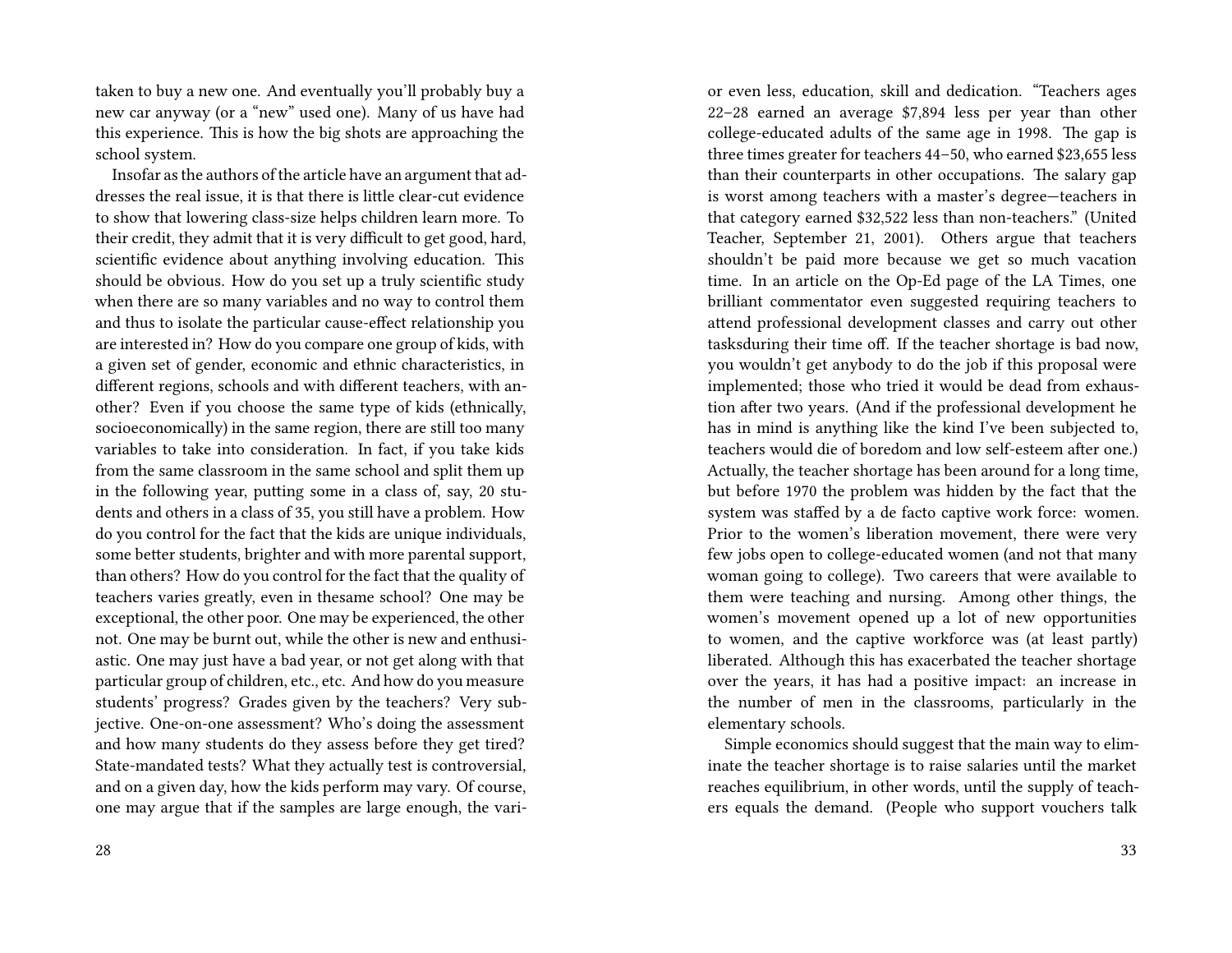## **Shortage of Teachers**

The other main negative effect that lack of investment in the school system has had on the education of our children is the shortage of teachers throughout the country. Thenumber of teachers needed is tremendous. According to the LA Times (August 15, 2001), by 2011, the shortage nationally is expected to reach 2 million, with nearly 300,000 in California alone. The LA teachers union, UTLA (United Teachers of Los Angeles), contends that 2.4 million teachers will be needed in the next 11 years. "The projection jumps as high as 2.7 million when researchers factor in declining student-teacher ratios based on nationwide class-size reduction… In high-poverty urban and rural areas alone, more than 700,000 new teachers will be needed in the next 10 years." (United Teacher, September 21, 2001.) The main reason for this, although by no means not the only one, is money: teachers are not paid enough for what we do. Along with other factors (the retirement of "baby boom" teachers, the shitty conditions teachers work under and the way we're treated, plus the increase in the school-age population—21% over the past ten years), the low pay scale for teachers is the main reason not enough people are attracted to the profession (I balked when I wrote that word). It is also one of the reasons why, equally important, so many teachers quit after trying it for a while. Those opposed to raising teachers' salaries argue: why should we pay them more if they're not doing a good job? (Of course, this doesn't stop the bureaucrats and politicians from raising their own already exorbitant salaries periodically.) But the argument is backward. The proof of the pudding is in the eating: the undeniable fact is that there is a teacher shortage of monstrous proportions. In other words, the job is not attractive enough as it is to draw and retain the required number of people. And one of the main reasons for this is the low level of teachers' salaries compared to other occupations requiring the same, ableswill cancel each other out. The problem is that they obliterate almost everything else, including discernible trends. As a result, almost any given study in the field of education is questionable. (Since I entered the school system, I've heard about a long list of studies that purport to prove a variety of different claims, some of them in direct contradiction to the others. My principal is very fond of referring to them, usually as a way to justify the latest bureaucratic demand, although she has never actually shown us any of them to us nor given us the information about where they can be found. I now believe that for any one study claiming to prove one thing, there's another—or another one could be devised—that proves the opposite.) Even though the authors of our article seem to recognize this, they still claim to be able to make scientifically-demon-strated judgments about the issue of class-size reduction.

Their grand conclusion is that there is some modest evidence to show that reducing class size has some beneficial effect in the primary grades, but that the evidence as far as higher grades are concerned is more mixed. In other words, reducing class size in the primary grades, which has already been done throughout California, is worth it, while reducing class size in the upper grades, and in middle and high schools—where, as I indicated before, as many as 45 children are in a class taught by one teacher (who may have 4 or 5 such classes per day)—is a waste of money.One of the things that is most revealing about this and most other studies devoted to educational issues is that the researchers never ask the opinions of those most directly involved in the education of children: the teachers, the students and the students' parents. (I don't even think they ask administrators.) Would you rather teach a class of 20 or a class of 35, and why? Would you rather be in a class of 20 students or a class of 35, and why? Would you prefer your child to be in a class of 20 students or one of 35, and why? Of course, the authors of the article will probably reply, this isn't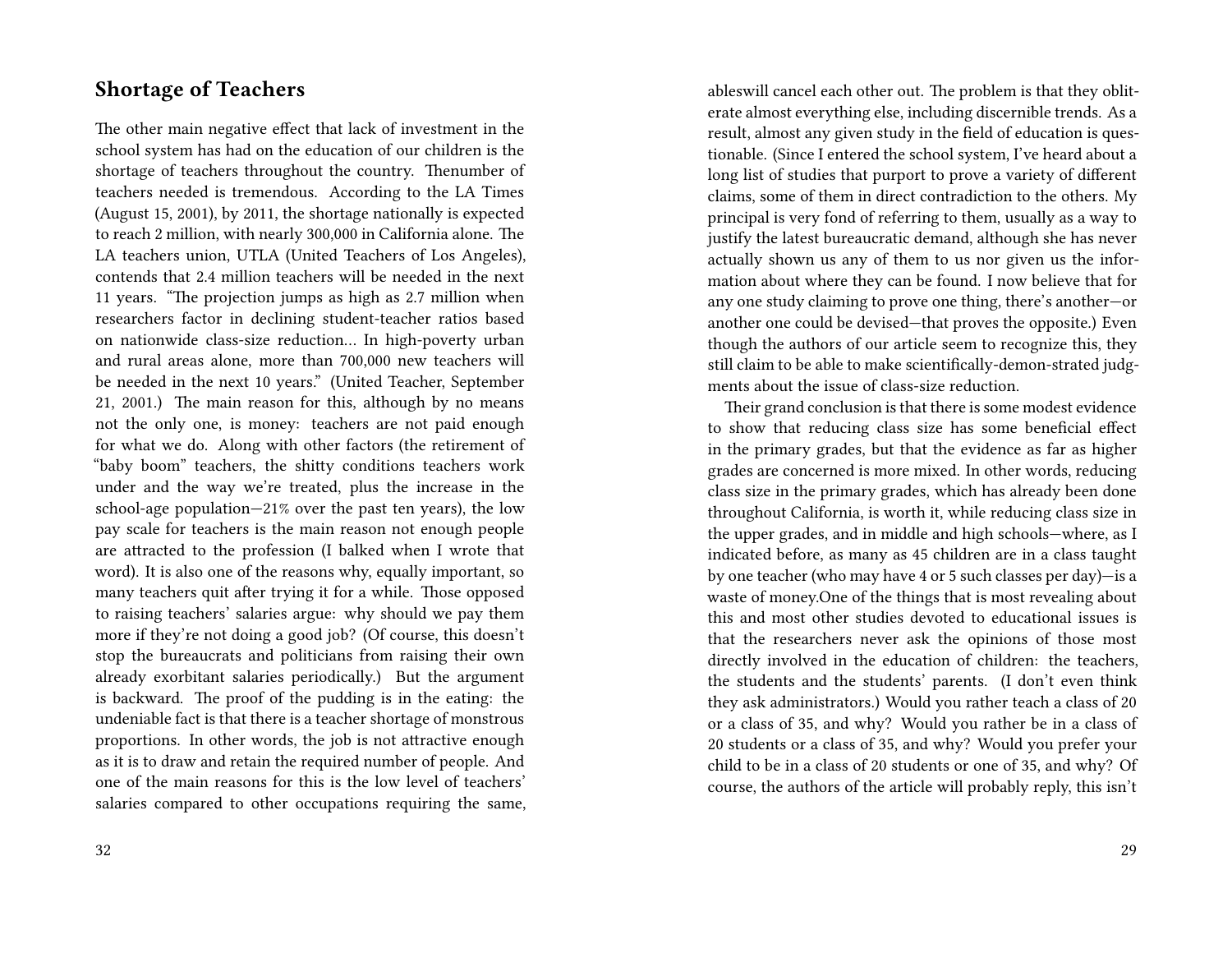scientific. But, as they themselves virtually admit, neither are the studies they cite (nor, I might add, is their own).

Insofar as these (and other) researchers have specific arguments about why reducing class size does not matter, they boil down to two. One is that even when class sizes arereduced, teachers don't change their teaching styles. (Implied here is one of the canards that underlies much if not most of the discussion about the educational system today. This is that the problem with our school system is the teachers. We will return to this.) But so what? Even if the teacher does notchange his/her teaching style (maybe that style is very effective), in a smaller class the teacher will be able to reach more students more effectively, will be more familiar with where they are at and how they learn, and be better able to modify the curriculum, or the pace of instruction, or the proportion of time spent reviewing versus teaching new material, to maximize the kids' learning. One way to look at this is to divide teachers' instruction into three main types: wholegroup, where the teacher is addressing the whole class; smallgroup, where the teacher is working with a smaller group of select students; and one-onone, where the teacher workswith one student at a time. In each of these groupings, isn't it obvious that a teacher will be more effective in a class of 20 students than in one with 35, let alone 40 or 45? In a large class, how does the teacher make sure that all students are paying attention? How does he/she ensure participation of allstudents? How does he/she know whether the students are getting what he/she is trying to teach, that he/she is going at the right speed, etc.? Likewise, with smallgroup instruction.

At the other end of the scale, isn't it obvious that in a small class the teacher will have more time to work with each child individually, to get to know that child, to find out what he/she knows and doesn't know, to help him/her with the particular problem he/she may be having, etc? And isn't it obvious that all of these things add up to better teaching and more learning, even if the teacher does not change his/her teaching style one iota?And all of this omits the not insignificant fact that it is a hell of a lot easier to manage and teach a class of 20 than of 35, which means that the teacher will be less stressed out, more positive and encouraging to the students, less punitive, etc. Which means that both children and teacher will enjoy school more and will miss fewer days, that the teacher will last longer in the classroom, thus being able to gain more experience, and that fewer teachers will quit the profession, thus easing the teacher shortage, currently at near-crisis proportions. But, of course, none of this can be scientifically verified, can it? And none of it is mentioned in the article.

The other argument these researchers use to bolster their claim that class-size doesn't matter beyond the primary grades is what they call the "Asian paradox": students in Asia do well (indeed, out-perform U.S. students) even though class-size in Asian countries is large, even larger than in the U.S. It is certainly worthwhile discussing why this may be so, but the argument totally misses the point.

If Asian students do well (even better than U.S. students) in large classes, might they not learn even more in smaller classes? And has anybody done a study about that? This article is typical of the kind of research that is carried on about education in general and our crisis-ridden school system in particular: shoddy, an insult to those, both inside the school system and out, interested in creating truly effective schools, and good only for promoting one or another limited, half-baked proposal or, as in this case, arguing against something meaningful. (It's too expensive to buy a new car; let's patch up the old jalopy.) The absurdity of the claim that class size, at least in the upper grades, doesn't matter can be made apparent by asking that if it is true, why not raise class size to 60? (I hope none of our educational leaders reads this; they may take me up on it.)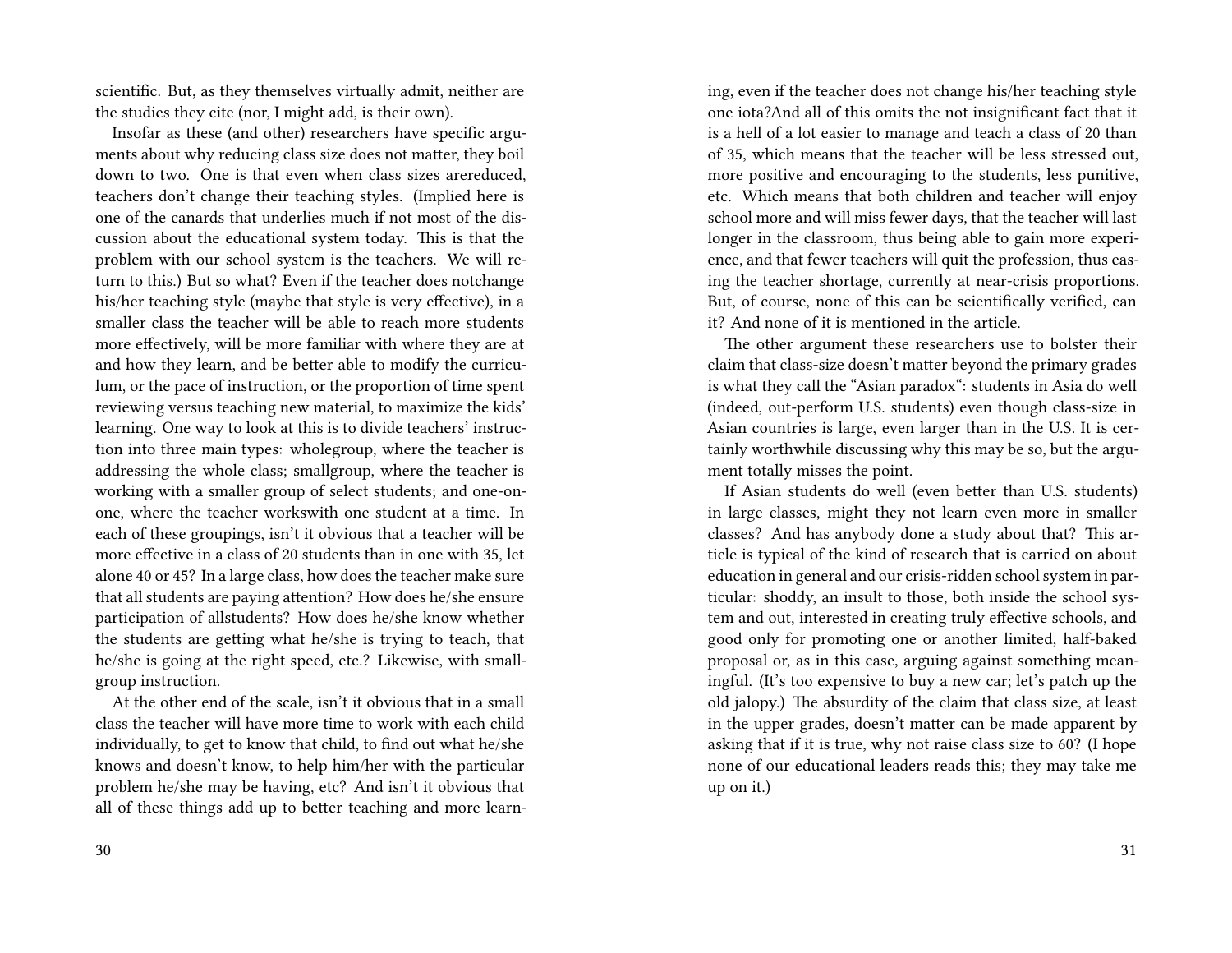example, if I say a letter, can a child tell me the sound it makes when it comes at the beginning of a word? Conversely, if I say a word, can the child identify the sound (and the letter that goes with the sound) with which the word begins? More sophisticatedly, can a child identify the distinct sounds that make up the beginning, middle, and end of a word. Can the child discriminate—say, by clapping—the syllables that make up a specific word? Can the child identify and generate rhyming words?

There is no question that these are crucial skills and that most of the children in school today are deficient in them and need to develop them. What I object to is the claim that this is the fundamental weakness in the children's cognitive development and education. And since this is an underlying assumption behind the design of the program, the program skips over, or woefully underemphasizes, the development of other skills I believe to be more basic and more essential. And insofar as it does so, the program, at least on the kindergarten level, is not well adapted to teach the vast majority of children coming into the LAUSD how to read.

Most of these children are from working-class families whose dominant language is not English. Moreover, by and large, the kids' parents are not well educated. What these children lack, most glaringly and most fundamentally, is a knowledge of the visual symbols that are the key to academic knowledge and skills. Contrary to what Open Court's chief consultant wrote and to the underlying assumptions of the Open Court program, the vast majority of these kids are not able to recognize, that is, identify/name, the letters of the alphabet. (They are also not able to identify/name the basic geometric shapes—circle, square, triangle, and rectangle—nor can they identify/name the numbers beyond number one.) This is not an issue of intelligence. Overall, the children are as intelligent as middle- and upper-class children. It is a question of exposure; they have not been exposed to, and they have

fewer kids attending the school, teachers who have left have not needed to be replaced. (There have also been fewer roving classes.) An additional factor has been that fact that teachers won a substantial salary increase, which, in the context of the collapse of the hi-tech boom of a few years ago, has made teaching more attractive. As I understand it, teacher turnover throughout the district has declined somewhat, but the overall teacher shortage, along with its negative consequences, remains.

In addition, while new teachers are still expected to swim or sink, that is, to survive their first few years with little or no outside help, they no longer have to invent their own curriculum. In contrast to a few years ago, all teachers are now required to follow highly structured, extremely detailed (the technical term is "scripted," meaning the teachers are supposed to read from the teacher's manual) programs in reading and math, whether or not these programs are designed and appropriate for the particular types of students each individual teacher is trying to teach. While this may be better than nothing, it is a typical example of the way the district and the educational bureaucracy as a whole deals with these issues, swinging from extreme to extreme, without finding and stopping at some reasonable point in between (indeed, without realizing that such a happy medium even exists).The new approach flows from and reflects the current (but not publicly articulated) belief among our educational leaders that the problem with the system is the teachers. Hence the desire to come up with "teacher-proof " programs. The ideal is now the so-called "corporate" (or, as I prefer to call it, military) model of the schools: every teacher in the same grade doing the same lesson the same way on the same day throughout the district. (What a vision!)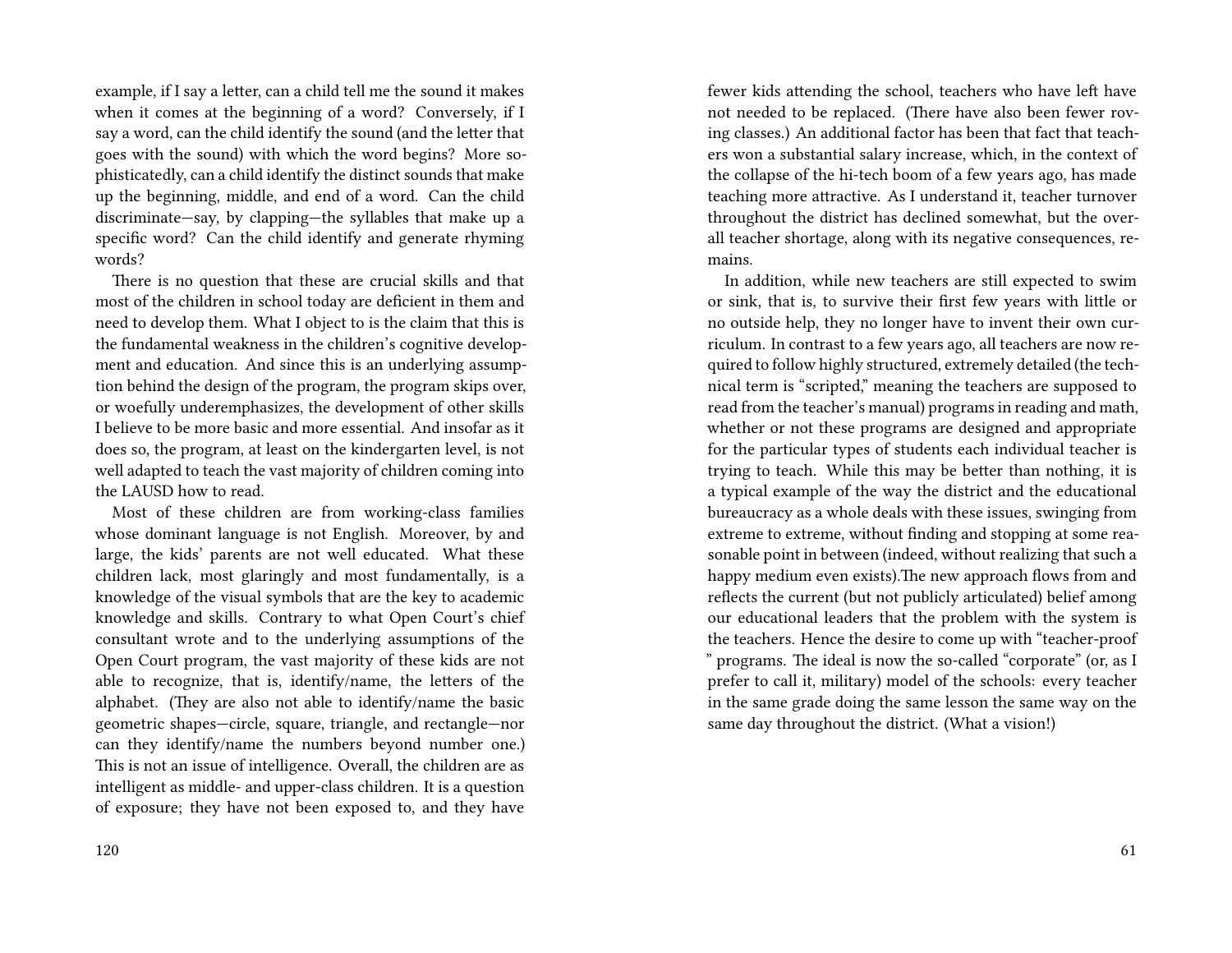#### **Progress in the LAUSD?**

Despite the fact that conditions in the school system remain atrocious, Superintendent Roy Romer (former governor of Colorado and member of the Democratic National Committee), the LAUSD and the members of the Board of Education are bragging about their achievements. The chief evidence they cite is the rise of school children's scores on the mandated state tests for four years in a row. If newspaper accounts accurately reflect our educational leaders' claims, they are attributing this improvement primarily to the mandated reading and math programs and the corresponding teacher training they have implemented. Significantly absent from their analysis are two factors that I believe are much more important. The first is the reduction in class size (from 33 to 20) for grades k through 3. Interestingly, the rise in test scores tends to fall off after the fourth grade, while scores for middle and high school students have seen little increase or have remained flat. (Superintendent Romer insists that scores for middle and high school kids will go up as the kids now in elementary school reach those schools. Permit me to remain skeptical.) An additional factor behind the rise in test scores is the substantial salary increase won by the teachers which, as I've mentioned, in the context of the economic recession, has tended to stabilize the workforce.

There are other factors worth mentioning to explain the rise in test scores.

1. Teachers are "teaching to the test," that is, orienting their instruction to the kinds of questions and skills that they know, from previous tests, will be on the exams. I don't criticize this; while kindergarten students don't take state-mandated examinations (maybe they will in the future), I am required to give certain tests to my students, and I do mybest to prepare them. If "they" (our bosses) want test scores to go up, let's get them to go up; besides some of the tested skills are legitimate.

the program. Yes, the program does go through the motions of teaching the children the letters (remember the new alphabet song, with LMN…OPQ?), but the methods and techniques it uses are completely inadequate to the task. This might be OK if teachers were allowed to supplement the program with additional materials to accomplish this, but it is a catastrophe when we are not.

I was so stunned by our expert's claim (one so contrary to my own experience) that at an appropriate time (at least I thought it was appropriate) during one of our training sessions I raised my hand to address the issue. When I was called on, I drew attention to the article and its author, then read aloud the sentence about most of our children knowing all or almost all of the letters when they enter kindergarten. When I had finished, I stated (somewhat disingenuously, I admit), "I don't know about children entering other kindergarten classes, but for the kids I get, year after year after year, this is definitely not true." The other teachers present were nodding their heads vigorously. But the trainer brushed my comment aside with a wave of the hand (do they practice this?) and said, "We don't have time to talk about that." (!!!???) Gee, the program we are being trained in (designed, remember, to teach children to read) assumes that our students know the ABCs when they enter school when in fact they don't, and we don't have time to talk about it. (I guess it was beyond our presenter's level of expertise.)

(5) The Open Court program is based upon an assumption that is definitely contestable, and one that I think is downright wrong; namely, the belief that what our children most need, that is, what is most lacking in their academic and cognitive development, is "phonemic awareness." Phonemic awareness, a subset of phonics, is the ability to discriminate and identify the sounds human beings make when we speak, and presumably, say to ourselves as we read. This includes the knowledge of the sounds the letters make in various positions within words. For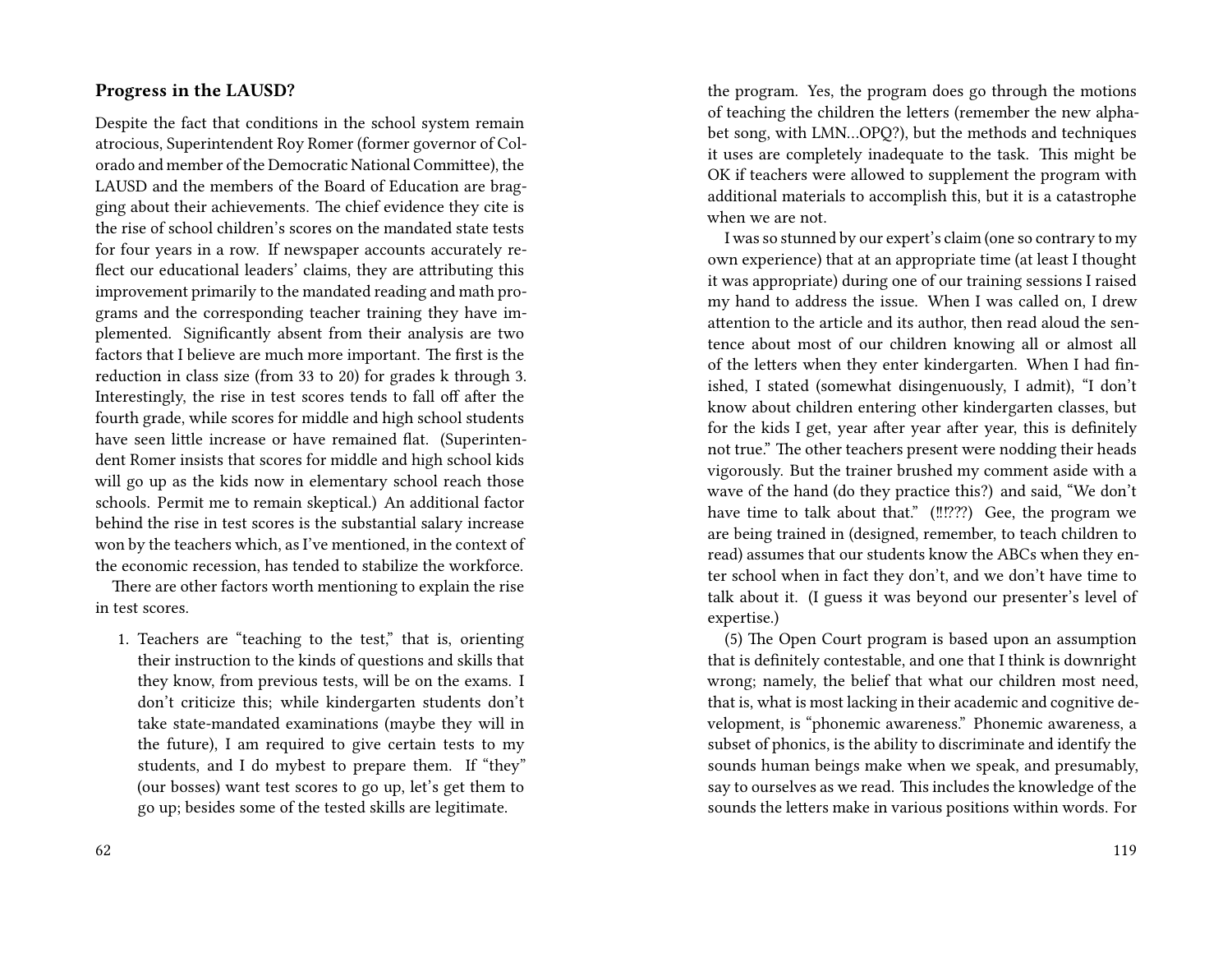yelling: The story is boring; they want to read another one, etc. And who can blame them? The teacher is usually bored too. And this is with stories the kids like. Try it with material they don't like. Fortunately, after a few years of this, we were given a set of books, thematically integrated with each unit in the program, which we were allowed to read to the children, presumably when they got tired of the "main selection." All this reading and analyzing, as well as the boring nature of the Open Court program as a whole, may well wind up conveying to the children something different from what the program's designers intended. It just might teach them that reading is a chore and certainly a lot less fun than watching TV or playing a video game. Is this what we want?

(4) The Open Court program assumes that our children enter school with more of an academic background than they in fact have. I remember an article, written by the chief consultant to the publisher of Open Court, that was distributed to us during the three-day training in Open Court we were required to attend. In this article, which I have unfortunately misplaced, Marilyn Jaeger Adams contended (and I paraphrase) that, by and large, when our children enter kindergarten, they know (meaning, can distinguish and name) all or almost all of the letters. When I read this, I was truly astounded, because this is definitely not true of the children who enter my kindergarten class each year. The greatest number of students I have ever had who could recognize all or most of the alphabet (uppercase and lowercase) when they entered school was six (out of twenty). Usually, it is two or three, sometimes one, sometimes none at all. Most of the children cannot sing the alphabet song correctly. Yet, the chief consultant (with access to the latest research, presumably) for the reading program that we are required to use to teach our students how to read insists that all or most of the children know their letters when they enter school. Moreover, it is quite clear to me that this is a central assumption underlying the overall conception and specific design of

- 2. Teachers, certainly in kindergarten and first grade, are focusing on reading and math and downplaying or ignoring other subjects, such as science and social studies, let alone art, music and physical education. Speaking personally, I am doing a lot less art than I used to.
- 3. Teachers are also pushing their kids harder, whether or not this is emotionally or developmentally in their best interests.
- 4. In addition, students' test taking skills are improving. This makes a big difference, since some of the kids have little or no idea how to perform well on exams. As one who has administered quite a few of these tests, I can vouch for this. Among other things, some kids don't budget their time well and never finish sections of the test, while those kids who finish a portion early rarely go back to review their answers. ("You have ten minutes left, perhaps you might want to go back and review some of the problems." "Nope." "Are you sure all of your answers are correct?" "Yep.")
- 5. There has also been an end to the policy of social promotion. Up until recently, kids who were not performing "at grade level" or anywhere near it were promoted to the next grade. Leaving a child back, that is, "retaining" him/her, was deemed harmful to the child's self-esteem, so that whatever might be gained by repeating a year would supposedly be lost because of its negative emotional impact on the kid. I personally pleaded with my principal more than a few times to have some of my kindergarteners repeat the year because they were woefully unprepared—academically, emotionally and developmentally—for first grade. I've had children arrive in my class, fresh from Mexico or Central America, with no English and no prior school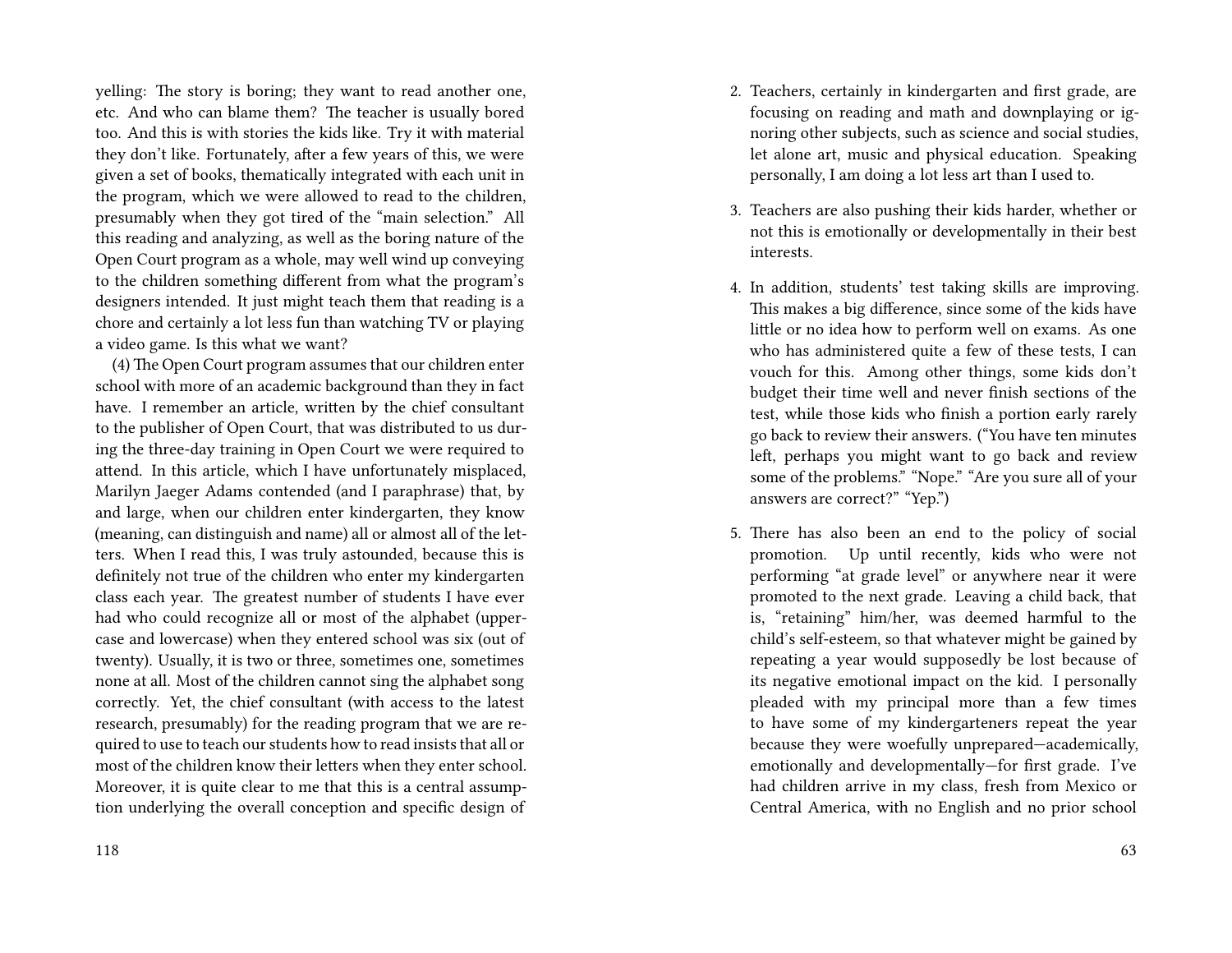experience, in March (my track's school year ends in mid-May), and watch, helplessly, as they were promoted to first grade. Much more often than not, our principal refused my request: "There's more instructional time in first grade" (kindergarteners come for half a day), she insisted. Although I've personally heard first grade teachers say that it's not their job to teach the ABC's and I've even mentioned this to the principal, my appeals were usually invain. This has now changed: retention is now "in," although here, too, the new policy is limited because of lack of space. The principal is a convert to the new policy. She recently told me that some schools who have seen their API (Academic Performance Index, a school-wide average of test scores weighted, supposedly, to take the socio-economic level of the school's student into consideration), go up substantially have achieved this through a militant policy of retention: any child not meeting all of the appropriate "benchmarks" is now automatically retained. The district even set up special classes, with 10 children in each class, for those kids required to repeat the second grade. Typically, due to the budget cuts, the past year the size of these classes was raised to 20.

Further undermining our leaders' contention that the scripted programs and teacher training are the main factors behind the rise in test scores is the fact that scores were going up even before the programs and training were implemented. Equally significant, they don't attempt to explain why test scores were so low before. Aside from the factors I've discussed, some of the problem may have resulted from the previous round of bureaucratic fads, including a poorly designed and even more poorly implemented stab at bilingual education and the attempt to mandate the use of "whole language" reading methods. (Whatever the merits of the

ing (as if I need to remind anyone) that kids these days are growing up on a lot of TV, movies, and video games that aggressively grab and hold their attention. In contrast, listening to a teacher read a story or lead them in various phonemicawareness exercises must seem incredibly dull. In fact, one of the most crucial skills a teacher must teach children in kindergarten is how to pay attention; that is, not only to look at what the teacher is doing at any given time, but also to think about and to try to remember what is being said. Believe it or not, many children today do not enter school with this ability and find it very difficult to master. But Open Court makes this problem much, much worse. Among other things, each day it requires the kids to sit on the carpet for long periods of time (an hour and a half in kindergarten) without moving or doing anything—without writing, coloring, or cutting, and without talking to their friends (let alone playing)—while the teacher leads them in a long series of oral exercises, recites poems, and reads and analyzes stories.

One of the skills the program intends to impart to the students is how to read a story in such a way that they think about and understand what's being read. This entails teaching them various "reading strategies," such as predicting what's going to happen, clarifying what's going on in a story, making emotional connections to the characters and their experiences. A laudable intention, to be sure. But the program does this in arguably the worst possible way. The major stories (and the other selections; not all are fiction) in each unit are read many, many, many times. After several complete readings of the story, the teachers are directed to take the children through the book, sometimes just two pages at time, stopping at the precise places indicated in the teachers' guide, and reading specific sentences that are scripted there, to demonstrate one or another reading strategy. This goes on for days—days and days of having the children listen to and analyze the same story. After the third day, the children are usually going crazy. They start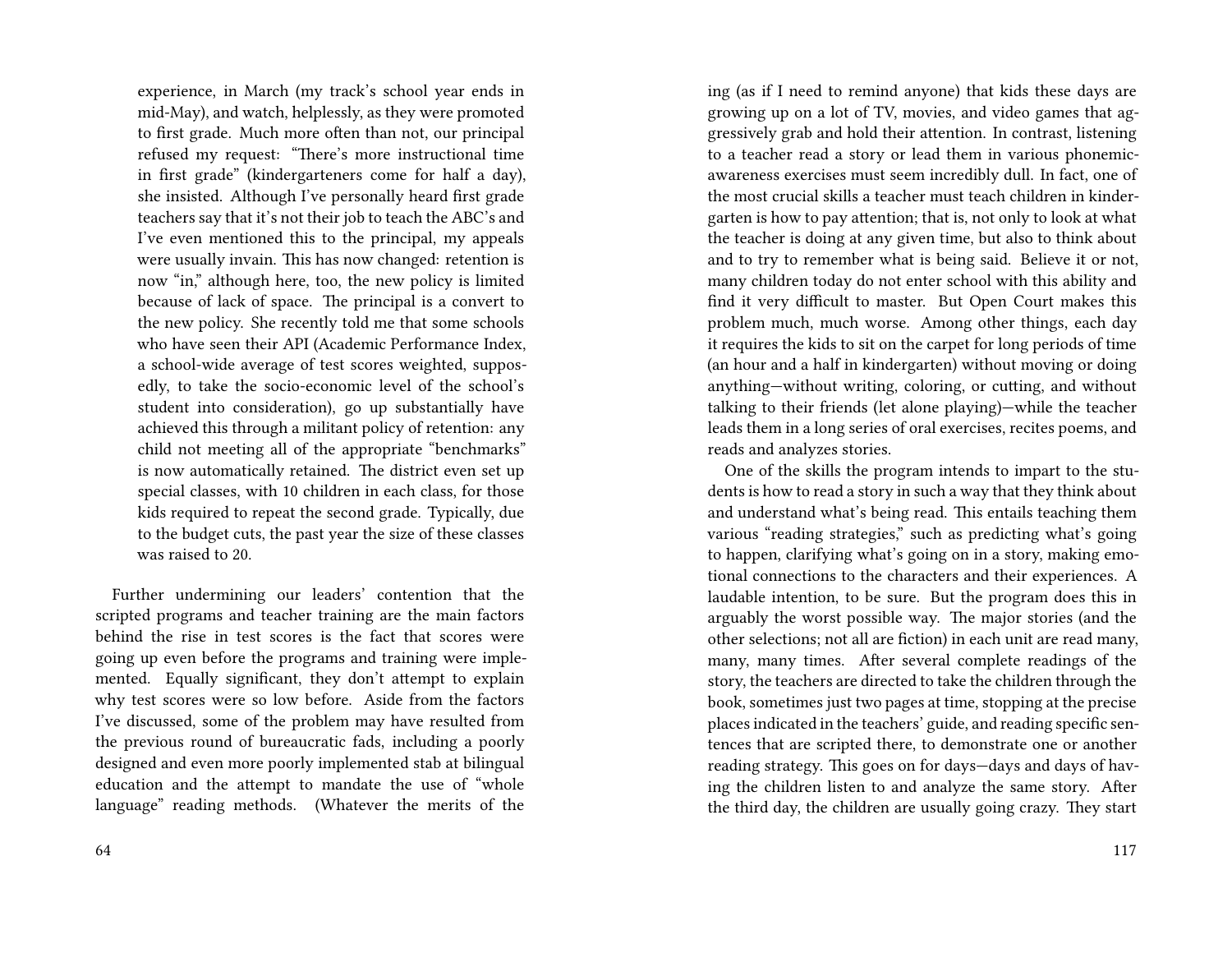if you think about it, rhyming is a rather sophisticated idea, and even the children who are deemed to be fluent in English usually don't know what you are demanding when you ask them to give you a word that rhymes with "cat." Despite this, Open Court crams this stuff down the kids' throats from the first day of school, during the time when other things could be much more effectively conveyed to them. Interestingly enough, by January or February (assuming school starts at the beginning of September) most of the kids are ready to grasp rhyming words and to learn to generate their own rhymes. This is when it would make most sense to work on the concept. But no, the program says do rhyming words in the first weeks of school, so that's what we have to do, even if the kids have no idea of what we are talking about.

The inappropriateness of Open Court to English language learners is apparent in almost every facet of the program, such as the books that are read to the children, the language used to explain things to them, and the kinds of activities they are expected to do. The problem is so glaring that after the program was developed, the publishers hired people (perhaps the original consultants, perhaps others) to go through each of the teachers' manuals and add little boxes, shaded purple and headed ESL (English as a Second Language). These contain suggestions for how teachers might make the lessons understandable to children who are learning English. Mostly, this involves showing them pictures of many of the words used in that part of the program. As if that were sufficient. As if the kids can actually learn the words—that is, assimilate that much English vocabulary—in such a short period of time. And as if the teacher has the time to do all this when he/she has so many mandated activities to cover. It's truly absurd.

(3) The program is very, very, very, very boring. It's boring enough for kids who already understand and speak English. But for children who are still struggling to understand the simplest things, it is truly mind-deadening. It is worth rememberoriginal theory, by the time "whole language" got through the bureaucracy and hit the classroom, what it came down to was: "Don't teach the kids the ABCs.") Given all this (and leaving aside whether test scores measure much beyond the ability to take tests), I'm not sure there's as much to gloat about as our leaders think. Moreover, they may be undermining the very achievements they are bragging about. As I mentioned above, teaching assistants have been let go, class sizes have been increased, including in remedial classes, and essential services, have been cut, all because of the economic crisis, the state budget deficit and resultant budget cuts. One wonders, given our educational leaders' failure to mention the class-size reduction and increase in teacher salaries as factors behind the rise in test scores, whether they aren't planning to raise the class size in k through 3 and reduce teachers' salaries. The threat to cut our health benefits, now in abeyance for one year, points to such a strategy.Yet, while all this is happening, our leaders continue to set an example of intelligence, dedication and willingness to sacrifice for the common cause. While schools are suffering from budget cuts, Superintendent Romer and all the members of the board of education are each having new, private bathrooms built for them in the new LAUSD headquarters, which itself cost \$74.5 million to purchase and is estimated to require an additional \$60 million to renovate (LA Times, September 26, 2001), at the tune of \$80,000 apiece! Leaving aside the waste of money, what kind of example does this set for teachers, students, parents and everybody else working in or having anything to do with the school system, let alone struggling to make ends meet in a questionable economic climate? Are they corrupt, stupid, or some combination of the two? All I can say is, whatever it is that they're going to be doing in those bathrooms, I sure hope they enjoy it.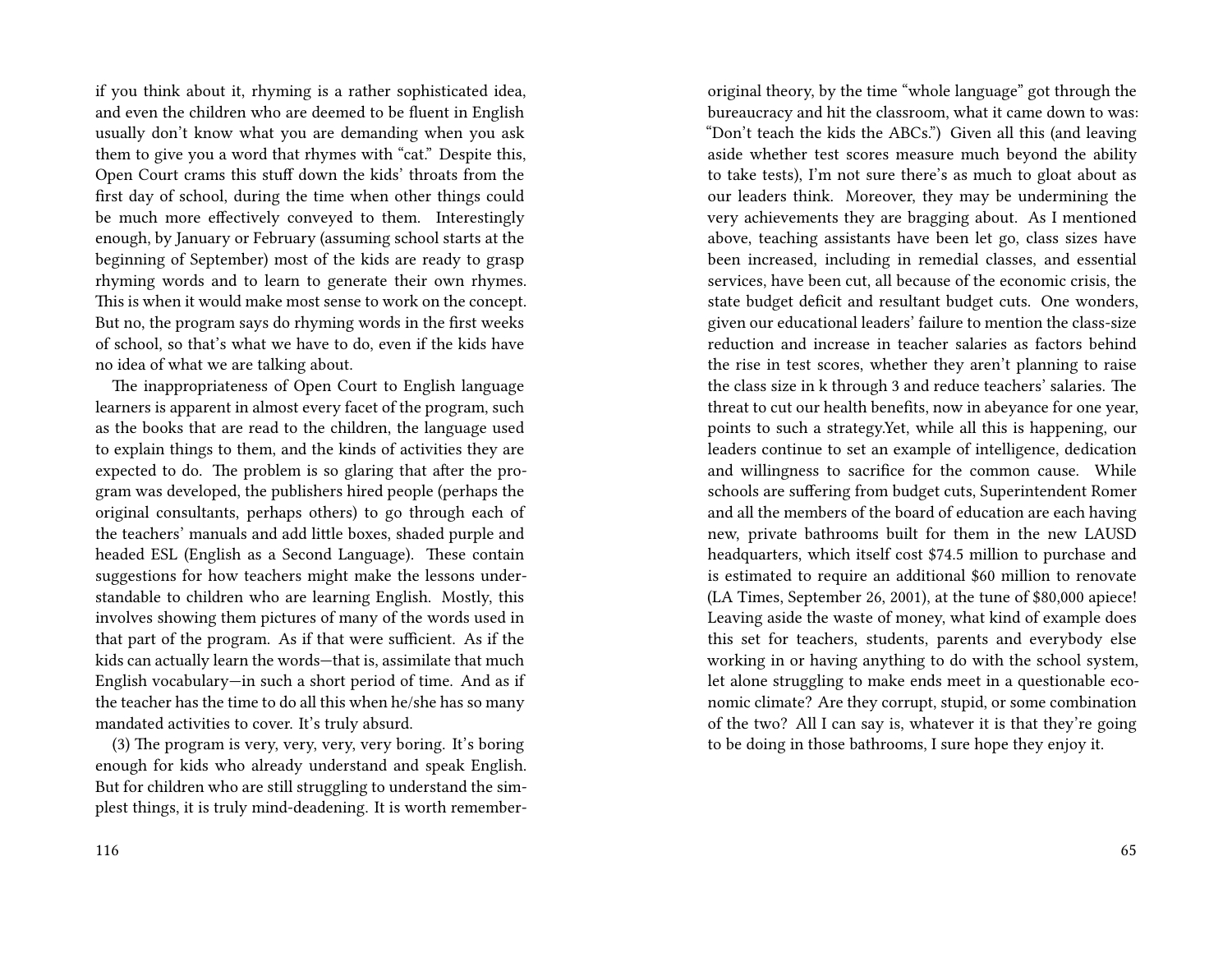## **Conclusion**

What I have tried to do in my modest essay is discuss the fact that the public education system, particularly in the large urban areas, has suffered from years of underfunding and neglect and to show concretely how this affects the education of the children. Of course, there are other problems afflicting our schools. As I've suggested, one of these is the role of the educational bureaucracy and the other members of the "educational establishment" that manages and purports to lead public education. This, along with the related issues of curriculum and teacher training, will be discussed in the next installment of this essay.

a teacher teaches or demonstrates something, exactly how the teacher is supposed to teach or demonstrate that something, which books the children are to read and in what order, what activities they are to do, which letter they are to learn, which sight word they are to memorize and how they are to memorize it, etc. All is specified, to the smallest detail. The program is also accompanied by a "pacing plan" that tells teachers exactly when, and for how many days, they are supposed to teach the specific units and lessons of the program. Thus, the first serious flaw of the Open court program is that it is scripted and is presented as perfect for all children at all times and in all places. If, as I mentioned, this is merely to help new or otherwise struggling teachers to come up with a language arts program, it might be acceptable, although with the caveat that such teachers be informed that this is not the optimal way to teach. But if experienced teachers are being ordered to read the program word for word, if they are being prohibited from adapting and/or supplementing the program as they judge appropriate, and if they are being threatened with being disciplined for deviating from the program, then this is a travesty of sound educational practice and a recipe for disaster.

(2) Open Court was not designed for "English language learners," that is, children who speak or have spoken a language other than English in the home and who are learning to speak English in school. These children constitute the majority of students in the LAUSD, yet the program was not developed with them in mind. It is very obvious that it was created for kids whose first language is English. Thus the program attempts to teach certain concepts and skills way before English language learners are ready to master them. In kindergarten for example, the program, at the very beginning of the school year, jumps right into teaching the children rhyming words at a time when most of the kids can hardly understand what the teacher is talking about and are still learning how to ask permission to go to the bathroom. Now,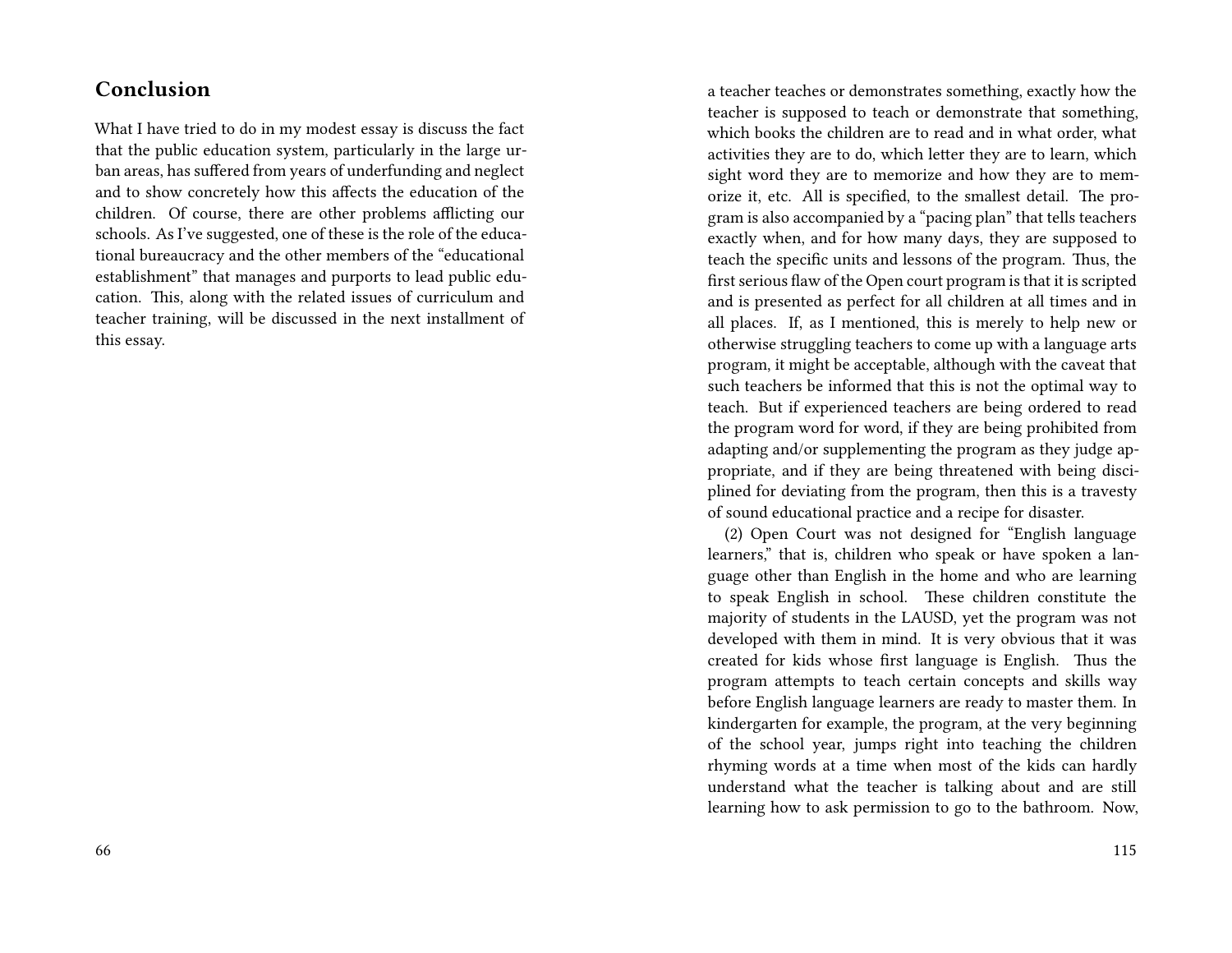tedious, but I wanted this essay to include a rather full critique for those who are interested.

(1) Open Court is a "one-size-fits-all" program. As I have mentioned, the program is scripted, designed to be followed as written and without substantial modification. This is a huge flaw. I have already mentioned that in my opinion, no program, no matter how well crafted, no matter how well based on the "latest research" it may be, can be truly effective in the classroom without any adaptation, modification, or supplementation whatever. (Most people who have never been teachers and, of course, those who have, understand this almost instinctively.) This is because every child is different; each is a unique individual. Children come from different backgrounds, different social classes, different ethnic groups and different cultures. Their parents have different levels of education and provide varying amounts of academic support in the home (not to mention things like care, love, and structure). The children enter school with different needs, different levels of emotional maturity, and widely disparate cognitive/academic backgrounds. This is true even when all the children in one classroom come from one community, one ethnic group, and one social class. Given this, it makes no sense to take one program and insist that all teachers just follow it, that is, read the teachers' manual to the children. Yet, this is what teachers in LAUSD are expected to do with Open Court. It should be obvious that to teach effectively, teachers must be able to adapt the material, at least to some degree, to the specific needs of each child. But they cannot do this if they are ordered to follow the Open Court teachers' guide word for word, without deviation, addition, or deletion or even a change in sequence.

The rigidity represented in the demand to teach Open Court exactly as scripted extends to every aspect of a teacher's language arts program: how the children's desks are to be arranged, how the children are to sit on the carpet (in kindergarten, at least), where they are supposed to be sitting when

# **PART II — NOXIOUS INTERFERENCE**

#### **Introduction**

In 2002, I published an essay—part analysis, part memoir—of my experiences as a teacher in the Los Angeles Unified School District (LAUSD). Aside from allowing me to blow off steam (a necessary activity in my profession), its purpose was to offer a view of the public school system in the United States, largely by taking a look at the inside of the second largest school district in the country, and more specifically by describing conditions at the school where I worked. My intent was to present a personal take on what I believe to be the major problems plaguing public education today: dilapidated facilities; lack of space and the resulting overcrowding; and the longstanding shortage and high turnover rate of teachers, caused in large part by the low salaries we receive. All these afflictions are caused, I argued, by the fact that the school system in the United States, like the public sector as a whole, has been systematically starved for funds for decades.

In this continuation of my memoir/essay, I would like to focus on another issue affecting schools in the country: the destructive role of the educational bureaucracy. This will include a discussion of the continual abuse teachers are subjected to, an additional cause of the national teacher shortage. As in the first part of my piece, I do not pretend to present a fully developed, thoroughly researched analysis. Instead, I offer a more "existential" approach: what it's like, concretely, to be a teacher in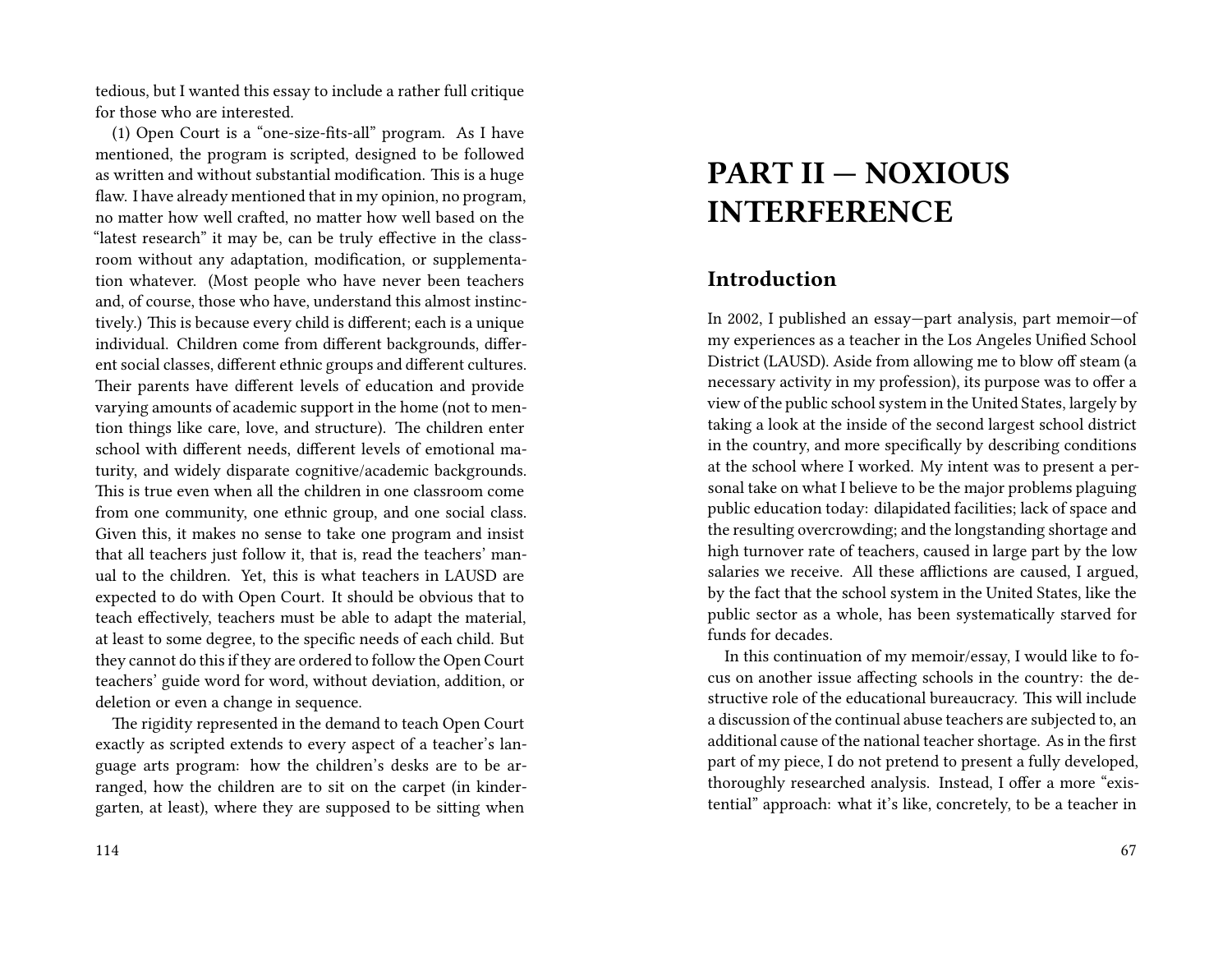the public school system; a view, to paraphrase George Orwell, from "inside the whale."

## **Changes Since I Began Teaching**

Before getting to the meat of this part, and at the risk of repeating some of what I wrote at the end of Part I, it is perhaps worth presenting an assessment of at least some of what has happened to the school system in Los Angeles since I began my career.

As far as I can see, that is, judging largely although not exclusively from the state of my own school, there has been some progress. As mentioned in Part I, class size has been reduced in grades kindergarten through third grade (K-3 in educationese). More recently, the LAUSD began a substantial program of school construction, and a few new schools have opened recently. The state of California passed a set of "standards," a detailed list of concepts and skills, broken down by grade, that each teacher is expected to teach and that each child must master. Steps have also been taken to ensure a more unified curriculum on the elementary school level, with the adoption of mandated programs for reading, mathematics, and other subjects. A substantial increase in teachers' salaries, which has attracted more people into the field, combined with certain economic and social conditions (the recession of 2000— 2001, a somewhat sluggish economy in general, and—at least in the Los Angeles area—a significant decline in enrollment) has led to a considerable easing of the teacher shortage. (Special education teachers, as well as qualified teachers of science and math on the high school level, are still in short supply.) This abatement of the teacher shortage, along with an insistence on greater (formal) qualifications of newly hired teachers, may have resulted in some improvement in overall teacher quality. There are now far fewer "vagabonds" in the profession, mean-

68

slower learners. Both outcomes were predictable. She retired shortly thereafter.

Fortunately, after the first year of Open Court's implementation, the literacy coaches seemed to back off, and teachers were informed (orally, but not in writing) that we were allowed to adapt, modify, or supplement the program. Thereafter, at least under the administration then in charge of our school, coaches were no longer running around accusing people of not "doing" the program (at least they weren't accusing ME).

Before I get into the latest episode of the Open Court saga, it is worth discussing what I believe to be the most serious problems with the Open Court reading program. I am referring here exclusively to Open Court's program for kindergarten, the only one I have taught and know well. However, I have trouble believing that the deficiencies I have encountered exist only on the K level. In fact, virtually all the teachers from various grades I have spoken to insist that they do, and must, supplement the program.

(For whatever it's worth, somebody in the district, at some time, knew the program had serious problems. I remember a lecture in one of my salary point classes. The speaker was the former head of one of the geographic areas the LAUSD was divided into at the time. At that point, Open Court had been adopted but not yet implemented, and she warned us that the program needed a LOT—she stressed the word—of supplementation.)

## **Open Court: A Closed Program**

The following is my critique of the Open court program for kindergarten. I have numbered the sections in the interests of clarity, despite the fact that there may be some repetition. I apologize to my readers if they find this section particularly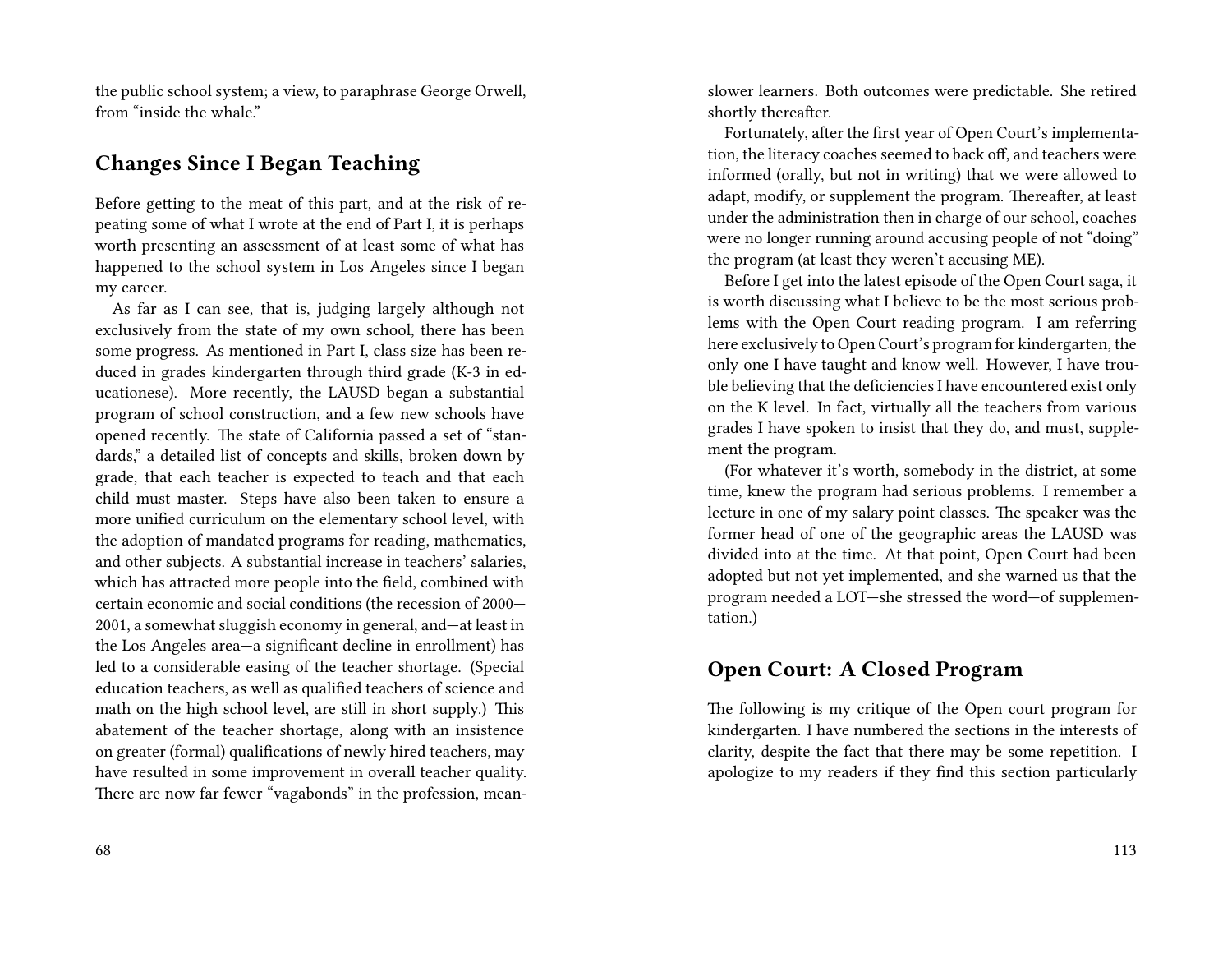ing to write you up" (meaning file formal disciplinary charges against me). I replied, "Then let them write me up."

Despite her threat, I never heard anything more about this, and nobody wrote me up (as far as I know), although perhaps somebody did put something in my file.

Several months later, after the Christmas vacation, the coach came to my room to read with some of my students. She was visiting all the kindergarten classes and wanted to read the little pre-decodable books that the Open Court program uses to teach kindergarteners various sight words (words they need to recognize on sight, rather than decode, that is, sound out). Since she didn't have time to evaluate all the children, she wanted to read with the top five and bottom five students, that is, the five most fluent readers and the five least fluent readers, in each class. When she was done assessing my kids this way, she came to me and told me that she was really impressed with the way my students were reading. It wasn't so much the top children that amazed her, but the slower ones, because they could all read the predecodables. She was so knocked out, she declared, that she wanted to return to classroom teaching the following year and to bid for the D track first grade class so she could get my students when they were promoted. Of course the main reason, in my opinion, the slower children (in fact, all the children) were reading as well as they were was not the Open Court program, but the supplemental activities I was having the kids do.

As things turned out, the coach did not return to the classroom the following year and did not get to teach my students. She remained the coach for another year and then went back to teaching, taking a second grade class (but not my former students). That year, I'm told, she had a lot of trouble. She couldn't keep the children under control for the lengthy period of time required by the Open Court program, and she failed miserably in trying to reach the bottom half of the class, the

ing people trying to earn some easy money while they pursue more desirable career goals outside of teaching. The increased emphasis on testing (close to an obsession) has also been the cause of some student progress, although to what extent and at what price is arguable. Finally, as a result of a voter initiative, the bilingual program in Los Angeles and throughout California was eliminated in all but a very few schools, where it is available by parental request. Given the way it was (rather, was not) working in LA, its removal was a good thing.

(Whatever one thinks of bilingual education in theory, as actually implemented in the LAUSD it didn't work. As I reply when asked about it, a system that can't teach kids to read and write in one language can't do so in two. Among the reasons for the program's failure was the lack of adequately trained bilingual teachers. The figure I heard in reference to the LAUSD was that 90 percent of the bilingual classrooms were not taught by bilingual teachers. In these classes, Spanish oral language and reading were taught by a teaching assistant, often fresh out of high school, under the supposed supervision of the English-speaking instructor, who usually didn't know anything about teaching kids to read in Spanish.)

As a result of the changes I've mentioned, students' test scores have gone up and, at least according to reports from upper grade teachers, the children are coming into their classes better prepared.

However, these improvements are not as substantial as they may appear, and they may have come at a significant cost. Scores on the state tests taken in the spring of 2006 throughout California declined from the year before. Our school's API (Academic Performance Index, i.e., a school's ranking based on test scores) declined from 788 (out of a possible 1000) in 2005, to 781. While not astounding, this drop is noteworthy, especially considering the fact that it was concentrated among the Latino students; the scores of white (in our school, largely Armenian) students went up.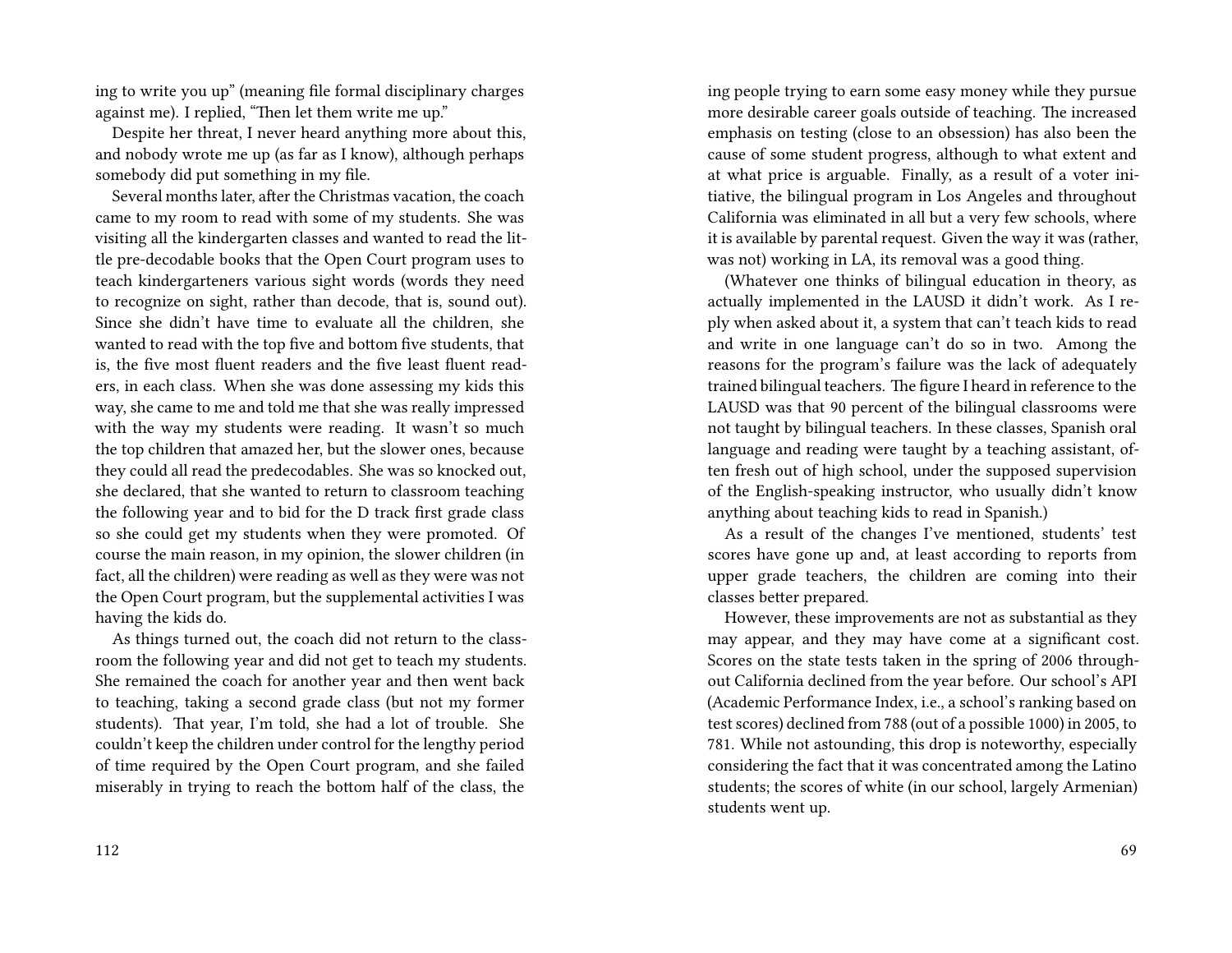In addition, although some new schools have been built, there has been no further progress in reducing class sizes in grades four and higher. In our school, fourth and fifth grade classes still have up to 36 children, and it is my impression that middle school and high school classes have 40 or more students each. The question now is less one of space than one of money. With declining enrollment, more rooms have become available, but the mandated class sizes in the fourth and fifth grades and in the middle and high schools have not been reduced. Even more worrisome is the fact that there has been no talk, at least none emanating from the LAUSD leadership, of addressing this problem. The teachers' union (UTLA—United Teachers of Los Angeles) claims to be pushing the issue in contract negotiations, but I doubt anything will come of this. At the secondary level—where classes are huge, conditions terrible, test scores low, and the dropout rate somewhere around 50 percent—all the talk is about breaking down the gigantic high schools (some with thousands of students) into smaller "learning academies." This would be a positive step, to be sure, but unless class sizes in these "academies" come down significantly, the creation of such "academies" will not be enough to address the staggering problems facing secondary education in Los Angeles.

The adoption of state standards, though positive overall, has had its downside. In the school system, very little is done in moderation. Especially when it comes to curriculum, the machine lurches from one extreme to another. (Some teachers call it the "pendulum.") So, in contrast to when I first entered the system—when it seemed that nobody was held to anything current standards are unbelievably detailed and probably quite confusing to newer, less experienced teachers. The reality is that you can't do everything; there simply isn't enough time. In that case, what should you focus on? While certain concepts and skills are highlighted as "key," one effect of the proliferation of standards is likely to be that many teachers will stretch

what the program intended, most crucially, the basics I have just mentioned. All of this material meshed, in terms of subject matter and/or specific skill, with the Open Court program. And I found that the more I utilized these supplemental activities to reinforce the concepts and skills the program was attempting to deliver, the faster the children learned and the more secure was their grasp of the concepts and skills in question.

However, this didn't meet the approval of our school's literacy coach. She had been a teacher at the school for many years and, when I first began teaching, she had been a practitioner and advocate of Whole Language. At one point relatively early in the school year in which we were to utilize Open Court, she came into my classroom and saw the children doing an activity that wasn't in the Open Court teachers' manual. She accused me of not "doing" Open Court. I replied that I was "doing" Open Court and showed her in the teachers' guide what lesson we were on and how, precisely, the activity she found so questionable reinforced the concepts and skills the lesson was intending to convey. She wasn't satisfied and we had, shall we say, words. She left, obviously not pleased. I don't know whether she reported me to someone or not.

A month or so later, after the coach had actually seen me do an Open Court lesson as described in the teachers' guide, virtually the same thing occurred. The coach saw the children doing an activity that was not specifically mandated in the teachers' manual and, once again, accused me of not "doing" Open Court. And I, once again, explained to her and showed her how the activity the children were doing meshed with the program and in fact reinforced the skills covered in the Open Court lesson. When she, yet again, accused me of not "doing" Open Court, I answered that yes, I was "doing" Open Court, that I was in fact making it work, because without these additional activities, the children wouldn't learn what they were supposed to. By this time, we were out in the corridor, basically screaming at each other. She said if I weren't "doing" Open Court, "They're go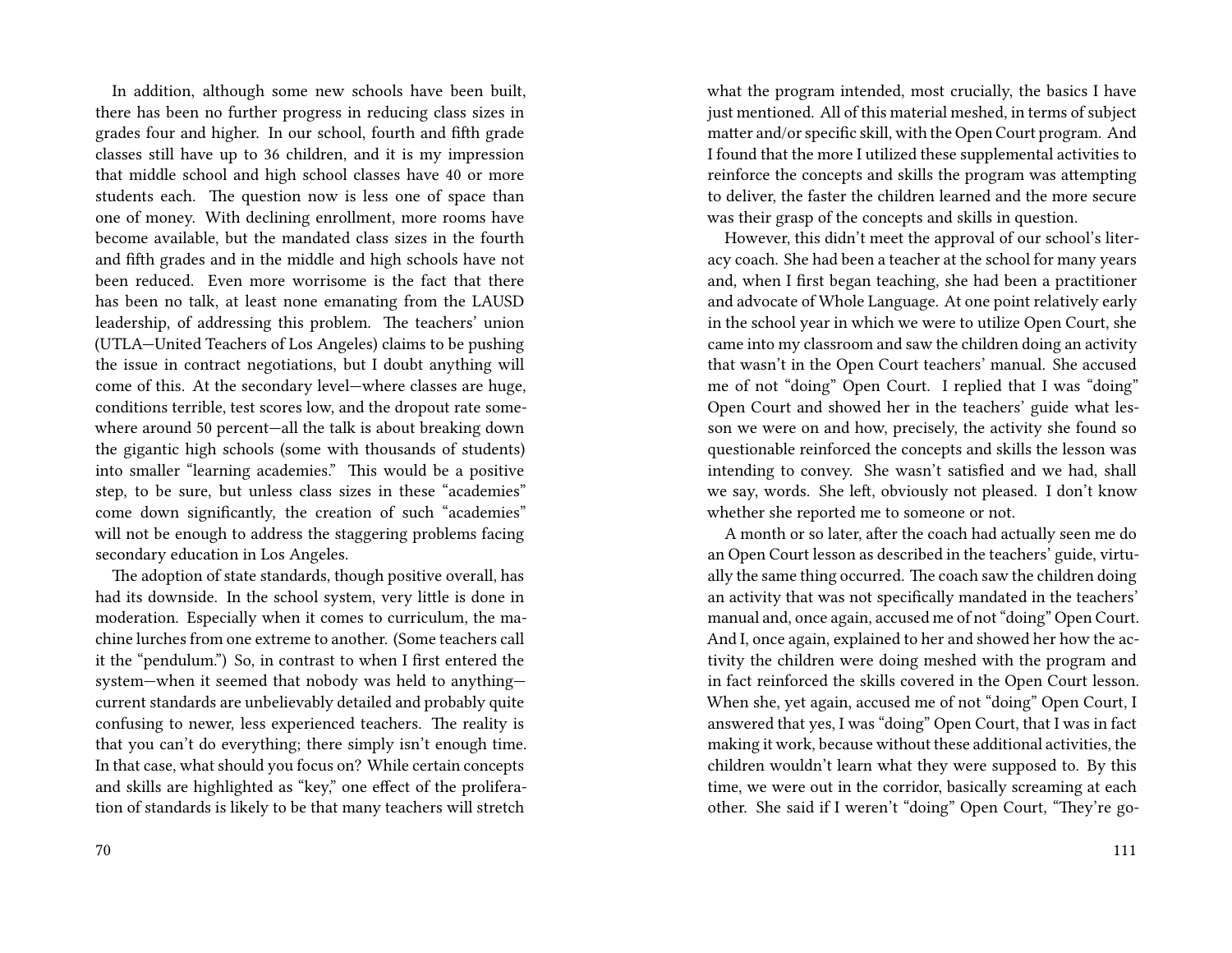over, a major function of the coaches is to oversee the periodic testing that teachers are required to do. This job includes delivering the test materials to the teachers and, once testing is completed, collecting these materials and the completed tests, then entering the test results into the district's computers. If these aren't administrative tasks, I don't know what are. (If the district wants people to carry out these tasks, let them hire additional administrators and pay them administrators' salaries to do them.)

Over the years, it has become apparent that many, if not most, coaches see themselves as superior to the teachers still in the classroom. They can come into a room and offer all kinds of advice and demonstrate all sorts of beautiful model lessons without taking any responsibility for whether the advice and the lessons are any good, or for whether, if one followed such advice and taught such lessons regularly, there would be time for other activities that were more effective. The coaches are never subjected to testing; they never have to demonstrate that they know how to teach or to get good test scores, or even that they could make the program work if they had to "do" it. They can just act as if they are wonderful, creative teachers who certainly would be successful if they were in the classroom. Rankand-file teachers started calling the coaches the "Open Court police."

When I first began to "do" Open Court, it became obvious to me very quickly that the program by itself, with no additional materials or activities, would not teach my students how to read. I thought that its most glaring problem was that it wasn't capable of teaching the children the skills it purported to, such as recognizing the letters, memorizing the letter sounds and sight words, and being able to identify and generate rhyming words, etc., not to mention the more sophisticated skills that were being demanded on the periodic assessments we had to give the kids. So, I began to develop and to use various work sheets and other activities designed to help the children learn

themselves too thin trying to cram too much stuff down their kids' throats, with the result that they (the kids—forget about the teachers) won't learn anything really well.

The adoption of a more unified curriculum has had another negative impact, at least in some subject areas. Most significant has been a stifling of teacher initiative (and creativity) and, among many teachers, a decline in morale.

Although I believe the increase in teachers' salaries, the insistence on certain minimal formal qualifications, and the easing of the teacher shortage, taken together, have improved the overall quality of teachers coming into the district, this may not be so. For one thing, teacher training programs do not necessarily prepare would-be teachers to be effective in the classroom. Judging from the training I experienced (the LAUSD's District Intern Program), such programs include an unbelievable amount of fluff, do not address the very real gaps in the overall education of teacher trainees (such as in math and science), and do not really train teachers how to survive and function in our problem-ridden school system. In other words, the training programs are vacuous and totally out of touch with reality. Thus, the fact that someone comes into the system with a credential (that is, after having completed a certified training program) may not mean he or she is "highly qualified," let alone more qualified than someone just walking in the door after having been, say, a lawyer. For another thing, I doubt that the salary increases have significantly reduced the high turnover rate of new teachers.

Another reason I may be overestimating the quality of newly hired teachers relates to the decline in student enrollment at our school. Our enrollment has dropped, and drastically—probably more than the average decrease for LAUSD as a whole. As I mentioned in Part I, this decline has been caused by rising rents and the transformation of rental units into condominiums (which our students' families can't afford to buy) in our school neighborhood, and the existence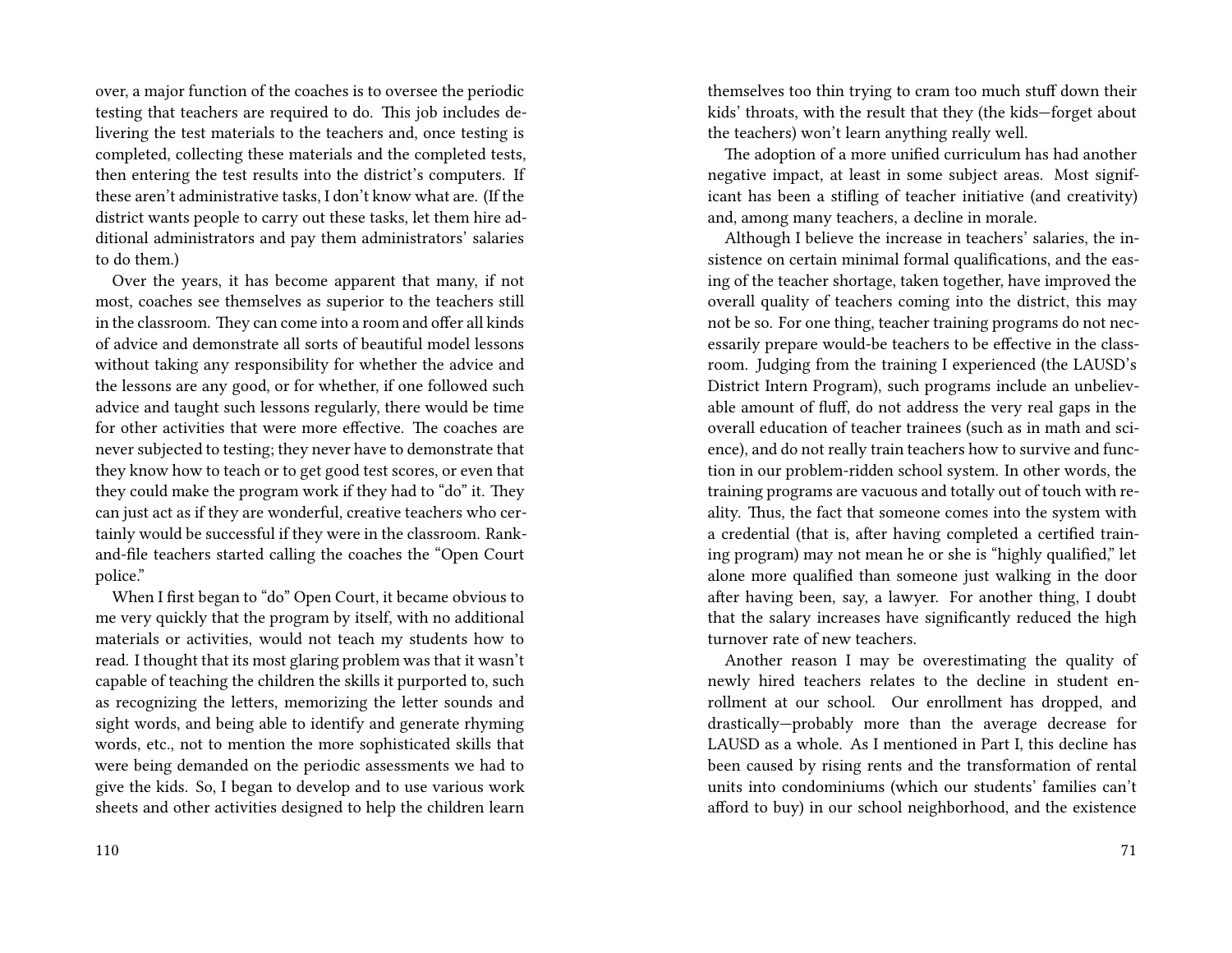of better opportunities—jobs and lower home prices and lower overall cost of living—elsewhere. One result of this drop in enrollment is that, rather than hiring new teachers, our school has had the unwelcome task each year of letting teachers go. This, naturally, leaves the more experienced teachers on staff, thus increasing the overall quality of instructors. This may not be the case—or may not be the case to such an extent—in the system as a whole.

There is an additional complication. Although the decline in student enrollment may have raised the level of teacher competence throughout the district, this effect may be temporary, due to the approaching retirement of many, many teachers who were part of the post—World War II baby boom. (According to the LA TIMES of June 9, 2007, California officials estimate that 100,000 teachers—over one-third of the workforce—will retire over the next decade.) As substantial numbers of them (us) leave the system, the teacher shortage may well get worse, and the overall quality of the teaching staff may well decline once again as younger, less experienced teachers take the retirees' places.

Moreover, while I believe students are progressing better than they have in the past, this progress may be exaggerated by the improvement in test scores. I discussed some of the reasons for this in the first part of this essay and they still apply. For one thing, at least a part of the rise in scores may merely be the result of pushing students harder. To a degree, this may not be bad; the kids could use some pushing. But if this is overdone, it could be at a price. Too much pushing in the lower grades can lead to burnout down the road. As an example, kindergarten, the grade I taught for 12 years, used to be a time for a lot of playing, which the kids need. They need the fun, of course, but they also need the opportunity to develop the cognitive, physical, and social skills that play provides. Now—with the "pacing plans" teachers are obligated to follow, the curricula (good or bad) in many subject areas they are required to use, and the

program, word for word, activity by activity, as is now the case with the reading program. (I also have no idea whether the people in charge of math and reading instruction, or the people above them in the LAUSD hierarchy, are aware that the mandated reading and math programs are based on different philosophies, or even whether these people communicate with one another.)

When Open Court was first adopted, the district went to considerable pains to enforce a strict reading of the program. It recruited working teachers to become "literacy coaches" whose job, ostensibly, was to help teachers learn how to implement it correctly. These coaches were sent to special training sessions, where they were, in my opinion, brainwashed in the specific philosophy and methods of the program. (Among other things, they were told that the program was based on the "latest research.") However, it soon became clear that the coaches' job entailed more than giving teachers advice. The coaches also became enforcers, making sure that teachers were following the program page by page, word for word. Teachers who didn't have the Open Court teachers' guide for their grade and unit in their hands or on their desks in front of them, and turned to the appropriate page, were singled out for special censure. The coaches were also, I believe, reporting back to their superiors (the coaches' coaches or whatever they're called) and even to principals about who was or was not "doing" the program. In other words, the coaches, who were still officially rank-and-file teachers, were being turned into the equivalent of supervisors, rather than mentors whose job it was to give advice, when requested, to the teachers in the classroom.

I and many other teachers were extremely critical of the union for allowing teachers to be used for what were clearly administrative functions. The union has argued that it is better to have fellow teachers coming into the classroom than to have administrators doing so. But this is spurious, since we now have both coaches and administrators coming in. More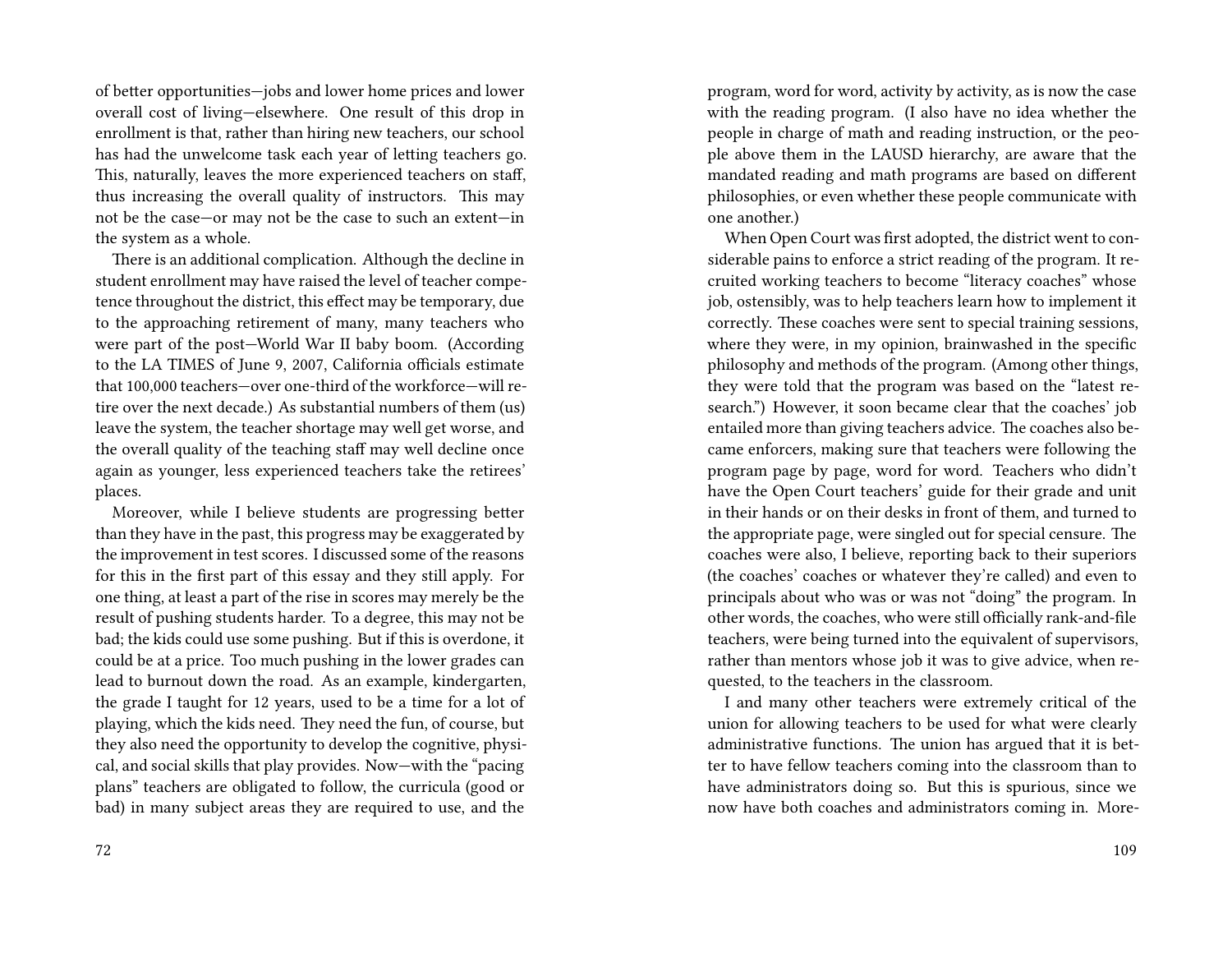quired to adopt and implement this program. Open Court is what is known as a "scripted program," meaning, it is designed so that teachers can (and increasingly today, must) follow the teachers' guide step by step, doing precisely what it tells us to do, having the children do precisely what it mandates, and literally reading what it directs us to say to the children. In this way, supposedly, the children will learn everything the program's developers think they need to know about reading, writing, and speaking. It's not clear whether the scripted aspect of the program was originally designed to be mandatory or voluntary; that is, designed so that every teacher, without exception, had to follow the program word-for-word, or prepared to help new teachers, and older teachers at a loss about what to do, impart the requisite content, concepts, and skills in the subject area today called language arts.

Interestingly enough, our math program, adopted after the reading program, is not a scripted program. In fact, at least according to what we have been told by various math coaches, we are free to—indeed, are expected to—use additional materials and techniques to cover the requisite concepts and skills. When some questions involving material not specifically covered in the math program showed up on the periodic math assessments that teachers are required to give, teachers were explicitly told that the program was a tool, not a blueprint, and that they needed to supplement it with other materials to teach the math standards for their grades. Now this, it seems to me, is an intelligent way to instruct teachers in the use of a program. A program should be something to help teachers teach what they are supposed to, which they may supplement when they feel it is necessary to teach particular concepts or skills. It should not be a recipe that one is ordered to follow in every detail, whether it is appropriate or not. I don't know whether the district intends to continue its current—for the district, uncharacteristically intelligent—policy regarding the math program, or whether it will soon start directing teachers to follow the

excessive testing they must do (yes, testing in kindergarten) who can afford to let their students play very much? This can't be good for the kids (or the teachers).

Another reason that test scores may overestimate actual student achievement is that as the pressure to raise test scores intensifies, teachers are resorting more than ever to "teaching to the test," that is, focusing on those concepts and skills—along with specific types of question—that, judging from the past, are likely to be emphasized on the exams. Some outsiders might be critical of teachers for this, but it's easy to point fingers when you are not on the hot seat. If you were being evaluated by your administrators, the parents of your students, and your fellow teachers (test scores are often made public to the entire faculty of a school), you might feel differently. It also isn't as if the concepts and skills, etc., that one is emphasizing ("teaching to") are inappropriate for the students to learn. They usually are important, but perhaps without the constant stress on test scores, one might not spend as much time on them as one does.

In addition, the heavy emphasis on testing and test scores has definitely encouraged teachers to spend less time on other subjects, specifically those that have not (yet) been subject to testing. I am speaking primarily of the arts (music, the graphic arts, drama), physical education, and the other subject areas that are essential to teaching what one very experienced (I'm talking about 40 years) teacher at my school calls the "whole child." If the test maniacs in the educational bureaucracy do get around to mandating testing in these areas, I suspect that the children will not perform well in these now-ignored subject areas, and that this will bring down overall scores.

Lastly, some of the increase in test scores may well be the result of a change in the attitude toward retaining struggling students. As I discussed in Part I, when I began teaching in 1994, virtually all students were promoted to the next grade regardless of whether they had mastered their current curriculum. This policy was necessary, it was argued, to avoid dam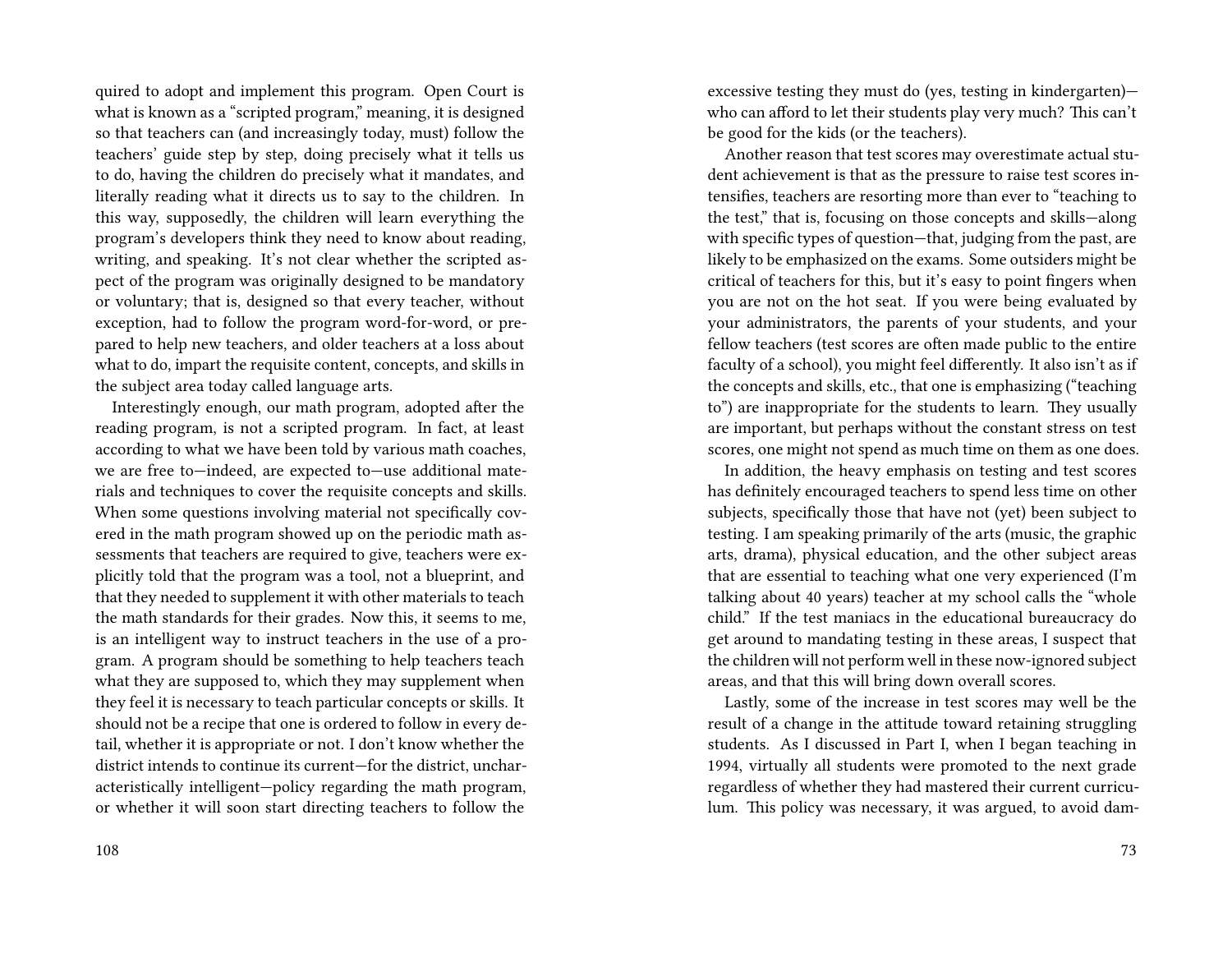aging the children's self-esteem. However, such an approach tended to depress test scores because many students were being tested on material that was over their heads, that is, on the subject matter of the grades to which they had been (improperly, in my opinion) promoted. When principals figured this out, many reversed course and instituted a policy of militant retention: any children not clearly meeting the official goals for their current grade level in at least the key areas (reading and math) were automatically retained. While this was probably good for all concerned, it also led to a more rapid rise in test scores than would have been the case had such an approach been in place all along.

Given the failure to deal with the fundamental issues affecting the system, it was only a matter of time, it seemed to me, before the test score curve would flatten out and decline. Which it has. In other words, to refer to the analogy I used in Part I, one can go only so far in an old jalopy that's been patched up many times.

## **The Bureaucracy**

Behind the problems plaguing the school system that were analyzed in Part I is another that loomed in the shadows of the entire discussion. This is the educational bureaucracy, the humongous machine that claims to lead our system of public education.

When I refer to the bureaucracy, I mean, first of all, the educational "establishment," beginning with local school boards and district bureaucracies and the state and national departments of education. I also include in this term the various institutions that surround and live off the school system: the departments of education at the university and college level; the publishers of educational materials, including the reading and math programs we are obligated to use; and the private outfits

big Black boy, constantly reprimanding him for one thing or another. He seemed to me to be very sweet and well-behaved; I don't remember that he did one thing wrong, but she rode him all day. Was she jealous of him, or of the kids' response to me? Watching this, I became thoroughly depressed. When I left at the end of the day, I thanked the teacher, told her I had learned a lot (indeed!), and got out of there as fast as I could.

Believe it or not, we District Interns were actually told, over and over again, that the methods we were learning and were watching being applied were based on the very latest psychological and neurological research, and that it was our job to go into our schools and show the fuddy-duddy older teachers, who were stuck in the past, the right way to teach. So, instead of informing us that the most important thing in teaching (after intelligence, dedication, and love for the children) is experience, and that, consequently, we should show some humility and ask the more experienced teachers for advice, our instructors told us to ignore the veterans' advice and insist that only we, the interns, really knew how to teach.

## **You're In the Army Now**

Today, the pendulum has swung all the way in the other direction. As I mentioned, one reason for this is that when the pendulum was at the other end of its arc, about ten years ago, the system wasn't working, so there was nowhere else for it to go. The No Child Left Behind Act (and its demand for "accountability") is also a significant factor; it has the bureaucrats whipping administrators and teachers into a frenzy to raise test scores. So, instead of making up your own curriculum, it's regimentation time, with a vengeance.

An additional cause of the regimentation was the adoption of the Open Court reading program. In 2000, all elementary schools whose test scores were below a certain level were re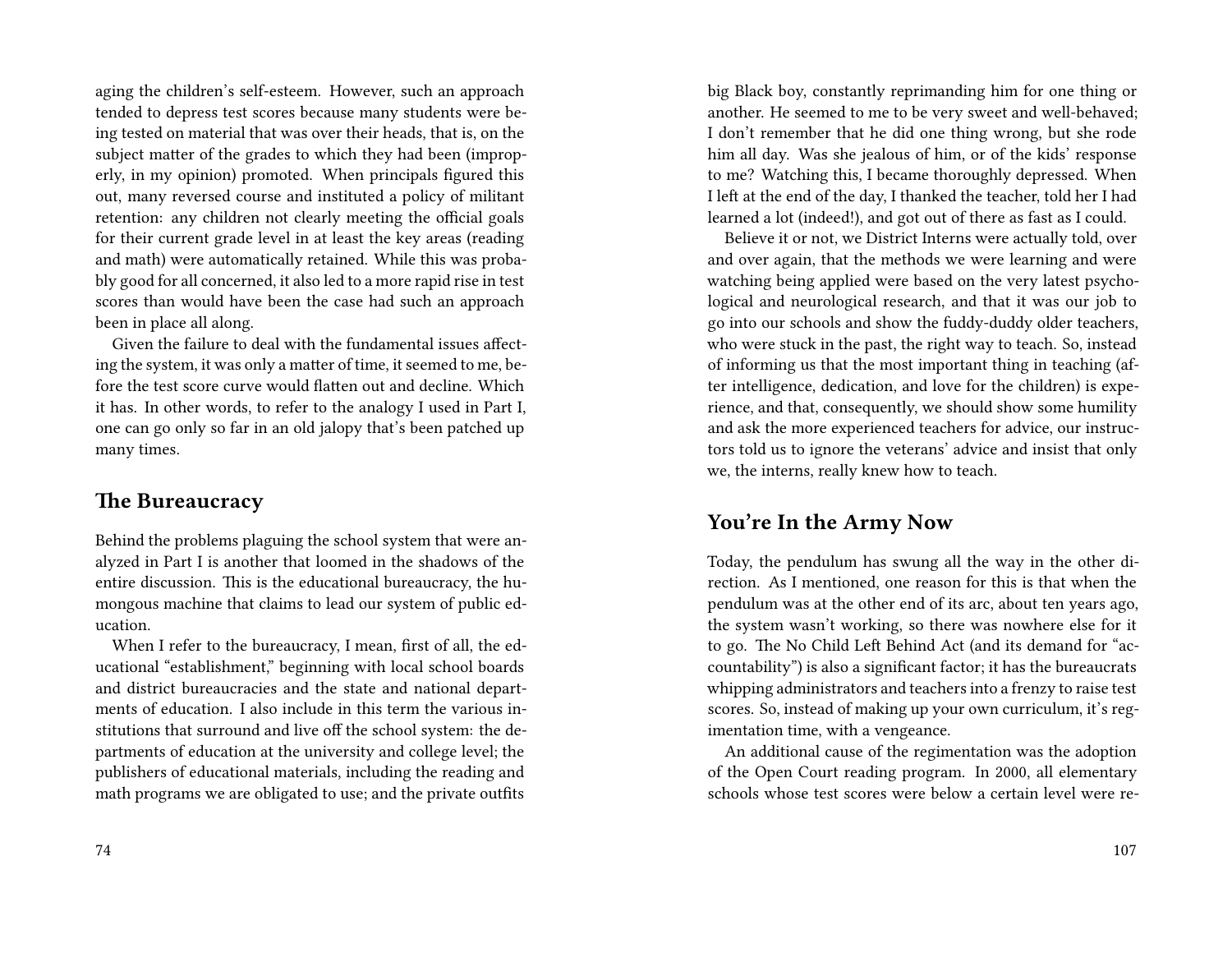to catch much of what was going on. This group was taught by a bilingual teaching assistant, who looked like she had just started college.

After the lesson, the class divided into reading groups. I sat with the children in the Spanish reading group. Although this was language arts time, the children weren't doing any reading or practicing any of the skills I thought necessary to learn to read. Instead, they were crumbling up little pieces of green tissue paper and gluing them onto donut-shaped pieces of art paper to make Christmas wreaths. As far as I could see, the activity had very little academic content. The kids weren't even talking about what color the tissue was, what shape the piece of art paper was, what shape or color the little balls were. They weren't singing Christmas songs or talking about Santa Claus or what they wanted for Christmas. They weren't talking at all. And they didn't seem to be very happy. When I asked the teaching assistant how her students were coming along in Spanish reading, she replied, "We never have any time, because Mrs… (the teacher) has us doing so many projects."

Later on, the kids were sitting at their desks drawing pictures of railroad trains. (I'm not sure how that was integrated with Christmas. Maybe the teacher had read a story about Santa coming in a train.) One boy, a good-looking, very large Black kid, was drawing a terrific train. He had the wheels of the locomotive tilting forward and the smoke from the smokestack going backward, giving the illusion of motion. He had drawn the train solidly on the tracks, with the rails and the ties clearly distinguished. He also had a great color sense and was very meticulous in his work, which was quite detailed. The boy, at five or six years old, was an artist. I was so astounded that I burst out, "Wow, what a fantastic train!" While he beamed, all the other kids in the class held up their papers, yelling, "Look at mine, look at mine!" Of course, I went around the room looking at their papers, telling them how great their trains were. But for the rest of the day, the teacher wouldn't let up on the

that specialize in various aspects of teacher training. On the broadest level, I also include the politicians, corporate leaders, and bureaucrats—the political and corporate elite as a whole who are ultimately responsible (because they have the authority and the power) for the present abysmal state of the public school system. However, I would like to focus on the educational elephant that I and my colleagues have grappled with on a daily basis, the Los Angeles Unified School District, the LAUSD.

#### **Mammoth-sized**

One of the most striking things about the LAUSD is its size. The LAUSD is the second largest school district in the country. (New York City's is the first.) In 2002, it purported to educate around 748,000 children and 159,000 adult students and had a budget of \$9.8 billion (comparable to the gross national product of Costa Rica). (All these statistics and examples come from an article by Solomon Moore, published in the LA TIMES of August 11, 2002.) There are somewhat fewer students in the system today, but there are still a heck of a lot of kids struggling under the LAUSD's not-so-benevolent regime. In addition to Los Angeles, the LAUSD encompasses, in whole or in part, 25 cities. If it were ranked as a corporation in the list of the FORTUNE 500 with its budget considered as revenue, it would come in at 196. If its budget were counted as gross national product, it would rank 85<sup>th</sup> among the nations of the world. It covers 703 square miles and employs somewhere in the neighborhood of 85,000 people. One reason I put it this way is because, according to a 1999 audit conducted by L&L Fuller, Inc., "the LAUSD does not know how many employees it has working in what positions at any given time, or how much they get paid." Every year, the district purchases 1,766,100 rolls of toilet paper, 2,273,900 combination spoons and forks (called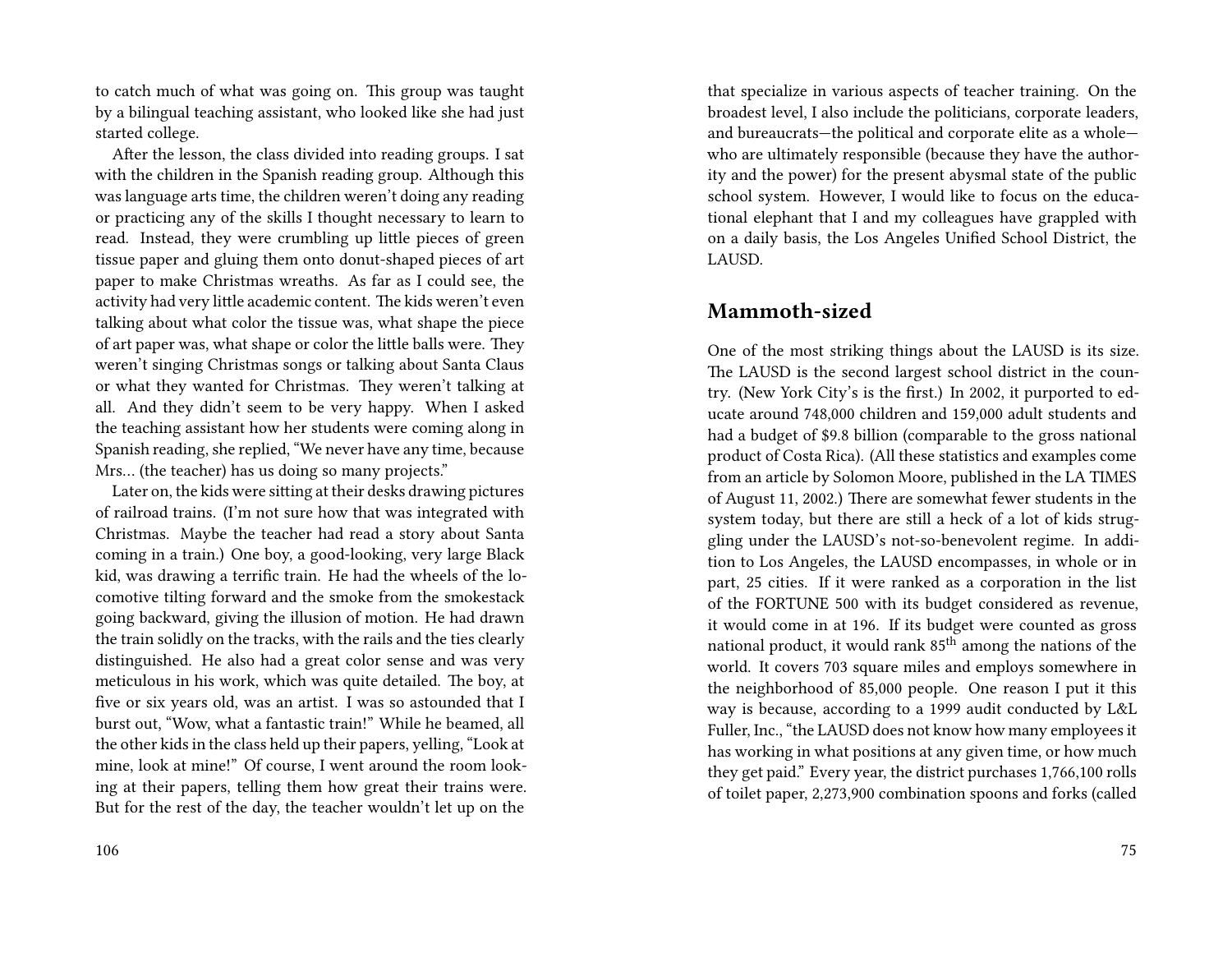"sporks"), and 51,660,100 pints of milk. The district has more than 50 discrete computer databases, as well as offices full of student records on paper and microfiche that have never been computerized. It cannot keep track of all its supplies nor its 6,000 distinct financial accounts in "real time." It is able to determine its actual, as opposed to its estimated, expenses only once every quarter. One year when the district claimed it did not have enough money to offer teachers a raise, under prodding from the union it "discovered" \$228 million it didn't know it had. Overall, the district's data systems are so obsolete that it would take years and millions of dollars to update them. Despite its size and inefficiency, the LAUSD has managed to defeat all attempts to break it up. In an effort to ease the pressure, the district reorganized itself into 11, and then 8, mini-districts, with separate officials, offices, and staff. Although the reorganization was trumpeted as a way to make the district more responsive to local communities and to cut down on the number of administrators, the net results in these areas have been negligible. As far as I can tell, neither rank-and-file teachers nor parents (let alone the students) have noticed an iota of difference in the district's response to our needs (needs, what needs?), while the reshuffling added over 500 new administrative jobs.

(Since 2002, when Moore's article was published, many of the numbers it cites may have changed and the district may have incrementally improved its functioning, but the overall picture is undoubtedly the same.)

As these facts suggest, the district is characterized by inefficiency and incompetence, despite the "economies of scale" that supposedly come with size. Here anecdotes may be instructive as well as enjoyable.

hundred and can do addition and subtraction in two columns. But then again, their learning is based in their knees and they probably feel shitty about themselves.) And that was a meant to be model classroom.

(One of the things that happened during the experience of observing those classes, which I recall with pride, involved the afternoon class, the one that was not bilingual. A Black girl, Keana, one of the brightest kids in the group—she had written and identified the number 26—and I had really hit it off. She was big, assertive and one of the leaders of the class. One day, when the children were lined up in the yard, waiting for their teacher to take them to the classroom after lunch, Keana starting chanting, "Mister Ta ble, Mister Ta ble, Mister Ta ble." (My name, as she understood it.) Soon all the kids in the yard were chanting, "Mister Ta ble, Mister Ta ble, Mister Ta ble, without having the foggiest idea what it meant. Egotist that I am, I really enjoyed that.)

I remember another kindergarten class, one that I observed in December of that year, after I had been teaching for five months, that is, since July, which is when year-round schools start their school year. This class, too, exemplified the methods that were then popular. The teacher was my coach or coordinator or something like that in the District Intern Program, and while chatting with me after an intern class one evening, she invited me to visit her classroom. She told me that she spoke Spanish and taught a bilingual program, but didn't speak Spanish in the class, for some reason which she didn't explain. Eager to learn, I accepted her invitation. When I arrived in the classroom, the kids, mostly African American and Latino, were sitting in three rows on the carpet for the day's greetings, the attendance, the calendar, and a directed lesson. The children in the Spanish reading group sat in the back row (in a "modified" bilingual class, as then practiced in the LAUSD, one group of kids learned to read in English, another learned to read in Spanish, and both groups learned oral English) and didn't seem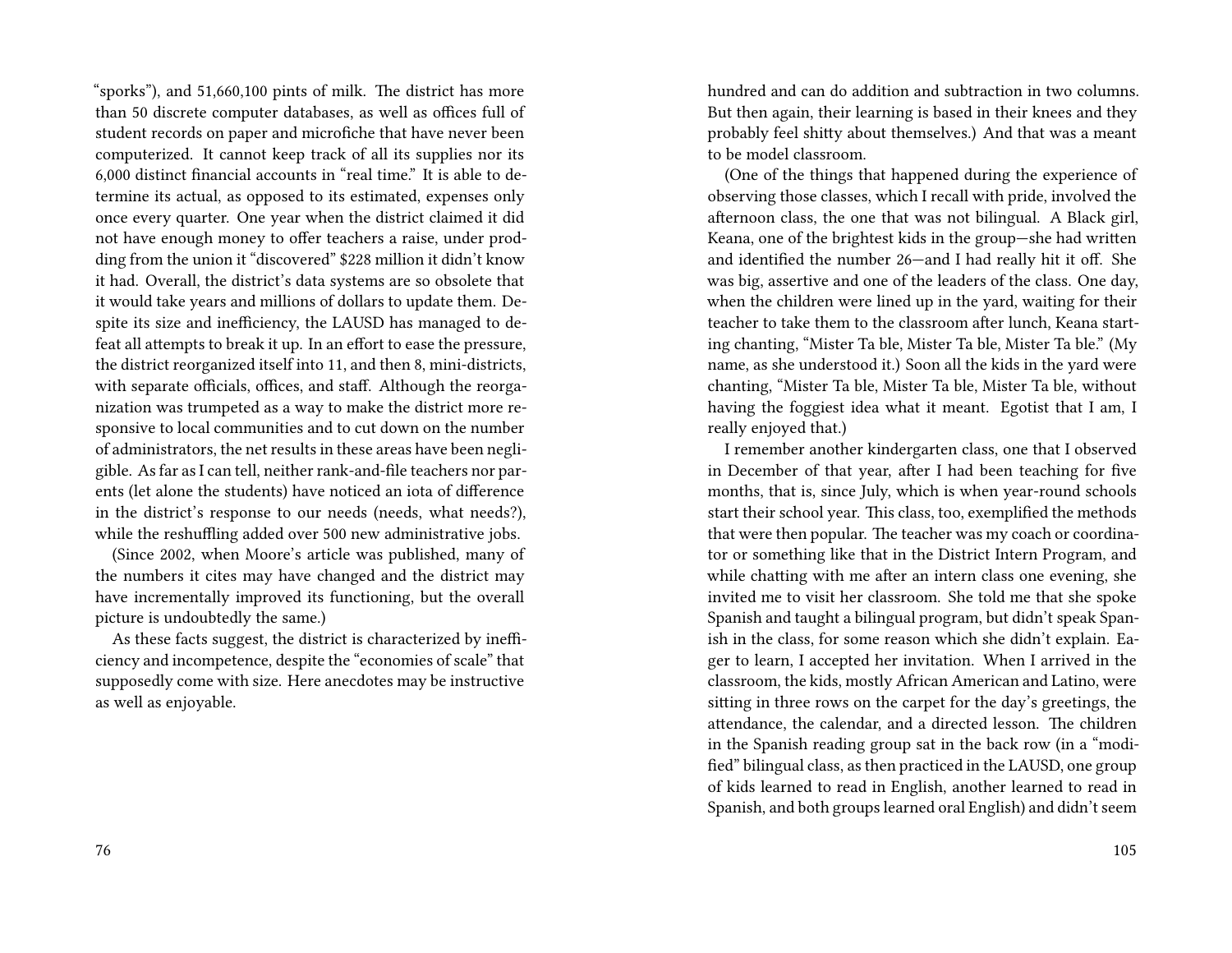science is fun, and the teacher doesn't know the answer either. Apparently, the teacher's expertise is limited to knowing a lot of cool experiments to do with her classes.

## **Model Classes?**

I remember two elementary school classrooms that I visited during the two years I was a District Intern. Both classes exemplified the methods in vogue at the time. One, officially part of the District Intern Program, was at the school to which I was assigned during a three-week preliminary training session in June, prior to my actually going to work as a teacher. This aspect of the program entailed two or three days a week attending lectures (on such topics as how the brain works) and two or three days in a classroom observing exemplary teachers at work. The class I was assigned to was a kindergarten taught by two young and dedicated teachers. One taught the morning class, which was bilingual (EnglishSpanish); the other taught the afternoon class, which was just in English. The teachers had fabulous management skills and the kids seemed to enjoy themselves. But the teachers told me very explicitly that when children came to me to show me something they had done, such as writing and naming a number or letter or a shape, I should just praise them and should not correct them, even when they were wrong. In other words, if a student came to me with a number, say 5, written upside and backward (some of the kids are very good at this) and told me that the number is seven, I should just say something like, "Wow, that's wonderful! You're so smart." (Seriously.) Although that was at the end of the school year, most of the children in the class were writing (sort of ) only some of the numbers from one to ten, while many were not able to correctly identify the number they had written. (In my kindergarten class, at the end of each year my students can write and name all the numbers from zero to one

#### **Some Stories**

Several years ago, a fire drill was held at our school when the children in two of our kindergarten classes were outside playing in the K yard in front of the school. Neither the kids nor the two teachers supervising them, one of whom was me, heard the bell. Since this seemed like a safety hazard, we complained and then forgot about it. Many, many months later, a bell was installed on the exterior wall, and we were able to hear it when we were outside. Still more months later, somebody from "downtown" visited the school (I'm not sure who he was or what he was there for; it might have been a safety inspection). He noticed the bell and asked my colleague how long it had taken for it to be installed from the time we had requested it. The teacher replied "about a year," at which point the inspector commented, "That sounds about right."

Another story. When the state mandated that the maximum class size for kindergarten be reduced from 33 to 20 students per class (this was eventually to encompass grades K through 3), our school didn't have enough classrooms. After having us improvise the first year (an additional teacher was hired who was shared among the K classes, each still with 33 kids, thus fulfilling, pro forma, the requirement of 20 students per teacher), someone in the LAUSD bureaucracy decided to divide one of the existing K classrooms into two smaller rooms. This meant, first, enlarging the room by tearing down one wall and building a new one in what had been a workspace for the kindergarten teachers. (This turned the work area into little more than a corridor.) It also meant reinforcing the ceiling to enable it to support a massive soundproof sliding partition that would divide the enlarged classroom into two smaller (tiny, actually) ones. Typically, just to plan the project required many trips by a horde of inspectors. I remember several of them.

One man came into the work area when I was preparing for my class. He was holding and pondering a large map. He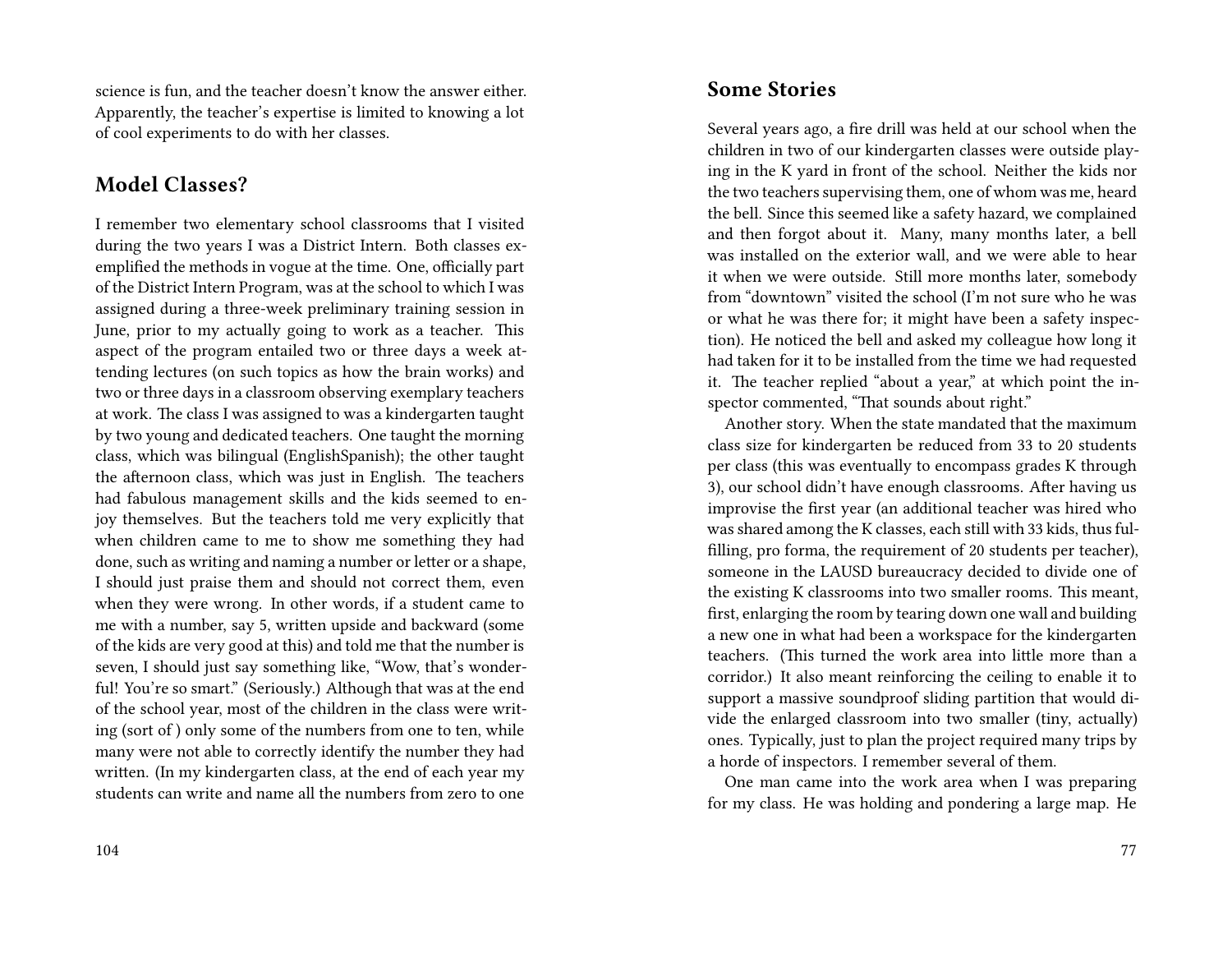pointed south and said to me, "That's north, right?" "No," I said, "that's south," and, nodding in the opposite direction, I added, "That's north." Somewhat confused, he responded, "But it says here on the map that that's [pointing south again] north." Getting annoyed (he was interrupting my prep time), I retorted, "Turn the map around! Take my word for it, that [pointing the other way] is north; we can go outside and look at the sun, which should be nearly due south at this moment, if you want to." He finally figured it out and left.

Several weeks later, another guy from downtown showed up. He too had a map. Pointing south, he said to me, "That's north, right?" Rolling my eyes, I indicated the opposite direction and said, "No, that's north." He then said, "But it says here on the map…" Getting exasperated, I said, "Turn the map around," and again pointing north, I nearly screamed at him, "THAT'S NORTH!" Needless to say, I was not sanguine about how the project was going to turn out.

Still more weeks later, additional men arrived, this time a whole troop, seven or eight, I think. I was in the class with my (33) kids trying to teach them something (oh that) when these men, without knocking and without asking whether this was a good time to enter, just barged in and stood among the children as if they weren't there, pointing in various directions and talking loudly to each other. I was ready to start yelling ("North is over there, you morons!"), but worried about keeping my job, I held my tongue till they left. (How many LAUSD inspectors does it take to change a light bulb…?)

When the new wall was finally built and the enlarged room was divided, the results were about what you'd expect. The supposedly soundproof sliding partition wasn't, and the new carpet was so cheap that when anything got spilled on it (such as urine), it left a permanent stain. To make things worse, the geniuses who handled the project had forgotten to reconfigure the heating/air conditioning system and to install separate controls. As a result, one room was hot while the other was cold, for teaching science showed us, and/or had us do, a lot of these "experiments." One of them was rather ingenious. It entailed taking an uncooked egg and putting it into a bowl filled with vinegar. Eventually, the calcium shell dissolved, and we all beheld a whole membranous egg, that is, the raw egg, held together by its outer membrane, without its shell. The teacher then put the egg into another bowl filled with a carob solution, whereupon it shrank. When she put the egg in a bowl of water, it expanded back into its original shape. After we had gasped appropriately, the teacher challenged us to explain, scientifically, why the membranous egg behaved as it did, that is, shrank in the carob and then expanded in the water. One intern ventured something about a "semipermeable membrane." When nobody else had a good idea, I raised my hand and suggested that, as the other intern had said, the egg's membrane is semipermeable. Specifically, it is permeable to water, which consists of small molecules, but not to carob, which, as a form of sugar, consists of large molecules. So, when the egg is put into the carob solution, the water inside the egg flows out, to try to equalize the concentration of the solutions on both sides of the membrane. But since the carob is a large molecule, it can't go through the membrane and enter the egg, so the egg shrinks (as the water flows out). The teacher immediately waved her hand, announced, "Oh, that's beyond my level of expertise," and turned to another subject.

Now, I may be old-fashioned, but it seems to me that a teacher should not do a scientific demonstration in class unless she or he can explain why it works as it does. Otherwise, what are the kids learning? They're not learning the scientific method, because the teacher isn't using it; they're just looking at some things happen. But our teacher (selected to instruct us because of her supposed expertise in the teaching of science) seemed to think that even if she didn't know the answer (she certainly didn't offer one), the children would still learn something. But what would they be learning? Water is wet,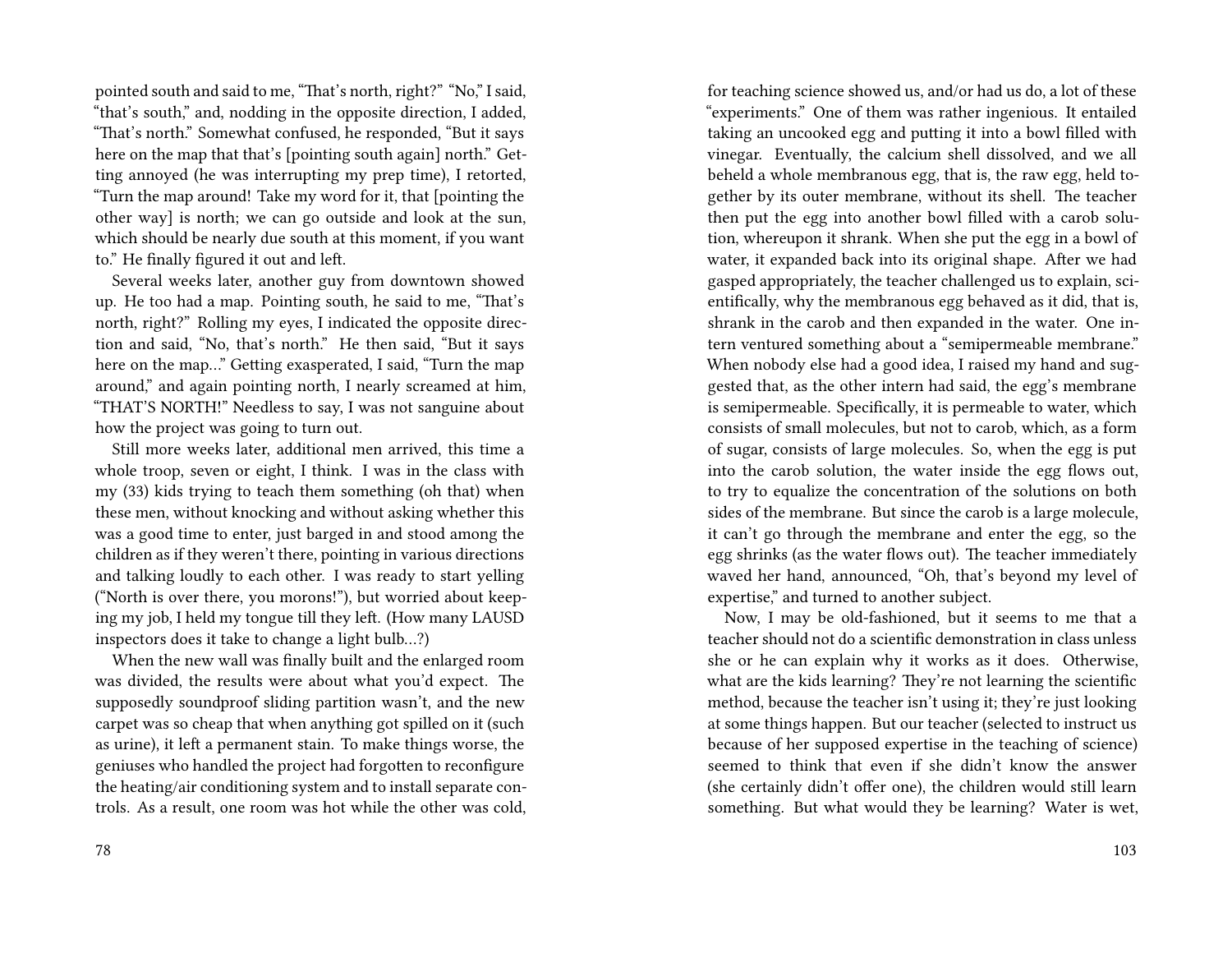time the method got to the bottom of the heap, that is, to the rank-and-file teachers in the LAUSD, it was presented as one side of a debate: whole language vs. phonics. And, since the LAUSD had come down on the side of whole language, this meant, at least in the LAUSD, that phonics was out. And what that, in practice, signified was, Don't teach the children the ABCs, etc! I also heard that some teachers in our enlightened school district were actually reprimanded and formally disciplined for having taught kids the ABCs!

As then practiced, integrated instruction meant that teachers developed their own curriculum. In the District Intern Program, for example, we were required to prepare a portfolio that, among other things, was supposed to include four or five fully elaborated, integrated units. This entailed a lot of work. During our two-year training, one dedicated young intern spoke of staying up until 2:30 A.M. every night in an attempt to integrate all her curriculum. But there was often little to show for it. At the end of our training, another intern, a second grade teacher, discussed her experience trying to teach reading with the method we were being instructed to use. At the end of the school year—that is, after nine months of devotedly trying to teach her students to read (remember, without teaching them the ABCs and the sounds of the letters)—not one child was reading (at the end of second grade‼!). At least she was trying. One man, hired by my school at the same time that I was, also had a second grade class. He admitted to me in private that he just had the kids play all day.

Another one of the fads being touted at the time was "learning by doing." Now, I'm all for kids learning by doing (thank you John Dewey and Maria Montessori), but in the LAUSD these fads, as I've tried to show, are usually taken too far. So, in science this meant having the kids do, or try to do, a lot of "experiments" (demonstrations under the direction of the teacher), and supposedly they would learn some science. Accordingly, the person instructing us District Interns in the proper method

and vice versa, and there was no way to adjust the system so that all the kids (and teachers) in both classes were comfortable at the same time. As it turned out, it was all for nothing. As our school's enrollment dropped, we no longer needed the extra room. Now, one of the K classes has a cavernous space at its disposal, and the teachers lost a work area. (At least somebody learned where north is… I think.)

Like most bureaucracies, the LAUSD has an inherent tendency to punish individual initiative, to squelch the urge to do a good job and/or take on additional work. I live near my school and see an optometrist in the area. He's a nice guy, and knowing that I'm a teacher, he told me the following story during one of my visits. He has a friend, he said, who's a licensed electrician. The man had his own electrical contracting business but was unable to make a go of it and landed a job working for the LAUSD. On his first day, he got a work order to handle some kind of repair at a school. Although the order implied that the job would last the whole day, he finished early. He happened to notice that a young teacher across the hall was having trouble with the door to her classroom. He offered his services and fixed it. The teacher was thrilled and so thankful for the (unusually) prompt attention that she asked for his name and phoned, or wrote a letter, downtown to commend the man to his supervisors. Instead of being praised, the man was "written up" (that is, disciplined) for doing work that was not mandated by the work order. Now when he's sent out on a job and gets done early (the work orders always overestimate the time it takes to complete an assignment), he goes out for coffee and doughnuts to kill the rest of the day, just like the other people in his department.

Of course, these are minor incidents, hardly worth mentioning except for their humor interest. There are more serious examples of the LAUSD's incompetence. In Part I of this essay, I mentioned the fact that several years ago the district missed out on several million dollars made available by a voter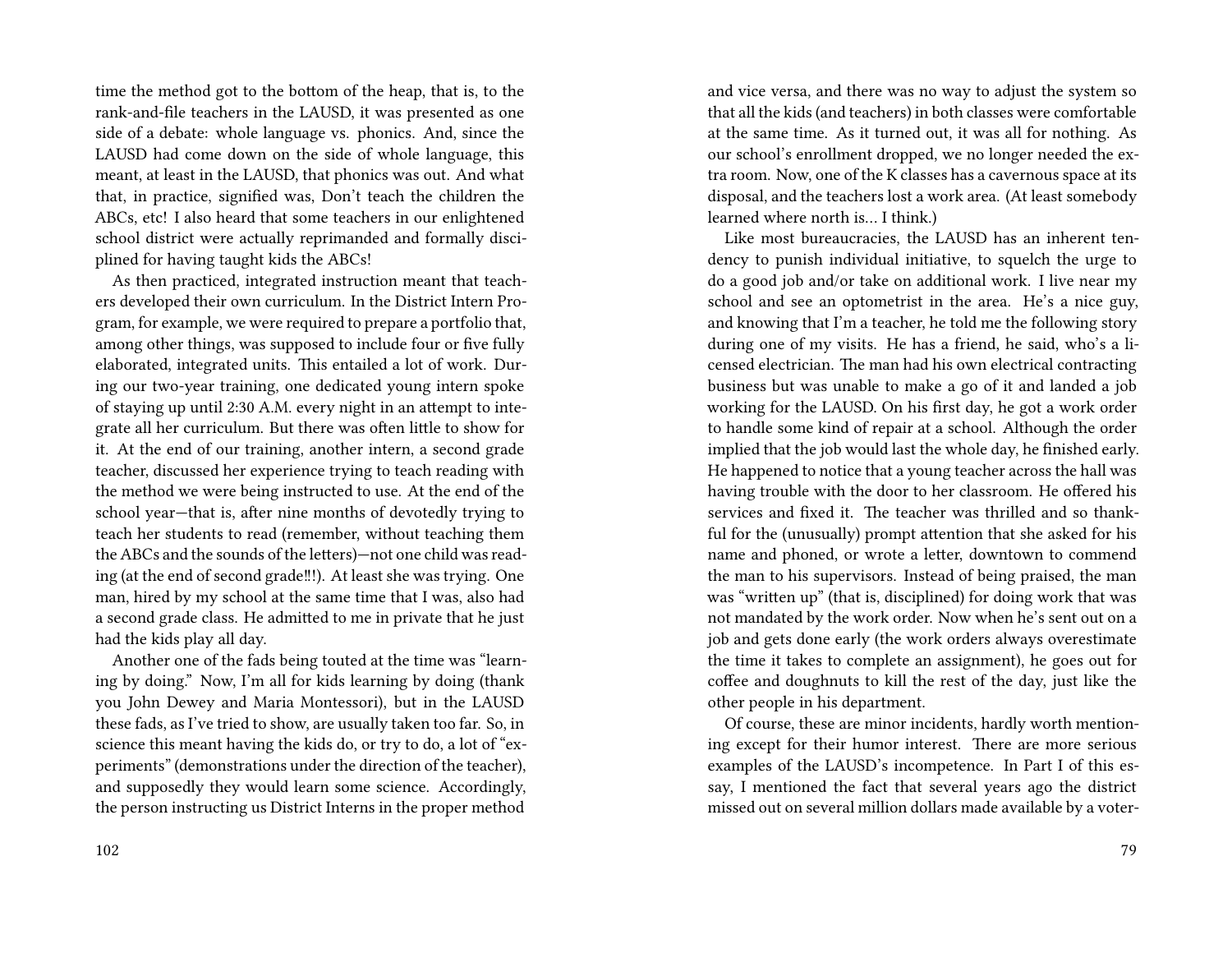approved bond issue because it was unable to get its paperwork in on time. After several years of practice, it finally managed to improve its performance. (Even a blind pig can eventually find its way to the trough.)

Of comparable import was the way the district used to handle teachers' salaries. In the LAUSD, teacher salaries (within the overall guidelines set by the contract with the union) are largely determined by teachers' positions in a two-dimensional grid.

Going across the grid, salaries are set by how many years a teacher has worked for the district. Every year, up to a certain maximum, teachers get a yearly increment, with additional increments every five years. Salaries also depend on how many "professional development" credits teachers have—that is, how many postgraduate courses they've taken, and/or how many other supposedly skill- or knowledge-enhancing activities, such as conferences, they've participated in. Every 14 units/credits, the individual teacher moves (downward on the two-dimensional grid) to a new "schedule," which determines her/his salary based on her/his seniority. (There are additional factors, such as differentials for specific academic degrees, etc., but I will ignore these here.) Since the base pay, even with accrued seniority, is so low, most teachers take classes—some given by the district, some by other institutions—or engage in other activities that give them the units that enable them to move to the higher-paying "schedules" on the salary grid.

To get credit for a class, for example, you must fill out a form— indicating the course's name, the institution under whose auspices it was taken, the dates of the course, and how many credits it entailed—have the principal at your school sign it, and take or mail it down to the "Salary Allocation Unit" at district headquarters. (I always took mine down there personally so I'd have proof that I had actually turned it in.) There, usually after signing in and waiting for one of their energetic employees to notice you, you submit your eager new interns at our introductory assembly. After introducing his lecture with the revelation, "Now we know how the brain works" (!!??), he started to draw a diagram on his overhead projector and began to try to explain something. But he never completed the diagram, got very confused about what he meant to say, and never finished his thought (such as it was). I certainly couldn't follow him, and despite the fact that I learned to read with DICK AND JANE, I think I'm almost as smart as the next guy. My guess is that what he was trying to show was that integrated curricula reinforce the connections (synapses) between various neurons in the brain, a process called longterm potentiation. But he didn't know his axons from his dendrites, his synapses from his neurotransmitters, his gates from his myelin sheaths, so he got lost. But all learning—even of the most rudimentary kind— such as conditioned reflexes, involves long-term potentiation, so he really wasn't proving anything at all (except perhaps how his brain works…or doesn't).

The answer to my question about whether the kids were learning the ABCs, the sounds, the sight words, and the other things necessary to learn how to read, through the study of ants, was that, at the time integrated curriculum was mandated, you weren't supposed to teach those things. You were just supposed to expose them to a lot of literature and text, and somehow they would learn (or osmose—my word—as in osmosis) how to read. This type of approach was advocated by what we were told was the "whole language" method, which was de rigueur during this period.

Lest I invoke the ire of the proponents of this approach (are there any left?), let me repeat what I said in Part I. I have no idea of what the real, the true "whole language" method is or was, or how it is/was supposed to be taught. (The whole language advocates I have spoken to insist that one teaches phonics, that is, the names and sounds of the letters, and related things "through whole language," but I have never understood concretely what that means.) What I do know is that by the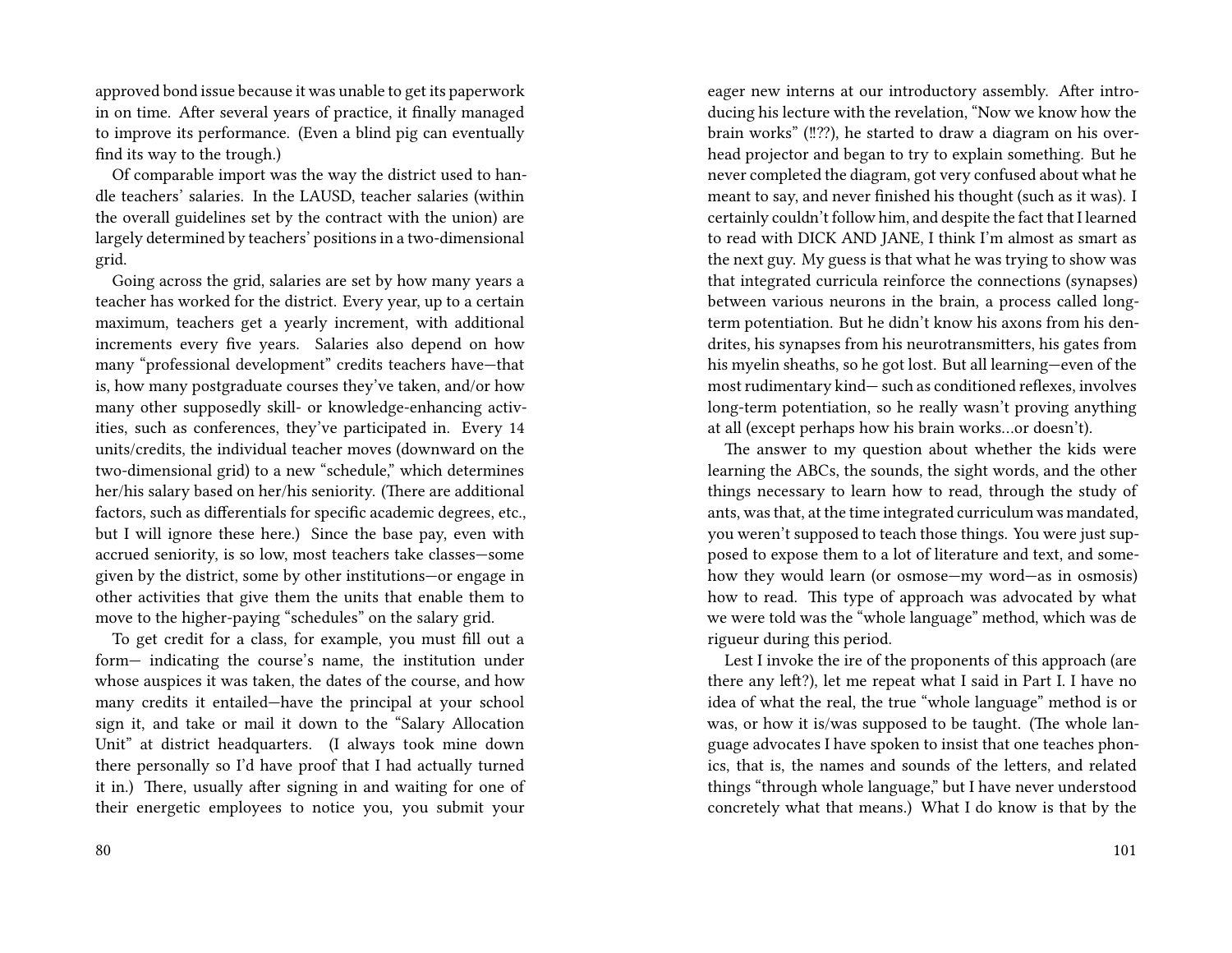tedious to try to explain all these things to the non-initiate, so I will focus on one or two, using illustrations, many from the District Intern Program in which I was honored to participate. (Unlike teacher training programs at the state universities and elsewhere, the District Intern Program was free.)

One of the chief fads 12 years ago was "integrated curriculum." Ideally, this involved tying all the material—content, concepts, and skills—of all the subject areas to be studied in, say, a month or two, under the rubric of one overall unit or theme. I remember a kindergarten teacher held up as an expert in this type of curriculum who spoke at one of my salary point classes. One of her units was about ants. The idea was to teach reading, math, science, social studies, art, drama, music, and physical education through the exploration of ants. She had books and songs about ants. She had the kids do elaborate projects (such as murals) about ants, presumably had them count and add and subtract ants, and might even have had the children do a play about ants. She told us that on Back to School night or Open House, the students' parents were thrilled to see how much the children had learned about ants. But while I was listening to this and feeling guilty that I could never, ever, come up with a unit that was so elaborate and tied together as this one, a couple of thoughts crept into my mind: The kids may know a lot about ants, but are they learning to read?ow is she managing to teach the kids the ABCs, the sounds of the letters, some sight words, the numbers, the geometric shapes, and the other things I thought kindergarten children need to know? It's hard enough to cover, and to keep track of, all this material when one isn't trying to tie it all together under one topic.

Integrated was justified by (you know where this is going) the "latest research." Believe it or not, it was called "brainbased learning," as if there were any other kind. (Butt-based learning, elbow-based learning? Even rote memory involves the brain… I think.) One of the bosses of the District Intern Program tried to explain this to an audience of several hundred

form. Ideally, the information would immediately be logged in your file, so that in the event you've reached a new schedule, you would get paid your new salary on your next paycheck. But, as we all know, the real world is not the ideal one. For some reason (presumably the backlog of forms waiting to be logged in, combined with the procedures and overall work ethic of the LAUSD bureaucracy), it would take months (often, nearly a year) for the little bit of data indicated on your form to get entered into your file. In the past, teachers were not moved to the new schedule on the salary scale until this information was officially entered into their files, which was, as I've indicated, a great while after they had completed their courses. As a result, teachers were being cheated out of substantial amounts of money simply because of the district's incompetence. In fact, the district had a positive incentive not to improve the efficiency of the Salary Allocation Unit, since the longer it took to process the forms, the later the teachers who were to move to the next schedule received their new, higher salaries, and the more money was left to the LAUSD. Eventually the union made an issue of this, forcing the district to credit the new increases from the date teachers submit their forms instead of from the date the district employees finally get around to entering the credits into the teachers' files. It still takes a long time for the district to enter the information and for teachers to get their salary increases, but now, after the district enters the data and we ultimately start receiving our new salaries, we get a separate check in the mail, which gives us the increments that we are owed (but not, of course, the additional interest we might have earned had we had the money during that period, assuming that any of us could have saved any of it).

The incompetence and wastefulness of the bureaucracy extend to almost every aspect of its functioning. Another example is its handling of the purchasing of instructional materials. In the late '90s, administrators and teachers at our school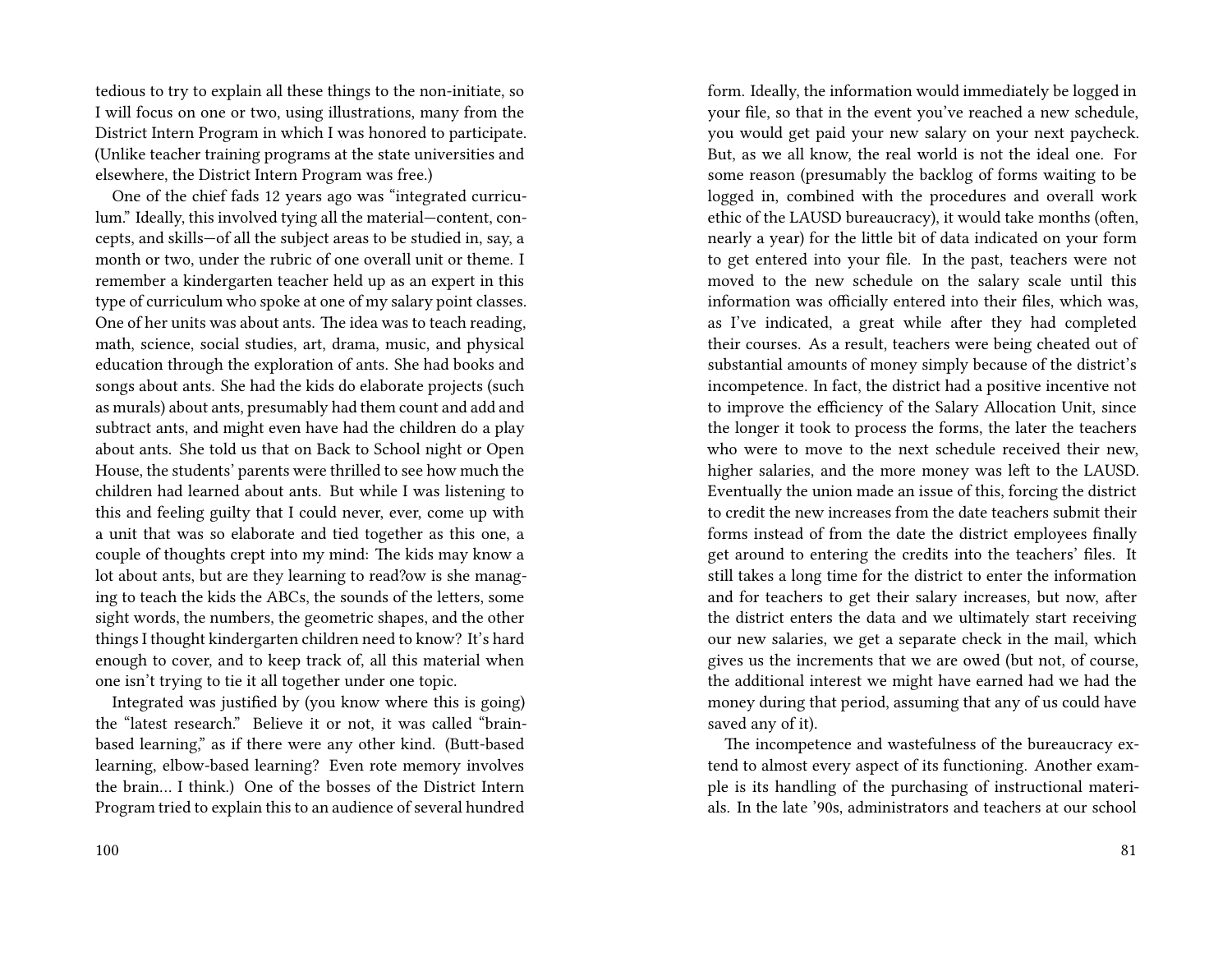(and many others, perhaps even all of the elementary schools in the district) were told that we had to buy a new "reading series." This is a set of instructional programs, one for each grade, created and produced by an educational publisher, designed to help teachers develop our students' reading, writing, and oral language skills. It didn't matter if the teachers at the schools given the order were satisfied with the reading series they had been using. Somebody, somewhere, made the decision that the old series was no good—obsolete or whatever and that we had to get a new one. Moreover, we were not allowed to consider all the reading series that were available at that time. Instead, we were given a list of (I think) four publishers whose programs had been approved by the state, and we had to choose from these.

I don't remember whether the process occurred over the course of one day or two, but, whatever it was, during this time we spent hours listening to the representatives of each publisher present their materials and explain to us why their reading series was better than the others and why we should buy it. Now when I went to school, it seemed to me that our "reading programs" were pretty basic. We had what were known as "basal readers." These were books, one or more per grade, consisting of little stories. Each story utilized a very controlled vocabulary and sentence structure, while the stories increased in difficulty as one went through the book(s). (Some of you might remember DICK AND JANE.) I think we also had workbooks that went along with the readers and, I suppose, a teacher's manual for each book or grade. (It's possible that the programs were more elaborate than that, but I don't think so.) Today, in contrast, reading series are highly elaborate productions with all sorts of supplementary materials: big books teachers can hold up and read to the students, little books for the kids to read themselves in class, throwaway copies the students can take home, workbooks, letter cards, word cards, picture cards, charts, transparencies

82

most veteran teachers are skeptical about such research and, if they can, continue to do what they know from experience truly works. Very early in my career, one teacher, now retired, gave me some of the best advice I ever received in the field of education. During a particularly inane professional development session, I leaned over to her (she was very attractive) and asked her how she could stand it, just sitting there, appearing to pay attention, without groaning, screaming, or at least rolling her eyes. She replied, whispering in my ear, "Never say anything, but when you go into your room, you lock your door and do what you think is best." That was a great revelation. Unfortunately, administrators have recently been ordered to come into our rooms unannounced to make sure we're doing the "right thing," e.g., teaching the (currently) mandated program, based, of course, on the latest research. My own belief is that, especially in education, there's research to prove anything and everything you'd want, including propositions that are absolutely contradictory to each other.

Yet I believe the ultimate cause of the lateral swings the system experiences is the failure—despite all the periodic changes and innovations—to deal with the fundamental problems: large class sizes, teacher shortages/turnover, poor working conditions, bureaucratic meddling, and lack of meaningful feedback mechanisms. Since the big issues are never dealt with, the changes and innovations don't work, or don't improve things very much or for very long, and the bureaucrats and researchers go looking for another explanation and another gimmick to try.

In the course of my 12-year career, I have seen the pendulum at work. When I first began teaching in the LAUSD, there was very little mandated curriculum. It was the era of bilingual education, integrated curriculum, cooperative learning, whole language reading instruction, the use of manipulatives in math, learning by doing, multiple intelligences and modalities, selfassessment (portfolios), social promotion, etc., etc. It would be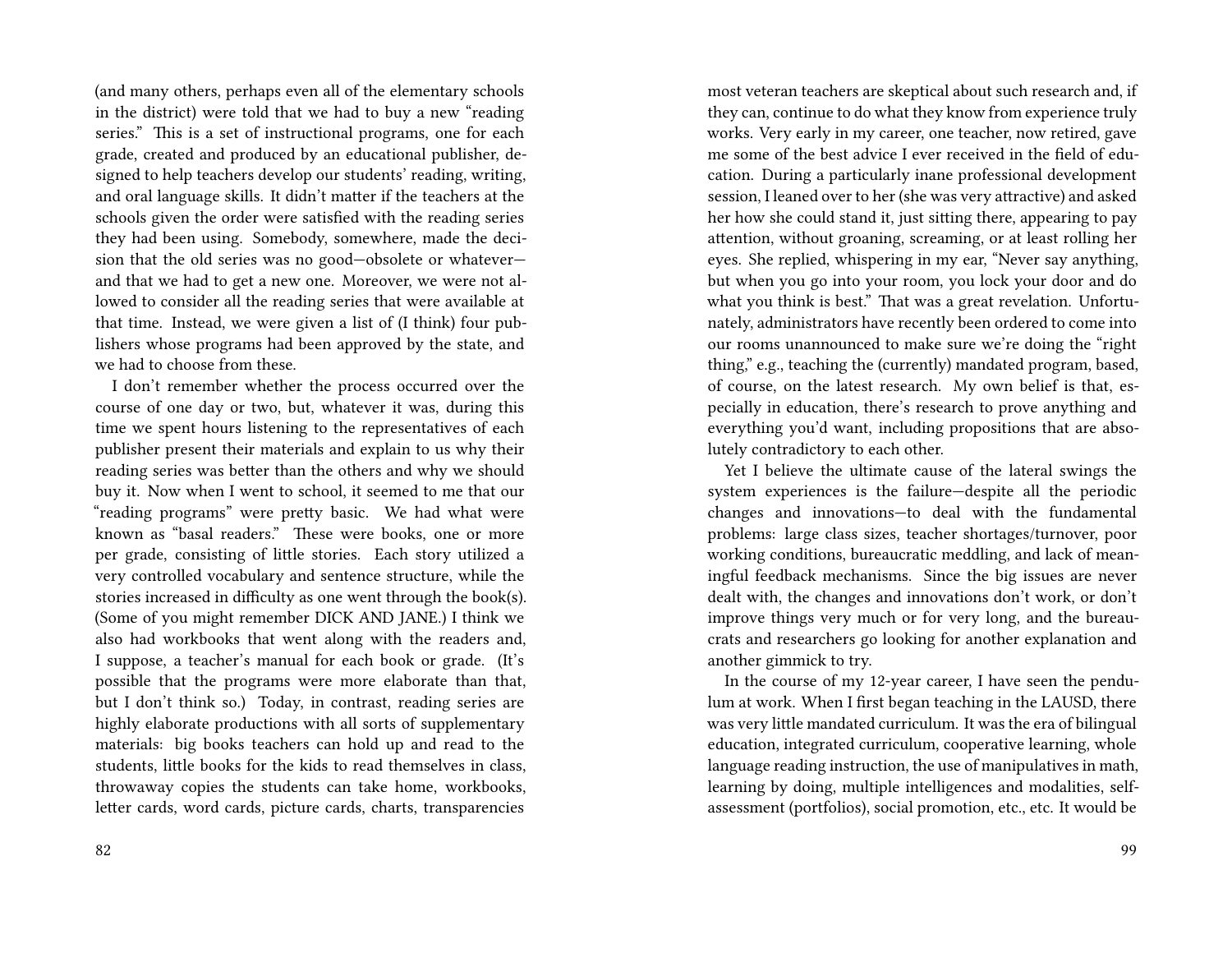## **Curricular Fads**

The area in which the impact of the bureaucracy is most toxic is that of the choice of curriculum. The bureaucratic apparatus careens from one extreme to another, never stopping at some reasonable middle ground, and never asking teachers what actually works. Fads come and fads go, and the bureaucracy seems to follow them with doglike loyalty. At one time, concepts are stressed at the expense of skills and rote knowledge. At other times it's the reverse. In some years, the curriculum is very "child centered" (aka touchy-feely), with few if any demands placed on the students or the teachers. In others, rigor and regimentation (to hell with individual needs) are in. I believe that in California programs (with their own distinct approaches and underlying philosophies) are usually adopted for eight years, whereupon new, often completely different, programs are taken up. It is not quite clear what motivates these changes (swings of the "pendulum"), but many veteran teachers ascribe them to the educational publishers. After all, you can't make a lot of money selling the same product over and over again, so it's in the publishers' interests to, shall we say, reinvent the wheel, so that entirely new programs (e.g., reading series) can periodically be peddled and adopted. It's a form of planned obsolescence, like changes in the styling of automobiles.

Conceivably, some of the motive force behind the swings comes from the universities, where educational psychologists and others pursue their own research and come up with the latest findings. Whenever anything is changed or something new is introduced—for example, in curriculum, teaching methods, mandates about how the children's desks are to be arranged, etc.—it is always accompanied by the phrase, "The latest research shows…" Of course, we never get to see any of this research; we're just supposed to take it on faith that it exists and that it's valid. (So much for independent thinking.) As a result,

98

for overhead projectors, audio tapes, etc., etc., not to mention the elaborate Teachers' Guides, all done up very elaborately with attractive color pictures and covers. Not surprisingly, these programs cost a lot of money.

After listening to the publishers' reps give their spiels, and after having some additional time to look at all the materials on display, we were required to vote on which program we wished to buy. As it happened, the lower grade teachers preferred one program, whereas the upper grade teachers wanted another. But since the staff had been told that we had to purchase one and only one program for the entire school (the programs are supposedly so highly integrated that if we chose different programs for different grades the children would somehow miss out on learning crucial concepts and skills), somebody had to compromise. The upper grade teachers, to their credit, agreed to order the program preferred by those teaching the lower grades, and this is what the school purchased. Probably not surprisingly, it turned out to be the one with the prettiest, most elaborate supplemental materials (aka bells and whistles). If I remember correctly, our school spent \$120,000 for the program, not counting our pay for the day (or days) we spent choosing it or the cost to have all of us "trained" in it, which training occurred over several more days, during which we, and the trainers, were also paid. (Most of this so-called training is inane; what is usually done over two to five days could probably be covered in a couple of hours if somebody made the effort. But since everybody's making money, who's going to complain, right?)

Although I didn't particularly care for the program on the K level (in case you haven't figured it out, I don't like anything, really), most of the teachers at our school were happy with the series, and most important from the district's point of view, the reading scores of our students on the state tests went up. Despite this, two years later we were informed that the program we had just spent over \$120,000 on was no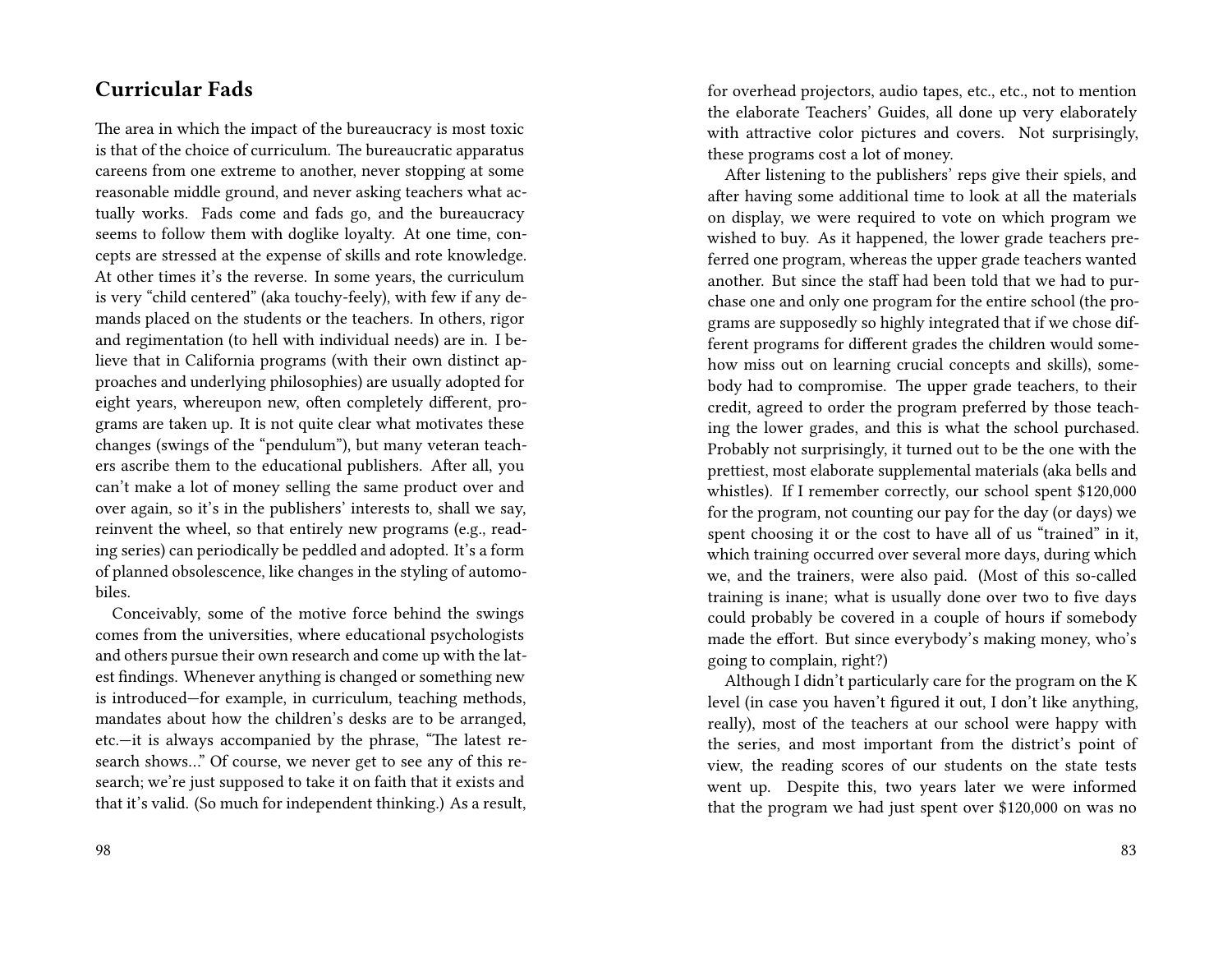longer on the state's approved list (apparently, it didn't cover all of California's newly adopted "standards") and that we had to purchase yet another one. So, over \$120,000 worth of books and other stuff was rendered obsolete—virtually useless— overnight. Most of the program materials wound up in the school's basement, where it remained until much later, when the fire marshals inspecting the premises told us that all that stuff was a fire hazard, and we had to junk (hopefully, recycle) it. Now, multiply the amount of money our school spent on the relatively new but now discarded reading series (never mind the even older program that was still good) by the number of other elementary schools in the district, and perhaps throughout the rest of California, that had the same experience, and one can get an inkling of the amount of money (and time) that is wasted by the educational bureaucracy. (So much for the economies of scale.) Please forgive me for wondering whether some additional money didn't change hands to influence the district's and/or state's decisions in this matter. As if this weren't enough, we had a similar experience with the selection of a new mathematics program at about the same time. And since then, we've gotten yet another math program and have had to discard still more stuff. (That's a lot of trees.)

Not all the waste is monetary. Despite how it may seem to the bureaucrats, no reading or math program is perfect. One can't just open the teachers' manual to the first page and go through it, word by word, sentence by sentence, section by section, and expect every child to learn what she/he is supposed to. Even where the programs are generally appropriate to the students one is teaching—taking into account the children's socioeconomic status, what kind of prior exposure they've had, whether they know English, how much support they get at home, etc.— they still need to be tweaked (the programs, not the kids)— modified, adapted, supplemented—to work effectively. Any given program may not be challenging enough for

reading. Teacher expertise is frowned upon. We must look out of the classroom for real experts.

"It has been reported to me that at a Local District 5 training last month, a teacher from an East Area school dared to express an opinion regarding Foro Abierto as a program lacking excellence. She was immediately accosted by some District people who escorted her out of the room, where her principal was called to direct her to "cooperate." Upon returning to the training session, this teacher again expressed an unpopular opinion regarding Foro Abierto. This time a Local District 5 director sat beside her for the remainder of the training day, not unlike my handling of unruly five-year-olds in my kindergarten class. As apocryphal as this report seems, it has been substantiated by other teachers who were present. I was instantly put in mind of exactly the same scenario occurring three years ago at another Foro Abierto training. The District must actually have a protocol in place for handling those unruly teachers with opinions." (More, much more, on Open Court later.)

One result of the gap between rhetoric and reality in the LAUSD that these incidents reveal is the heavy aura of hypocrisy and cynicism that permeates the entire system. Nobody (among teachers, at least) takes the rhetoric seriously. Nobody believes the LAUSD means any of it. The actions of the bureaucrats always belie their words. Yet how can teachers be expected to teach their students to be independent and to think creatively, when the teachers themselves are not allowed to be independent or to think creatively (e.g., to adapt a reading program to the specific needs of their students) and when nobody listens to anything they have to say?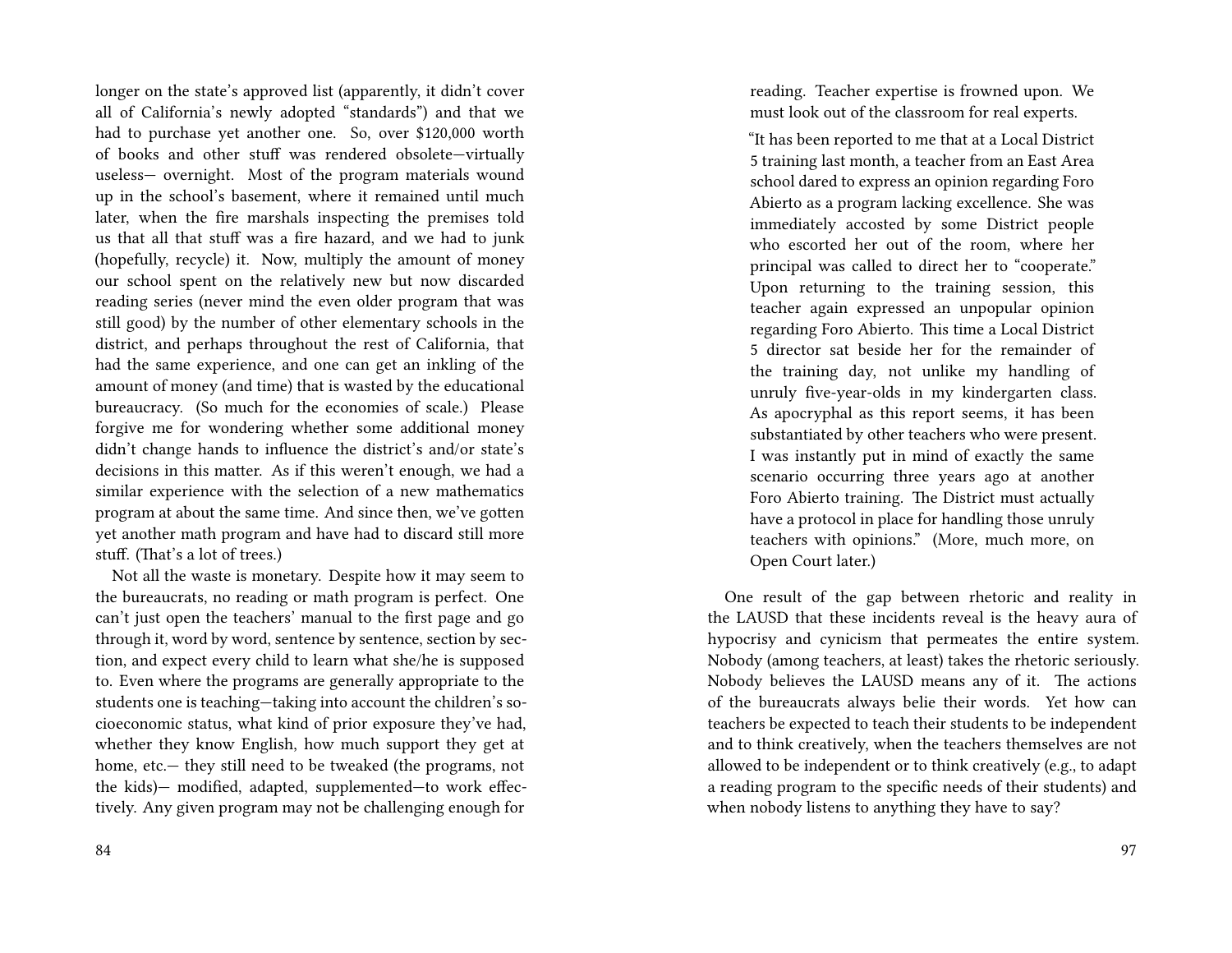fide that they are afraid to deviate from the script in any way, afraid to use supplemental materials, afraid to voice their opinions about scripted curriculum, whether it's at school or in staff meetings, out of fear that they will be punished or ostracized. Probationary teachers who can be terminated 'at will' are especially afraid to question the status quo.

"'My school doesn't encourage any kind of discussion about Open Court,' says one long-time UTLA member. He and some colleagues are concerned about some obvious omissions from the curriculum, 'but we don't say anything. We don't speak out or ask questions. I think one of the major concerns I have about the teaching profession is that teachers are being put in a position of silence.'

"The one time he did speak out Open Court coaches were sent to his classroom to monitor his compliance with the program."

And a letter that appeared in the August 18, 2006, issue of UNITED TEACHER, the newspaper of the UTLA, relates,

"Since the inception of Open Court in 2000 and Foro Abierto in 2003, the District has opted for a zero tolerance level toward differing opinions and even less for open dissent. The dangerous aspect of Open Court and Foro Abierto is not that they are phonics-based programs or that they provide assessment. It is the intolerance for flexibility based on student need that they demonstrate. It is that they leave teacher judgment and alternative approaches out of the mix. Teachers have been routinely told that there is only one way to teach

the quicker children and/or may not provide enough reinforcement and review for the slower ones; its approach to teaching any specific skill may be inadequate; it may omit some crucial concepts, etc.

Because of this, teachers have to learn how to use a program effectively, and this isn't a matter of the "official" training one always gets when a new series is adopted/imposed. It takes time, at least a year, usually two or more, until teachers get truly knowledgeable about, and comfortable with, a specific program. And the students the teachers have in their classes during this time are generally not going to progress as well as the children the teachers have when they've got the program down. In a sense, the system is experimenting with the kids. Ultimately, just when the teachers fully understand, and know how to utilize, a given program, a new one is imposed and the process starts all over again.

It is often not clear, certainly not to me, exactly who is responsible for these decisions and the incredible waste they entail; is it the LAUSD or the state Department of Education? But this is one of the ways bureaucracy works. It's divided into so many pieces—each of which has its own mandate and distinct interests, and communicates poorly with the others—that the effect is something close to chaos. And since its personnel, at least at the top, turn over so often, there's no institutional memory and no one to take responsibility for anything. It's always the "other guy's" fault. This is one of the reasons the teachers, with little voice, even less power, and no status (at least within the system), are blamed for everything.

The history of a computerized reading program that was implemented in many elementary schools in the district offers another example of bureaucratic inefficiency. This was a pet project of then LA mayor Richard Riordan. The LAUSD spent a lot of money (several million, I suspect) buying the hardware, software, service contracts, supplemental materials, and (you guessed it) teacher training that made up this program. Inside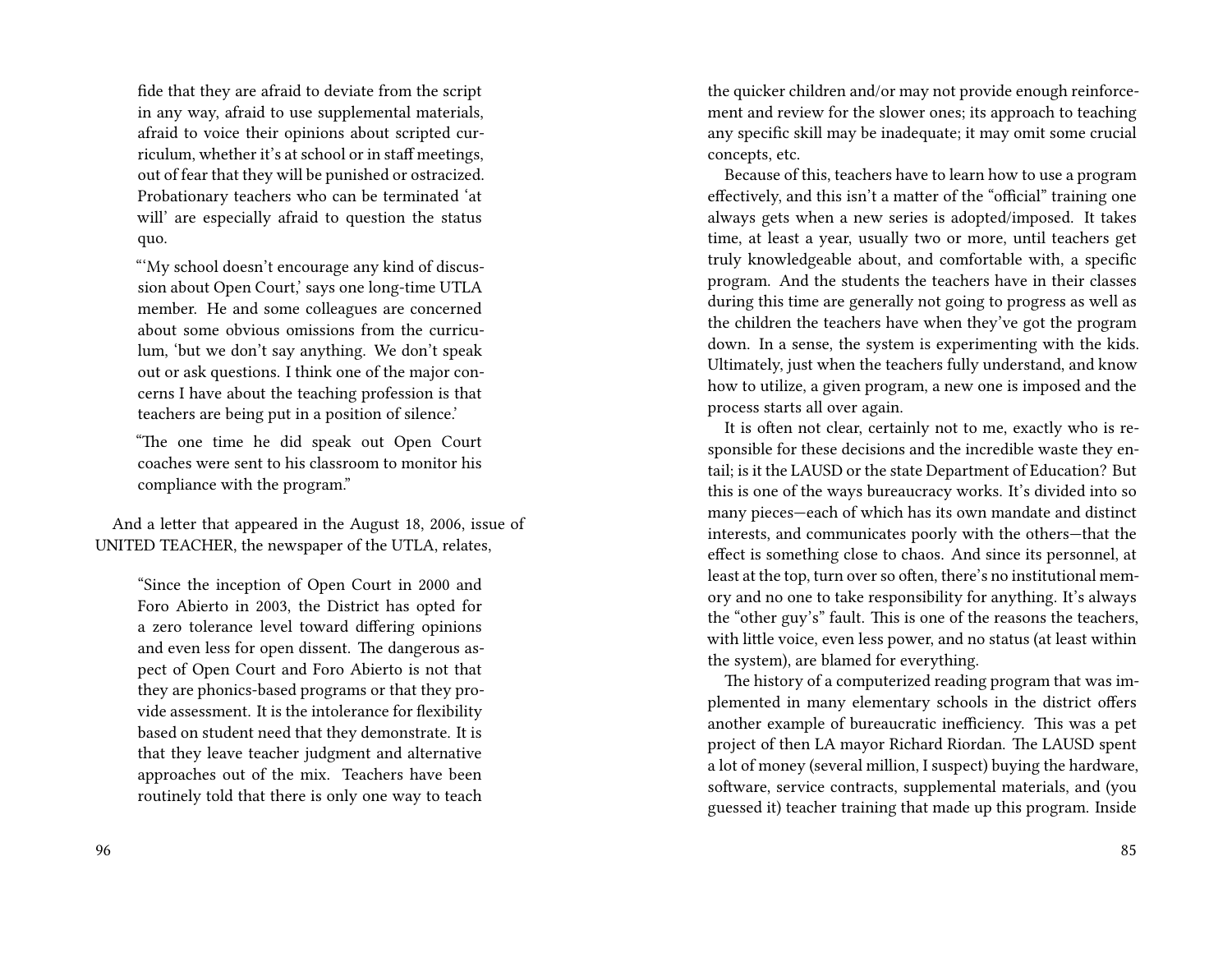the classroom, the program (for grades K through 2, if I remember correctly) entailed having the children take turns during instructional time (that is, when the teachers were trying to teach language/reading, mathematics, and other subjects) going to the computers (we had three) to work on their reading skills for 20 minutes each day. An important feature was that the programs were designed to allow the children to progress at their own rate. Sounds good, doesn't it?

There were problems from the beginning. For one thing, the children who were not on the computers kept turning away from the teacher to look at the computer monitors to see whether their names or pictures were being displayed, which meant that it was their turn to go to the computers. In fact, even after they had completed their sessions, the children still kept looking at the screens because what was there was much more interesting than a boring teacher trying to teach boring skills via a boring reading (or math, or whatever) program. (It was like TV or a video game.)

To make matters worse, teachers had previously been told that all children had to participate in the entirety of the directed lessons of the mandated reading program. The bureaucrats also insisted that every child had to spend at least 20 minutes at the computers each day. Given the fact that the K classes were then on a traditional half-day schedule, and given the time required for recess, lunch, and all the transitions (e.g., cleaning the room, getting lined up, putting on coats and jackets to go outside or to go home), there was no way the K teachers could fulfill both orders. (This is typical of the school system. It is literally impossible to do everything the bureaucracy demands.) I don't know how that issue was resolved, but we had a great deal of difficulty keeping track of which student had heard or not heard which part of which lesson, who had done or not done such and such an assignment, who had or had not had a turn at the computers, etc.

answers to questions about algebra, geometry, trigonometry or calculus, don't ask me, because I don't know." (This really happened.) She then went on to brag about how rigorous California new standards for math instruction were, how much tougher they were than other states', how wonderful California was for adopting them, and how much was expected of us teachers to teach the kids all this stuff. I don't remember a great deal of what she said after that. Why would anybody, least of all the head of math instruction for the entire district, boast about not knowing anything about mathematics? And what kind of outfit would have such a person in charge of this crucial area? And what about the insistence that all teachers be "highly qualified"? Shouldn't this also apply to the LAUSD functionaries, if only to set a good example? I still can't fathom it. (My problemsolving skills are not that developed—I was raised on DICK AND JANE, remember?)

Of course, being ignored, as I was during this math training, may be insulting, but it isn't the end of the world. Sometimes in the LAUSD, the consequences for speaking up are worse. I remember one man in the District Intern Program who had the temerity not only to ask an embarrassing question but to call into question the validity of virtually all of what we were being taught. After he had done so, he disappeared from our class and, I presume, from the District Intern Program as a whole. I never saw him again. Did he resign? Was he expelled? I don't know. But I'm so paranoid about the LAUSD that if somebody told me that he'd been taken outside and had his legs broken, I'd believe it.

Lest people think I'm exaggerating, here is some other evidence:

The first is from the CALIFORNIA EDUCATOR (the magazine of the California Teachers Association) of October 2006.

"The loss of academic freedom is linked to the loss of freedom of speech, say some teachers, who con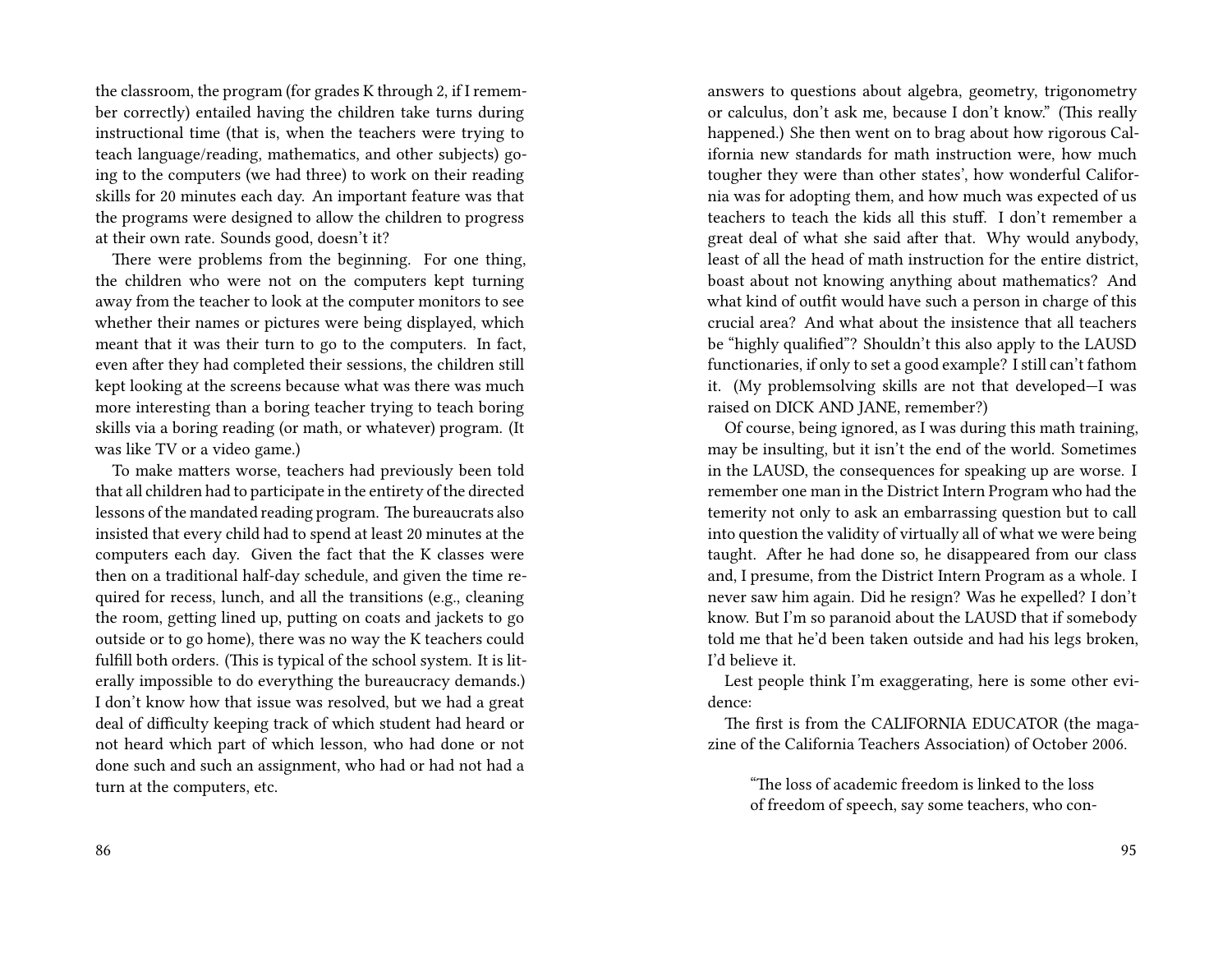and then to wrap that. Using the toy cubes (manipulatives) that we had been given, we checked various possible arrangements to make sure we were right, and we waited. And waited. And waited. Nobody else in the room came up with an answer, any answer. Several teachers pleaded with the presenter to tell them what the solution was, but he refused, urging them to keep trying. Eventually, he relented and asked if anyone had an answer. I raised my hand and was called on. I announced that the solution was a large cube, three little cubes in each dimension. I then expected to be asked how my partner and I had come to that conclusion (that is, to be asked what procedure we had used to solve the problem), whereupon the presenter would ask others to suggest alternative ways to approach it. That, and not the right answer, was supposed to be the point, remember? After acknowledging that our answer was correct, then waiting for the oohs and aahs to subside, the presenter turned to the next item on the agenda. No discussion of how my colleague and I had come up with our solution. No discussion of, or requests for, alternative methods. He didn't even explain how he would have solved the problem. The clock was ticking and we had to move on to the next part of the session.

This was a presentation, offered by another one of the trainers, about the history of numbers—how numbers have been written over the ages and how our modern system of numerals evolved. After the talk, I raised my hand to take issue with one of the things the man had said. But he brushed my comments aside with a wave of his hand and a "We don't have time to get into that now." So much for encouraging questions, critical thinking, and creativity.

Another event that occurred at our training is even more revealing of the gap between rhetoric and reality in the district. At the beginning of another session (on computer technology for teaching math), a woman rose to speak. I believe she was the head all mathematics instruction for the LAUSD. She introduced her talk with something like, "If you're looking for

Causing further headaches was the fact that the computerized program was not in any way dovetailed with the regular reading program in terms of the sequence and methods of teaching the concepts and skills (letters, letter sounds, sight words, rhyming words, etc.) that the kids were to learn. In fact, in some ways the programs were in direct conflict. For example, the official reading program for kindergarten spends considerable effort trying to teach the kids the ABC song in a different way than they (and we) learned it. Instead of LMNOP…Q the new version goes LMN…OPQ; this is supposed to teach the children how to discriminate the letters LMNOP, which many kids think is one letter, or maybe two or three, when they can even say the sequence correctly at all. (How many "experts" did it take, how long did it take them, and how much were they paid to come up with the new song?) Even with the new version, which never completely replaces the old tune in their heads, the children are still confused about LMNOP. But the computerized reading program, in contrast, has the kids sing the song the old way. So, which one are they supposed to learn? (As if it really matters.) Likewise, the official program goes to some effort to teach the children to write the letters according to one procedure, top to bottom, left to right. The computerized program teaches them a different way. Etc., etc.

Not to mention that the computers would periodically freeze or otherwise malfunction and the teachers would have to stop whatever they were doing (like teaching) to try to fix them. Often we couldn't, and we had to call in either our school's technology expert or the outfit that had the service contract to repair the computers, which might take several days. One year, all three computers in my class froze at the same time. When the repairman came and looked at them, he said the only way he could unfreeze them (or whatever the technical term is) was to eliminate all the data from the computers, including my name, all the kids' names, and the records of how far each child had gotten in the program. All that stuff was erased.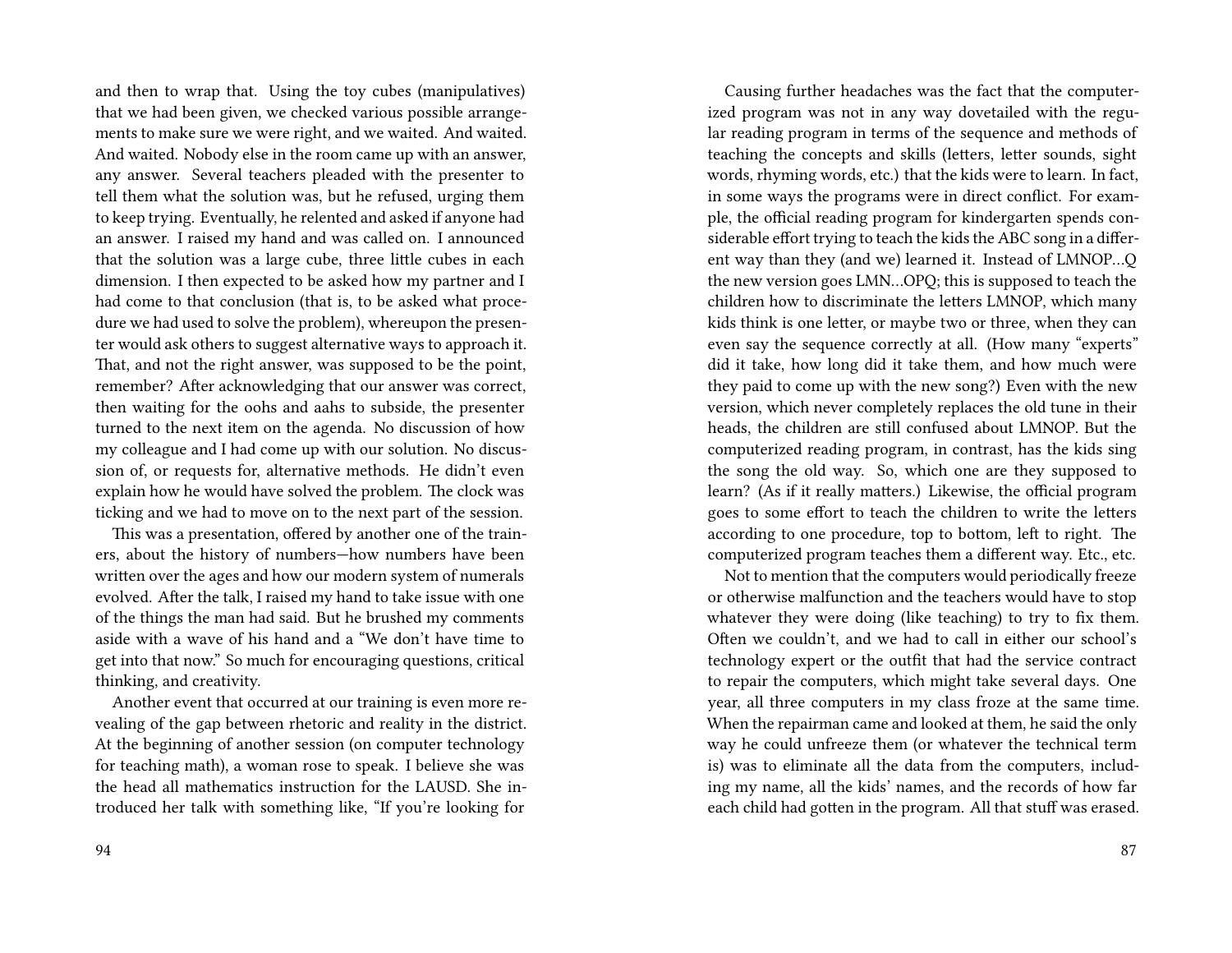Fortunately, the technology expert at our school was able to get my name back into the computer, so I could reenter all the children's names and they could use the program once again. However, they all had to start over from the beginning. A few weeks later, the same thing happened: all the computers froze. The repair guy erased everything, but this time our technology person couldn't remember how to reenter my name into the computers, so I wasn't able to enter my kids' names and they weren't able to use the program for the rest of the year. Which was fine with me.

Eventually, two years or so after we had started the program, we received a memo from the district. Somebody had discovered that not only was the program not helping the children, it was actually interfering with instructional time (duh!) and thus having a negative impact on the kids' progress. We were therefore ordered NOT to have the children go to the computers during directed lessons. The program was to be used only during play time, and then only for those students who needed remedial help.

Of course, we teachers could have told them this from the beginning, but nobody would have listened to us. (In fact, some of us tried, and nobody did.) Instead of having Godknows-howmany classrooms in how many schools buy the program with all its paraphernalia, it might have made more sense to try it out in a few schools and get feedback from the teachers before spending all that cash and wasting all that time and energy. But as we know, the bureaucracy is always right whatever it does and whenever it is doing it, even if it is counterproductive and a waste of resources, and even if it is directly contrary to what it was doing the previous year or will be doing a year or two down the road. The old Soviet economy—indeed, the entire society—functioned like this, and look what happened to it. (You mean, there's hope?) I believe that Riordan, the inspiration for the decision to adopt the program, went on to

latest math program was adopted (I don't remember voting on this), we were required to attend two professional development sessions. One was offered by the publisher in an old hotel in Hollywood. That one was surprisingly refreshing. True, it was thin, but at least the trainers didn't try to bamboozle us into thinking that only their program was based on the latest research, that all other programs were obsolete, and that their program alone was capable of teaching kids math. Instead, they tried to familiarize us with how the program was structured and how to use it. In short, they were pleasant and enough for our students to be able to get the right answer to any particular problem; if anything, that was least important. More crucial, each child needs to be able to explain how he/she arrived at the answer, what procedures he/she used to get the answer, and why he/she chose them. Also, we are to make sure that our students recognize the legitimacy of different methods of solving problems. We were therefore instructed to encourage our students to ask questions, to disagree, and to propose and argue for alternative methods. Finally, we were told, the presentations in our workshop were designed to "model" the desired approach, that is, to demonstrate how we are to encourage this type of creative thinking.

After this introduction, one of the trainers presented us with the problem. This was, that if we were each given 27 presents, all in the shape of cubes of the same size, how would we wrap them—individually, in two or more groups, or in one group and in what configuration would we arrange them, to minimize the amount of wrapping paper we would need. After giving the question some thought, my table partner (the other male kindergarten teacher at my school) and I decided that the key was to minimize the exposed surface area of the presents (the cubes) or, conversely, to maximize the number of sides of the cubes that would face/touch each other. We then deduced that to do this, the best procedure would be to put all the presents together to make one big cube with the dimensions 3 x 3 x 3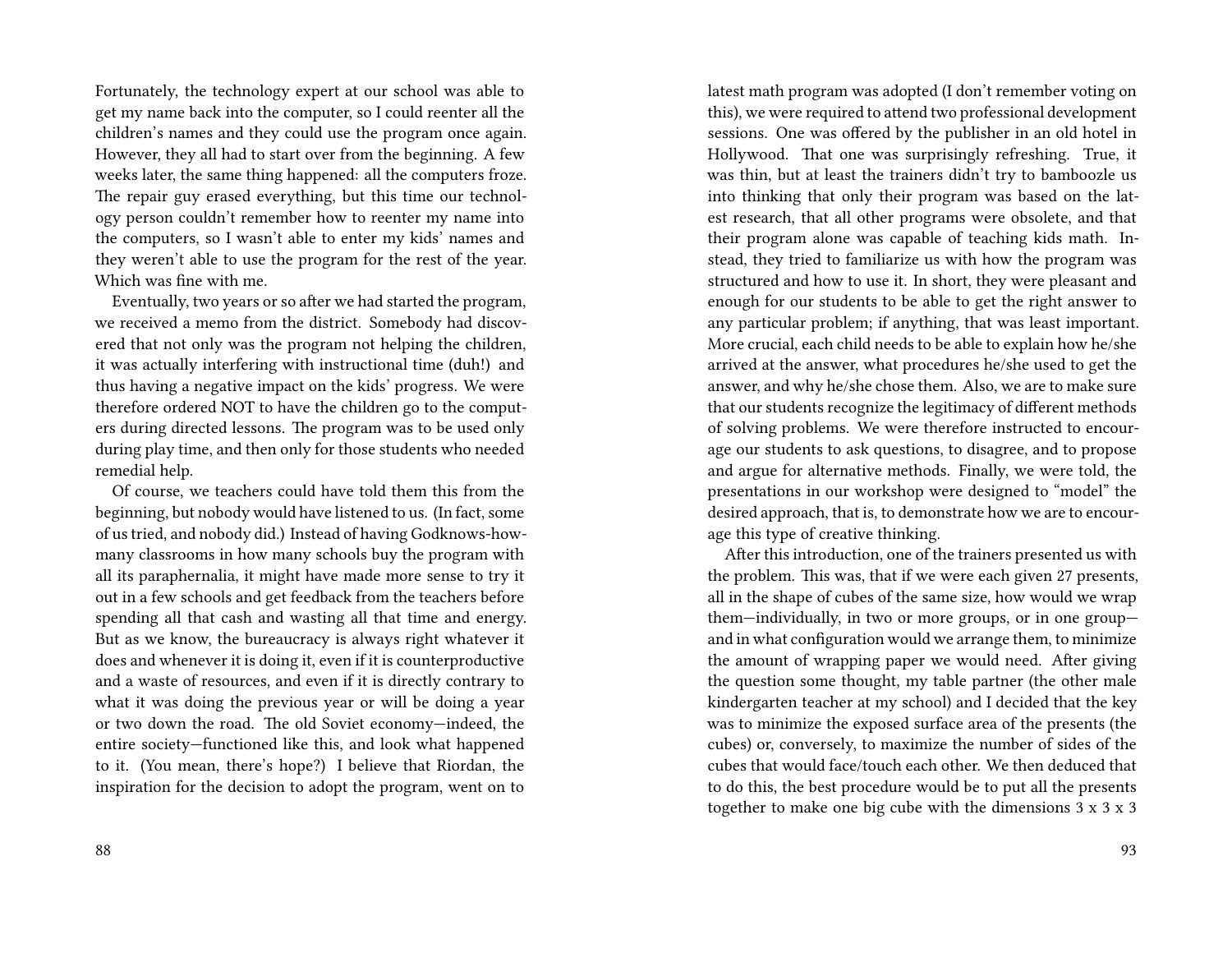levels of the hierarchy, would want to know what's working (meaning, helping the children learn?) and what isn't, what needs to be changed and how, whether people are happy and throwing themselves into their work or grumbling and just going through the motions. Even the big corporations (some of them, at least) have feedback mechanisms through which they can find out how to increase production, how to improve quality, how to raise productivity and cut costs, and how to assess employee morale. But the Board of Education and the top LAUSD bureaucrats don't want to know anything about this. They know everything; their minds are made up, so don't confuse them with facts (let alone somebody else's opinion).

But the rhetoric is certainly there. In various "mission statements," documents describing the LAUSD's ethics, presentations from administrators, memos, and videos, we hear all about the need for collaboration and cooperation, the need to respect differences and value diversity, how we are all part of a team committed to helping the children learn to become creative thinkers and active, intelligent, and informed members of the community who give back more than they take, etc., etc. But as I've indicated, this is empty chatter. Nobody at the top of the heap really wants to know what parents, teachers, and students think about anything. We are ignored, ordered about, and insulted, with some saccharine language thrown in. Can we actually decide that all this testing is disruptive and destructive to teaching, and dispense with it? Can we decide that class sizes in grades 4—12 are way too high and should be lowered? Can we decide that a given program is not appropriate to the children's needs and should be junked? Can we decide that such and such an administrator is effective and needs to be recognized, but another one is horrible and should be gotten rid of? Don't even think about it.

The contradiction between rhetoric and reality reveals itself in the district's professional development activities. When our become, at least for a while, a big shot in the state's education department, helping to solve the education crisis in California.

Of course, one cannot discuss the question of incompetence and waste involving the LAUSD without referring to the Belmont High School scandal. As I mentioned in the first part of this essay, the construction of this already very expensive new high school near downtown Los Angeles was halted after it was discovered that the site leaked toxic fumes. After much toing and fro-ing on this issue—many discussions, more studies conducted, more consultants consulted, and more money spent—the district decided to go ahead and complete the school, presumably with adequate measures to protect the health of the students and staff… until it was discovered that the project sits atop of a significant "thrust fault" and is therefore threatened by a possible earthquake and a catastrophic release (not just a leak) of toxic gases. You'd think that someone would have thought to look into this beforehand. This is southern California, aka earthquake land, after all. (Hey, which way is north?) As far as I've heard, the Belmont project is going forward, now to be the site of new "learning academies." (I don't know what's happened to the toxic fumes. Maybe we won't have an earthquake for a while.)

### **Feedback Shmeedback**

One of the things the computerized reading program episode reveals is the absolute lack of meaningful feedback mechanisms in the LAUSD. The operative word here is "meaningful." Because, yes, there are some mechanisms in place to give various employees (including the teachers) and others involved in the system (such as the parents—but not, at least on the elementary school level, the children) some input into the running of the system. But the feedback mechanisms are very few, and they are not, to repeat the word, meaningful. For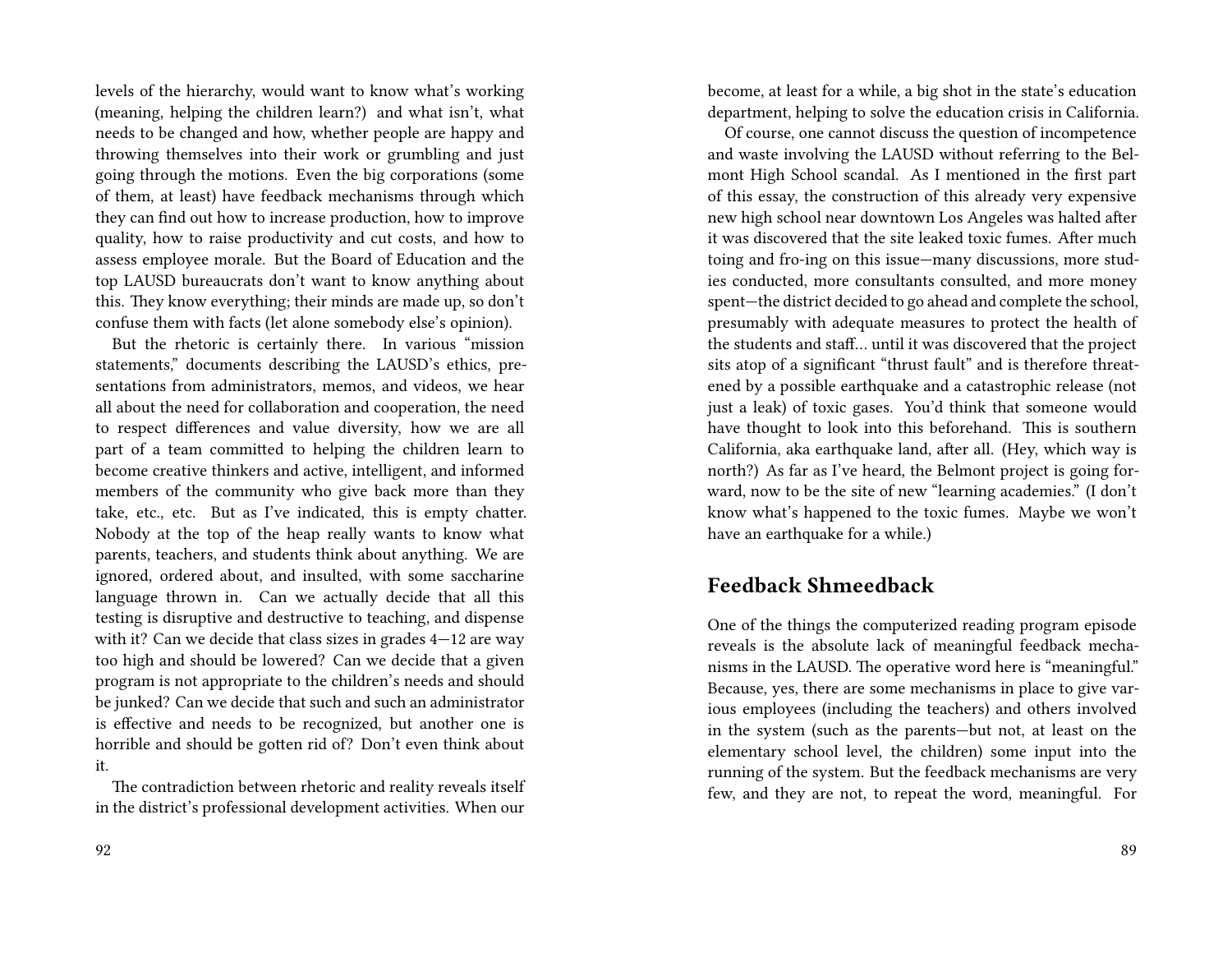example, we have two councils at our school: one is called the Leadership Council, which consists, I think, of administrators and teachers, along with a parent representative (or representatives); the other is the School Site Council, whose precise composition I do not know—I think there are more parents and fewer teachers on it, but I'm not sure. I'm also not clear on what the distinct purviews of these councils are, even though I was on the Leadership Council for several years. (I usually tried to fight the urge to sleep, but sometimes managed to get in a few naps. I also did an occasional crossword puzzle.) This set-up is part of what is called "School-Based Management." Though we (the Leadership Council) discussed and voted on a good many issues, very few of them were (here I go again) meaningful. It's more like somebody else decides we're going to have so many days of "professional development" (whether any of us want it or think it useful or even interesting), and we get to decide the precise days on which we are to have it. Or, someone decides we're going to have two earthquakepreparedness drills and we are directed to choose on which days they will occur. We do decide certain budgetary issues, but the funds are so limited (we don't even have a nurse on site every day of the week and our budget for classroom aides has been cut to the bone) and they are so earmarked for specific purposes (there are "categorical" funds, "governor's initiative" funds, etc.—don't ask me what these terms mean) that our decisions are very circumscribed. I, for one, was never able to follow such discussions (it was my own fault, of course, because I was too busy nodding off or doing a crossword puzzle). Do you remember the old saying, They tell us to jump and we ask, "How high?" On the Leadership Council, it felt much more like, They tell us to wipe our behinds and we ask, "Which hand should we use?" (I hope fastidious readers will forgive me that one.)

In truth, we have no say over anything that really matters: curriculum, pacing plans, testing, class sizes, whether or not

we need math or literacy coaches, etc. (Our school, because of our declining enrollment, has several empty classrooms. Meanwhile, our upper (fourth and fifth) grade classes have 36 or so students in them. Do we have the power to divide up those classes, hire additional teachers, set up new classes in the empty rooms, and thus lower the class sizes across the board for those grades and give the upper grade teachers and students a break? Don't be ridiculous!) Actually, I'm stretching the truth here (as usual). We do have some control over curriculum. As is implied by our selection of reading programs, we are indeed given a choice in the matter. But the reality is that our options are so limited (only certain reading programs meet all the state's criteria, for example) that we have little power at all. Technically, we did choose our current reading program. After the program we so had laboriously selected (in the process I so laboriously described) was declared obsolete (you recall that we had no say in that decision), we were ordered to choose a new one. On a certain day, a team of teachers was scrounged up. (No one was elected; the team was made up of people who happened to be around at that moment and didn't beg off when asked by the principal.) When we got downtown (I wasn't quick or decisive enough to refuse), we were shown a very few items of the, I think it was three, programs from which we were allowed to choose. Most of the materials from each of the programs were not there (whether by accident or by design), so it was quite impossible to make an intelligent decision. We were saved the agony of that by being very strongly steered toward the Open Court program, which, not surprisingly, we picked. (So, did we or did we not have meaningful input into the selection process?)

You'd think that in this business (or whatever it is), one that involves people at all levels—parents, students, teachers, administrators, functionaries—the top bureaucrats would want feedback, would want to know what's happening at various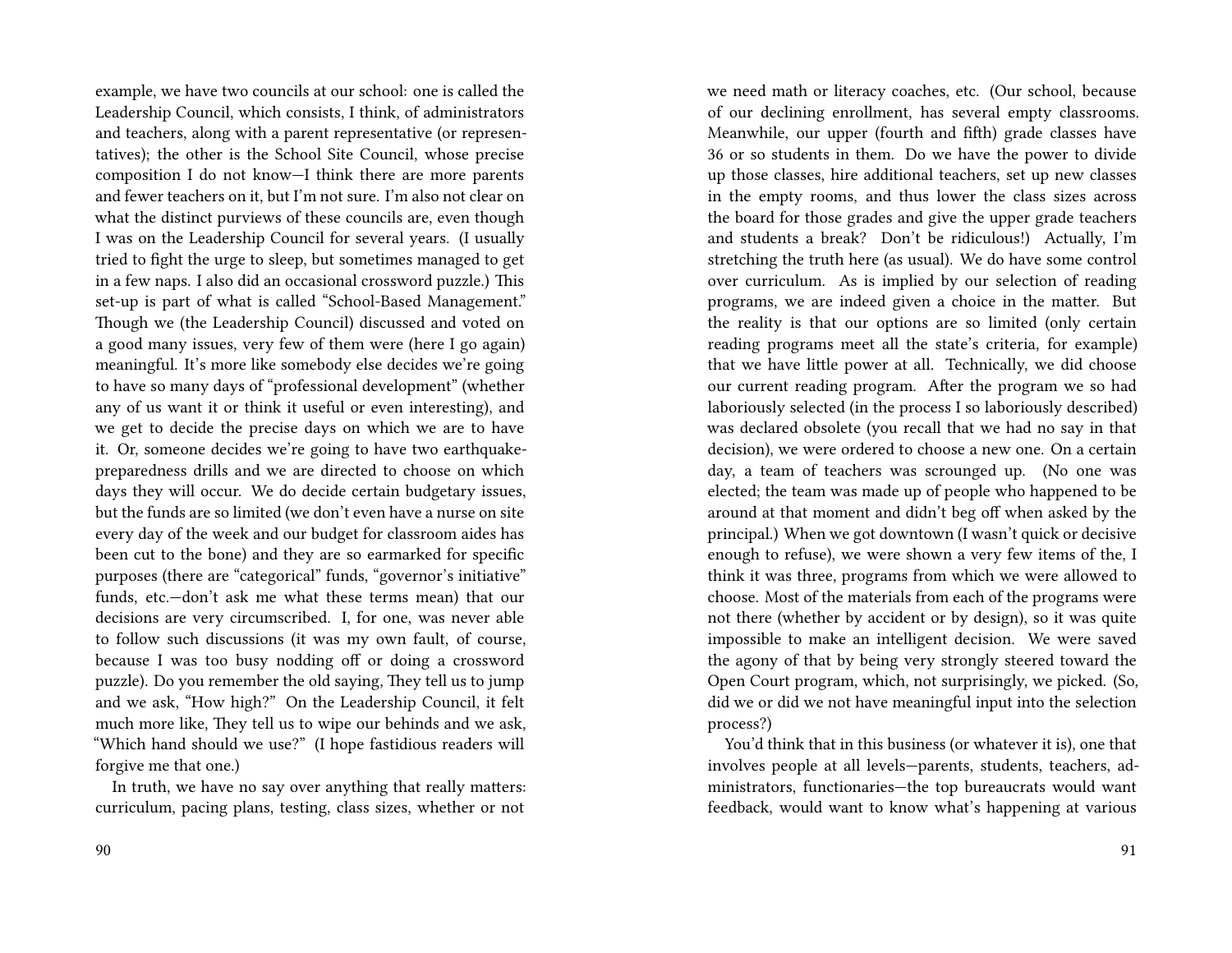The Anarchist Library (Mirror) Anti-Copyright



Ron Tabor My Life as a Dog, I Mean a Teacher A Career in the Los Angels Unified School District November 5, 2002

Retrieved on  $7<sup>th</sup>$  May 2021 from utopianmag.com Part I published in *The Utopian*, Vol. 3. Parts II and III published in *The Utopian*, Vol. 6.

**usa.anarchistlibraries.net**

not been systematically taught to identify, the fundamental symbols required for reading and carrying out mathematical operations.

Probably the most crucial deficit in these children's academic development is the inability to identify—to recognize and name— the individual letters of the alphabet. Some of the kids can sing part of the ABC song, but the majority cannot sing the song correctly from beginning to end. Most of them, even those who can sing it through, do not know that the song names the letters of the alphabet. I had to learn this from experience. On my first day of teaching kindergarten, not knowing quite how to begin, I had the kids sing the ABC song. I then took out a big chart of the letters, held it up to them, and indicated the first letter (Aa, as it appears on the alphabet chart) with my finger, with the expectation that they would start chanting the letters as I pointed to them in sequence. There was dead silence. Not one child could name the letter Aa. In fact, they had no idea the song had any connection with anything on the chart. It might as well have been "Mary Had a Little Lamb." And these kids had gone to preschool (which only 37 percent of Latino children in LA attend). The children who do not attend preschool, most likely because it is not available where they live, are even further behind.

Even after a child has learned to chant the letters Aa to Zz, he/she usually cannot identify any significant number of letters when they are pointed to out of order. I have had the following experience innumerable times: I approach a parent before or after school and ask if he/she has been reviewing the letters with his/her child at home. The parent insists the child knows the letters. I then take out a small alphabet chart and have the child do what he/she can, which is usually to chant or sing the letters in order Aa—Za, as the parent nods approvingly. Then I point to a letter at random and ask the child to tell me what letter it is. He/she can't do so. I then point to another letter somewhere else on the chart and ask the child to name it. He/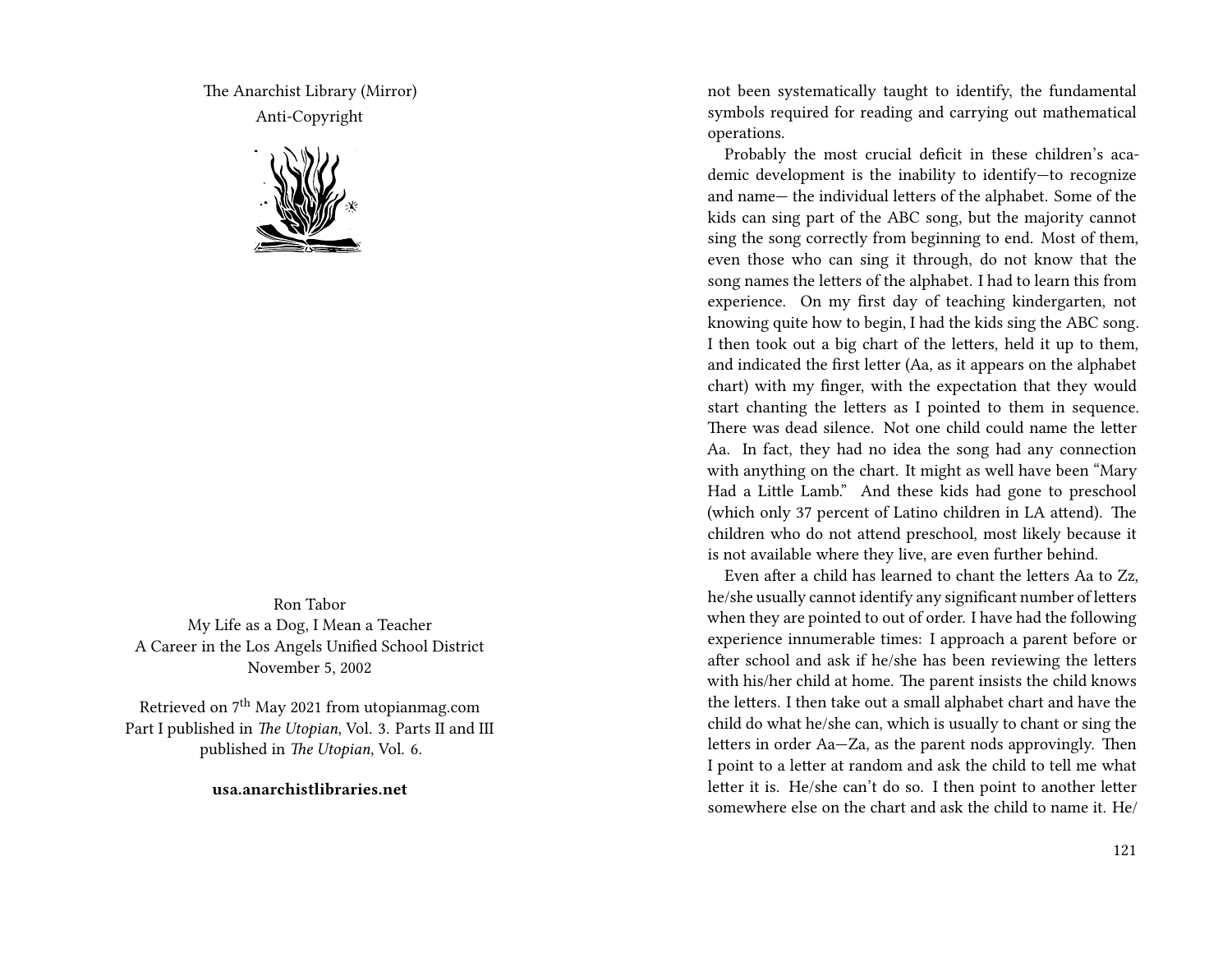she can't name that one, either. I do this a third time, with the same result. The parent, of course, is shocked. Then I explain to the parent that being able to sing the ABC song or to chant the letters in order is not the same as being able to identify the letters out of order. I then show the parent things he/she can do to teach the child to be able to identify the letters. This has happened over and over again, and this is with caring and concerned parents who work with their children, believe in education, and want their children to do well in school.

In general, these parents (and I think it is true of lower-class parents in general, not just Latinos) do not, and/or do not know how to, teach their children the letters and the other fundamental academic symbols. (Many do not teach their children a variety of things, such as the names of the colors, the parts of the body, and objects in the household. In general, the poorer a family is, the less of this type of teaching is done in the home.) There are many reasons for this. The most basic one is that, as I mentioned, these parents are generally not well educated. From my discussions with the parents of my students, I would guess that most of them went to school until the sixth or eighth grade. And their parents, that is, the grandparents of our students, had even less education (if they could read at all) and had trouble putting food on the table and clothes on their kids' backs. Even had they wanted to buy books and could afford them, there may well have been no place to purchase them for miles around. In short, our students' grandparents probably did not read to their children and teach them the letters, so their children (the parents of our students), as adults, don't tend to read to their children, teach them the letters, etc. It's not their fault. It doesn't mean they are bad parents or don't care about their kids or their kids' education, as many prejudiced people believe. It does mean that we (the teachers and all who work in the school system) need to tell the parents, as clearly and as respectfully as we can, that they need to do these things with their children (read to them, teach them the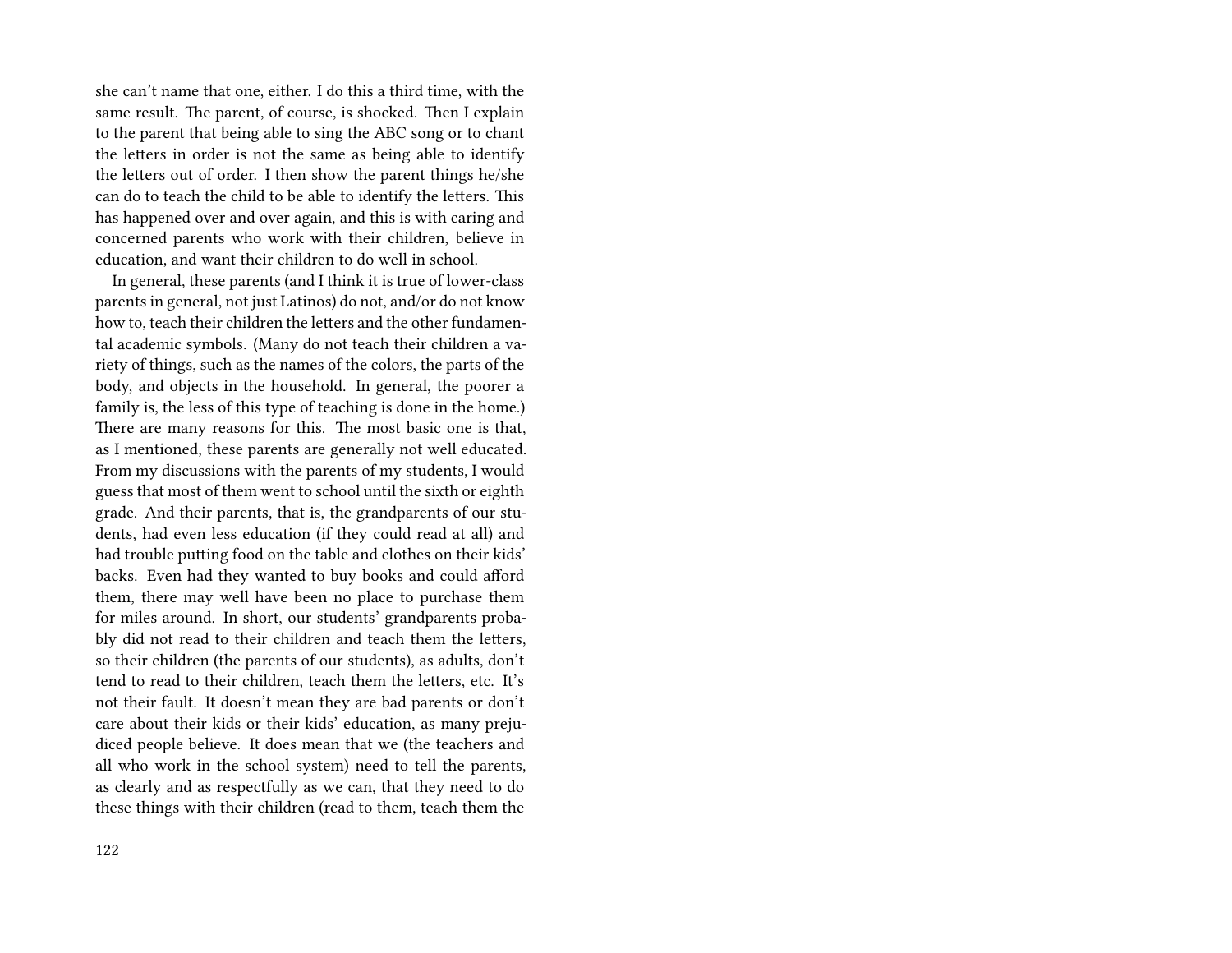letters, the shapes, the numbers, the colors, etc.). And we need to show them how to do this, and explain, among other things, that teaching the children the ABC song, or how to count, is not enough. It also means that teachers must systematically teach these things to the children in school to make up for lost time and to get them caught up to middle- and upper-class children. And this requires, definitely in kindergarten and probably in the other grades, a lot of repetition. Infinite repetition. And this means (dare I say the word?) a lot of drill. This, of course, is not the only thing they need, but the kids do need this, and Open Court does not supply it (since, as I've said, it assumes that they already know this stuf).

In short, the first and most basic thing most of the children entering kindergarten in the LAUSD need, as far as learning to read is concerned, is to learn to recognize the letters. While they are learning this, they need to be taught the sounds that go with the letters. This should be done with the constant association of the sounds with the letters, both the names of the letters and their written forms. The kids certainly need all the phonemic-awareness skills touted by Open Court, but the task of teaching such skills must be integrally linked to teaching the children to recognize the letters, so that the sounds and the letters are intimately associated in the children's minds. If the children cannot identify the letters, the phonemic awareness skills are virtually useless.

(6) An additional deficiency of the Open Court reading program is that it attempts to teach the phonemic awareness skills through almost exclusively auditory means, independently of, and prior to, the visual aspect of learning. This is true not only of the relatively simple skills, but also of the more sophisticated ones. To learn rhyming words most effectively, for example, the children need much more than being exposed aurally to the repetition of words that rhyme, as in poems. They also need practice in identifying rhyming words visually. That is, beyond recognizing rhyming words when they are spoken and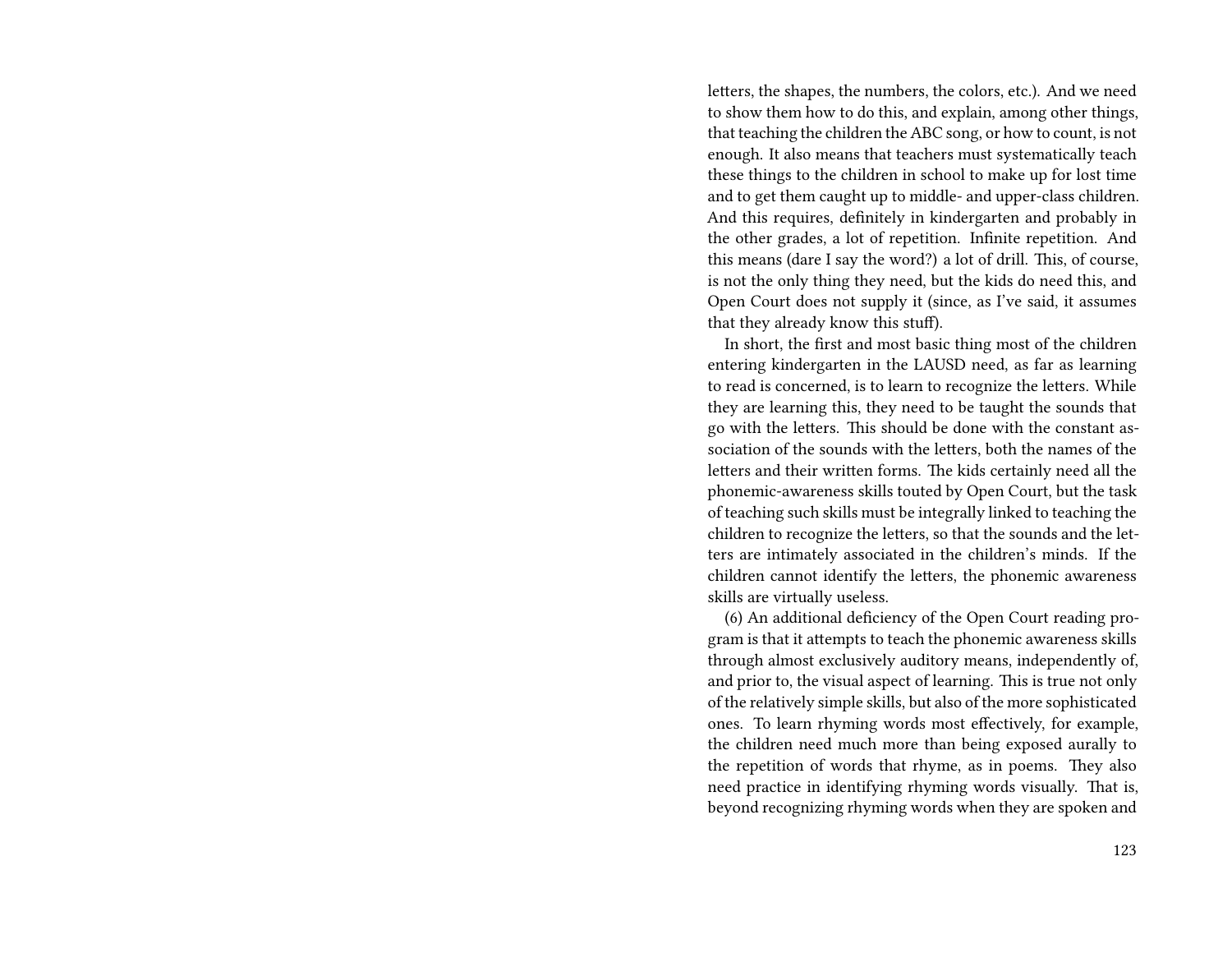practicing generating their own rhyming words, the children also need to LOOK AT and SEE such words. I mean this in at least two senses. First, the children need to practice recognizing rhyming words as they are represented in pictures: for example, to identify and color the pictures of rhyming words on a worksheet, and then repeat the rhyming words to and/or with the teacher (or aide or classroom volunteer). Aside from helping the children learn to recognize rhyming words, this also significantly expands their English vocabulary, which is crucial. Second, the children need to see rhyming words written down, as in a list of words whose last sounds are the same, e.g., bat, cat, hat, fat, mat, etc., and to practice, with the help of an adult, sounding the words out. This not only teaches the children to recognize rhyming words (because they hear them being spoken), but also reinforces their knowledge of the letters and their ability to associate the letters with their respective sounds. The Open Court reading program is totally deficient in providing for the first kind of activity, that is, identifying rhyming words as presented in pictures. It does direct teachers to carry out the second type of activity—recognizing written rhyming words—but by no means sufficiently, and usually only as part of a whole-group activity, when one can't be sure that every child is listening or is understanding what is being required.

(7) Open Court does not provide effective means for the children to learn to recognize high-frequency words, so-called sight words. These are words that occur most frequently in English, such as the, I, you, he, she, we, they, here, is, a, an, etc. Learning to identify and read such words on sight is particularly important, given that so many of these words, like so many English words in general, cannot really be "sounded out"/decoded (especially words beginning in th, ch, sh, or wh). To its credit, Open Court does see the need to teach the children these words. And it attempts to teach them through one reasonably viable means, pre-decodable books. These

and had them at grade-level within a few months. I was so impressed that I stayed behind to ask her how she could succeed in months where the classroom teachers failed in years.

"She then closed the door, unlocked a cabinet and in a conspiratorial manner showed me several well-kept copies of the old 'Dick and Jane' readers."

Why write an essay?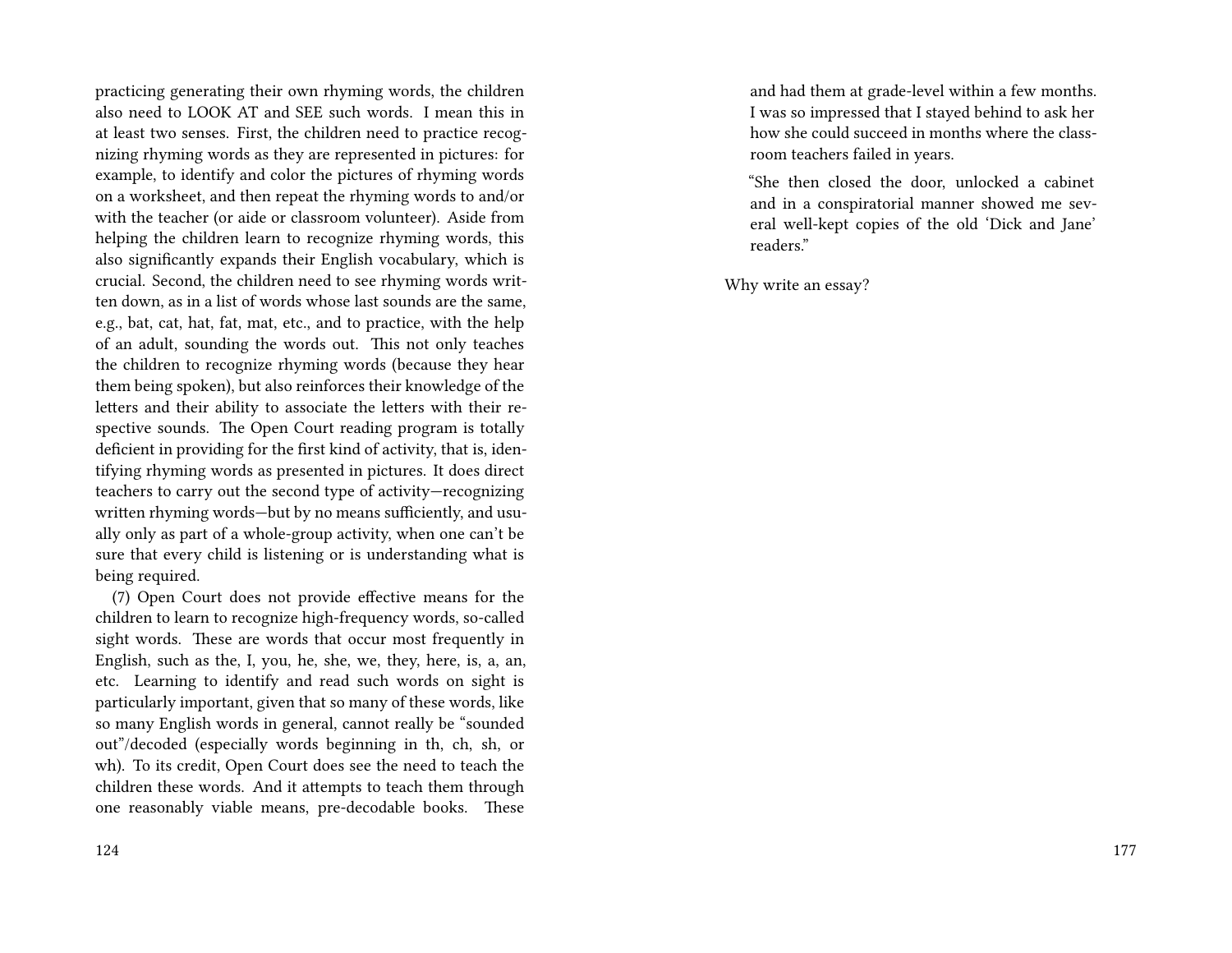and values of any organization are signaled from the top. The choice of David L. Brewer III clearly demonstrates that the district favors bureaucratic efficiency and regimentation over creating a culture of educational excellence.

"I predict that on more school sites than ever before we'll find principals enforcing an atmosphere of command, control and compliance without the cooperation and collaboration essential to organizational vibrancy and a sense of a genuine learning community. We'll see fewer and fewer of those small pockets of outstanding teachers, the ones who are usually younger and energetic enough not to have succumbed to the dominant, repressive bureaucracy.

"Brewer's selection at least represents an honest statement by board members about what they hold dear for students in the district. It's sad that education excellence lost out in the deal."

Another letter, this one from the NEW YORK TIMES of August 6, 2002, can serve as the epitaph to my LAUSD career.

"To the editor:

"The debate over reading methods referred to in "Tutoring Gives Pupils an Edge…for Preschool" (EDUCATION page, July 31), reminds me of the half-dozen elementary schools I toured in my Brooklyn district in 1998, looking for a kindergarten for my son.

"One school took my group through the reading resource room, where the reading specialist told us, with understandable pride, that she typically received third-grade students who could hardly read

books (copies of which are read in class; other copies are sent home so the children can practice) contain little stories using simple sentences made up of sight words, plus pictures, such as "I see the …" and a picture of, say, a school. There are 25 such books, each of which tends to increase in difficulty—that is, to feature more and more challenging sight words than the previous books in the series. These books are effective, but they go only so far, since after several readings the children can "read" these books by memorizing the story, without being able to recognize the sight words. What the children also need, and what Open Court does not provide, is the opportunity to see—to read and to write—these words in other contexts: sentences incorporating sight words to be copied and read back to an adult; lists of words to be copied and read to an adult; flashcards, etc. As with learning to recognize the letters, children who have not had the prior academic exposure that most middle-class children receive in the home need to be visually exposed to these words an infinite number of times so that the kids can learn them and be able to recall them when they see such words in reading material. Open Court does not provide this.

(8) Open Court does not offer sufficient opportunities for the children to learn, and particularly to practice, the skills necessary to reading, most crucially, being able recognize the letters and to associate the letters with their respective sounds. To be more specific (and more blunt), Open Court provides pathetically little supplementary material to provide our children with the reinforcement and review that the kids need, even of the concepts and skills Open Court wishes to teach. There is a workbook, whose activities consist mostly of identifying a picture and writing the letter that makes either the first or the last sound of the particular word represented by the picture. This book has a total of about 120 pages for a school year that consists of 180 days. There are also two books that exist only in teachers' editions, which provide a page or two of reinforce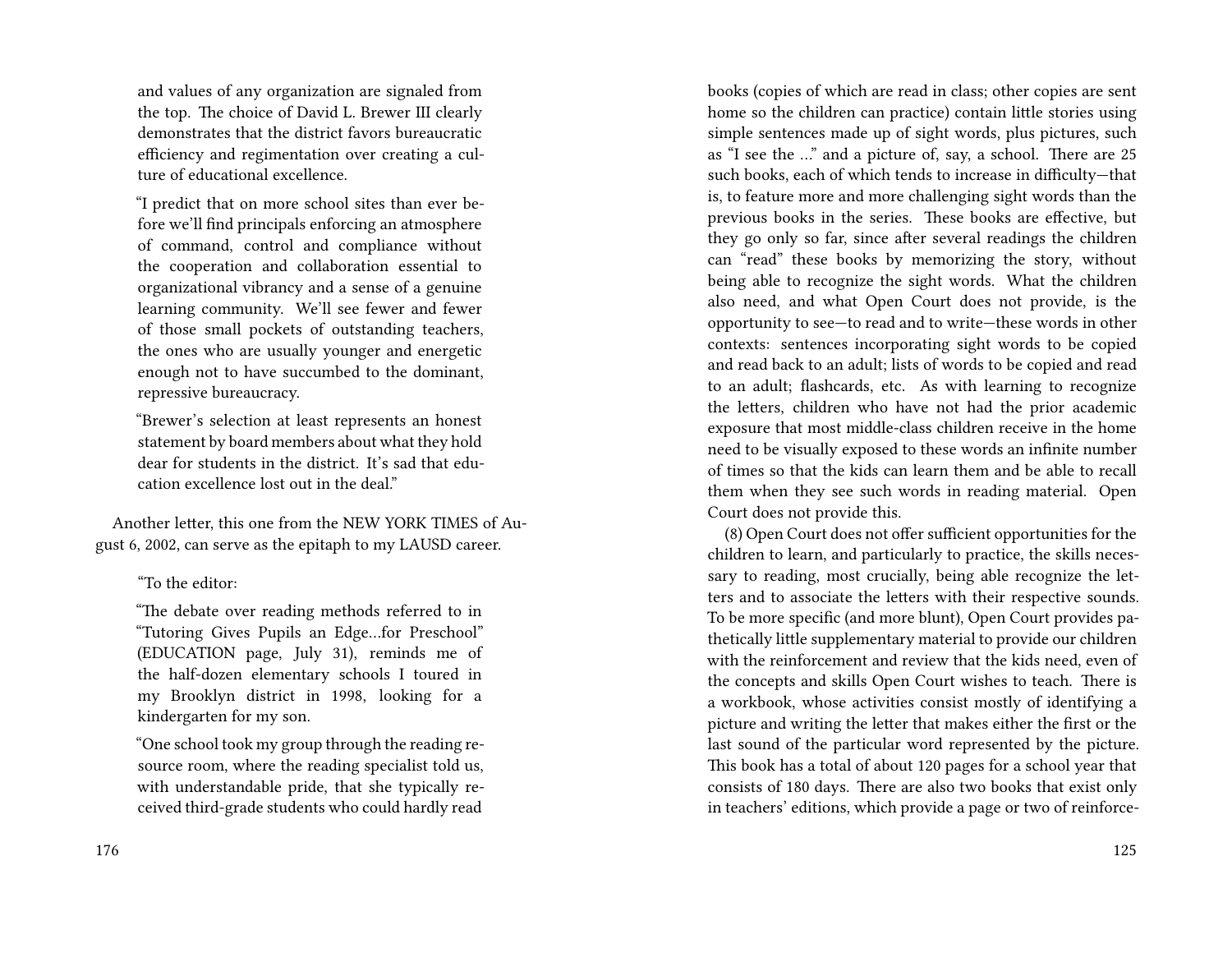ment activities, similar to those in the workbook, for each letter/sound. There are activities that focus on sequencing and describing little stories, but as far as the basics are concerned, there is excruciatingly little. This deficit, I believe, flows directly from Open Court's underlying assumption that what the children most need is to develop their phonemic awareness through purely auditory means, and from its even more fundamental misconception that our children enter kindergarten with a knowledge of the letters.

(9) The Open Court program is overly sequential or "stageist." In other words, it unnecessarily separates the teaching of certain concepts and skills—presenting them in sequence that can be more effectively taught together. Thus, as mentioned, phonemic-awareness skills are taught overwhelmingly through auditory means in a distinct stage, when in fact they can be better taught and reinforced when combined with a visual presentation. In a similar manner, the program spoonfeeds the children the sounds of the letters, one by one, and actually restricts exposure to the sounds of the other letters. For example, on the front wall of the classroom, in a position each child must be able to see, each teacher is supposed to put up Open Court letter/sound cards. On one side of each card is printed a letter, presented in its uppercase and lowercase forms, e.g., Bb. On the reverse side, the letters are presented once again, but this time accompanied by a picture that represents the sound associated with that letter, say, a ball. At first, all that the children see are the sides of the cards that show just the letters. As the program teaches the sounds, it goes through the letters one by one, the teacher turning over the card of the particular letter being studied to reveal the picture that represents the sound. Until a particular letter is reached, the picture side of the card is not exposed to the children. Presumably, this procedure is designed to avoid confusing the children, but this concern is silly. The kids are quite capable of learning many of the sounds simultaneously or very quickly one after the other. other priorities. Whatever the case, it will probably require a mass mobilization of the population to achieve significant improvements in the public school system.

## **Coda**

As I finish this piece, the Los Angeles school system is continuing to suffer the fate of political toy. Although the courts have thrown out the mayor's attempt to take over the school system, the majority on the newly-elected Board of Education is made of up the mayor's supporters, and they are trying to come up with a scheme that will give the mayor some control over certain schools. But I have yet to hear a single concrete idea from him about how to actually solve the problems of the system. In the meantime, the LAUSD continues on its inspired way. Before the election, and when the mayor was out of town, the old board selected David L. Brewer III, a retired rear admiral with no experience in education (oh yes, his parents were teachers) who, by his own admission, isn't good at working with people, to be the new superintendent of schools. He's being paid a salary of \$300,000 per year (20 percent more than his predecessor, Roy Romer), a \$3,000-per-month housing allowance, and a \$45,000-a-year expense account. Does this look like a solution to the LAUSD's problems?

Rather than going on about this, I include here a letter to the LA TIMES, dated October 16, 2006:

#### Re "Ex-Admiral Is Named New Schools Chief," Oct.13

"It is precisely because of decisions by the Los Angeles Unified School District, such as the choice of a Navy admiral with no educational leadership credentials, that parents like me hustle our kids out of the public system as soon as we are able. The tone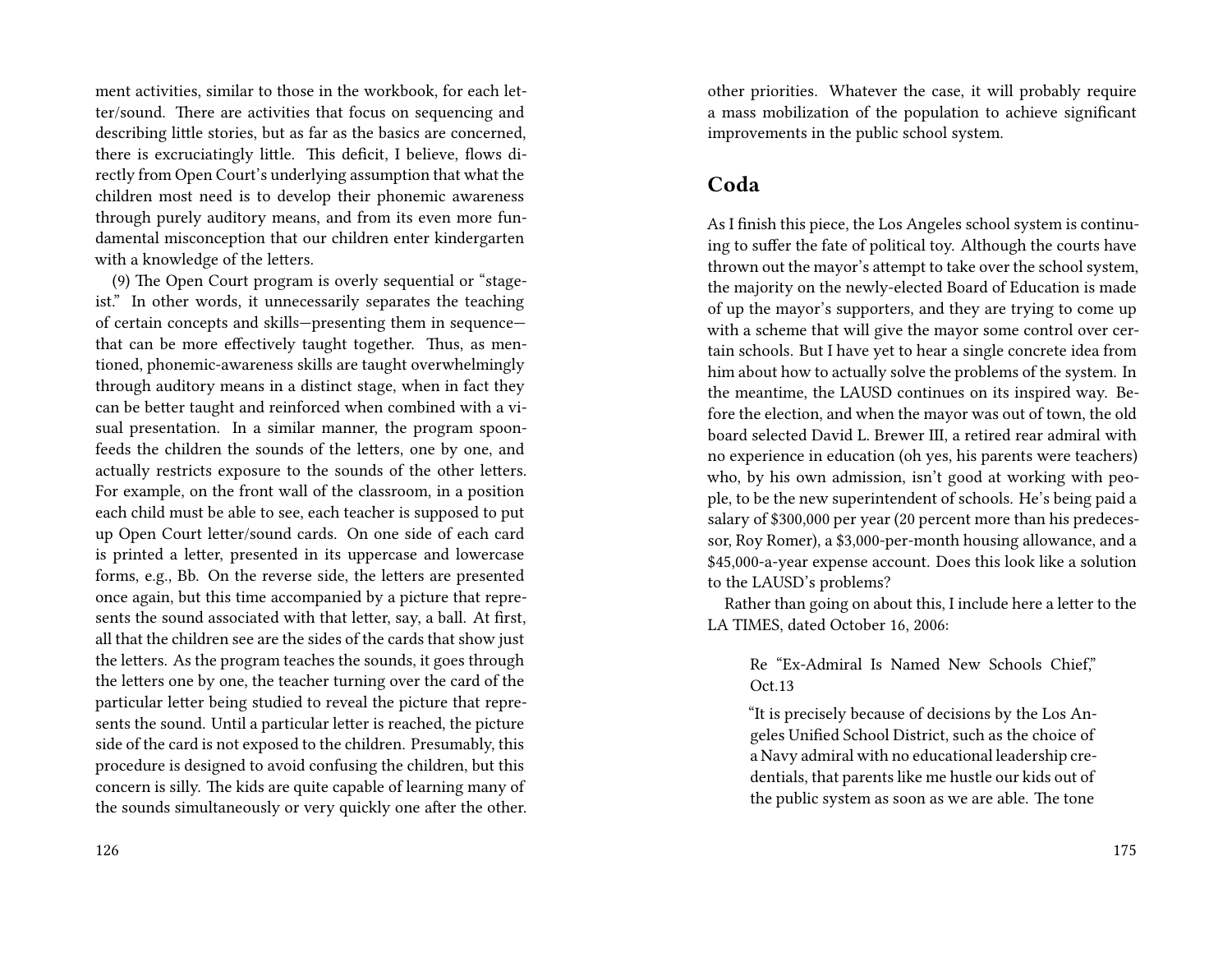8. Improve the living conditions of our students and their families. Although a discussion of this issue is beyond the scope of this essay, the question is crucial. One of the things experience (and, yes, even research) shows is that academic achievement generally correlates with social class (the income and educational level of the students' parents). This correlation is not only the result of the varying quality of the schools that children from different socioeconomic backgrounds attend. It is also grounded in the different levels of academic preparation and ongoing support the children receive in the home, the extracurricular activities that are available to the kids, and the kinds of expectations their parents have of them. Our poorest families struggle just to survive, obviously not a situation conducive to academic achievement. Most important, all families need good jobs with health and retirement benefits. They also need affordable housing, childcare, preschools, after-school tutoring programs, and ESL and parent training classes, among other things.

Obviously, the program I have just summarized would cost money. But the money is there. Look at the wars in Afghanistan and Iraq! The question is, is the country serious about having a functioning system of public education or not? If it is, a program that includes the measures outlined is necessary. The current approach, which does not address the fundamental issues, won't work. For my part, I still can't discern precisely what the people who run the country actually desire. Do they want a truly good educational system? Do they want merely to make marginal improvements in the existing one? Or do they want to destroy public education altogether? I don't know. But I suspect that they would like to have a good school system (they're having trouble finding competent people to fill jobs in science and industry, and even teaching positions in middle and high school math classes) but don't know how to create one and, even if they did, wouldn't want to spend the money that would be necessary; they have

To help them learn the sounds, I designed a chart that presents the letters along with pictures representing their sounds. I ran off copies, one for each child, laminated them and sent them home, for the parents to review with their children. And every day, in class, I hold up the chart and, pointing to each letter and its associated picture, lead the children in a chant: "Aa (the name of the letter) for apple, Bb for bee, Cc for cat," etc. After completing this, we go back to Aa and chant: "Aa" and then the sound a (as sounded in cat), "Bb" and the sound b (as pronounced in bee), etc. This way, the children learn many of the sounds quite rapidly. And since they do so (while they are learning to recognize the letters), they also learn to read by decoding (sounding out the letters in a word) much sooner than in Open Court's unnecessarily stage-ist approach. In fact, Open Court does not present kindergarten children with any reading material that they are actually to decode, under the assumption (I guess) that the children are not ready for this type of activity. The only reading material they are given is the pre-decodables, which they read by memorizing the sight words. The children are presented with material to actually decode only in the first grade. Why? If taught well, if drilled in recognizing the letters and in associating them with their sounds, and if presented with enough material to read, our kindergarten students are quite capable of learning to decode, and, by the end of the year, some of them decode very well. Thus, the Open Court program unnecessarily retards our children's progress in reading.

(10) Open Court has virtually no copying/writing component, aside from the recommendation that the children write in journals every day and a (very) few additional writing activities. Kindergarten students need frequent opportunities to develop their writing skills, beginning with copying from models and progressing to self-generated words and sentences. This is especially true of those children known as tactile learners,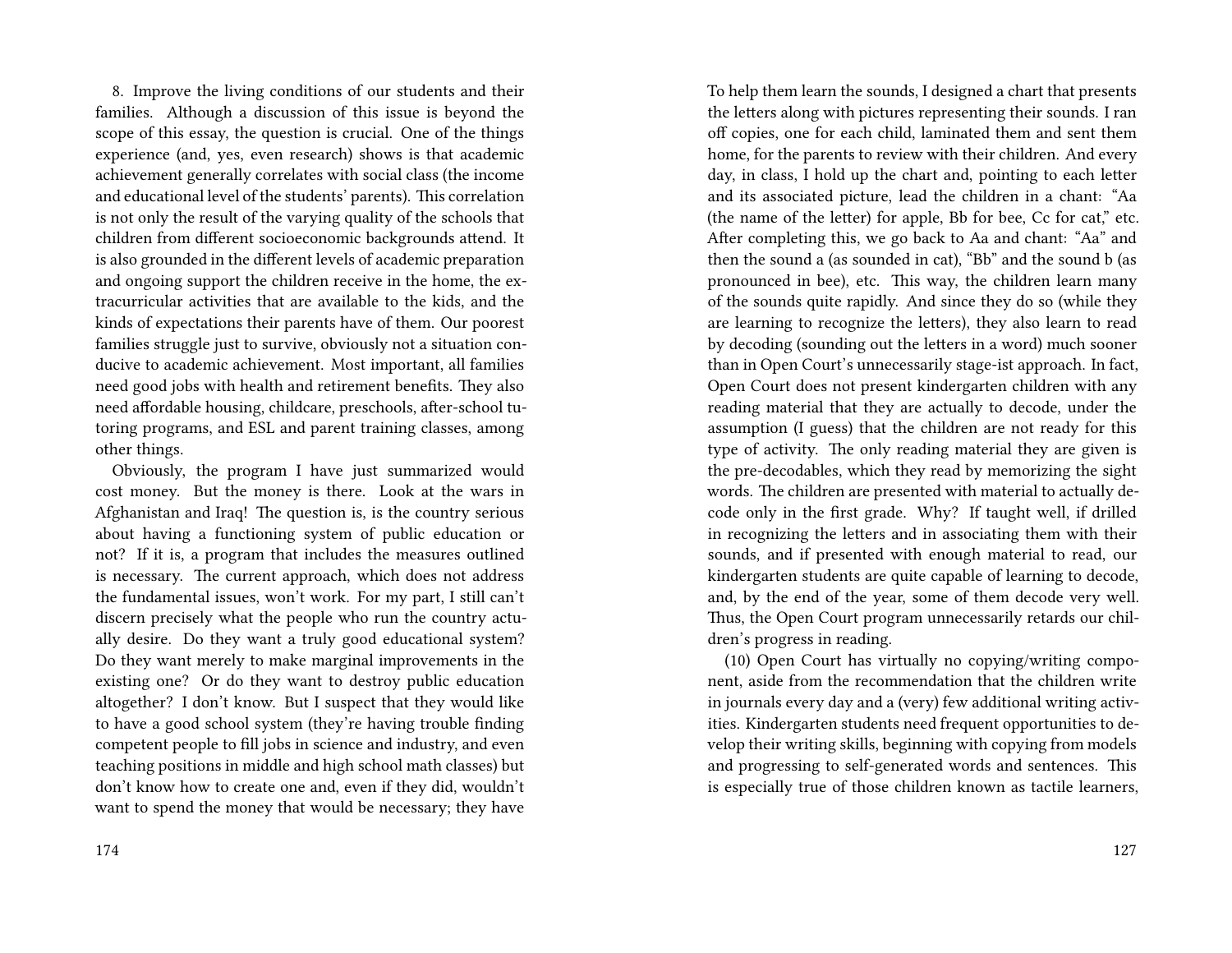those who need to touch, feel, and move, rather than just to see, hear, and speak, in order to master literacy (or math) skills.

(11) The Open Court program does not give the children enough material to read, and what it does give them is not sufficiently challenging. If one thinks about this a minute, this is a truly astounding charge; so I'll repeat it. Open Court DOES NOT GIVE THE CHILDREN ENOUGH MATERIAL TO READ, AND WHAT IT DOES GIVE THEM IS NOT SUFFICIENTLY CHALLENGING! In learning to read, as in most other activities that entail difficult skills, such as playing sports or learning a musical instrument, the most important thing is to practice. Practice, practice, practice, practice. Especially since so many of the students in the LAUSD are not exposed to the things that most middle-class children get exposed to in the home, it essential that the children read as much as they can, and that they be given a wide variety of reading material (at the level appropriate to them, of course) on which to practice. But the much-touted Open Court program gives kindergarten children very, very little to read. There are the 25 pre-decodable books. There are (I think) 5 other stories, called "First Step Stories," each consisting of no more than a few lines that the students, as with the pre-decodables, tend to memorize. And there are a handful of activity sheets, each containing a sentence or two, along with a couple of blanks in which the kids write a word or two, plus a space in which to draw a picture. And that's it! Where's the other reading material? Where are the books the children desperately need to practice their reading? Where are the books the children can use to practice their decoding skills? In Open Court, they don't exist. Now, this (and the other deficiencies of the Open Court program) might not be so bad if teachers were allowed (let alone actually encouraged) to supplement the program with additional materials (SUCH AS BOOKS!) and to modify and adapt it as their experience suggests. But it is a serious deficiency if teachers are prohibited from doing anything except following the teachers' maninculcate a positive work ethic among our students; many are simply not very motivated.)

2. Build more schools and hire more teachers, both necessary if class sizes are to be reduced.

3. Raise salaries sufficiently and improve the way teachers are treated sufficiently to attract and retain qualified personnel. Teachers' salaries are still lower than those for other professions requiring equivalent levels of education, while teachers are subject to a much higher level of abuse. For these reasons, turnover of teachers, particularly new ones, is still exorbitant. As I mentioned, roughly 50 percent of new teachers quit within five years.

4. Devolve authority to elected on-site councils of administrators, parents, teachers, and, at least in the high schools, students. Local staffs and communities must have the power to truly run the schools, with control over curriculum, testing, hiring, teachers and administrators. They must be able to restrain, and if necessary, get rid of, incompetent and abusive administrators. At the very least, it is essential that classroom teachers have the right to adapt, modify, and supplement programs to meet the specific, and individual, needs of their students.

5. Incorporate more on-the-job experience in teacher training programs. A few student-teaching sessions is not enough. Would-be teachers should be encouraged, or even mandated, to spend at least a semester, and perhaps a full year, working full time in a classroom under the guidance of experienced teachers.

6. Cut the bureaucracy to the minimum and drastically reduce its now virtually totalitarian powers. Keep the politicians' hands off the school systems.

7. Equalize funding for schools. The reality is that for a variety of reasons, schools in wealthy areas get more money much more money—than those in poor neighborhoods. If the country wants a good school system, this disparity must be eliminated.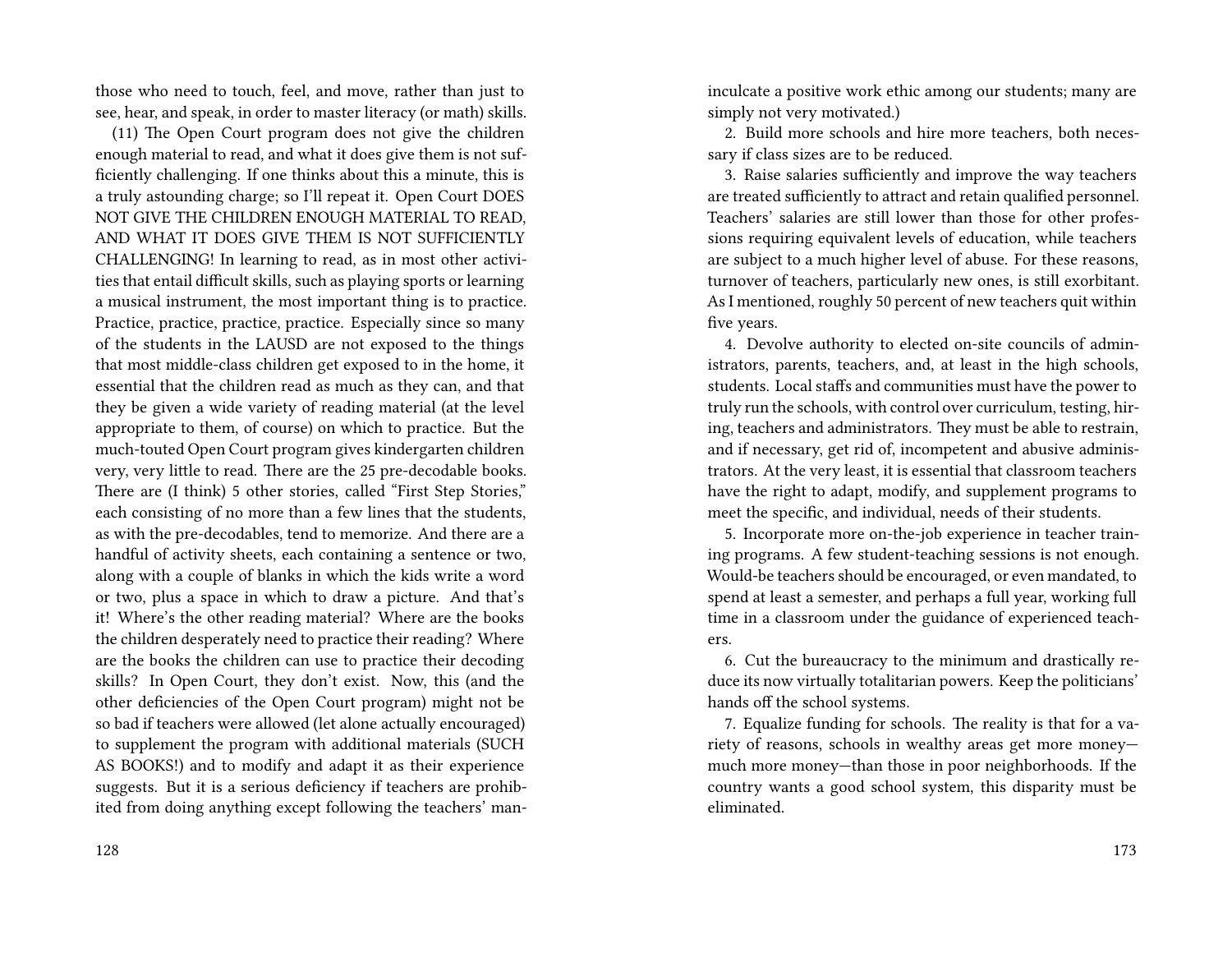## **Conclusion**

So, that was the end of my career in the LAUSD. As I write this, I am now working as a substitute in a nearby school district and looking for work elsewhere—charter schools, private schools, county schools, pre-school, tutoring—anywhere but in the LAUSD. It's been an experience. I hope I had an impact not only academically but personally—on my students and the other kids at the school who knew me, as well as on their parents. I know they affected on me, deeply, and I will always remember them. When I bump into parents at the supermarket, they tell me how much their children miss me. I miss them too—a lot—and periodically relive my last few weeks at school, trying to figure out if there was something I could have done differently. I don't think so.

## **The Outlines of a Program**

Before I conclude, let me try to answer those readers of Part I who have asked me what I think should be done to improve the school system. I will try to summarize my main points.

1. Lower class sizes in all grades. Thirty-five to 50 kids in one classroom is too many. The figure should be around 25 per class for all grades. (Some of my older acquaintances have told me that when they went to school, they had 50 to 60 kids in a classroom. Despite this, they insist, order was maintained and they received an excellent education. But times have changed. Today, the cultural atmosphere—in good measure created by the mass media, video games, etc.—is no longer such, as it was then, to back up unquestioningly the authority of the teacher: sass and rebellion are in. This is probably better than passive obedience, but it does make teaching a lot harder. Equally if not more important, contemporary popular culture does not help

ual word for word. And this is increasingly where the LAUSD is headed.

(12) Ironically then, the Open Court program, which was not designed for kids learning English as a second language, is nowhere nearly demanding enough for our students. If they are taught well, kindergarten children, including English language learners from lower-class immigrant families, can learn to read at a far more advanced level than the Open Court program believes. I know this from experience, because every year most of the students leaving my class can read at such a level. But this is not because I have followed the Open Court teachers' guides line by line. It is because I have used my knowledge, experience, and judgment, and my ability to communicate with my students and their parents and to know where they are at, to modify, adapt, and supplement a woefully inadequate and very poorly conceived reading program.

## **Bureaucratic Pressure Increases**

For some years our school had not really had the opportunity to experience the LAUSD bureaucracy in action, up close and personal, as it were. This was because, I now realize, we were being protected by our previous administration. The principal had come to the school in the early 1990s, I believe, and the assistant principal had been there since the mid-1970s. When I arrived at the school in January 1994, the district, as I have indicated, was in one of its more laissez-faire periods. But as the rhetoric about the education crisis heated up, and particularly when Open Court was adopted, things started to change.

I have already described, from a personal angle, what happened during the first year of Open Court's implementation, when the literacy coaches were being used as enforcers, the socalled Open Court police. But after one year under that regime, it seemed to me and other teachers at our school that the pow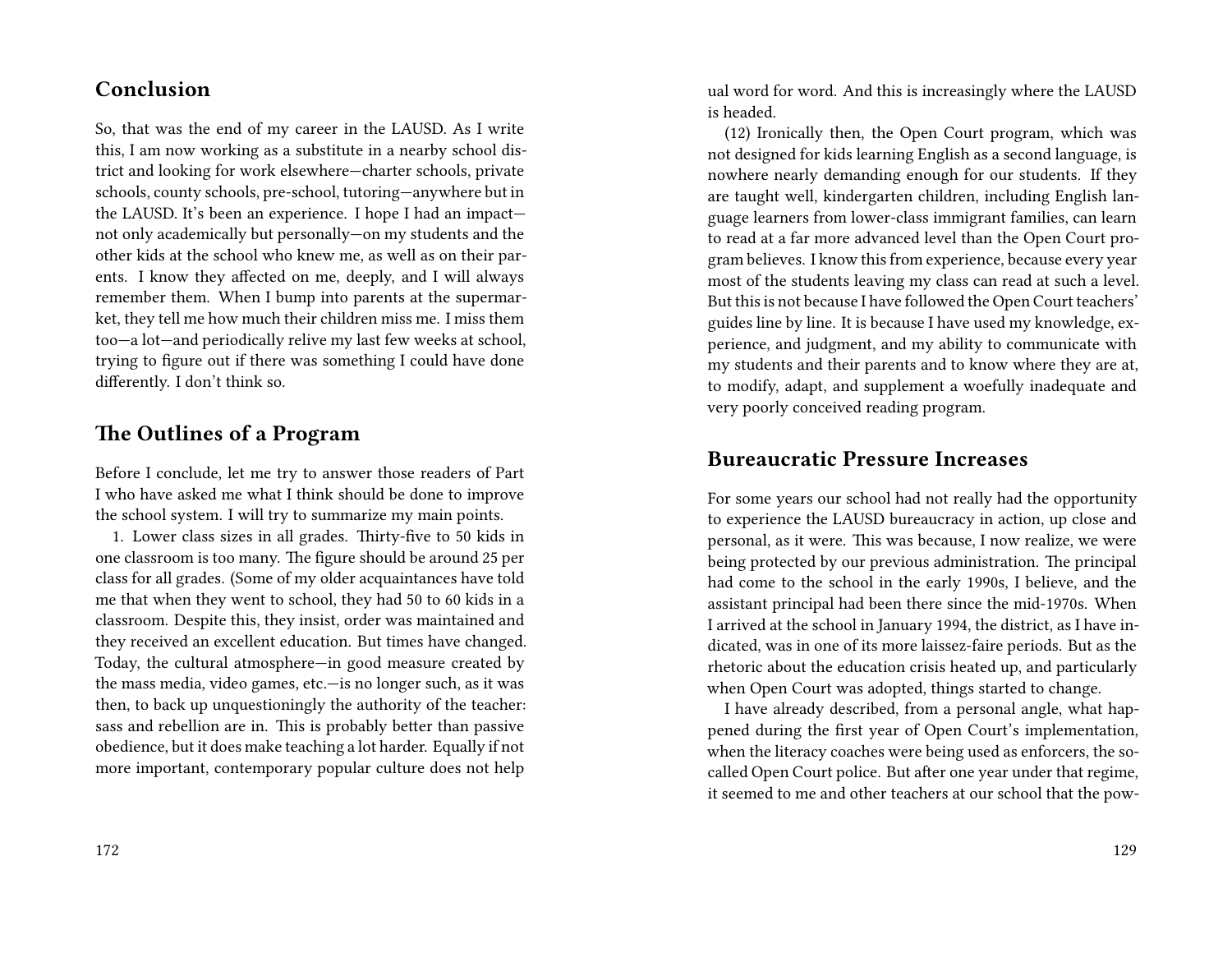ers that be had backed off and might even have been convinced that the program could be better utilized if the teachers were allowed to modify, adapt, and supplement it, in other words, if we were permitted to use our knowledge, judgment and experience to make the program work. This definitely seemed to be what was going on at our school. However, I had an inkling that this might not be the case throughout the district as a whole. Specifically, at the salary point classes I attended, I would hear from teachers who worked at other schools about principals who insisted that each teacher in a grade teach the same lesson, the same precise way, at precisely the same time, each day. (This was truly terrifying to me, especially since, as the years had gone by, I had developed more and more supplementary material to make the program work for my students, and every year they did better and better.) Thus, it looked to me like our school might be different from other schools in the LAUSD, perhaps even unique.

This feeling intensified when some of us at the school started to sense that our administrators were coming under pressure from a bureaucrat higher up (perhaps right above them) in the LAUSD bureaucracy. This person began visiting our school more frequently than the person she had recently replaced (so it seemed to us) and began, also, to evince a tendency toward micromanagement. During one excursion (I was told this by other teachers, since my class did not enjoy the pleasure of a visit), she criticized a kindergarten teacher for doing a mathematics assessment with the children on a one-to-one basis, claiming that it was a misuse of instructional time. Now, all the K teachers at our school agree that the only way to get an accurate view of the children's progress is to test them one at a time. If one tests them in a group, even a group of three, the kids can't focus on the testing materials and won't mark the correct answers, even when they have mastered the concepts and skills being assessed. You might as well not test them at all. But our visiting bureaucrat had little more to say than to criti-

130

provement occurs). To a point, this isn't so bad. But it has led the leadership to support the adoption and implementation of scripted reading programs, under the belief that they raise scores. Recently, in fact, the union president, A.J. Duffy, conceded in a public statement that scripted programs raise scores, but then added that test scores were not the beginning and the end of the world (because, among other reasons, they don't encourage critical thinking). But the problem is that he accepts the district's claim about scripted programs, a premise that I, and many teachers, believe to be false. As I have argued, while mandated programs are certainly better than the invent-your-own-curriculum policies of the 1990s, they are not responsible for the rise in test scores. Math scores have also gone up but, as I discussed, the program in use is not scripted; it allows teachers to modify, adapt, and supplement it as they see fit (and as they should). So, given that the union leaders accept the district's false premise, it is no surprise that except for some occasional rhetoric about teacher empowerment, they have never seriously opposed either Open Court or the district's read-the-program-and-nothing-else policies. The combination of the union's weakness on the ground and the leadership's outlook has meant that the UTLA has done very little to defend teachers, undoubtedly not just me, who have been, and are, being victimized by the district's increasingly totalitarian approach. In fact, when I spoke to a union representative about what had happened to me, he said that district policy has increasingly been to enforce a strict reading of the program, and that no arbitrator would rule against them on this. When I sputtered, "They're crazy!", he replied, "Yes, but they have a right to be crazy."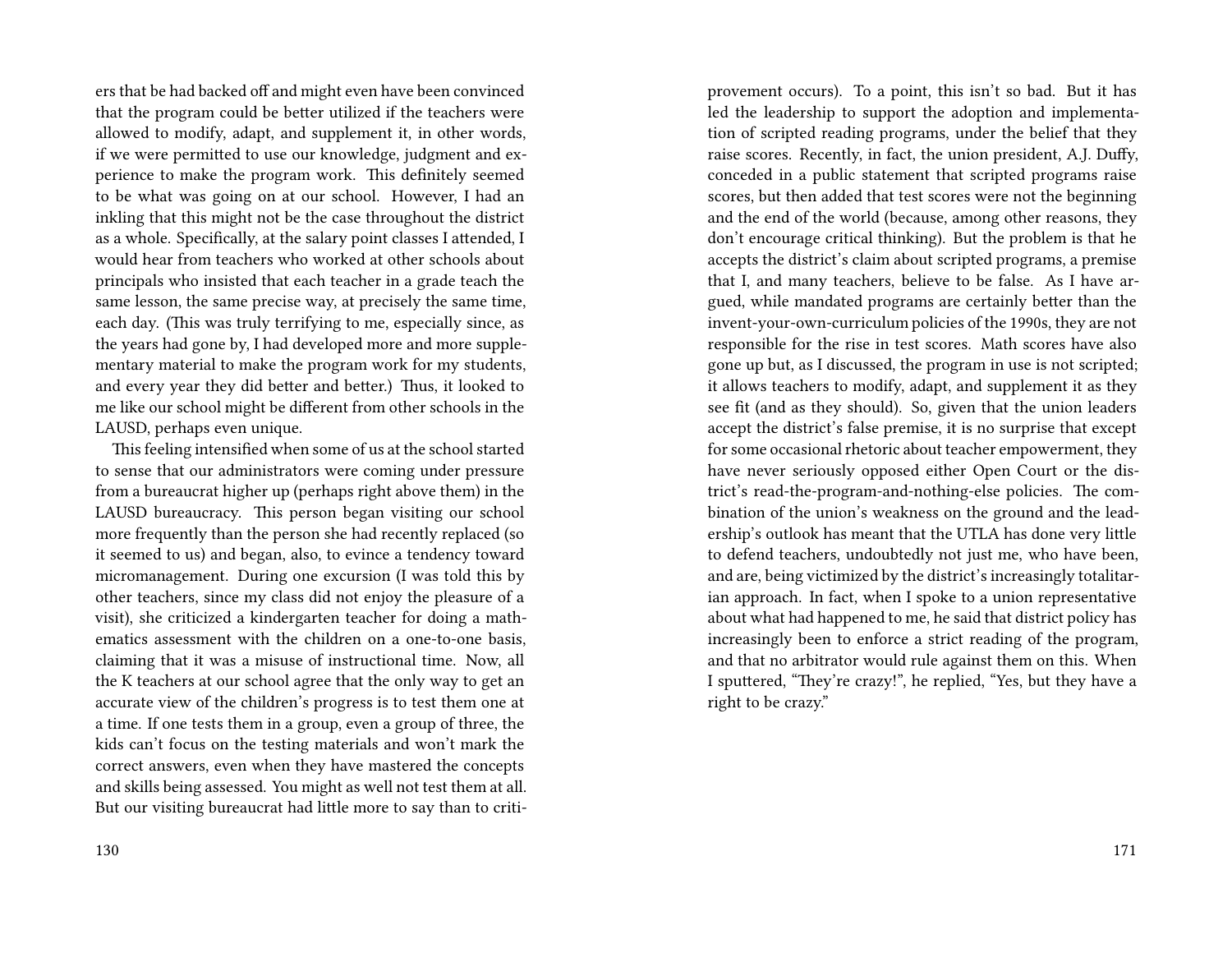work for the union) in LA's recent mayoral elections, he came out with a plan to take over the district. The union leaders initially saw this as an attack on the entire district, including the union and the teachers, and opposed it. Then, after they had been included in secret discussions in Sacramento over the legislation to enable the mayor's plan, the UTLA leaders, elected on a militant slate, came out in support. They claimed they had won key concessions (including some talk of teacher empowerment). They also argued, somewhat more quietly, that they were involved in the process to prevent the bill from being even worse than it was. But the rank-and-file teachers didn't go for these arguments, and the leadership was rebuked in a meeting of UTLA's House of Representatives.

Certainly the union is capable of organizing militant, and occasionally huge, demonstrations. Sometimes, during contract negotiations, the union threatens to strike and the teachers take a strike authorization vote, but this is just a negotiating tactic. I doubt the union could organize a successful work stoppage at this point; too many teachers would cross the picket lines. There was a strike in 1989, but a lot of teachers continued to work and there was a lot of bad blood afterward. Several years later, during California's deep recession in the early '90s, what had been won in the strike was given back and rank-andfile cynicism toward the union increased.

One cause of the weakness of the union is that the leaders see themselves (privately; this is never publicly articulated) as being in a bloc with the school board. Partly, this is simply to oppose efforts to break up the district, a step that would threaten the union's contract and its hegemony over the teachers. More broadly, the union leaders believe they are defending public education from its enemies, such as proponents of vouchers, private schools, and charter schools. For this reason, the union has generally supported the district's efforts to raise test scores (insisting, however, that the teachers, rather than the district bureaucrats, are responsible for whatever imcize the teacher for testing the children one on one. (If there's a waste of time involved, it's because of the unbelievable amount of testing we're required to do.)

We had other hints that things were awry. I recall one time when our assistant principal (AP) darted into my room unannounced. It turned out for the good, because I had just introduced subtraction in two columns to my class, all the children were getting it, and the AP was suitably impressed. Afterwards, she apologized for the intrusion. The AP explained that the bureaucrat in question had made a surprise visit to the school, and since she was insisting that administrators spend most of their time visiting classrooms, our AP had to duck into a classroom to get out of the line of fire. (As if she didn't have other things to do, like the mountain of paperwork on her desk, she told me, rolling her eyes.) So, through this type of incident and in other ways, we began to sense that our administration was experiencing considerable pressure from the micromanager "upstairs."

In hindsight, this was not surprising. On the most basic level, our (then) administration followed a distinctly different style of management. Get a good staff, treat them with respect, encourage an atmosphere of collaboration and a sharing of ideas, give teachers the autonomy to try new things, and let them teach. This approach included allowing the teachers to adapt and supplement the mandated programs. Of course, the school was not perfect. A few individuals on the staff abused the confidence that was placed in them, arriving late and/or otherwise not fulfilling their duties as conscientiously as they might have. One or two could have used a real talking to, such as the plant managers who did no more than they absolutely had to. Also, a couple of teachers would occasionally get their way by bullying the principal, who didn't care for confrontations. And perhaps some student discipline problems were not handled as firmly as they could have been. In other words, the school wasn't as clean, and the ship wasn't as tight, as some others. But, at least in my opinion (anarchist that I am), this was well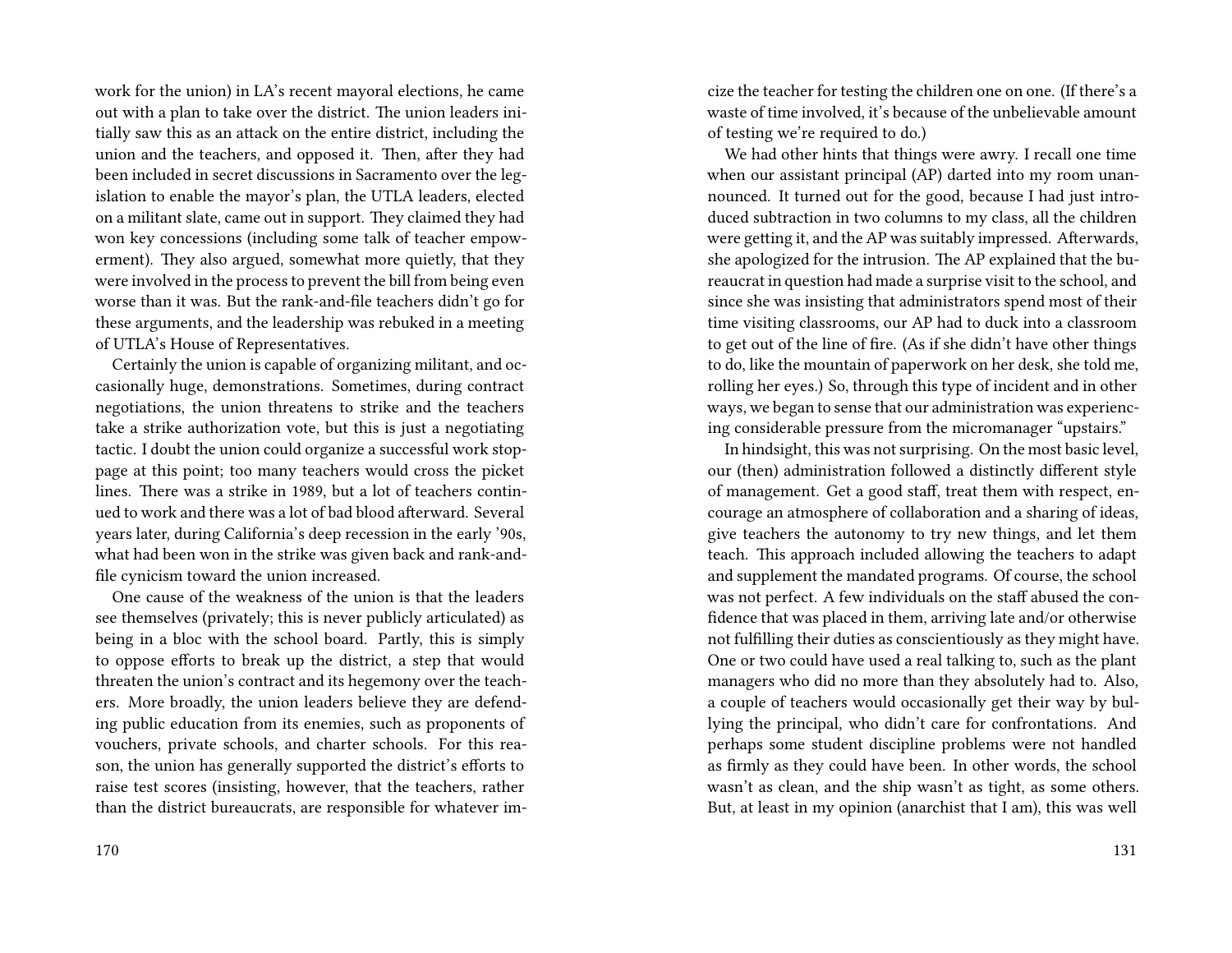worth the trade-off, especially since I kept hearing about the regimentation going on at other schools. In short, our school was a bit ragged, but it worked.

Naturally, one could see why, from the point of view of a true believer in time-and-motion studies, it might seem as if our school was rather like an asylum being run by the inmates. Yet, despite the obvious pressure from "upstairs," our administration was left largely alone, leaving aside surprise visits and other forms of petty harassment. The rumor we heard was that our principal was being protected by someone still higher up in the LAUSD hierarchy, perhaps the head of the local district. Indeed, our tests scores were very good and going up, and we were, consequently, a "high-performing" school despite the modest socioeconomic status of most of our students' families. After all, if it ain't broke, don't fix it. Right?

Not in the Alice-in-Wonderland world of the LAUSD. It seems that after several years of chomping at the bit, the micromanager "upstairs" was finally to get her chance. In the middle of the 2004—2005 school year, our principal announced, rather unexpectedly, that she would be retiring in June. She told us that she had been offered a job at a private school near where she lived, and the opportunity to avoid a one-and-a-half hour commute each way and to be able to collect a pension and a salary at the same time was too good to pass up. (Perhaps the pressure from "upstairs" also played a role.) Our assistant principal, it turned out, was also leaving, although this, I heard, was not voluntary. She had retired several years earlier but, after a hiatus of a couple of years, had returned to our school, working as well as receiving her pension. But in so doing, she had paid a price. Because she had retired, she was placed at the bottom of the seniority list when she was rehired, and when our principal left, our assistant principal was bumped out of her job.

So after years of frustration, Margie Micromanager upstairs was finally to get a chance to strut her stuff at our school. She

## **The Union?**

So, where was the union in all this? Although the UTLA has a reputation for power and militancy, it is very weak on the ground: its ongoing presence in the schools is limited. Its strength varies greatly from school to school, depending on the faculty at each site and, probably most important, on the ability and energy of the chapter chairpersons. At a few schools, the faculty is well organized and militant; at many others, it is divided and passive. At some sites, the union doesn't exist at all; the chairperson never calls meetings and never attends the broader gatherings held at union headquarters. The union leaders either don't know or don't care about the union's on-site weakness; they hardly ever visit the schools. In the twelve years I worked at my school, I saw a union leader (a vice-president, I believe) only one time. She came to explain a contract that had been negotiated but was facing rank-andfile opposition because it included a concession the district demanded. (This limited teachers' rights to choose their classes.) Even during elections for the top offices of the union, nobody showed up at the schools to campaign. (Mainstream politicians travel, give speeches, shake hands, pat backs, and hold babies, but not UTLA leaders.) As a result, participation in these elections (merely voting) is very low; in the last election for union leadership, the victorious slate got the votes of only a small minority of the membership.

Part of the reason for this state of affairs is that the leaders are too involved in politics, locally and in Sacramento. An unbelievable amount of money, time, and other resources are devoted to supporting and campaigning for local and state-wide candidates and for or against ballot initiatives. Often (surprise, surprise!) the people the union has supported turn against it when they get elected. This has happened many times, but the union leadership never seems to learn anything from this. After the UTLA supported Antonio Villaraigosa (who used to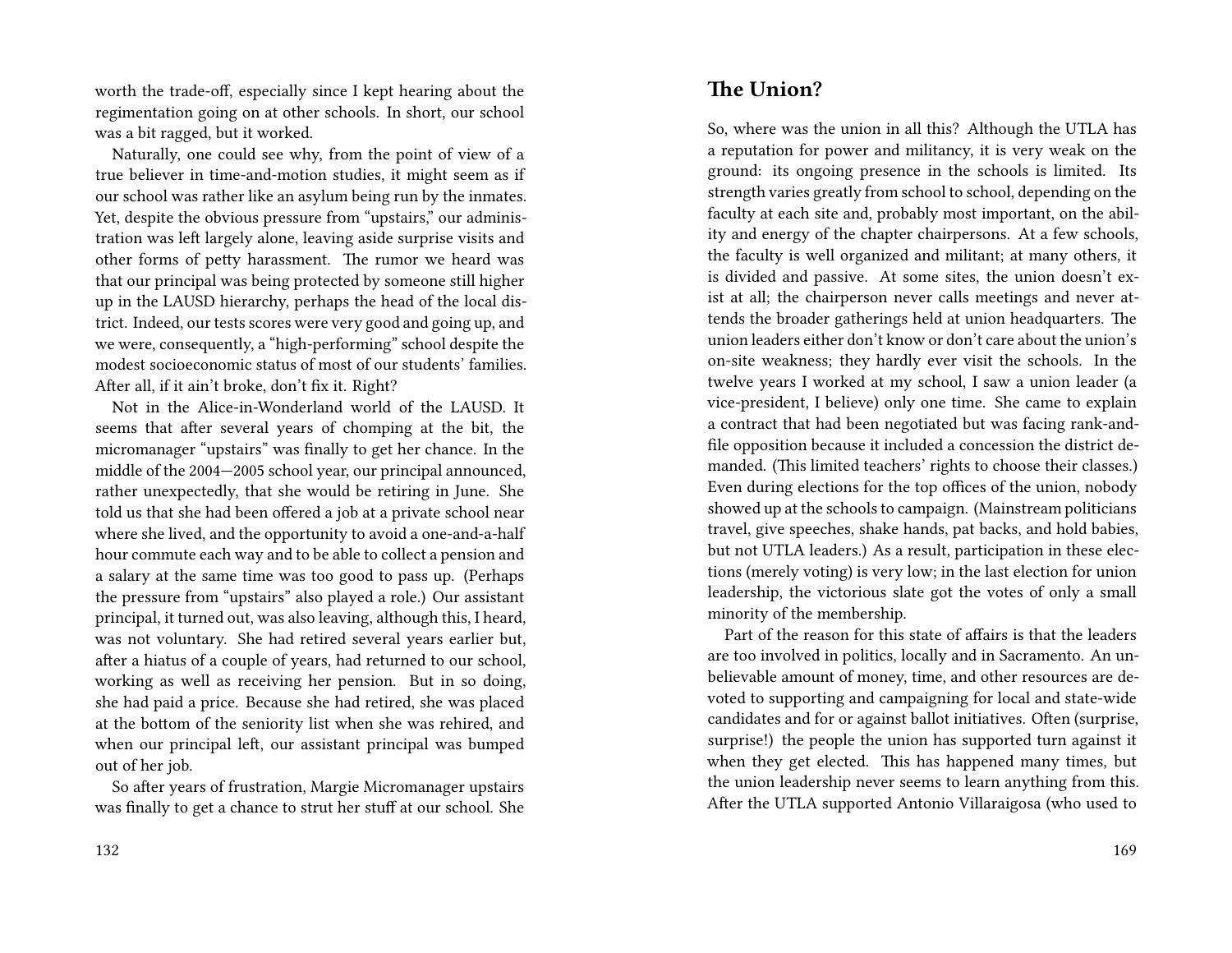and other activities were planned, but ultimately, after a few weeks, the movement fizzled out. Probably the main reason for this was that the faculty didn't respond with equivalent militancy. There were two union meetings to discuss the issues, but at the second one, a vote to have Mrs. X removed failed. Of those present (not a high percentage of the faculty, in fact), the majority voted to try to get her some help, whatever that meant. Several teachers felt sorry for her; others were scared, and/or cynical that anything could be done. I don't blame them for being frightened. As her treatment of Ms. C revealed, Mrs. X was not above acting dishonestly and vindictively. The UTLA chapter chairperson, as well as the on-site leadership, had invited Ms. C and me to attend the first of the two UTLA meetings. But despite this invitation, and despite the fact that Ms. C and I were both members in good standing of our respective unions, Mrs. X ordered the acting UTLA chairperson to bar us from the meeting. As a result, we were not able to explain in person what had happened to us. Fortunately, the former UTLA cochairperson did post a letter I had written to the parents, explaining why I had resigned, on the UTLA bulletin board in the staff lounge. Mrs. X felt obligated to reply to this. At a faculty meeting, she claimed that all she had done was to ask me to make minor changes in my program. So much for the LAUSD's ethics policies.

Some time after I had resigned, a friend, the other male kindergarten teacher, reported to me that a teacher at our school had recently attended a conference. There, our colleague met a man who taught where Mrs. X had worked as a teacher for one year. When the man found out that Mrs. X was the principal at our school, he said he felt sorry for us. The other teachers at his school didn't consider Mrs. X to be a good teacher, he related, but she went around telling everybody what to do. (Sounds like administrator material for the LAUSD.)

would show us mental cases who was boss. We would then see how a school should be run.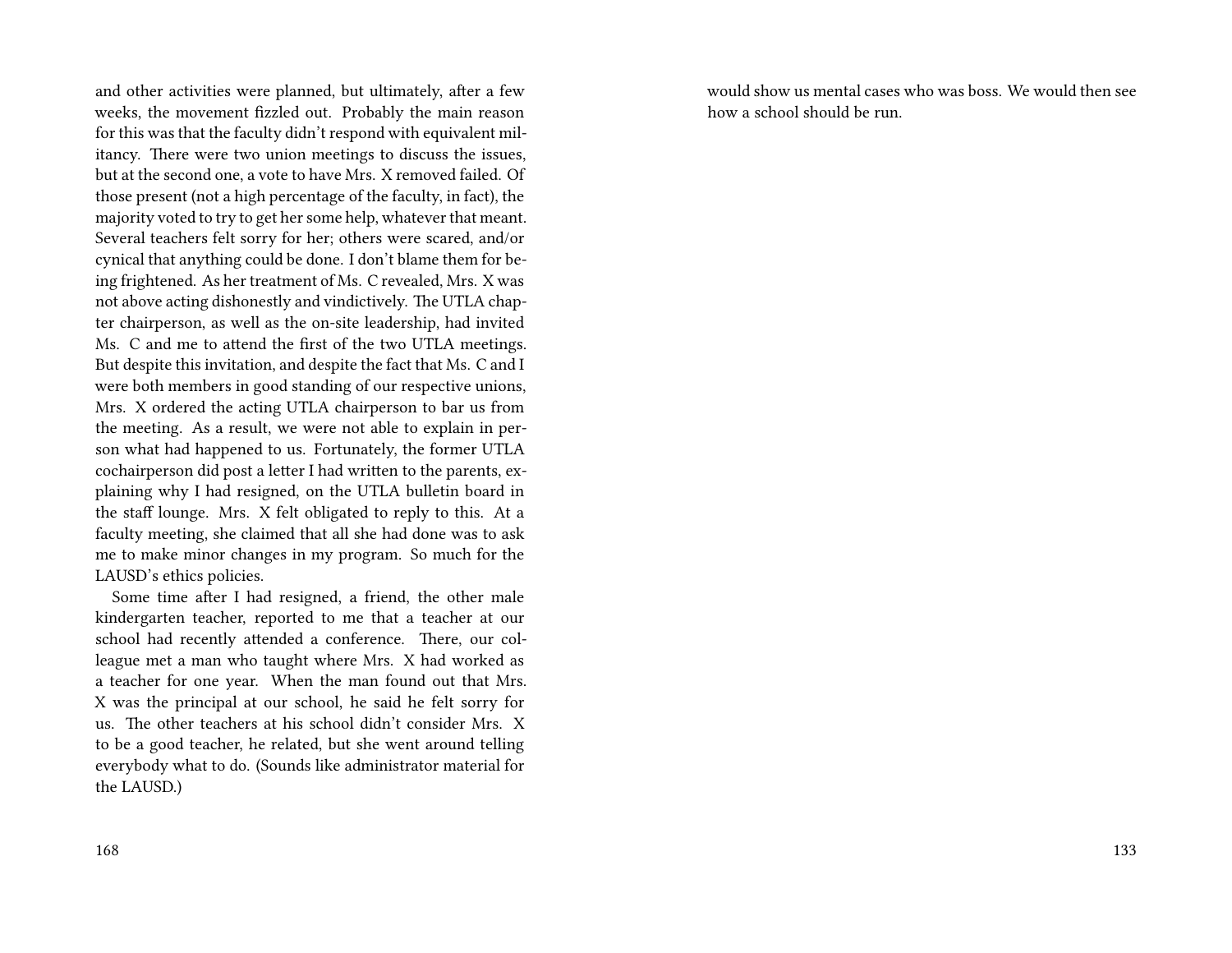## **PART III — THE BUREAUCRACY IN ACTION — A CASE STUDY**

Because our school was under School-Based Management (under which we teachers supposedly run things), our more experienced faculty members thought that we, through a hiring committee, would have the right to choose the new principal. But since somebody had forgotten to file a "waiver" of some sort, this was nixed. We were thrown a bone, however, and it was agreed that the hiring committee would be allowed to choose a principal from a slate of candidates selected by the forces "upstairs." (Do I sense a pattern here?) From what I heard from a member of the committee, the person the hiring committee chose seemed to be the best of the several candidates offered. At least she responded with the appropriate language about collaboration, cooperation, and teamwork, being more a player-coach than a manager, etc., which she must have picked up over her years in the LAUSD. (Perhaps she was prepped for the interview.)

At a faculty meeting at the end of the school year, our principal designee had the opportunity to address the teachers. She spoke well: She was happy to be here, flattered to be chosen to lead such a high-performing school that she had heard so much about. But it soon became apparent that, as in the LAUSD as a whole, there was a gap between word and deed.

To be blunt, collaboration was not her style. Our new principal (let's call her Mrs. X) arrived on campus in August of 2005,

and upset. When we had time to talk, she told me there had been a parent meeting in the library. The parents were furious and had charged the principal with forcing me out. Instead of admitting that she had prohibited me from using any materials to supplement Open Court, she asked the literacy coach to explain the program to them. The coach felt that she'd been put in the middle of the dispute; without quite saying so, she was apologizing to me. I said it was all right, but I repeated what I had told her in the past, that the coaches were being turned into administrators and this is the position she could expect to be put in. Of course, she could have refused Mrs. X's demand on the grounds that that wasn't her job, but that would have put her in jeopardy.

I later found out that the parents had demanded that Mrs. X summon me to the library to answer her charges, but she refused, saying that it was instructional time and I couldn't be asked to leave the room. (This is nonsense, since teachers are periodically pulled from their classrooms when they have meetings to discuss those of their students who are involved in, or being assessed for, special education.)

Many parents were angry—not only those of my students, but others as well. They were upset about what was happening to me, about the treatment of Ms. C, and about other issues. Some felt that Mrs. X was a racist, hostile to Latinos (even though she herself is half Mexican). Some parents told me that at one meeting she had provided for an Armenian translator but not a Spanish one, even though most of the participants were Spanish speaking. At another, she had announced that she wanted to get more white kids into the school (presumably to raise test scores). She also claimed that Latino children learn differently from white kids.

All these issues prompted a protest meeting in a nearby park over the weekend. The letter my students' parents had written was signed, reproduced, delivered to Mrs. X and, I presume, sent to various LAUSD functionaries. Several other meetings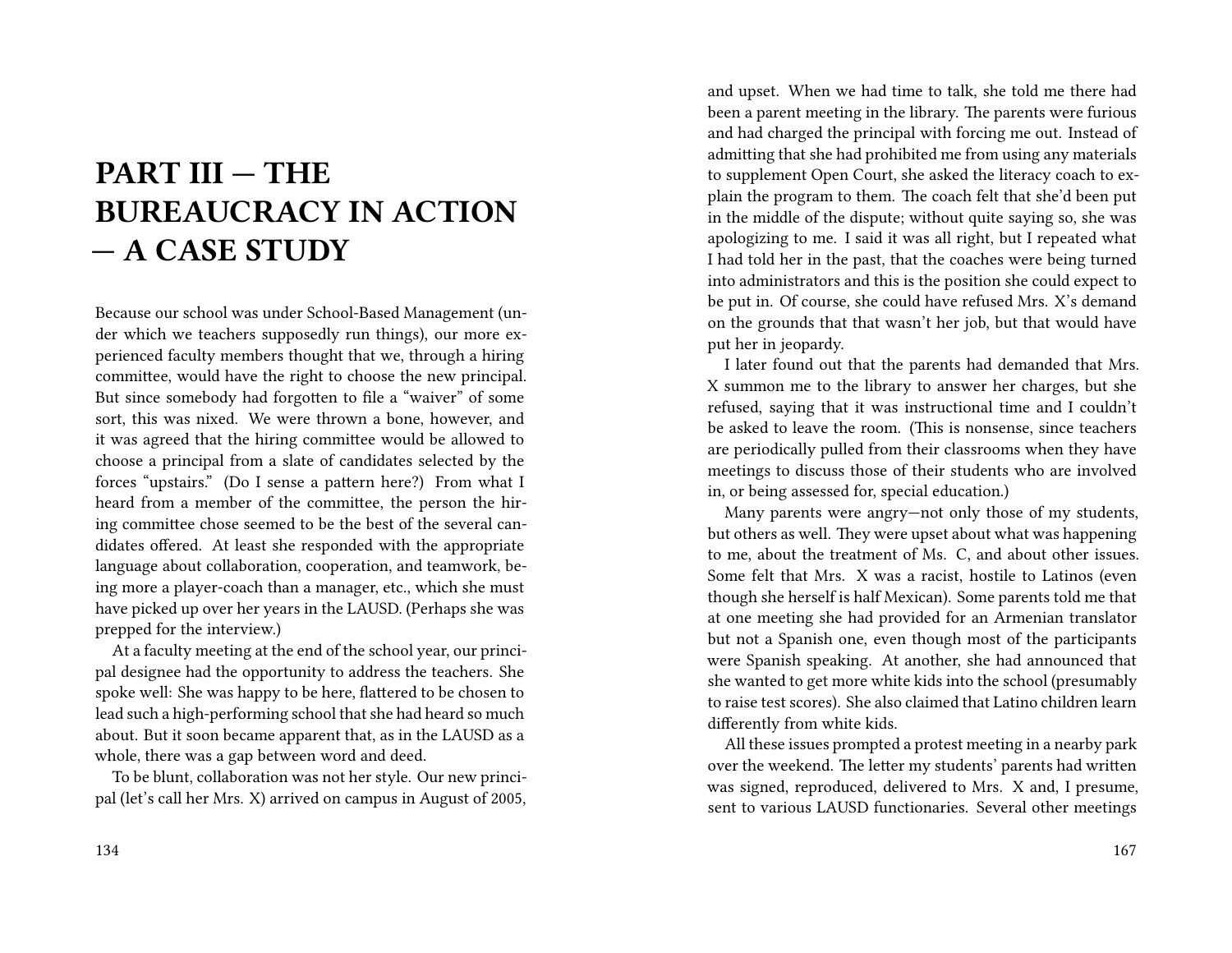when she gave me the papers, I filled them out, signed them, and put them in her box.

Meanwhile, the parents had gotten their letter written. It implied that I was being fired, so I explained that officially I was resigning, but that I felt I was being forced out. They agreed to change the wording, and once reaffirmed their support for me. By this time, the resignation papers had gotten to the assistant principal's desk. He tried to dissuade me from my course, told me that he thought I was a good educator and that he had enjoyed working with me the past year. I certainly wasn't convinced to change my mind, but I did agree to check the box on the form indicating that I would consider teaching adult education under the LAUSD auspices.

On the day I submitted my papers, Mrs. X spent one full hour in my classroom. During that period, I went through an entire Open Court lesson, following the script as best as I could, without missing, changing, or adding anything. The children responded fantastically. They sat still for the entire time (pretty good for five-year-olds); they answered the questions I put to them and carried out the other tasks I asked of them. They knew their letters, their sounds, and their sight words. They showed that they understood the reading selection and were able to analyze it. Despite what I thought was a stellar performance (any objective observer would have been impressed), Mrs. X was scribbling furiously, covering more than a few sheets of paper. I assumed she was trying to cover herself, to prove I wasn't really following the script, lest I change my mind about resigning or in case there was some controversy about it afterward.

On Friday, my last day at the school, I told the children I would be leaving. I tried to explain why, without going into too much detail and without badmouthing Mrs. X too much. I told them it wasn't their fault: they were doing a great job and I loved them. I don't think they fully understood what was happening. Later, the literacy coach came into the room, pale when most of the school's staff was still on summer break. During that time, she began to reveal her approach. A man, a teaching assistant who had worked at the school for many years and who was known for his hard work, dedication, and intelligence, approached the principal with a suggestion for handling a certain matter. She responded with something like, "Thank you very much, Mr…, but I'm the principal here and I'll be making all the decisions."

From the beginning of the school year proper, Mrs. X was determined to put her stamp on the school and its activities and to ignore the input of teachers and other staff members. Our previous administration had made it a point, after the first few days of classes each school year, to ask parents to leave the yard and the school corridors after they had dropped off their children. Mothers and fathers of school-age children, particularly parents of those in the lower grades, are very protective of their kids and often hover about them as they wait in line for the opening bell. Some of the parents even spoon-feed their kids at breakfast or hold the bottles of juice as the kids drink. But these children are quite capable of taking care of themselves, and in fact need to do so, without constant doting. Equally important, having parents in the yard can be a real problem: many will not discipline their kids when, in my opinion, they should—for example, when the children are running, swinging their backpacks at each other, and fighting—while the parents' presence inhibits others, such as teachers or aides, from intervening. For this reason, most teachers preferred the old policy of insisting that parents leave the school after they bring their children. But Mrs. X mandated that the parents were to have full access to the school's play areas and the corridors during this period and even while the teachers are escorting their students to their classrooms, although having a crowd of parents in the halls at this time is extremely disruptive. Several of us teachers tried to explain our thinking on this issue, but our input was ignored. Mrs. X said she wanted the school to be more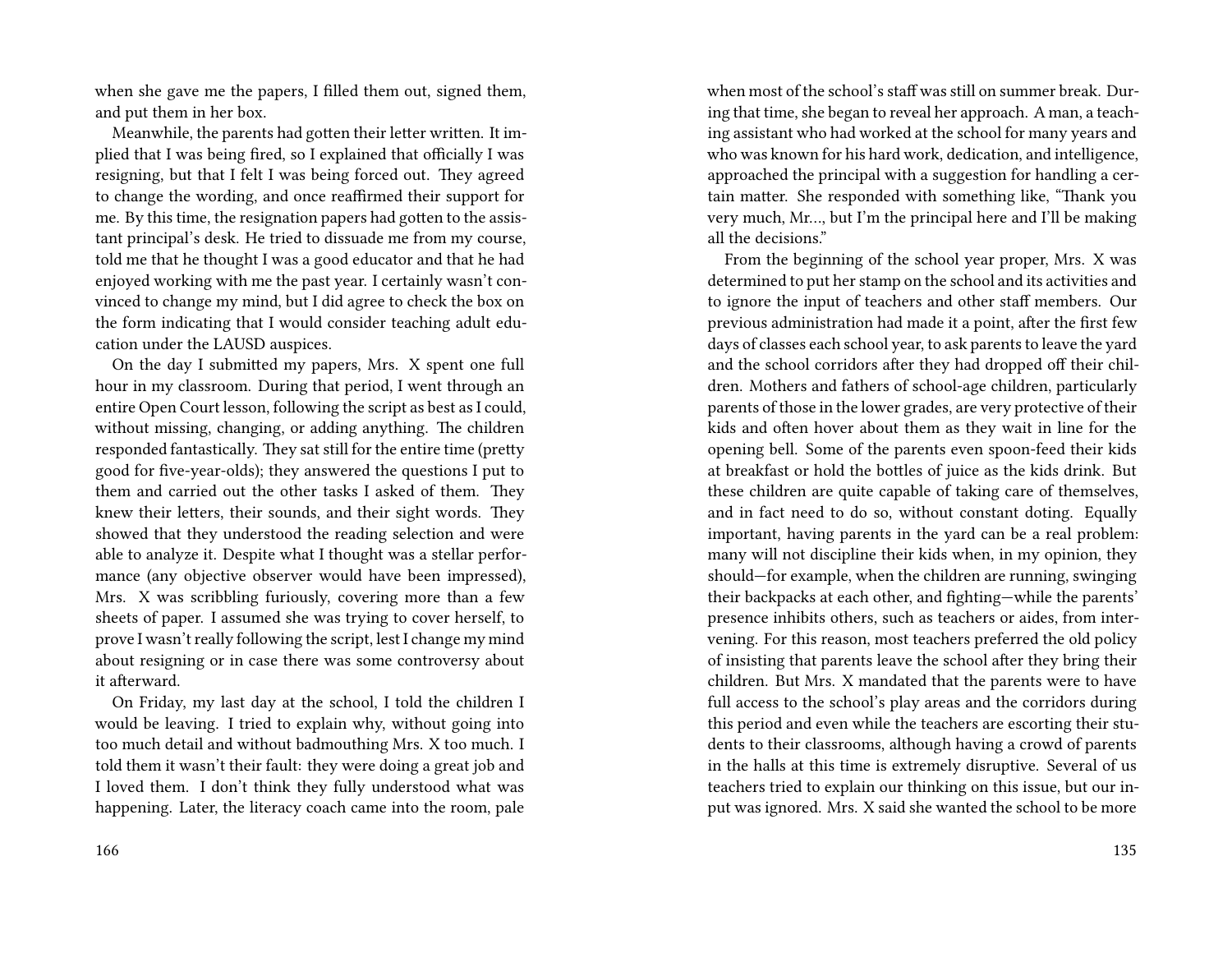welcoming to the parents than it had been, although, as far as I know, parents had never complained about an unfriendly atmosphere, and the school had always been supportive of their involvement in school activities.

Mrs. X's bureaucratic style was revealed when she addressed an issue concerning union representation at our school. Up until then, we had had two "co-chairpersons" of our UTLA chapter. One was a woman who went to meetings at the union headquarters, handled grievances at the school, gave union reports to the faculty, and chaired our not-too-frequent chapter meetings. The other, a man, knew the contract exceptionally well, had considerable experience (including a stint as a principal, I was told), and had various contacts throughout the district. In practice, the woman was the chapter chair and the man vicechair, but they were both officially co-chairpersons. This was a relic of the time when the school was on a year-round schedule and we needed an official chairperson on site when the other chairperson was off-track. Apparently, this situation disturbed our new principal's sense of propriety. She called the first chairperson into her office, showed her the contract, insisted that since our school was no longer on a year-round schedule, the union chapter could have only one chairperson, and demanded that the other chairperson be removed from his position. The directive was duly carried out without any discussion among, let alone a vote by or even a report to, the membership. This didn't sit well with the man who was so unceremoniously ousted, let alone, when we found out, some of us paranoid schizophrenics among the faculty. Of course, all Mrs. X had to do (if something needed to be done at all) was to call both chairpersons into her office, suggest that there was a problem, and urge them to take the issue back to the membership in order to come up with some kind of solution, for example, making one person the chairperson and the other an assistant chairperson or vicechairperson. But no, given the choice

great teacher I was. Some of those whose children I had not previously taught said they had heard this from other parents; "Everybody says so," they said, waving a hand toward the school yard. Many indicated that they had already noticed how much their kids had learned. They urged me to take the leave of absence, but said they all said they would stand behind me and wanted to know what they could do. One father suggested they write a protest letter and have everybody sign it, so a sheet was circulated and people wrote down their names and telephone numbers. One mother, who was fluent in both Spanish and English, volunteered to write the letter. The parents told me they supported me 100 percent and would back whatever I chose to do.

Upon further consideration, I decided that the best thing for me to do was to resign. I had gone over and over the same questions. With the trend throughout the entire district being toward ever-increasing regimentation, I felt that whatever I did to stay on the job, or wherever I went in the district, sooner or later, the demand of the bureaucrats—read the script and do nothing else—would catch up to me. If I filed a grievance, I would still have to follow the Open Court script without any deviation or supplementation, probably for the entire school year, and wouldn't even be able to notify the parents why I was not giving the kids the extra materials many expected and even demanded. I suspected, even were I to toe the line, that Mrs. X would still find fault with what I did and that, at best, I was likely to wind up with an unsatisfactory "stull." This would mean coming under even greater scrutiny the following year. More likely, Mrs. X would accuse me of disobeying her order and I would be dismissed, despite my best efforts. It seemed like a lost cause. Better to leave the district now, to resign voluntarily and to start looking for a job somewhere else, rather than to risk getting a poor evaluation or being fired outright. So I informed Mrs. X once again that I wished to resign, and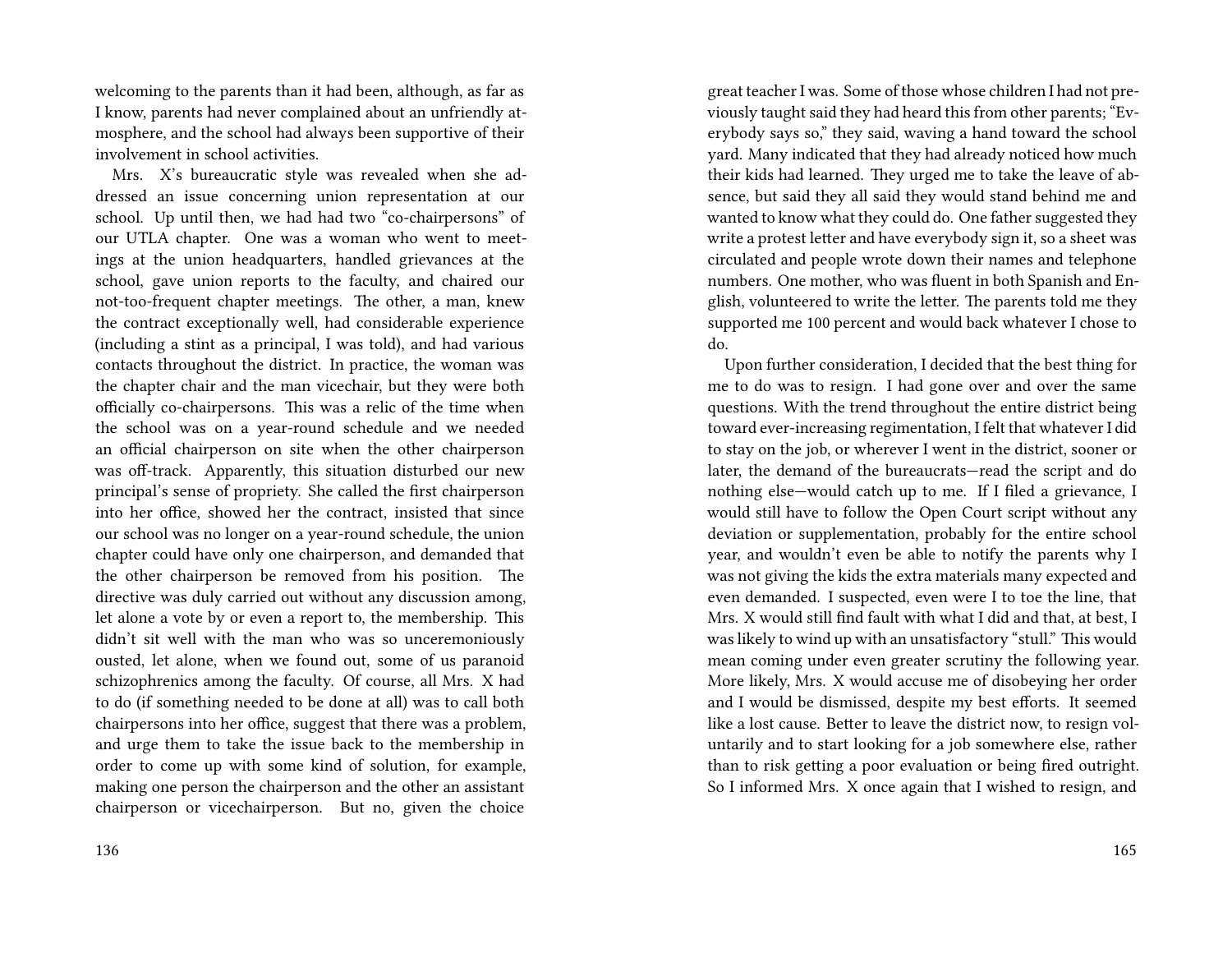reading a sentence in the manual and, upon entering another in the same grade, to hear the teacher reading the next sentence. It seemed, as I had surmised, that this regimentation was district policy. Moreover, any school that was located anywhere near where I live would be under the purview of the same bureaucrats who were in charge of ours. In fact, they probably already knew my name (from conversations with Mrs. X) and would call the principal at whatever school I might wind up at to warm him/her to keep an eye on me, that is, to make sure I "did" the program. So, transferring did not seem like a viable option. As a last resort, the UTLA chairperson suggested I apply for a leave of absence on the grounds of mental health, i.e., stress. Since this might give me time to think about what to do, I left a note, stating that I was considering this, in Mrs. X's mailbox, but various people I consulted urged against this course, saying that such a leave would not look good on my employment record.

The following Tuesday, the school celebrated its annual "Back to School" event, during which parents visit their children's classrooms after regular school hours, listen to the teacher explain certain policies, and speak with the teachers about their children's progress (although, at our last faculty meeting, Mrs. X had expressly prohibited us from doing this). My turnout, as it always had been, was excellent. But instead of giving my usual talk to the parents, I related to them what had been happening to me: Mrs. X's accusations of not doing Open Court; her forbidding me from using any supplemental materials; her criticism of everything I did, even when I did follow the Open Court script; my belief, based on my experience, that if I did as demanded, none of the children would learn to read. I was hurt and frustrated, and it showed. I told them I was thinking of resigning, but was considering taking a leave of absence.

The parents were very upset, and angry at Mrs. X. Many of those whose older children I had taught told the others what a

between a nice, collegial way of handling the situation and an officious one, Mrs. X deemed the latter preferable at this stage in her career. (She must have read Dale Carnegie's classic, HOW TO WIN FRIENDS AND INFLUENCE PEOPLE.)

I was personally introduced to Mrs. X's special touch when I noticed a message in the Spanish version of one of the school bulletins that are issued to the parents each month. The message, an excellent one in terms of its content, discussed how parents need to help, and in what ways they can help, their children with their homework. Unfortunately, the translation was poor; perhaps it had been done hurriedly. Since Mrs. X had complimented me on my Spanish after she had heard me speaking to some of my students' parents after school one day, I mentioned the problem with the translation to her. She didn't look happy. She asked me if she could count on me for regular translations, but I told her there were other people at the school who were far more qualified than I, and I named two university-educated native speakers, including the teaching assistant mentioned above. I did offer to revise the translation, and I spent a couple of hours doing so, but when I returned it to Mrs. X, she received it coldly.

Another aspect of Mrs. X's leadership conception was suggested by an incident that occurred a month or so later. In an attempt to improve our school's attendance (good, but a bit lower than it ought to be), Mrs. X had instituted monthly awards ceremonies during which children who had perfect attendance for the previous month, as well as students selected by the teachers for noteworthy academic achievement, academic improvement, or excellent behavior, receive certificates and special pencils. (Under our previous administration, we had had these assemblies only twice a year. This was fine with the teachers because these assemblies take up considerable time, which we'd prefer, believe it or not, to use for instruction.) As our new principal and assistant principal announced the winning students at one of these ceremonies, it became clear that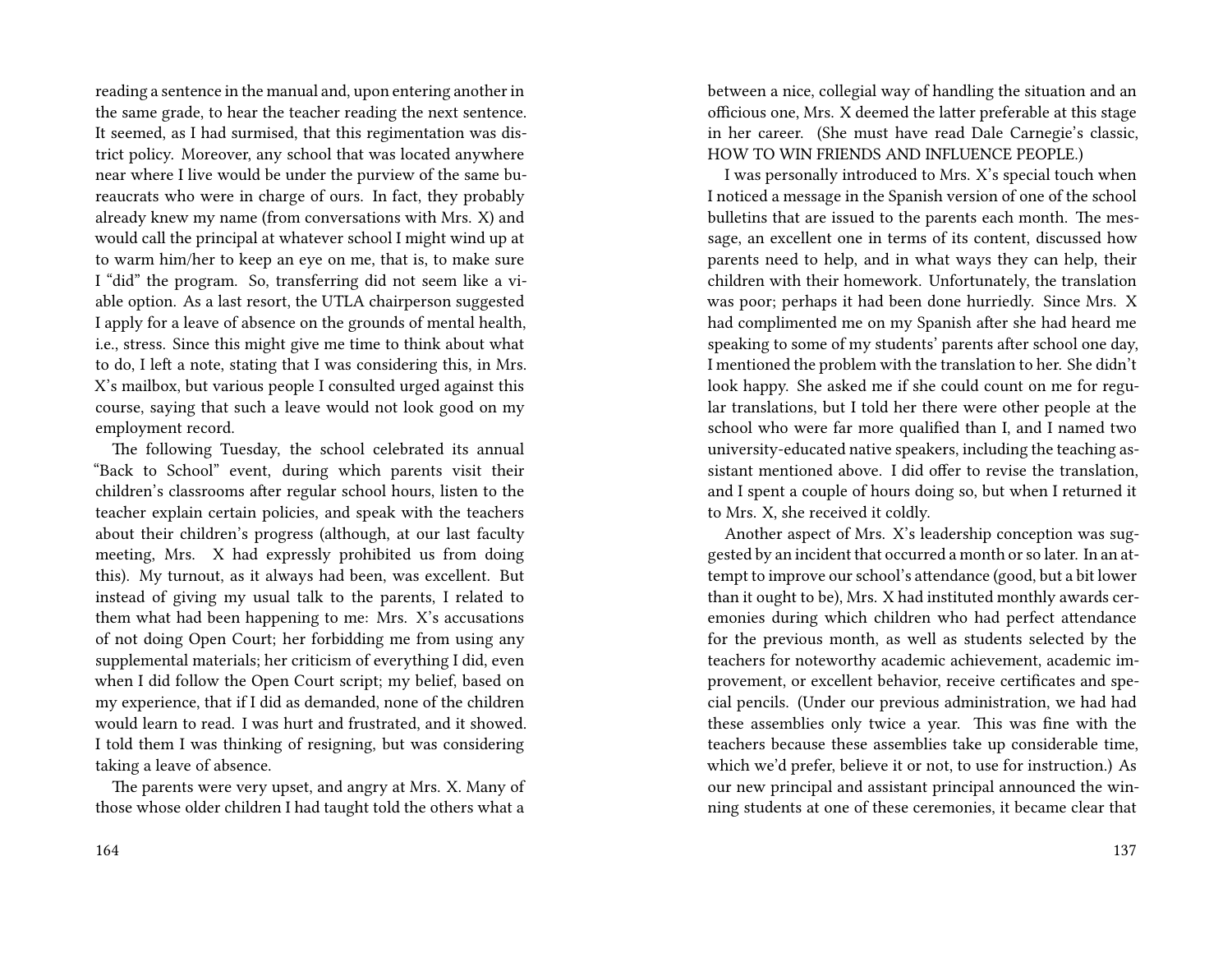they were having trouble pronouncing the children's names (50 percent of our students are Latino; 35 percent Armenian). They also erred, but in a different way, when reading the names of some of the Latino children. In Spanish-speaking countries, people often have two surnames. In such cases, the first of the two surnames is usually the person's father's last name, the second his/her mother's maiden name. When speaking formally, as in an introduction at a public event, one would use both last names, e.g., Pablo Sanchez Gonzalez. In informal situations, one might use just the first of the two surnames, as in Pablo Sanchez. However, when Mrs. X introduced several of my students, she announced the children's first names and the second of the two surnames (i.e., the children's mothers' maiden names). After the ceremony, I went to Mrs. X's office to inform her, as politely as I could, of her error. Her mistake might be taken as an insult by the Latino parents, and I was concerned that she make a good impression on them. As it turned out, the mistake was mine. She reacted very defensively. "Don't blame me," she said. "Blame … He made up the certificates" (from which she had read the names). I meekly suggested that the certificates had been done correctly, and I tried to explain the Latino custom about surnames, but the damage had been done. (When I went home, I looked for my copy of Dale Carnegie.)

Our new leader's dictatorial approach was revealed in virtually all areas of the school's functioning. Around Halloween, our school would traditionally have a Halloween parade. Those children and faculty members who cared to would dress up in costumes and walk around the school's largest play area, whereas those who didn't care to participate, as well as parents and others, would watch from the sidelines. Participation in the parade was strictly voluntary and the event a charming break from the school's routine. Under Mrs. X's leadership, however, participation became mandatory (although students whose families' religious convictions prohibited them from parin the program, she had never believed me, I also felt that if I followed the program exactly as she ordered, she would always find something to criticize: I called on two students to do a particular exercise, rather than three; I had the kids do an activity at their desks instead of on the carpet; I slightly altered the sequence of such and such a part of the lesson. I tried to fathom her intent. Was she trying to get rid of me? Or was she just trying to get me under her thumb? I couldn't tell, and I still don't know. What I did know was that I couldn't teach that way; it's not in me. So I told her, "Show me how to resign."

I could see her blanch. She tried, rather feebly, to convince me: "You should try the program. It really works." I told her I saw no point in discussing the question, then left her office relieved and sad at the same time. I had done it, and that was that.

Over the weekend I again spoke with the UTLA chairperson. She urged me to file a grievance. When I asked her how long it usually takes to get one resolved, she said it might take months, perhaps a full school year. She also reiterated what she had told me previously, that once a grievance is filed, the person filing it is not allowed to speak with anyone, including parents, about it. Doing so is grounds for disqualifying the grievance. To make things worse, she reminded me that refusal of a direct order (such as to read the Open Court teachers' manual word for word, and not to use supplemental materials) was grounds for immediate dismissal. The chairperson also suggested I look into a transfer. But I had no idea how to do this, nor how to find out which schools, if any, might have more-enlightened principals. She also informed me, as if in argument against her own suggestion, that she had been hearing stories about principals going into classrooms, looking at their watches, and saying to the teacher, "It is now 9:50 A.M; you should be doing such and such activity on page x of the teachers,' guide"; that principals wanted to walk out of one classroom, where the teacher was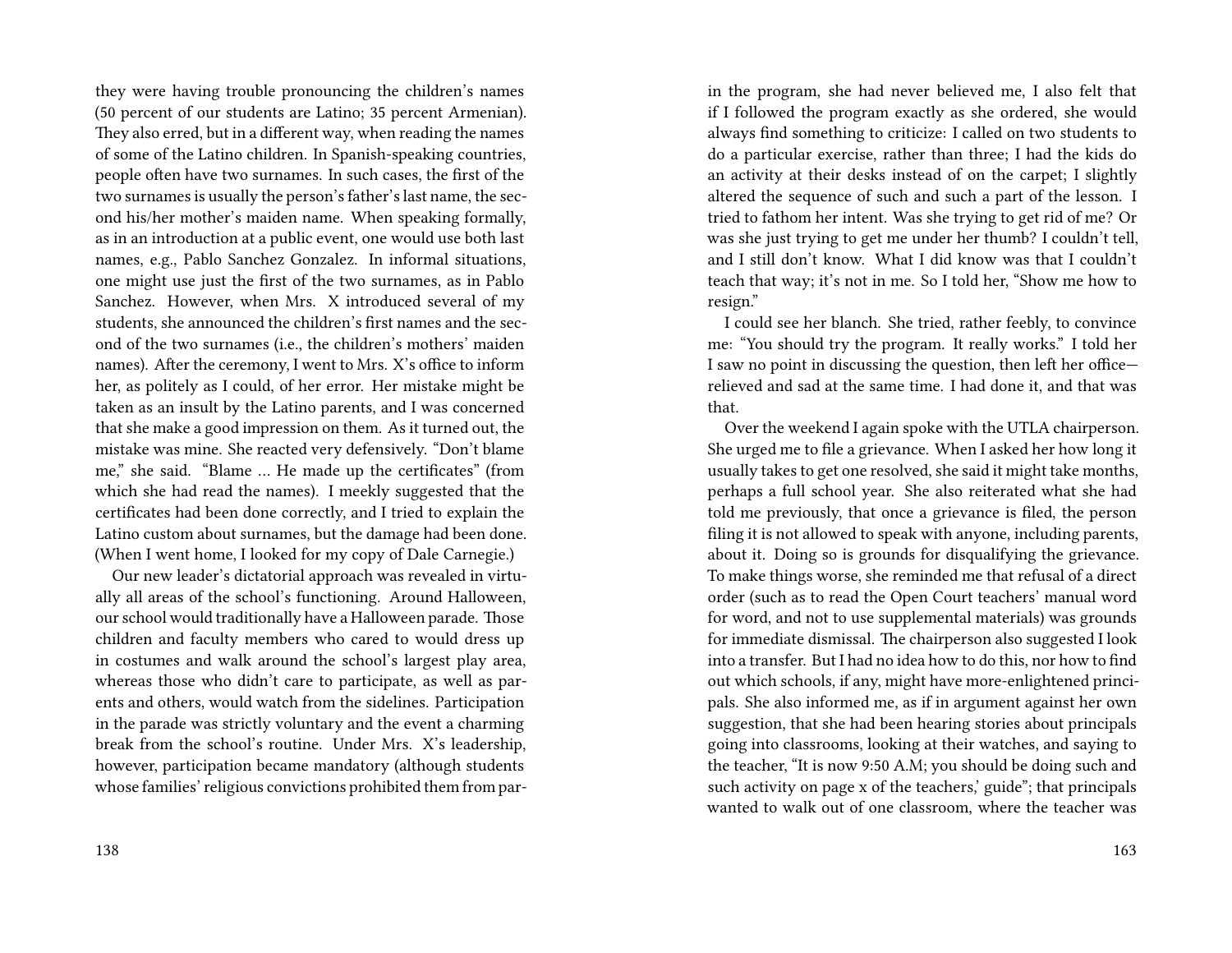get the hang of it, it's easier to read with them individually or in pairs.) Mrs. X then left the room.

The expected memo in my box demanded another conference. But because she was busy and wasn't on the campus the next day, this didn't take place for a couple of days. When our meeting did take place, it was, as Yogi Berra said, deja vu all over again. Well, not quite. In a subtle yet significant way, Mrs. X had changed her tune. Instead of accusing me of supplementing Open Court, she now charged me with "supplanting" it. (Had she spoken with someone upstairs about this?) She reiterated her conviction that the papers I had the children do did not work and, once again, prohibited me from using them, any of them. She was particularly offended by the rhyming-word worksheet (Oh my God, kindergarten kids coloring!), but she had copies of the other offending papers in a folder (probably my personal file) on her desk. (Ironically, the assistant principal had visited my room earlier in the week, conceivably at Mrs. X's instigation, and when I showed him the papers the children were doing and explained to him how they were integrated with Open Court, he said he thought they were perfectly reasonable.) Mrs. X also criticized me for reading the pre-decodable book while the children were at their desks; the Open Court manual directs that this be done with the kids sitting on the carpet. I tried to explain why I do it the way I do, but she wasn't interested. Once again, I asked for precise clarification: Was she ordering me to do everything in the teachers' manual as written, word for word, sentence by sentence, with no additions or omissions of any kind, or any change in sequence? Was she explicitly prohibiting me from using any supplemental materials whatsoever? Her answer to both questions was a firm, "Yes."

Like the previous time, I sensed that nothing would be gained by argument. Aside from the fact that, when I had tried, several times, to explain that I was "doing" Open Court and that all my materials reinforce the skills taught ticipating were exempt). And what had been a rather enjoyable occasion was turned into something closer to a chore.

The school's Christmas program was handled the same way. Previously, those classes who wished to perform (many, if not most, did) were encouraged to do so. The other classes would attend the program and celebrate the winter holidays in other ways. To my knowledge, no one— not parents, students or teachers—had ever objected to this policy. But under the new regime, participation was obligatory: all classes were required to do something, although classes were allowed to perform together—for example, as a grade— if they wished. These changes were simply mandated from above. There was no effort to convince anyone, to get anyone's suggestions, or to hear anybody's objections. Mrs. X didn't care to go through the motions, even to pretend that she was listening to what other people had to say. The new modus operandi was simply fiat.

Although our new principal's innovations may have been designed to increase parental involvement in the school, their effect was to alienate the faculty and other members of the staff. The result was a widening gap between appearance and underlying reality at the school. On the surface, things might have looked OK, but underneath they were not. The school's personnel was being regimented, ordered about, and disciplined, our suggestions and objections ignored. So much for collaboration and teamwork. One colleague described our new principal as "not teacher-friendly."

The change in atmosphere was eventually to be noticed by the more discerning parents. Every year, in the spring, our school holds an International Day celebration to recognize our school's ethnic and cultural diversity, which is considerable. Traditionally, the program consisted of two parts: a parade, in which those students who wished promenaded in the clothes of their or their parents' countries of origin and, after the parade, performances (usually dances) representing various countries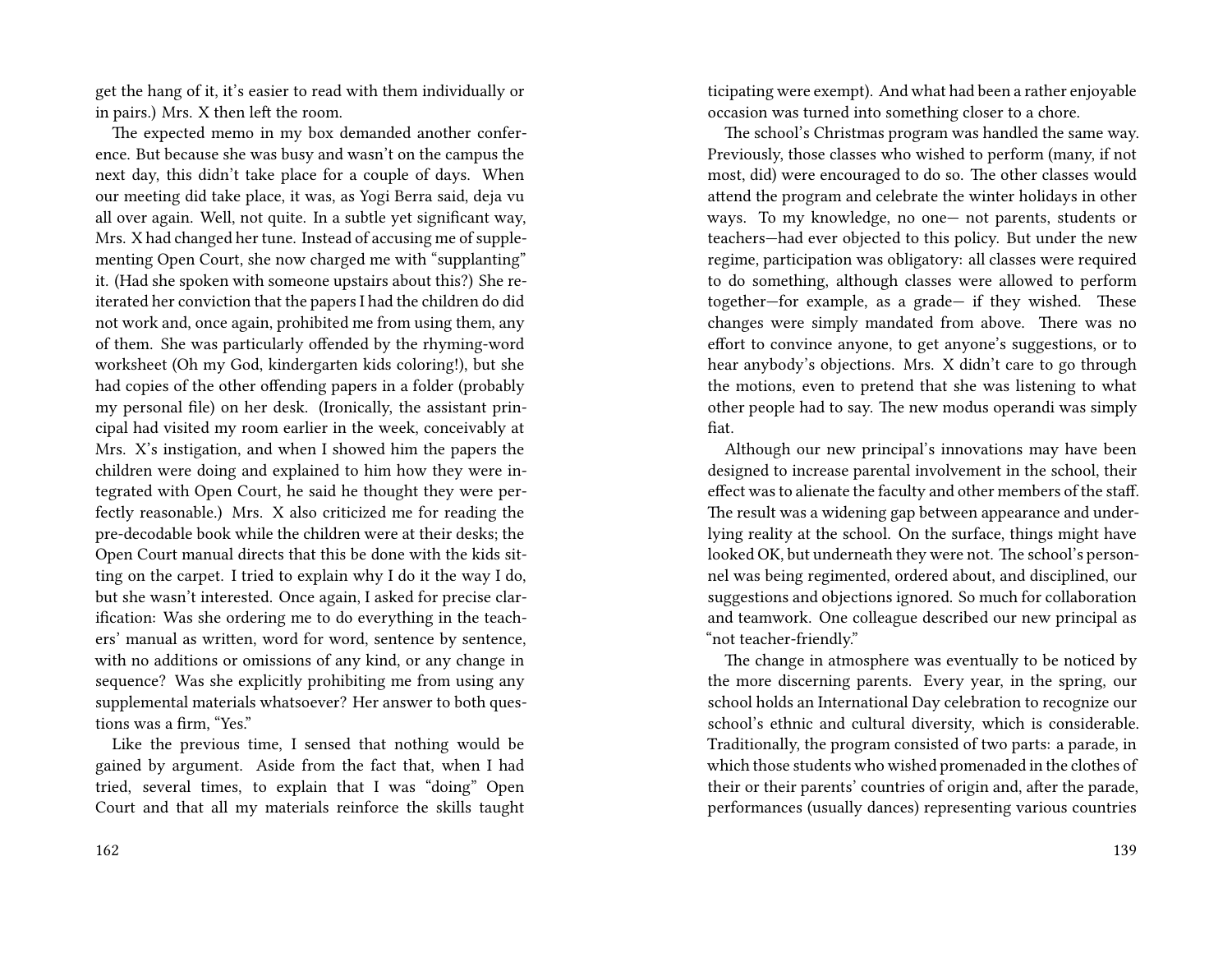around the world. Also traditionally, participation in this event was voluntary. Now, this is no longer the case: every child is to parade; every class must perform. The first International Day program under Mrs. X's leadership went reasonably well (although, for some reason, there was no dance or song representing Armenia). For some reason, however, the principal singled out one class and its teacher for particular criticism. This was a first grade class whose teacher, though not Latina, had lived in Mexico for six years as a child, and as a result, was fluent in Spanish and knowledgeable about Mexican history and culture. Given her fluency, and a credential to prove it, this teacher's students are generally Spanish-speaking or at least of Latino background. For International Day, the teacher had decided that her class would perform a traditional Mexican dance, which her students had practiced for a month. And it showed. The performance, with the children dressed in elaborate costumes, was excellent, probably the best in the entire program, and the parents observing the celebration, certainly the Latino parents, were thrilled. It was impressive to see little first grade children performing a rather elaborate dance in genuine traditional dress (which I assume the parents helped make). However, some time after the event, Mrs. X reprimanded the teacher for spending too much time rehearsing! What's the old saying, "You can't win for losing" (or is it "lose for winning")? When the parents of the children who had performed found out about the criticism, they were not pleased.

In addition to the changes we have discussed, Mrs. X began to make frequent visits to classrooms to observe teachers at work. Our previous administrators had made such excursions, but once they got to know you and could see how your students fared, such forays became less frequent—a couple of times a year, not counting formal evaluations. Moreover, after virtually all their visits, they made it a point to compliment teachers on what they had liked as well as to mention whatever criticisms they might have had. As a result, visits, while not exMrs. X) who, she claimed, knew the contract thoroughly. But the only thing this teacher could find was the clause on academic freedom. When I read it, what it seemed to indicate was that in terms of specific subject matter, teachers were allowed to express their personal opinions, as long as they were delivering the required instruction to their students. In other words, if a teacher were teaching his/her students about, say, the Civil War, he/she would be allowed to express his/her personal opinions about it. There was nothing, as far as I could see, about our right to adapt, modify, or supplement mandated, scripted programs.

Those few days were not pleasant, although I tried to do the best job I could with my students. I wasn't going to give them anything less than what I felt they deserved. In fact, three kids were reading independently—after only a few days of kindergarten! But as happy as I was about this, I lived in fear of another of Mrs. X's visits.

On Thursday, during the second week of school, Mrs. X came in, once again, for an observation. Pretty much the same thing happened as the previous time. It was about nine o'clock. I had finished with the formal Open Court lesson—the phonemicawareness exercises and reading and analyzing the story and was demonstrating the papers I wanted the children to do. These included a sheet on which the kids had to identify, match, and color pictures representing rhyming words. I then passed out copies of the second pre-decodable (because the kids had read the first one), had the children go to their desks, write their names on the books, and wait for me. We read the story together, and then, while each child practiced reading it alone, my student volunteer, my aide, and I went around the room, reading the story with the kids two by two. (At the beginning of the year, it's usually awkward doing this, because many of the children don't know what the front of the book is, can't turn the pages correctly, can't find what page they are supposed to be reading, etc., but I do it this way because, once they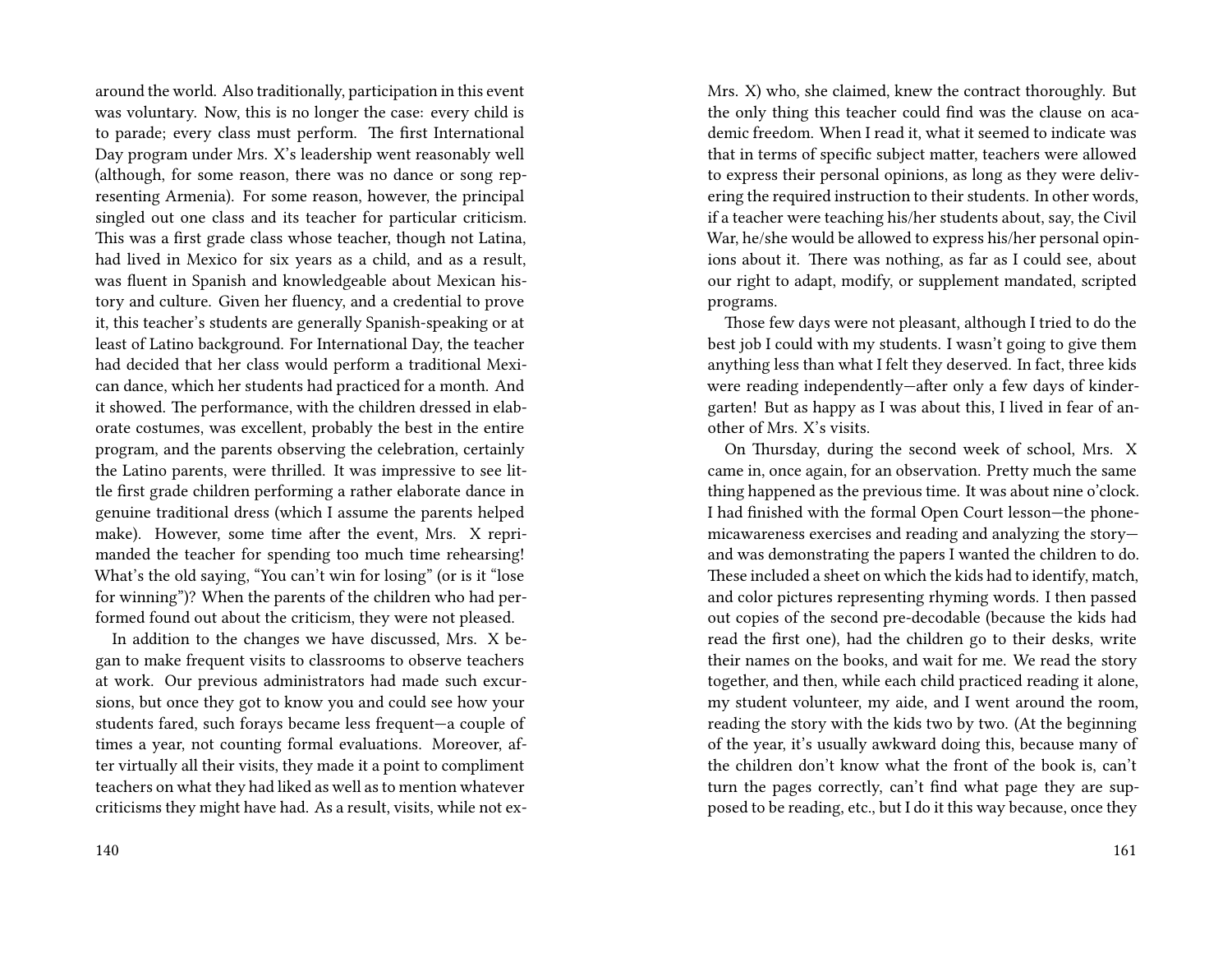someone so insecure and so defensive that nothing I could possibly say would persuade her. The fact that I was older and more experienced than she was, that I had, in particular, more experience teaching kindergarten than she did, meant nothing. In fact, it probably made things worse. I recognized that somebody who, throughout her first year at our school—her first year as a principal—had not been able to accept a single suggestion, let alone a criticism, from anybody on any issue, and who couldn't even pretend to do so, wasn't going to listen to a thing I had to say. So I told her that she might as well start writing me up, because I couldn't follow her directive. I could not and would not just read the Open Court teachers' manual to my students without using any supplemental materials and doing whatever else I could to ensure they learned as much as they were able.

Aside from worrying about my fate, I spent the next few days talking about what had happened to teachers I felt I could trust. I was particularly interested to learn whether they were adapting Open Court in their classrooms. To a person, they said, "Yes, you have to." Apparently, Mrs. X had not prohibited them from doing so (perhaps that was for the future); it seemed that I was being singled out for special treatment. I also spoke to our UTLA chapter chair on the telephone. She had not been at the school for several months, having fallen the previous year and injured her knee, which had required surgery and extensive physical therapy. Periodically during the previous year, I had asked her whether teachers had the contractual right to adapt the mandated programs, particularly Open Court, to suit our students' needs. She had assured me we had; it was in the contract, in the clause concerning academic freedom. Questioning this, I had asked her to get official clarification, either from the union or from the district itself, but given her other concerns (besides her injury, her mother had been ill and then passed away), she hadn't done so. When I spoke to her by phone, she suggested I talk to a teacher (also under attack from

actly welcomed, were certainly not feared. Our new principal's approach was, predictably, different. Not only were her visits much more frequent; we would now get memos in our mailboxes with a slew of criticisms, some highlighted with yellow marker, and usually a note requesting a conference in her office. There was rarely a compliment, and the criticisms, frankly, were not very useful.

I was the beneficiary of several such drop-ins, one of which I remember well. After observing me reading and discussing a story at some length with my students, Mrs. X left the room. The inevitable memo in my mailbox asked me to meet with her in her office. At the meeting, she accused me of not "doing" Open Court, because she had not seen the book I was reading with the kids mentioned anywhere in the Open Court teachers' guide. I explained to her that the book was one of the set that we had been given by our literacy coach to supplement the program. These books, organized into the specific units into which the Open Court program was divided, were to be read after the class had read and discussed the selections mandated by the teachers' manual. In fact, the book we were exploring—using all the strategies stressed in the program—was longer, meatier, and more sophisticated than the stories in the guide. I made no headway with Mrs. X; she didn't see the book I was reading listed anywhere in the teachers' manual, therefore I wasn't "doing" the program. She also expressed concern that she never saw me refer to the letter/sound cards in the front of the room and said she was worried that my students wouldn't know their letters and the sounds when they went to first grade. I assured her that whatever I might not do well with my students, they were all solid with the letters and the sounds (and the sight words) when they left my class. I urged her to speak to the first grade teachers to verify this if she wished. I also invited her to visit my class the next day to watch us do an entire Open Court lesson. She did. But I never heard from her, positively or negatively, about what she saw that day. I hoped I had mol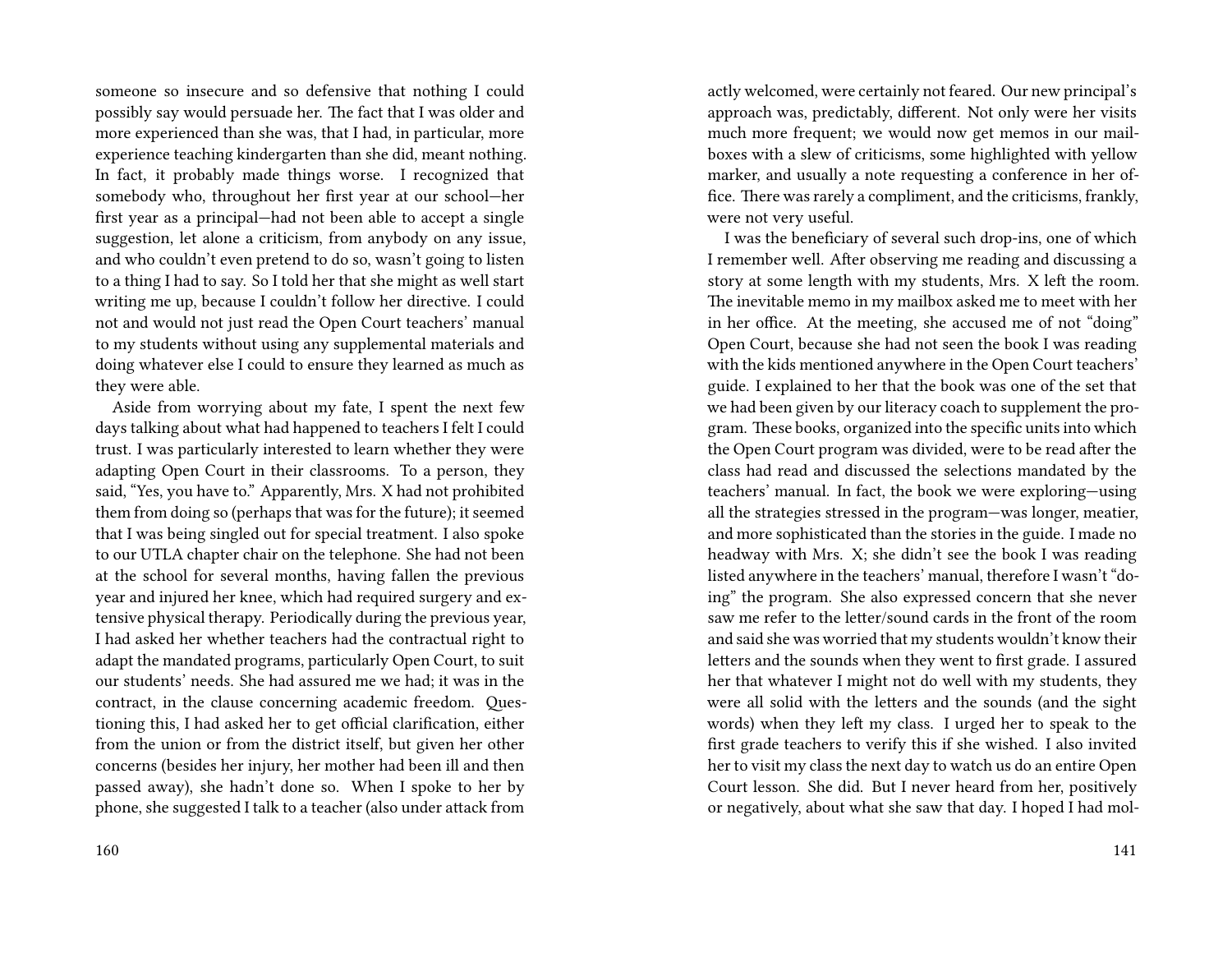lified her, but I definitely became much more paranoid. From that point on, I always made it a point to have some obvious Open Court worksheet on my desk for the children to do, even though everything I did was in fact integrated with the program. Interestingly enough, when she did visit my room, she never concerned herself with how the children were actually progressing in their reading and other skills; she was only interested in what I was having them do, that is, whether or not I was "doing" the required program.

During the course of the year, various rumors made the rounds of the school. Such and such a person had been reprimanded by the principal, threatened with suspension without pay for some infraction or other. A teacher who was being officially evaluated ("stulled"—named, I believe, after the person who invented the evaluation process) was under the gun; all sorts of big shots, in addition to the literacy coach and principal, were regularly in her classroom, observing her teach. A custodian had been "written up" for allegedly refusing a direct order of the principal. (Much admired for his positive attitude and hard work, he soon transferred to another school.) The plant manager, not known for the alacrity with which he handled his work, was also under fire. The Resource Specialist (a Special Education teacher who works periodically with students from regular classes) had been ordered to use only Open Court materials (of which there is very little) when teaching the children. Other people were being upbraided for going to the assistant principal (a much more amiable fellow) on some minor matter, rather than to her. Unfortunately, we were not able to get full and accurate information about these incidents because, under the district's enlightened policies, once an employee files a grievance against an administrator, she/he is not allowed to talk to anyone about it (nor is anyone else, not even the union chairperson who handled it).

It was unclear what the overall purpose was behind Mrs. X's innovations, except to prove—to the school's staff, the LAUSD

we teach differently." Finally, she ordered me to follow the Open Court teachers' guide word for word, sentence by sentence, without deviation, omission, or addition, and explicitly forbade me from using any supplemental materials.

Deep inside, I felt there was little to be gained by arguing with her. She had decided that I wasn't "doing" Open Court, and my protestations to the contrary had been, were, and would be, disbelieved and ignored. Instead of recognizing that what I was doing was making the program work for children for whom it wasn't designed, she saw me as perversely subverting district policy and doing my own thing. The fact that my students have received excellent tests scores over the years; that most of my students' parents think very highly of me; that each year, large numbers of my kids are younger siblings, relatives, friends, and neighbors of children I have taught previously; that every year, during enrollment of new kindergarten students, my class fills up first because so many parents request that their children be placed in my class; that the first grade teachers tell me they enjoy getting my former students because they can read—none of this mattered to Mrs. X. As she saw it, I wasn't "doing" Open Court, and that was enough.

It also became obvious to me that she didn't know anything about kindergarten. I knew that she had never taught it, but she was, apparently, not even familiar with the Open Court program for the grade, and had no idea about—and didn't care to learn—whether the program actually worked with the children we teach. But there was more to it than this. Mrs. X seemed to believe that the program was somehow magical, cabalistic, that if it were followed literally word by word, sentence by sentence, paragraph by paragraph, without any change, addition or omission, all the children would learn how to read. It was like an incantation: one word, even one syllable, altered—mispronounced, omitted, added—and the spell would be broken. I sensed, also, that I was dealing with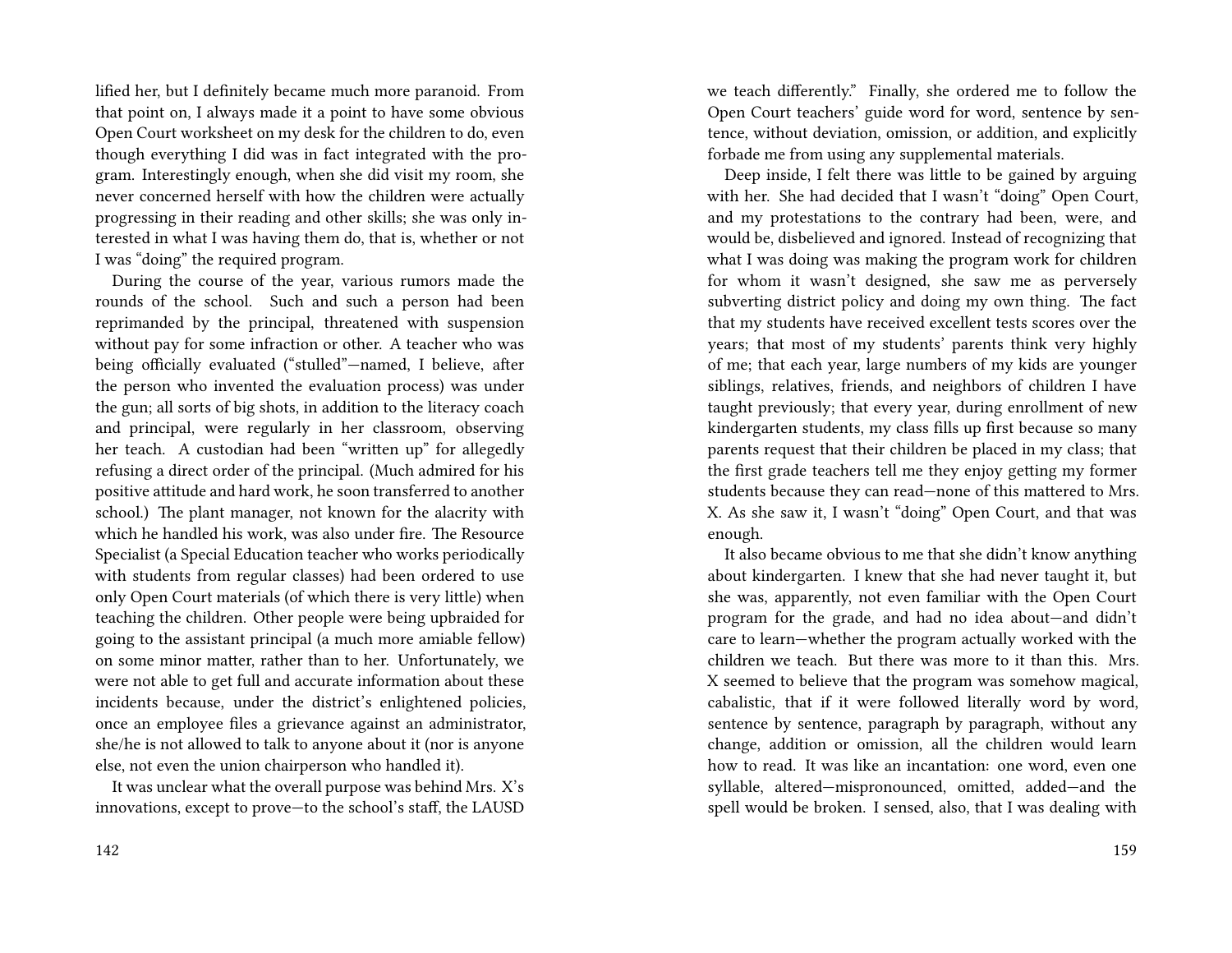board in the front of the room, handed the children the blank sheet, and told them to go to their desks, write their names on the paper, and wait for me, so we could do the exercise together. At that point, Mrs. X stormed out of the room.

During my recess, I checked my mailbox, and sure enough, there was a memo, complete with yellow marker. On it, Mrs. X accused me of not following my posted schedule (that is, not teaching language arts when I was supposed to), not "doing" Open Court, and not following the mandated pacing plan (telling me what lesson I should be on), and asked me to see her. At our conference, she repeated these accusations. I insisted that I was teaching language arts at the scheduled time, that I was "doing" Open court and was indeed following the pacing plan. She didn't respond to this. Instead, she mentioned the sheets that I had demonstrated to the children, admonishing me that they were not officially Open Court materials. I told her that I was under the impression that we were allowed to supplement the program, adding that virtually all the supplemental materials I use are integrated, in terms of content, concept, or skill, with the program. She demanded that I show her, in writing, where it says we were allowed to supplement the program. (I couldn't do so because it had never been put in writing.) She also accused me of having the kids do the writing exercise by themselves (horrors!), instead of under my direction as mandated by the teachers' guide. I informed her that she had left the room early and perhaps hadn't heard that I had told the children to write their names on the papers and to wait for me before starting the assignment so we could do the exercise together, which we did. She didn't reply to this either. She then reprimanded me for demonstrating the exercise while the kids were on the carpet instead of at their desks, and for not having the children trace the lines with their fingers in the air, as the guide mandates. After that, she criticized me for having the children trace, write, or color on reproduced worksheets. "We used to teach that way," she said, "and it didn't work. Now

she was indeed following what she had been taught. In the field of education, one never knows. To be fair, Mrs. X was new to the job. She had never been a principal before, only an assistant principal, and her teach-

ing experience was limited: 12 years, I was told, plus some years as a teaching assistant, all confined to the upper grades. (There was also a rumor making the rounds that she had failed the principal's test when she last took it.) Lastly, Mrs. X was undoubtedly under a lot of pressure from her superiors in the LAUSD bureaucracy to kick us into line after our previous, supposedly overly permissive, administration. But beyond her limited experience and questionable ability, there was a purely personal, even vindictive, aspect to Mrs. X's style. This was revealed in an incident involving a high school student who periodically volunteered on our campus.

higher-ups (and probably herself)—who was in charge. Apparently, the leadership training sessions (assuming there were any) of the administrators' classes she had taken hadn't clued her into the fact that strong leaders don't have to resort to such clumsy methods to demonstrate their authority. Or, perhaps

Our school had always welcomed the presence of such student volunteers. They are students from the local middle and high schools who, during their off-track times, offer their services to the local elementary schools and perhaps to other institutions, such as hospitals. I don't know if they are required to do this or are offered extra credit for doing so, but for whatever reason, these kids come and help out at our school, in the classroom and elsewhere. Though occasionally one or two don't take their responsibilities very seriously (missing days, for example, or not being diligent in doing what they are asked), most of them are hard working and a pleasure to have in the classroom. In many cases, after a bit of training, they are as good as adult teaching assistants. Quite a few of the volunteers I have had in my class have been former students of mine, kids I had when they were in kindergarten and whose memo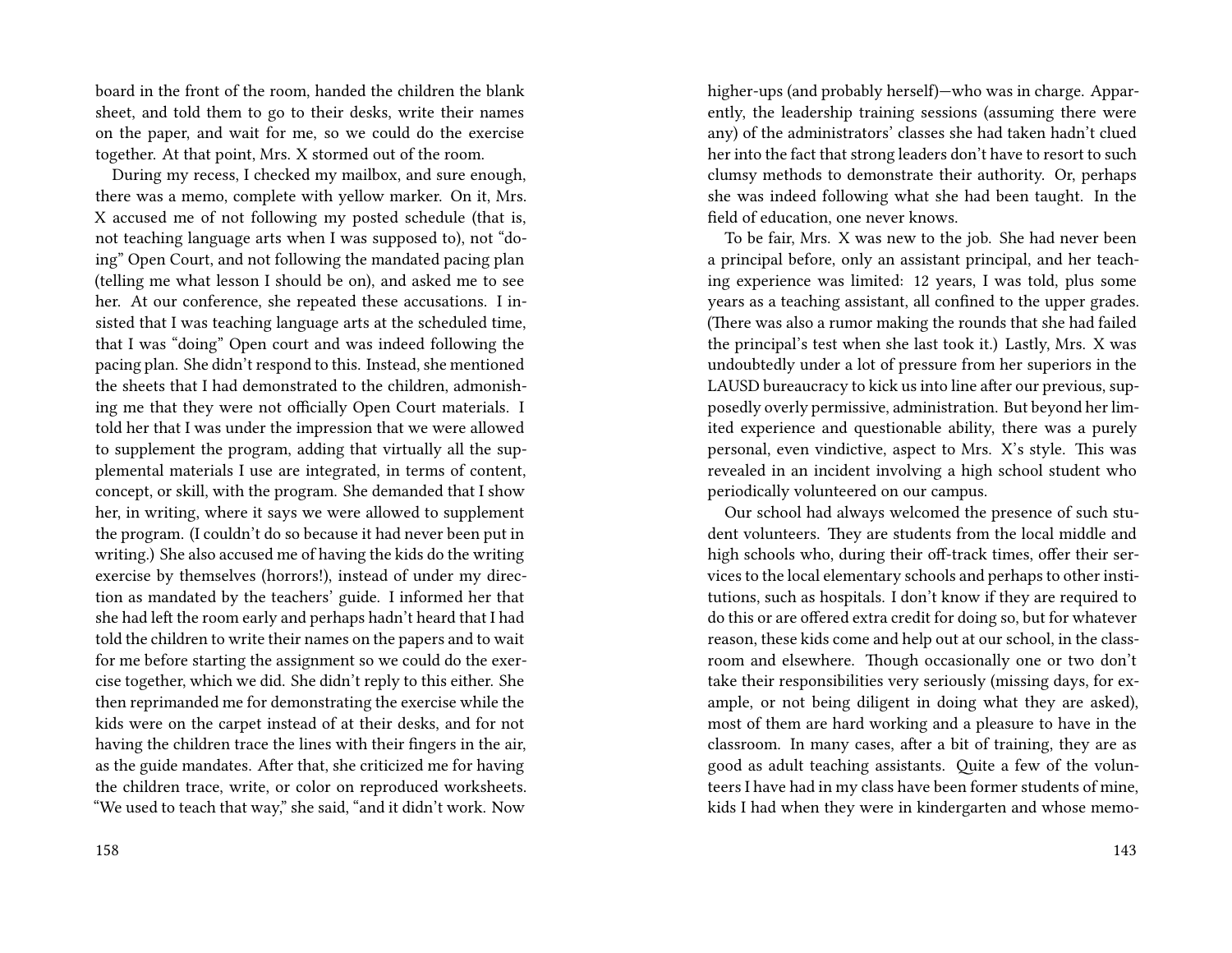ries were positive enough for them to want to come back and relive the experience.

One of these volunteers was a boy who had been in my very first kindergarten class. I remember him as being bright, but with a tendency to get distracted while working independently. As a result, he had trouble finishing his work. (Once, during a writing assignment, he had chewed an entire pencil— these are big kindergarten models—down to the tip, swallowing both wood and graphite core.) Despite his distractibility, and despite the fact that he was overly protected by his nervous, doting mother, by the end of the year, he was reading well (in Spanish — these were the years of the bilingual program) and knew his math. He later spent some time in special education classes (the official reasons for which I never discovered) but managed to survive them, and had turned into a mature, intelligent, and responsible young man. He liked the children and worked well with them, and they liked him back. (He initially told me he thought I was too "mean" to them—I think he meant "strict"—but later, after some weeks of trying to manage them, he conceded that it was necessary if they were to learn.)

Volunteers like this student became even more valuable to the primary grade teachers after our new administration cut way back on our budget for teaching assistants. These cuts left us without vital help during crucial blocks of instructional time, particularly those in which we taught language arts and mathematics. It also meant that there was insufficient adult supervision in the yards during recess and lunch periods. The situation had gotten so bad—and unsafe—that the principal, assistant principal, and even the office manager were often, but inconsistently, outside, watching to make sure there were no disasters. (Early in the school year, two kids had fallen off the play apparatus in the primary yard and had broken their arms.) But for much of the time, one or two teaching assistants were attempting to supervise a large number of playing (and occasionally fighting) children all by themselves.

(out of order, uppercase and lowercase), and I had started them in an old basal reader that is considerably more challenging than the pre-decodables. The parents were thrilled because their children were learning so much.

True, there were some behavior problems. Several kids were having trouble sitting still, standing in line, finishing their work, or not bothering other kids, but this behavior isn't that rare for this early in the school year, and I usually get the children well under control after a few weeks. I also had one boy who had been identified as requiring special help.

Though physically adept—strong and coordinated—he was extremely immature and delayed in his language development. He couldn't sit still for more than a minute, could hardly work without supervision, and tended to distract, and even hit, the other children. But, amidst large ups and downs, he did seem to be making progress, both academically and behavior-wise. Besides the behavior problems, some of the kids were way behind academically: they couldn't say the ABCs, didn't know any letters or numbers, didn't know the basic shapes and colors. But this, too, wasn't out of the ordinary, and given the way I run my class (if I'm allowed to), these children would get caught up. All in all, it looked like it would be a very good year.

My euphoria, however, was tempered by Mrs. X's interventions. She had come into my room at about 9:00 A.M. on the third day of school. We had completed the phonemicawareness exercises mandated by the Open Court teachers' guide and had just finished analyzing the first story in the unit, about a dog going to kindergarten. While the children were still on the carpet, I was showing them the various papers they were to do. These included one for tracing and reciting the ABCs, another for copying and reading the sight words, and a blank sheet of paper on which they were to practice the correct method, according to Open Court, of writing the letters. I then demonstrated this method several times on the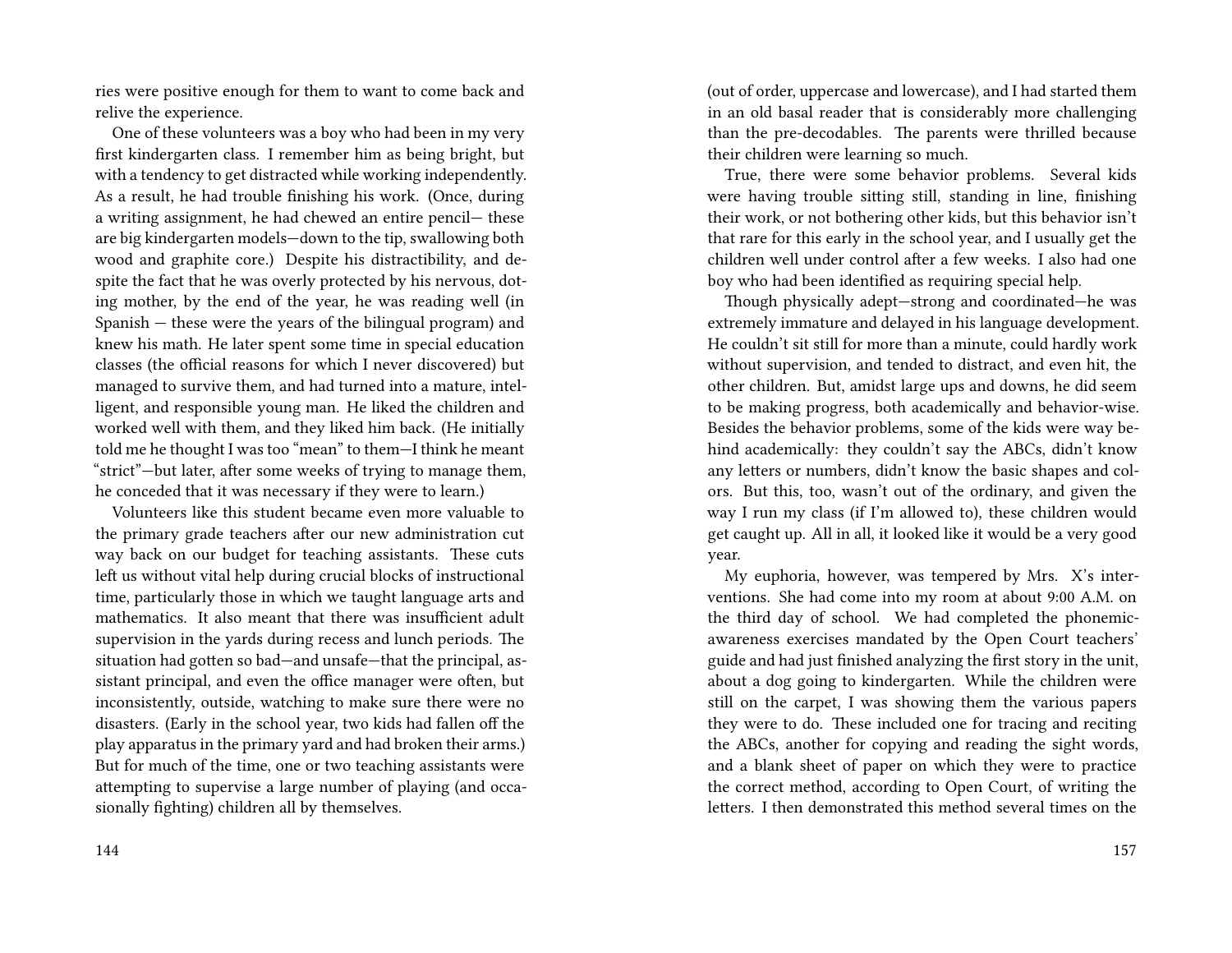When the children arrived at school the day after Labor Day, I jumped right into my academic program, most important (believe it or not), Open Court. Among other things, I wanted to give the kids a head-start in learning certain skills the program addresses. So, in addition to doing what the teachers' guide calls for, each day I read the first two or three pre-decodable books to the kids. I reviewed the sight words featured in these books (the, here, is, a, an, I, see) with flash cards and on the board. I explained rhyming words to the children and came up with examples as often as I could. I started to teach them the ABCs in the ways I had used effectively in the past, and to review the sounds of the letters. I read the first of the predecodables with the class, sent copies of the book home with the kids, and found time to read the book with each student over the course of the following few days. Also, each day after I had gone through the first two sections of the Open Court lesson, I had the children trace and recite the alphabet, copy and read back the sight words, identify and color the rhyming words. I also read additional stories, most in big book format, with them. In short, I was supplementing the program—modifying, adapting and adding to it to meet the specific needs of my students.

The children were doing very well. I was particularly impressed with how fast they were picking up the calendar; for example, not only identifying what day of the week it was, but also determining what day it had been the day before, what day it would be the next day, etc. The previous year it had taken quite a few weeks for the kids to figure this out, and this class was responding well after just a few days. I was also excited by how rapidly they were learning the sight words. After less than a week, they could all identify the word "the" out of context and could also, therefore, read the first of the predecodables. As a result, we were ready to move on to the second one, even though it didn't come up in the program until quite a few lessons later. Also indicating the kids' progress, six students had already known or had quickly learned the ABCs

Concerned about this situation, one aide who had worked at the school many years, several in my class, asked my volunteer (whom she had taught in kindergarten) to help her out in the yard during lunch. After clearing the request with me, the boy was out there dutifully trying to maintain control of the kids, despite the fact that they realized he wasn't a teacher, an aide, or even, really, an adult. Instead of thanking him for his efforts, Mrs. X reprimanded him. He was supposed to spend all his time in my classroom, she scolded, even though he told her that he had asked for and gotten my permission to be outside. Some time later, when he arrived at school one morning (remember, he wasn't being paid for this), our kind leader upbraided him for not saying "Good morning" to her and, as if in exchange for his many hours of dedicated service, told him he would no longer be welcome on campus; in other words, she banned him from the site.

The net result of Mrs. X's methods was an increasingly poisonous atmosphere at our school. The morale of many teachers and other staff members was poor and sinking further. Things people once did out of a sense of concern for the school, such as picking up trash or trying to prevent kids from running in the halls, were no longer being done. There was less comradeship among the faculty, and a palpable aura of intimidation pervaded the school. People didn't know whom they could talk to and whom to trust. Some of the parents saw what was going on. The atmosphere had changed, they said: the school was no longer a happy place and the faculty appeared to be divided.

Toward the end of the school year, Mrs. X was to pay a price (admittedly small) for her leadership style. She wanted to change the school's bell schedule, delaying the starting bell in the morning and all other bells by nine minutes, so that the first bell would ring at 8:00 A.M. rather than at 7:51 A.M. Her reasoning was that starting later would cut down on the number of "tardies," kids arriving late to school. This issue, unlike many others, was referred to a faculty meeting for a discussion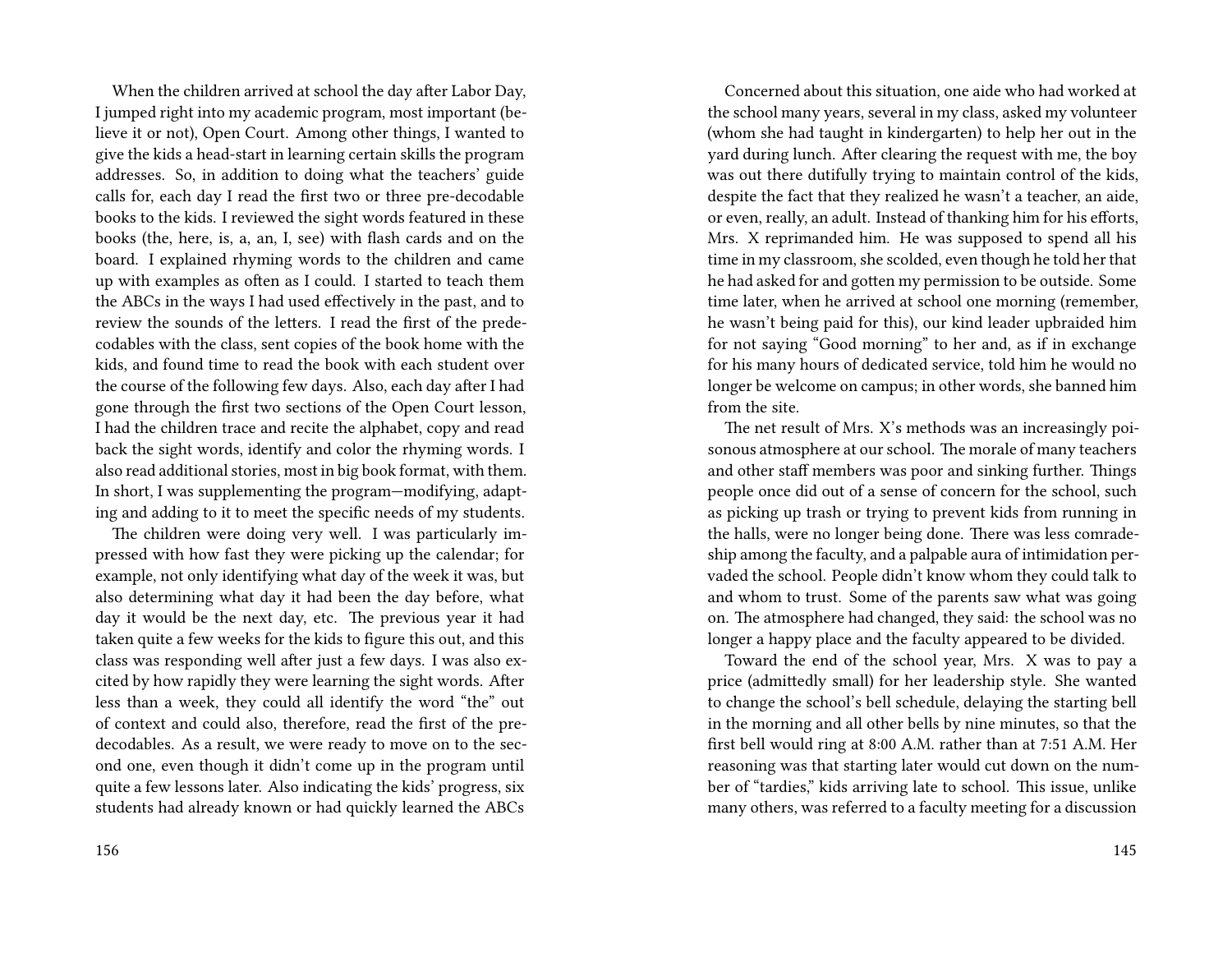and a vote. Several teachers, including myself, suggested that changing the bell would have little impact on tardies because, judging from our personal experience, people who generally run late will almost always run late, no matter what time they are supposed to be someplace. In other words, students who are late at 7:51 A.M. will probably be late at 8:00 A.M. The issue wasn't intrinsically important to us; in fact, had Mrs. X not been so brusque and quick to shoot down other people's input, we probably would have acceded to her request. But since she had been so rude, the teachers, almost instinctively, decided to push back, and her proposal was voted down.

The faculty was to flex its muscles on another issue at about the same time. In the LAUSD, teachers in each elementary school are allowed, within certain limits, to select their class assignments for the coming year. This was something won by the UTLA (in exchange for a wage cut, I believe) before I began working for the district. Although the bureaucrats had nibbled away at the gain, they hadn't been able to get rid of it. As a result, toward the end of a given school year, the administration of each school posts a list, based on the school's projected enrollment, of the classes it expects to have for the following school year. The list is called the matrix. At our school the teachers have a run-through at a UTLA meeting, during which, in order of seniority, they indicate on the matrix the class they want for the next year. (A few teachers, because of particular credentials they may have, are obligated to take certain classes, but most teachers may choose any class.) This dry run is held to avoid having teachers squabble in front of the administration. The process is then repeated, this time officially, at a regular faculty meeting some time later. Although this procedure had worked well in the past and was satisfactory both to teachers and to the previous administration, our new principal insisted it now be done differently. She had no control over the run-through, since that was strictly a union matter. But instead of allowing the official selection process

help. This suggestion, too, was dismissed. The problem, Mrs. X contended, was the plant manager, and she was working on this, insinuating that she was trying to get rid of him. This response, like the others, typifies Mrs. X's approach to leadership. Instead of welcoming the teacher's suggestion, coming as it did from a real concern for the school, and asking for additional input about how to deal with the problem, she simply rejected it out of hand, laid the blame entirely on one individual who wasn't even there to defend himself—and broadcast her intention of getting the man fired, or at least transferred.

As if by design, our afternoon meeting was devoted to the annual presentation and discussion of the district's "mission statement" and ethics policies. This is where we get the largest dose (including inspirational videos) of the verbiage—de rigueur in the LAUSD—about how we are to treat each other, the students, and their families: about collegiality, cooperation, creativity, sensitivity, service to the community, and the other fine principles that the district tramples underfoot every day of the year. So devoted is Mrs. X to these ideals that she deemed it necessary to read these statements and policy memoranda word for word, stopping to expatiate upon those issues she considered deserving of special emphasis. She spent a great deal of time talking about humiliation: that we, as educators, should not humiliate the children when we reprimand them and that we shouldn't humiliate each other. She also ventured a personal complaint: she herself had felt humiliated by the way other staff members had spoken to her at meetings, and she insisted that if we had criticisms to make of her, we should do this in private. This, remember, came after a meeting (indeed, after an entire school year) in which she had so unceremoniously (rudely and publicly ) rejected any and all suggestions raised by staff members about how the school should be run and had personally humiliated several teachers and other members of the staff. This is the LAUSD in a nutshell.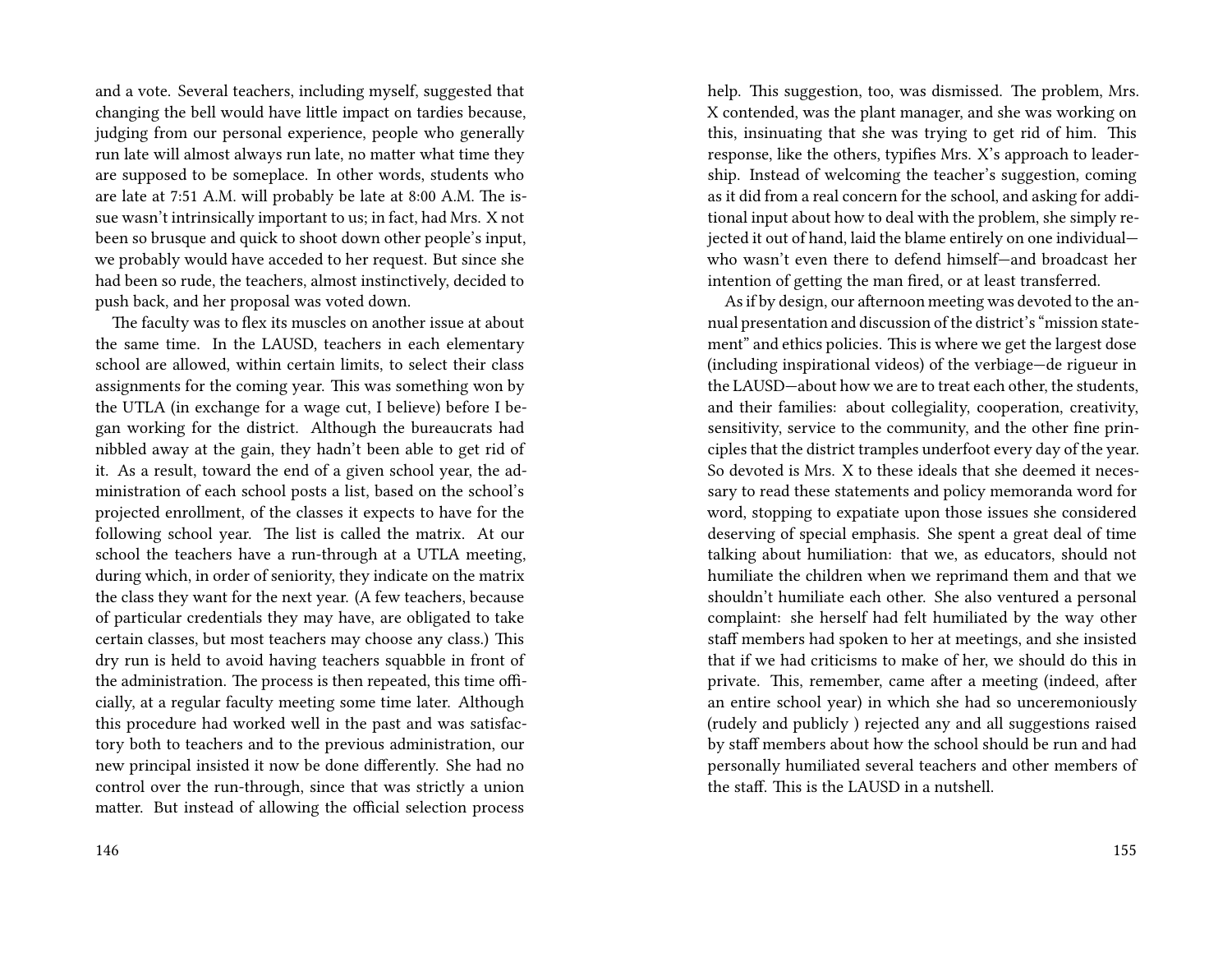by her, and I sensed that I was already in hot water. However, other staff members hadn't reached the same degree of enlightenment (or cynicism) as I had, and they ventured their opinions.

One colleague suggested that, instead of discussing these questions just twice a year, we address them periodically at our monthly faculty meetings to see how we're progressing. I actually thought this idea might be welcomed, since it seemed to take the question seriously, but Mrs. X rejected the suggestion on the grounds that there wasn't enough time at the meetings. Another teacher, the former UTLA vice-chairperson, raised the point that, in his experience, there was a direct correlation between a school's academic achievement and the number of teaching assistants on its staff, implying that the administration's drastic cutback of teaching assistants (TAs) would hurt the school. In reply, Mrs. X charged that when she enters classrooms, she often sees TAs checking students' homework instead of working directly with the children. In other words, she scolded us for not knowing how to use our TAs correctly. (I confess that I have my TA—when I have one—go through the kids' folders, take out the homework done the night before, check to see whether it has been done properly, or done at all, and put the new homework in the folders. This is the only clerical task I have ever asked my TAs to do, and I still don't know what the matter with it is, if it enables me to spend more time working with the children or to relax a bit during my breaks and lunch periods, instead of having to go through the children's folders at those times.)

Another faculty member, who often went out of her way to pick up trash around the school, raised her concern that the school wasn't as clean as it might be. Among the reasons for this, she felt, was that many students were littering—dropping their napkins or other papers and not picking them up. She thought that if the principal made a firm declaration at the beginning of the year that this would not be tolerated, it would

to take place as it had, she demanded that the teachers, after school hours on a designated day, enter her office one at a time to choose their classes. Most teachers were bothered by this, since it seemed to serve no purpose except to remind us who was the boss. Consequently, the teachers decided to meet on the assigned day in the school library (where faculty meetings are usually held) and to post the matrix there. After each teacher was summoned to Mrs. X's office and wrote his/her initials on the appropriate line on the official matrix, he/she returned to the library and repeated the process on the unofficial matrix there, thus rendering Mrs. X's procedure a formality. It was a small thing, no doubt, but it showed that a majority of teachers were not enthusiastic about the new principal's style.

It was during this process that the faculty had a chance to learn what was really going on with the teacher who, we had heard, had had a bad evaluation earlier in the year. When, during the run-through of signing the matrix, it was her turn to select a class for the next year, she announced that she wouldn't be coming back; she had received an unsatisfactory "stull," she said. (These are very rare in the LAUSD.) She couldn't get through this announcement without falling apart. Amid tears and sobs, she gasped that for 15 years she had been told that she was a good teacher; now she was being informed that she was unfit to educate children. Not only had she gotten a bad "stull," the union chairperson told me later, but the principal had refused to let her transfer to another school ("Why should we inflict our 'garbage' on somebody else?" she was reported to have said), thus possibly forcing her out of her job. The teacher in question certainly could have used some help. Her English wasn't perfect (she had not been born in the United States), her management skills were not the best, and she was generally disorganized and accident prone. But she was a sweet and caring person and didn't deserve to be treated as shabbily as this. She could have been urged, for example, to take an English class and a classroom management workshop to improve her skills.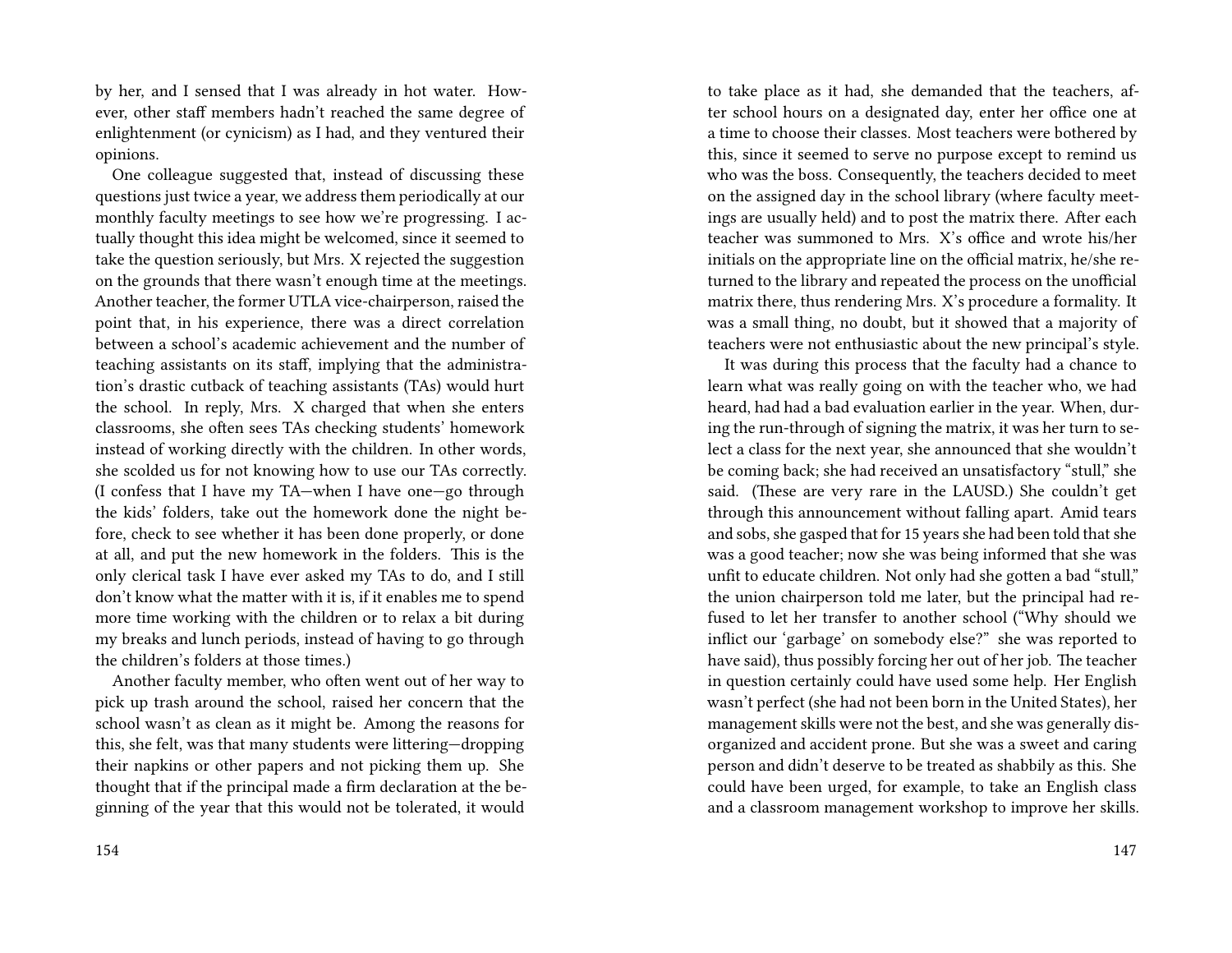But no, our new principal, secure in her prowess as an administrator and educational leader, was determined to make the teacher eat crow and to run her out of the school system. Fortunately, the teacher was convinced to file a grievance and to try to stick it out. So, by the time the official matrix-signing process took place, she duly went in and signed up for a class. She would have one more year to prove herself.

I should mention that Mrs. X did have a positive vision for the school, one facet of which was to improve the overall look of the campus. Consequently, trees were purchased, then planted around the perimeter of the school one Saturday by volunteers from among the school's staff, parents, and students. Several bungalows, once utilized but now no longer needed, were removed, and arrangements were made to have the school painted. Another aspect of the principal's vision was to increase parent involvement in the school's activities. Hence the monthly award ceremonies and the mandatory Halloween, Christmas, and International Day activities. Mrs. X also instituted a "Family Math Night," during which parents and students visited classrooms one evening to observe, and participate in, various math activities. (Teachers' participation in this was voluntary, probably because it was held after hours.) And an ESL (English as a Second Language) class for parents, which had been held periodically in the past, was started up again. Some of the motivation for this vision was our school's declining enrollment. Not only were families leaving the area, some of those remaining were enrolling their children in a school in a more upscale neighborhood nearby. Aggravating the situation still further was the fact that a group of (presumably) middle-class parents in our school's area had organized a charter school. (Such schools are freer to utilize more innovative instructional methods than district schools.) The charter school had not yet found a site in our neighborhood but was already functioning at a temporary location not too far away. This charter school, so Mrs. X told

2006, 309 out of 874 schools in the LAUSD are in this category.) From what I had heard and from what could be surmised, that would signify, among other things, more bureaucrats visiting the school and even more regimentation. (Just what the doctor ordered.)

Personally, I wasn't surprised by the test results. Having read a considerable amount of military history and watched a lot of football games, I believe morale plays a tremendous role in how any group of people who work or play together actually functions. And it was obvious to me that the morale at our school had been significantly eroded; certainly mine had. On top of this, it was my firm impression that one of the reasons our school had performed well over the years was that it had a dedicated and experienced staff that had been allowed a considerable degree of autonomy in the implementation of the mandated programs and in other areas of the school's functioning. And it was just this autonomy that the new principal, egged on by the bureaucrats upstairs, was so intent on eliminating.

At another meeting on this pupil-free day, we discussed our school's "culture." This discussion was based on the tabulation of questionnaires we had filled out the previous June, requesting our impressions of how the school functioned; e.g., did people work well together, was the overall atmosphere at the school positive, did the school encourage innovation, was the administration sensitive to the needs and feelings of the staff, were the parents involved, etc. As it often is in such sessions, the faculty was asked to break into small groups (based on the tables at which we were sitting) to discuss our ideas on how the school might improve. Under Mrs. X's regime, I tried to avoid speaking at these meetings. I knew from experience that input from the school's staff was almost always ignored. Moreover, what I, in particular, had to say—that Mrs. X didn't listen to anybody, that she took suggestions and criticisms as personal attacks, that this and the regimentation going on in the school were destroying morale—would certainly not be appreciated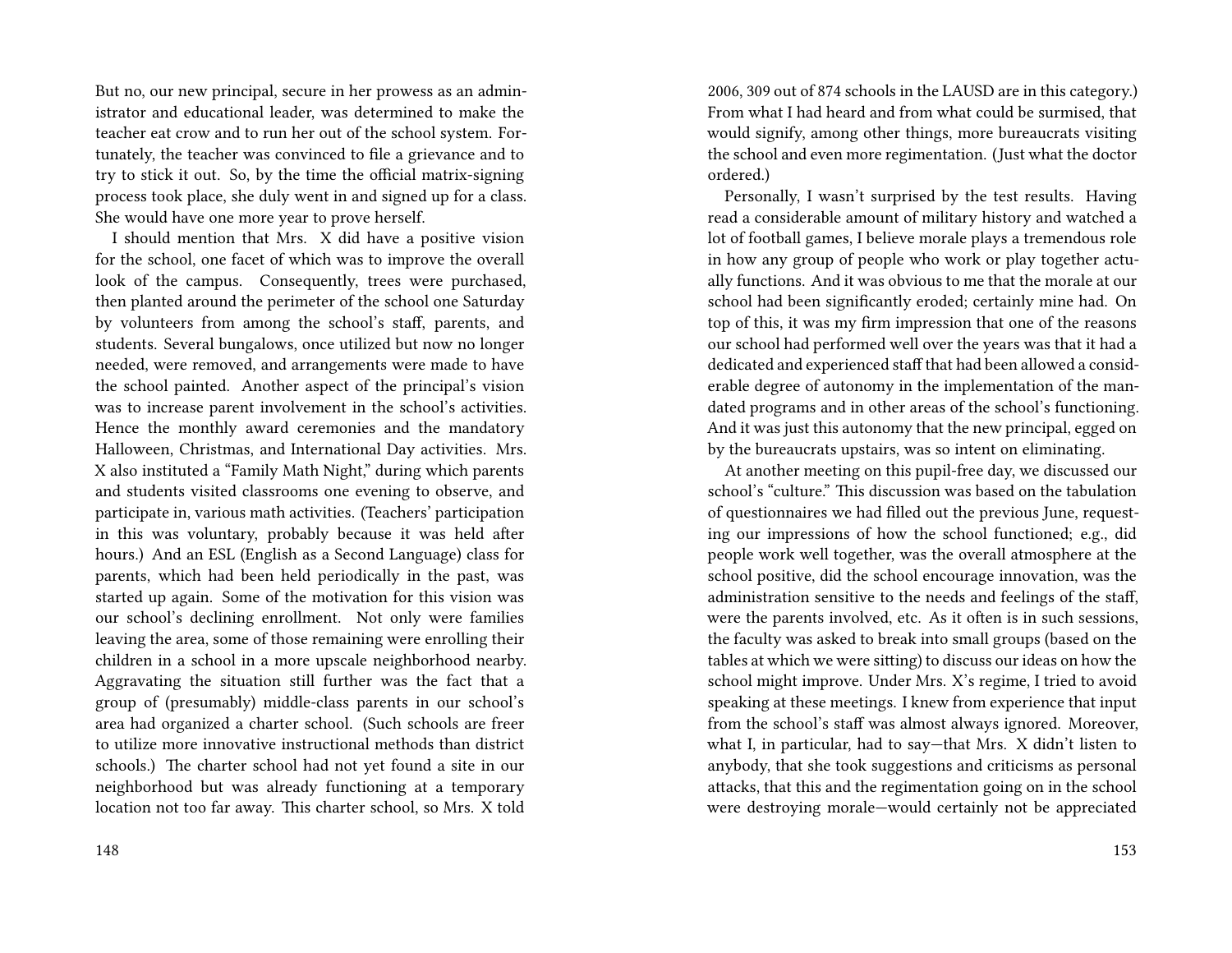so well known and liked by people in the school community. Apparently, Mrs. X's response to Ms. C's impertinence, and to her own insecurity, was to finagle Ms. C's removal from the after-school program. As a result, the school lost a dedicated and capable person. (Perhaps it made Mrs. X feel better.)

## **The New Year**

During the week prior to the start of the official school year, the school held three days of "professional development." These were optional. Although I had no reason to believe that these sessions would be any less vacuous than the others I had attended, I decided to show up anyway. I could certainly use the extra money. But more important, I was hoping it would help my standing with Mrs. X; I believe administrators are evaluated in some way by the number of the people who come to these things.

At the end of that week, on the Friday before Labor Day, we had a "pupil-free day." This is a regular work day; staff members are required to come to work, but no children are present, and the day is usually devoted to meetings of some kind or another. At one of these meetings, we discussed and evaluated our school's test scores, i.e., the results of the state examinations the students had taken the previous spring. As I mentioned, our scores had gone down, with the decline being concentrated among the Latino students. We discussed this and related issues—the test results were broken down by grade level and subject areas—but I don't remember much coming out of these discussions. Mrs. X did inform us, however, that if our scores on the tests to be taken the following spring were to decline again, the school would be put on "Program Improvement." This meant that we would no longer be considered a "high-performing" school and would require special help. (According to an article in the LA TIMES of December 12, us, was attracting students who would otherwise attend our school. Increasing parental involvement and prettifying our campus would, she hoped, make our school more attractive to families in the area, enabling us to compete with the other schools.

It should have been obvious, though, that regimenting the staff, stifling creativity, destroying teacher morale and angering parents would not likely help our school to vie with a charter school—in other words, to attract parents already leery of the LAUSD—no matter how pretty the campus might look. But Mrs. X's vision was limited entirely to the external. Our school might look better on the outside, but inside, its soul—what made it work—was being destroyed.

## **Tempest In A Schoolyard**

I spent the summer trying not to think about what was taking place at our school and what might happen to me the following year. It was my year to be "stulled."

In August, I came in to school on several days to set up my room after the summer cleaning. It was at this time that I learned something particularly disturbing to me. A parent (call her Ms. C) who was very active in the school—and whom I knew and respected—would no longer be working in the school's after-school program. This was a significant blow to the school community. Ms. C had been involved with the school for 25 years. All her children, including several she had adopted, had gone to school there. She had worked as a teacher's assistant and had been in charge of the lunch tickets when the school, under Title I of the Civil Rights Act, was required to have them. She volunteered in various other capacities, such as collecting dues and organizing activities for the PTA, helping to set up International Day parades, and assisting in many other ways. Most recently, she had worked